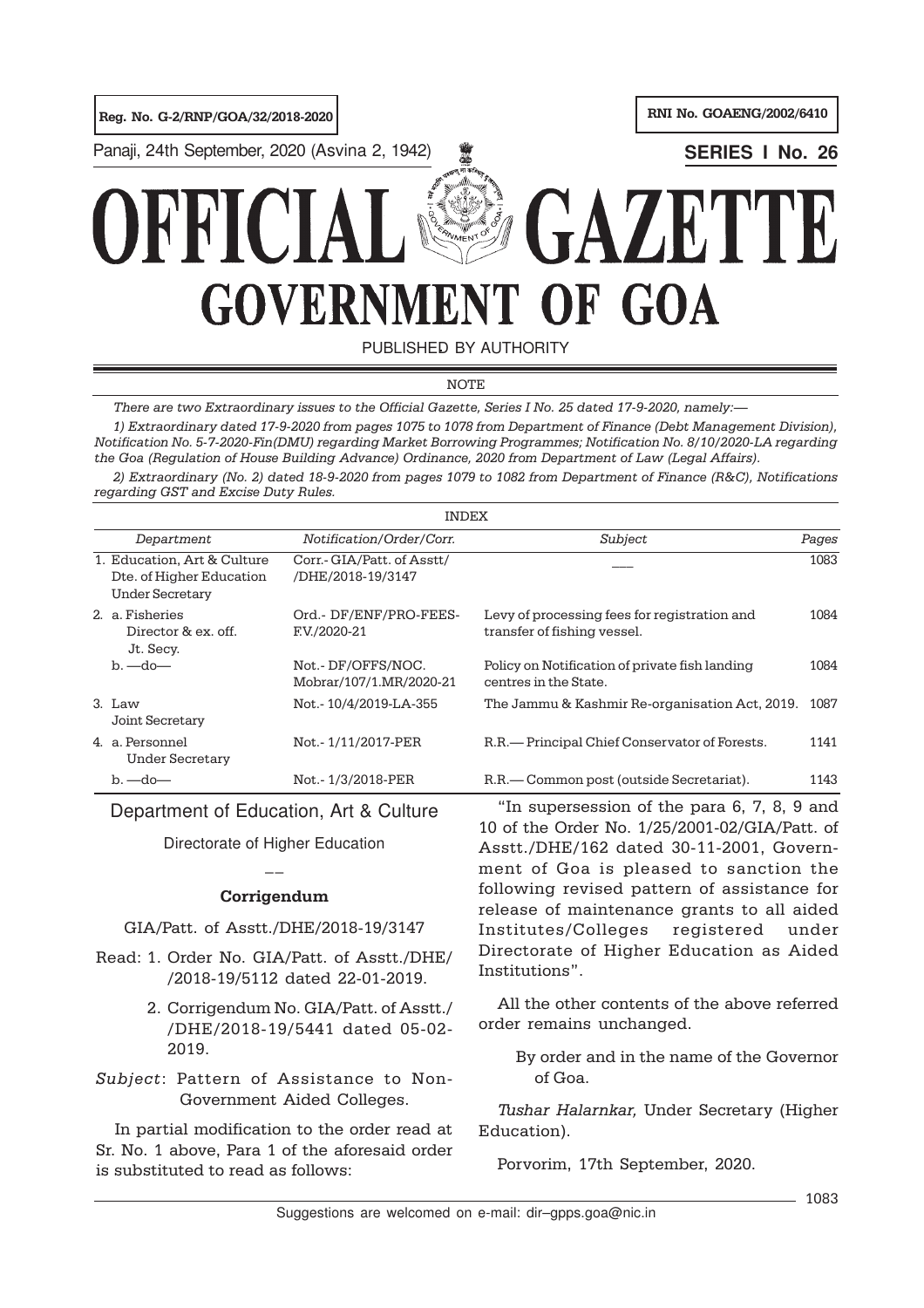# Department of Fisheries

Directorate of Fisheries  $\overline{a}$ 

### Order

#### DF/ENF/PRO-FEES-F.V./2020-21

Approval of the Government is hereby conveyed to levy the processing fees for registration of fishing vessel and transfer of fishing vessel under Merchant Shipping Act, 1958 as follows:

Table A

|            | Processing fees for registration of fishing vessel, transfer of fishing vessel |                                                |                                            |  |  |
|------------|--------------------------------------------------------------------------------|------------------------------------------------|--------------------------------------------|--|--|
| Sr.<br>No. | Class of fishing vessel<br>based on Over All Length                            | Processing fees for<br>registration of fishing | Processing fees for<br>transfer of fishing |  |  |
|            | (OAL) in meters                                                                | vessel                                         | vessel                                     |  |  |
| 1          | 2                                                                              | 3                                              | 4                                          |  |  |
| 1.         | a. 7.92-12 m (fitted with above 10 HP Engine)                                  | $a.3,000/-$                                    | a. $2,500/-$                               |  |  |
|            | b. $12.1 - 15 \text{ m}$                                                       | $b. 3,500/-$                                   | $b. 3,000/-$                               |  |  |
|            | c. $15.1 - 18 \text{ m}$                                                       | c. $4.000/-$                                   | c. $3,500/-$                               |  |  |
|            | d. $18.1 - 19.9$ m                                                             | d. $4,500/-$                                   | d. $4,000/-$                               |  |  |
|            | e. $20-23 \text{ m}$                                                           | e. $5,000/-$                                   | e. $4,500/-$                               |  |  |
| 2.         | a. Below 7.91 m                                                                | a. $1,000/-$                                   | a. 500/-                                   |  |  |
|            | b. $7.92-12 \text{ m}$ (fitted with upto $10 \text{ HP}/$<br>/without Engine)  | $b. 1,500/-$                                   | $b. 1,000/-$                               |  |  |
| 3.         | Mechanised sport fishing vessel                                                | $15,000/-$                                     | $10,000/-$                                 |  |  |

Table B

#### Processing fees for correction/addition/deletion in Vessel Registration Certificate

| Sr.<br>No. | Particular                                             | Fees (Based on issue of VRC) |
|------------|--------------------------------------------------------|------------------------------|
|            | For registry of alterations                            | Rs. 500/-                    |
|            | For registry of mortgage                               | Rs. 200/-                    |
|            | For change of name of fishing boat/other details       | $Rs.250/-$                   |
| 4.         | For issue of duplicate copy of certificate of registry | $Rs.300/-$                   |

These fees will come into force from the date of publication in Official Gazette.

This issue with the approval of Government vide entry No. 330 dated 28-08-2020.

By order and in the name of the Governor of Goa.

Dr. Shamila Monteiro, Director & ex officio/Jt. Secy. (Fisheries).

Panaji, 21st September, 2020.

# $\overline{\phantom{a}}$ **Notification**

#### DF/OFFS/NOC.Mobrar/107/1.MR/2020-21

#### Policy on "Notification of Private Fish Landing Centres in the State"

Introduction.— Goa situated at the west coast of India. The coastline is 104 km., full of creeks and estuaries, as such a small stretch of coast of seven major rivers viz. Terekhol, Chapora, Mandovi, Zuari, Sal, Talpona and Galgibag open into the sea and these provide excellent nurseries for major fishes. This has significantly helped people of coastal areas in undertaking fishing activities as source of livelihood. The coastal and inshore waters are known to be very rich in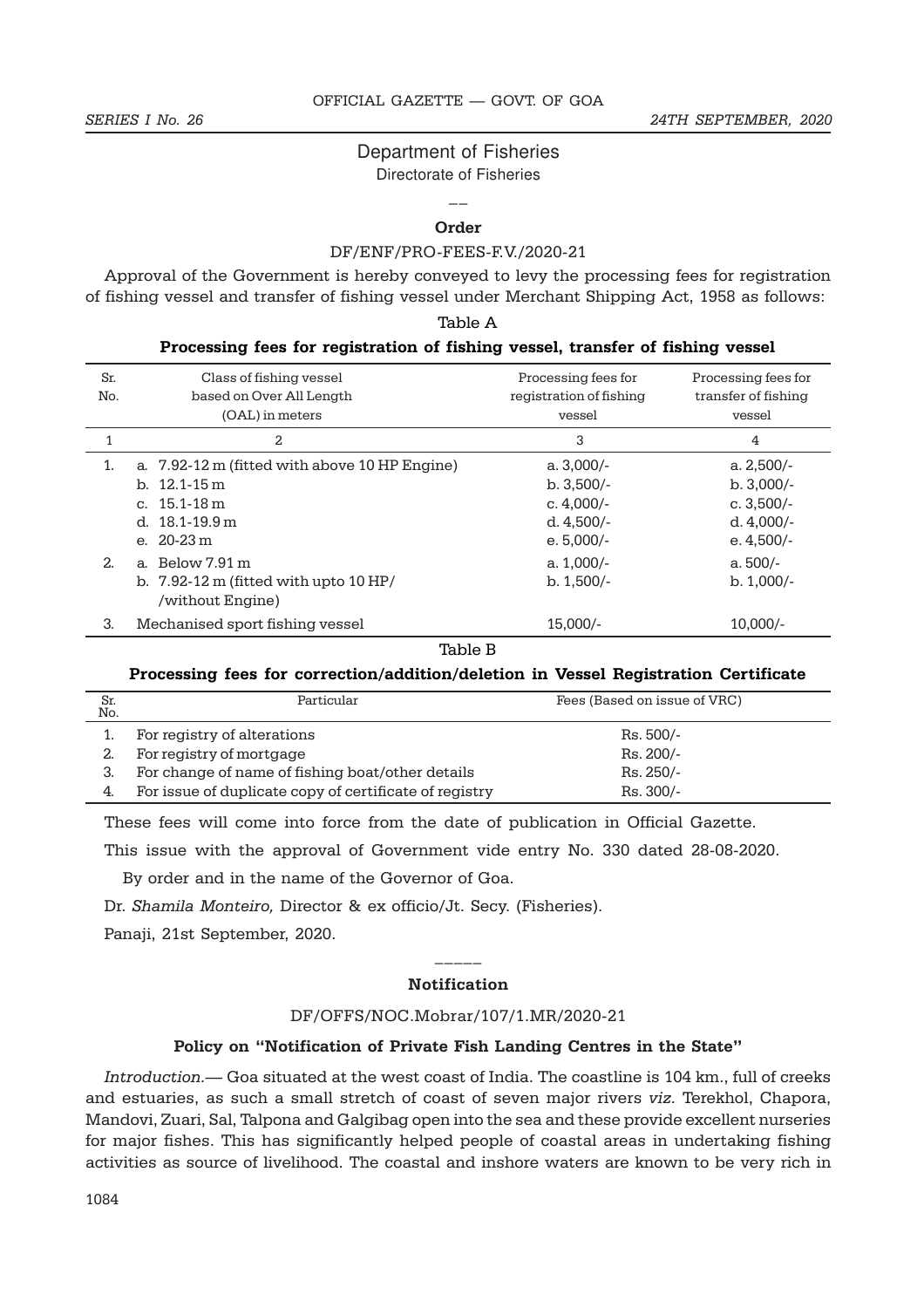fishery resources especially because of huge shoals of mackerel and sardines which regularly migrate to the shore and yield abundant catches. Mackerels and Sardines are the dominating species in pelagic waters while, demersal species are like prawn, squids and cuttle fish predominate. The fishery sector has boosted the State's economy also generating direct and indirect employment.

The Department has developed various fish landing centre across the State for the benefit of the mechanised fishing vessels, where necessary infrastructure facilities such as landing and berthing jetty along with other facilities such as auction shed, net mending shed, workshop etc. has been provided to the fishermen. Further the Coastal Security Coordination Committee had recommended that the State Government to designate the existing fish landing centre by notifying the same and not to allow fish landing at any other landing centre other than that of notified landing jetties. Therefore the State Government has notified six landing centre making all the vessel mandatory to operate from this notified centres and making it mandatory for the fishing vessel to land on notified landing centres.

However, due to expansion of fishing industry over time with respect to the fishing vessel size and catch landed there is limitation in space in berthing, increase time for unloading of fish and allied facilities at the landing centres. Thus, in order to relieve pressure from the existing notified jetties, it is proposed to notify private fish landing centres/ areas abiding to the guidelines and statutory permission of allied authorities keeping the sensitivity of coastal security in view.

2. Objectives.— (i) To notify the private fish landing centres to relieve pressure from the existing notified jetties, thereby easing the congestion at the said jetties.

(*ii*) Notifying the places where landing is already taking place as 'Landing Centres' will help in proper accountability from security point of view as well as from the point of getting data of fish catch, movement of vessel etc.

3. Status of Landing Centre.— The Department has notified 6 major fish landing centres (fishing Jetties) in the State namely, Chapora, Malim, Cortalim, Kharivada, Cutbona and Talpona for the mechanised fishing vessel. This was done in order to monitor all the fish landing centres in the State and restrict the number of landing centres in the State from coastal security point of view.

All the fish landing centres are in operational condition manned by Fisheries officials/Surveyors working 24x7 on rotational basis. This is done in order to ensure the movement of fishing vessels and also, if there is any mishap/emergency then the concerned rescue agencies/coast guard should have information about the missing crew/fishing vessel who ventured into the sea. Further the Department has set up full fledge 24x7 well equipped Control Room wherein the movement of mechanized fishing vessel can be monitored.

Apart from berthing facilities, all the other fishing related activities such as unloading of fish catch; filling of ice, fuel, water; repairing of vessel; net mending etc. is carried out at the fish landing centre.

4. Eligibility criteria for applying for Private Landing Centre.— The Applicant desires to notify any area as private landing centre where the activity of unloading of fish, along with its other auxiliary activity such as net mending, repair of vessel is carried out, has to make application to Directorate of Fisheries along with all the details of land he owns or taken on lease. The applicant along with application has to provide the report in detail which will include all the details such as total area to be notified, different kind of auxiliary activity to be carried on proposed landing points, mechanism for reporting entry/exist of vessel, fish catch data and coastal security measures. All layout/plan with proper demarcation of area for various activities have to be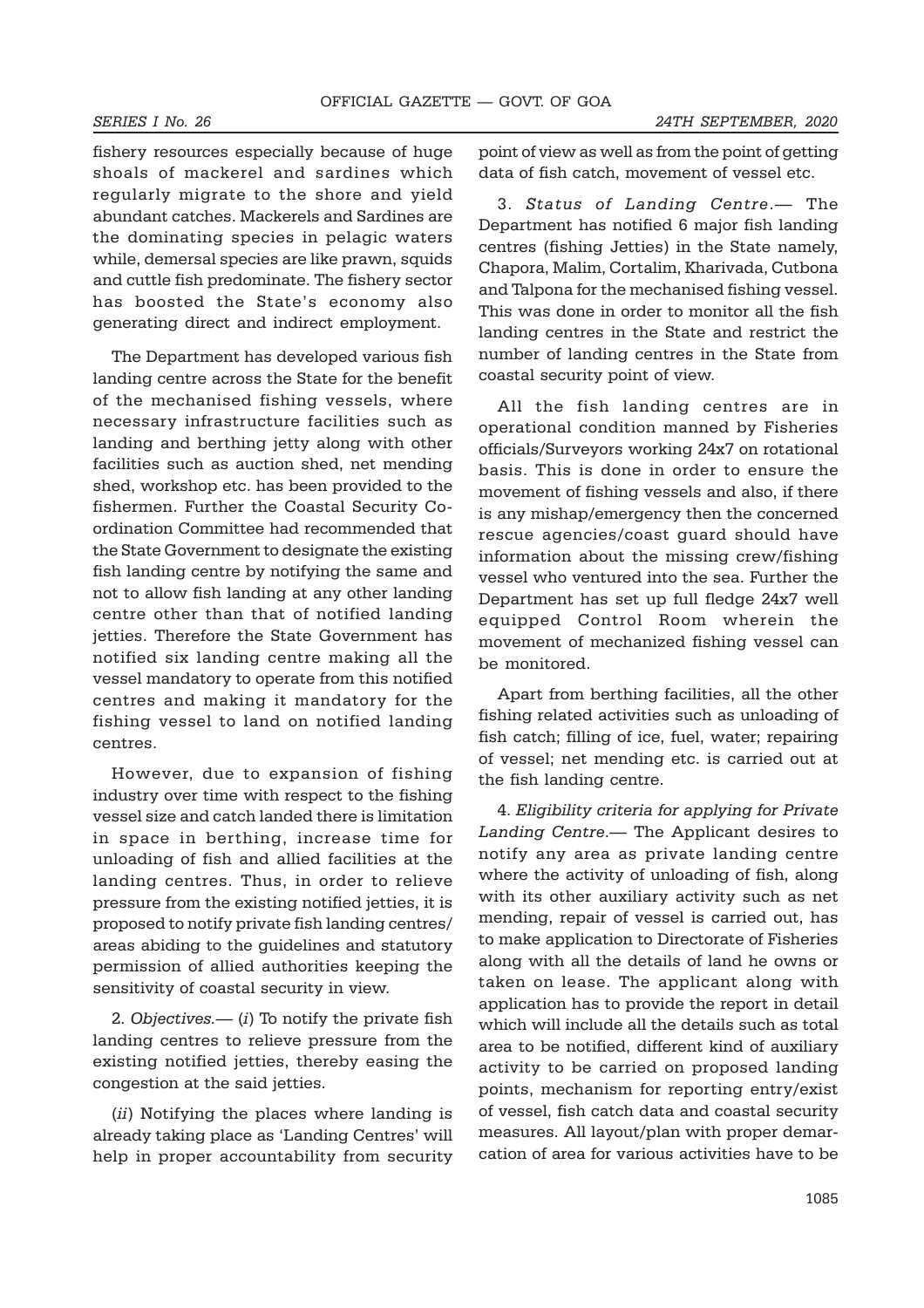furnished. Fishing vessels which are registered with the Fisheries Department only

Every applicant who desires to have private fish landing centre has to obtain the statutory permission from the following authorities and the following documents shall be produced:

shall be allowed to land at private landing centres from coastal security point of view.

• Applicant should be Goan fishermen having valid vessel registration certificate.

• Clear title land/property documents in the owner's name or agreement of land property taken on lease/sale deed.

• Layout/plan of land showing landing centre with demarcation area for various activities related to fishing and details of activities proposed.

• Permission from Goa Coastal Zone Management Authority (GCZMA) where construction of jetty is involved.

• N.O.C./licence from the Village Panchayat.

• N.O.C./Permission from the Captain of Ports.

• N.O.C. from Health Department.

• Consent from the Goa State Pollution Control Board.

All the permission has to be submitted along with application.

5. Conditions laid down for Notifying Private Landing Centres.— 1. CCTV cameras shall be compulsorily installed covering the entire area of landing centre for 24 hours, by the applicant.

2. CCTV footage data shall be stored for a minimum period of 2 months and the same shall be submitted to the Coastal Security Police as and when asked for. Besides, the applicant shall provide an online application based viewing rights to the Coastal Security Police and other security agencies like the District Collector, Department of Fisheries, Coast Guard, Captain of Ports etc. at all time as and when sought for.

3. All the crew members, photographs and I.D. proofs shall be submitted by the landing centre owner to the police station in whose jurisdiction the said landing centre is situated and copy be endorsed with details to Department of Fisheries.

4. The owner of landing centre shall maintain the record of the crew working in the proposed landing centre. Also, the movement of the vessels and other activities conducted shall be recorded in the register and has to be produced before any Officer of Directorate of Fisheries for inspection.

5. The applicant/owner of the landing centre shall report fish catch unloaded at the said landing centre on weekly basis to the closest office of the Fisheries Department.

6. Department of Fisheries may depute the Official for collection of details like movement of vessels, fish catch data, diesel consumption, crew members details and their movement etc. at the said landing centre.

7. If there is no fishing jetty present near to the proposed private jetty, the Official from Department of Fisheries may be deputed. The applicant/owner of the landing centre shall undertake to pay the salary, through the Department of Fisheries, of the such field supervisor engaged by the Department of Fisheries as and when deemed fit. The owner shall provide suitable place to accommodate the official at the site.

8. The owner of the vessel operating his vessel from such jetty shall collect the token from nearby fishing jetty before venturing into sea for fishing.

9. Directorate of Fisheries reserve the right to change any of the condition above or include any condition as required from time to time.

6. Departmental Mechanism and Legal Framework.—

• After receipt of application from the applicant, detailed scrutiny of all the documents will be done and permission will be issued by the Department.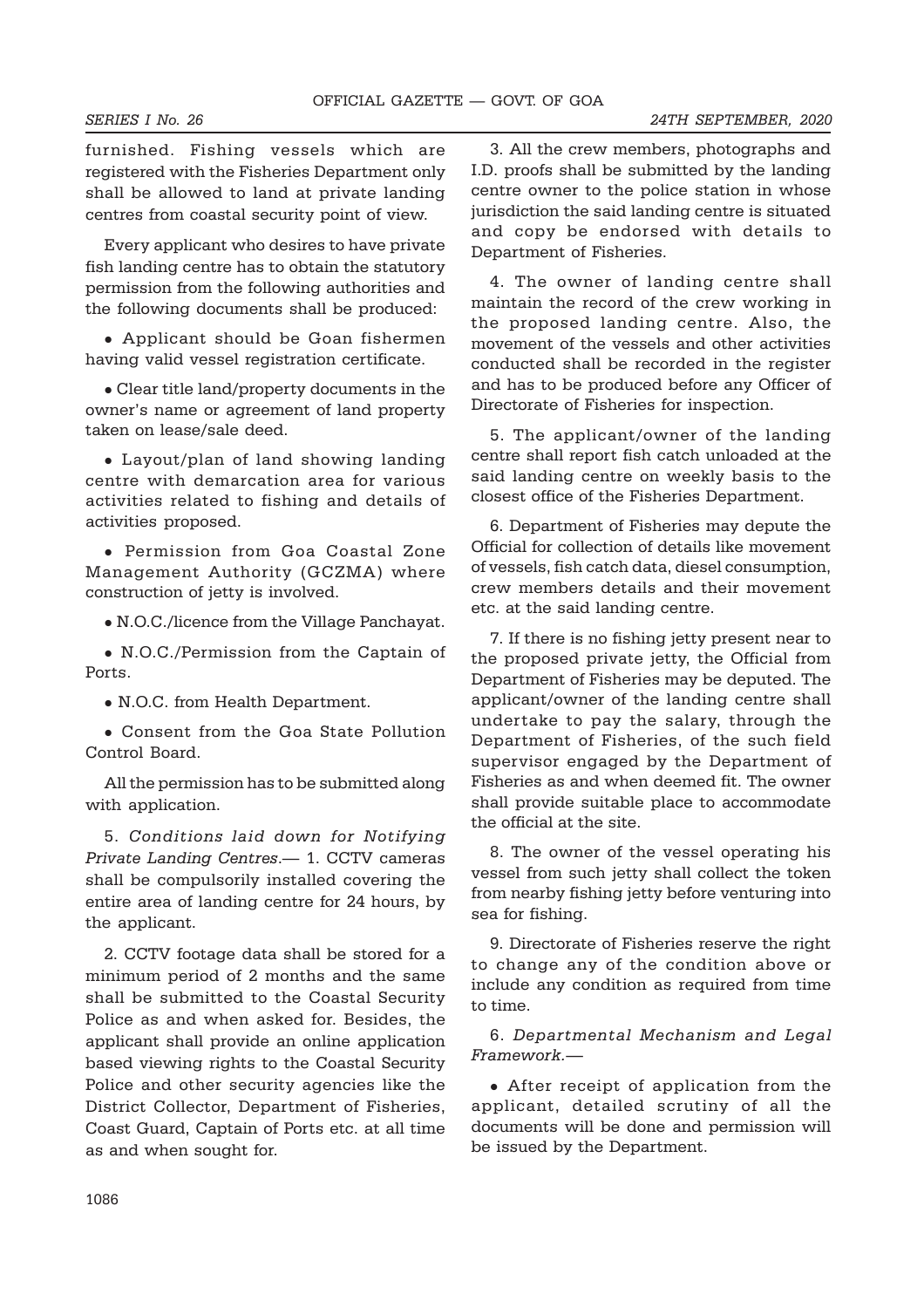**•** After issuing necessary permission by the Department the same shall be notified in the Official Gazette.

This is issued with the approval of the Government vide Inward No. 283 dated 15-04-2020.

By order and in the name of the Governor of Goa.

Dr. Shamila Monteiro, Director & ex officio/Jt. Secy. (Fisheries).

**—( ) —**

Panaji, 17th September, 2020.

———ttt——— **EXTRAORDINARY**

**Department of Law I** — 1 **Legal Affairs Division** II — **DIVIC PART II — Section 1**

 $\overline{a}$ 

# **Notification NUTHERION**

# 10/4/2019-LA-355 **No. 53] NEW DELHI, FRIDAY, AUGUST 9, 2019/SHRAVANA 18, 1941 (SAKA)**

**No. 53] NEW DELHI, FRIDAY, AUGUST 9, 2019/SHRAVANA 18, 1941 (SAKA)** the Gazette of India, Extraordianry, Part II, Section 1, dated 09-08-2019, is hereby published for The Jammu and Kashmir Reorganisation Act, 2019 (Central Act No. 34 of 2019), which has been passed by Parliament and assented to by the President on 09-08-2019 and published in the general information of the public. nu and Kashmir Reorganisation Act, 2019 (Central Act No. 34 or 20

D. S. Raut Dessai, Joint Secretary (Law).  $\int$   $\frac{1}{2}$   $\frac{1}{2}$   $\frac{1}{2}$   $\frac{1}{2}$   $\frac{1}{2}$   $\frac{1}{2}$   $\frac{1}{2}$   $\frac{1}{2}$   $\frac{1}{2}$   $\frac{1}{2}$   $\frac{1}{2}$   $\frac{1}{2}$   $\frac{1}{2}$   $\frac{1}{2}$   $\frac{1}{2}$   $\frac{1}{2}$   $\frac{1}{2}$   $\frac{1}{2}$   $\frac{1}{2}$   $\frac{1}{2}$   $\frac{1}{2}$   $\frac{1}{$ 

Porvorim, 31st December, 2019. *New Delhi, the* 9*th August,* 2019/*Shravana* 18*,* 1941 (*Saka*)

43 of 1950.

#### THE LAMMU AND KASHMIR REORGANISATION ACT 2010 THE JAMMU AND KASHMIR REORGANISATION ACT, 2019

9th August, 2019, and is hereby published for general information:—

The following Act of Parliament received the assent of the President on the

 $\overline{\phantom{a}}$ 

 $\mathbf{N}$  and  $\mathbf{R}$  and  $\mathbf{R}$ No. 34 OF 2019

[9*th August*, 2019.]

AN ACT to provide for the resort of the existing State of the existing State of Tammu and State of Tammu and State of Tammu and State of Tammu and State of Tammu and State of Tammu and State of Tammu and State of Tammu and St ACT

to provide for the reorganisation of the existing State of Jammu and Kashmir and for matters connected therewith or incidental thereto. *D.* S. *Haut Dessai*, Joint Secretary (Law).<br>
THE JAMMU AND KASHMIR REORGANISATION<br>
No. 34 oF 2019<br>
AN<br>
ACT<br> *to provide for the reorganisation of the existing State of Jammu for matters connected therewith or incidental* 

BE it enacted by Parliament in the Seventieth Year of the Republic of India as follows:—

# PART-I

#### PRELIMINARY PRELIMINARY 1. THE COMMUNIST MAY BE CALLED TO THE VALUE OF  $\Gamma$  **RELLIMITNAKY**

**1.** This Act may be called the Jammu and Kashmir Reorganisation Act, 2019.

**2.** In this Act, unless the context otherwise requires,—

(*a*) "appointed day" means the day which the Central Government may, by notification in the Official Gazette, appoint;

 $(b)$  "article" means an article of the Constitution;

 $(c)$  "assembly constituency" and "parliamentary constituency" have the same meanings as in the Representation of the People Act, 1950 (43 of 1950);

(*d*) "Election Commission" means the Election Commission appointed by the President under article 324; (c) "assembly constituency" and "parliamentary constituency" have the same<br>meanings as in the Representation of the People Act, 1950 (43 of 1950);<br>(d) "Election Commission" means the Election Commission appointed by the<br>P  $(d)$  "Election Commi

(e) "existing State of Jammu and Kashmir" means the State of Jammu and Kashmir as existing immediately before the appointed day, comprising the territory which as existing immediately before the appointed day, comprising the territory which Short title. Definitions. Definitions.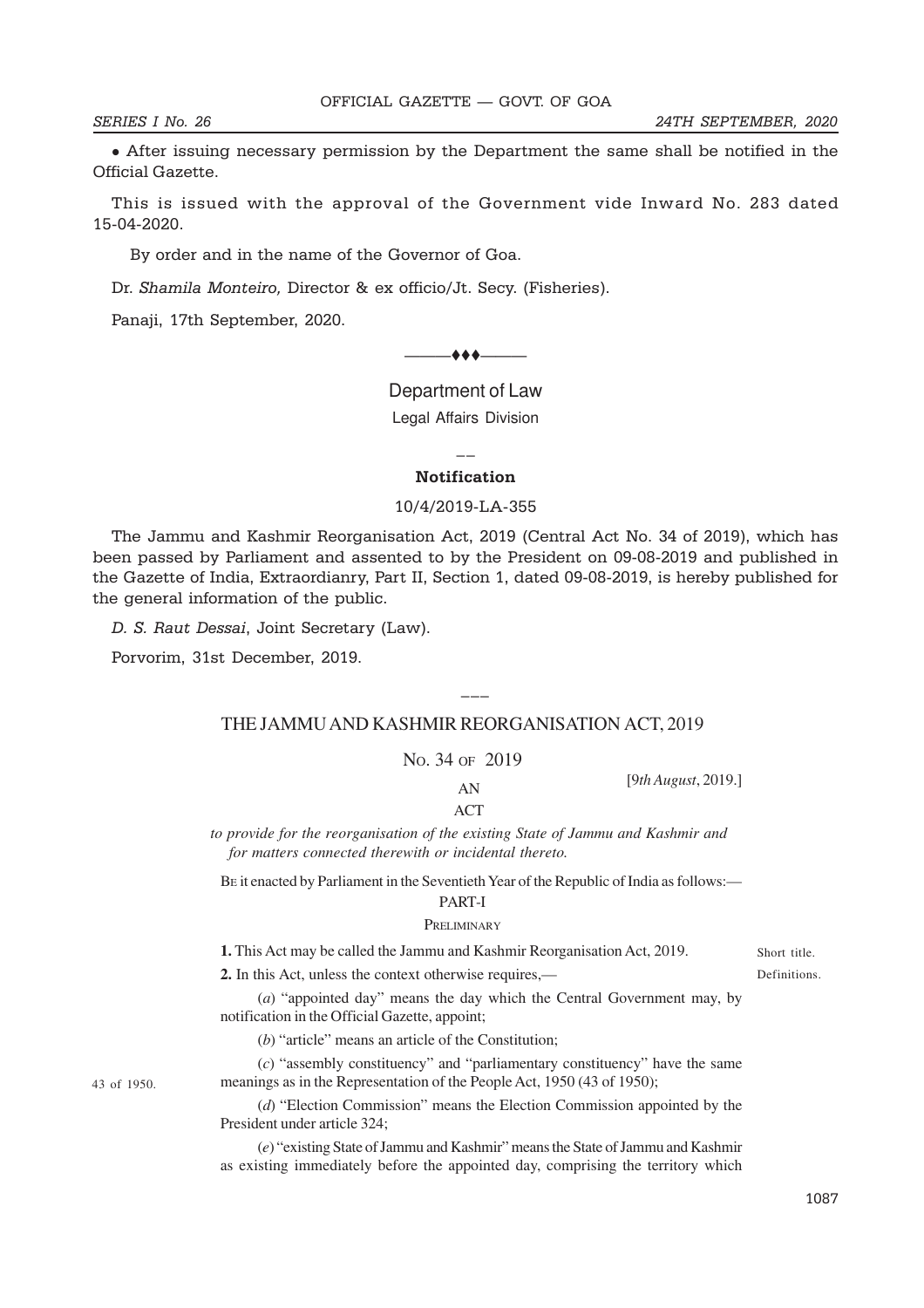immediately before the commencement of the Constitution of India in the Indian State of Jammu and Kashmir;

(*f*) "law" includes any enactment, ordinance, regulation, order, bye-law, rule, scheme, notification or other instrument having, immediately before the appointed day, the force of law in the whole or in any part of the existing State of Jammu and Kashmir;

(*g*) "Legislative Assembly" means Legislative Assembly of Union territory of Jammu and Kashmir;

(*h*) "Lieutenant Governor" means the Adminstrator of the Union territory appointed by the President under artcle 239;

(*i*) "notified order" means an order published in the Official Gazette;

(*j*) "population ratio", in relation to the Union territory of Jammu and Kashmir, and Union territory of Ladakh means the ratio as per 2011 Census;

(*k*) "Scheduled Castes" in relation to the Union territory means such castes, races or tribes or parts of groups within such castes, races or tribes as are deemed under article 341 to be Scheduled Castes in relation to that Union territory;

(*l*) "Scheduled Tribes" in relation to the Union territory means such tribes or tribal communities or parts of or groups within such tribes or tribal communities as are deemed under article 342 to be Scheduled Tribes in relation to that Union territory;

(*m*) "sitting member", in relation to either House of Parliament or of the Legislature of the existing State of Jammu and Kashmir, means a person who immediately before the appointed day, is a member of that House;

(*n*) "Union territory", in relation to the existing State of Jammu and Kashmir, means the Union territory of Jammu and Kashmir or Union territory of Ladakh, as the case may be;

(*o*) "transferred territory" means the territory which on the appointed day is transferred from the existing State of Jammu and Kashmir to Union territories formed under sections 3 and 4 of this Act; and

(*p*) any reference to a district, tehsil or other territorial division of the existing State of Jammu and Kashmir shall be construed as a reference to the area comprised within that territorial division on the appointed day.

#### PART II

#### REORGANISATION OF THE STATE OF JAMMU AND KASHMIR

**3.** On and from the appointed day, there shall be formed a new Union territory to be known as the Union territory of Ladakh comprising the following territories of the existing State of Jammu and Kashmir, namely:—

"Kargil and Leh districts",

and thereupon the said territories shall cease to form part of the existing State of Jammu and Kashmir.

**4.** On and from the appointed day, there shall be formed a new Union territory to be known as the Union territory of Jammu and Kashmir comprising the territories of the existing State of Jammu and Kashmir other than those specified in section 3.

**5.** On and from the appointed day, the Governor of the existing State of Jammu and Kashmir shall be the Lieutenant Governor for the Union territory of Jammu and Kashmir, and Union territory of Ladakh for such period as may be determined by the President.

Formation of Union territory of Ladakh without Legislature.

Formation of Union territory of Jammu and Kashmir with Legislature.

Governor of existing State of Jammu and Kashmir to be common Lieutenant Governor.

1088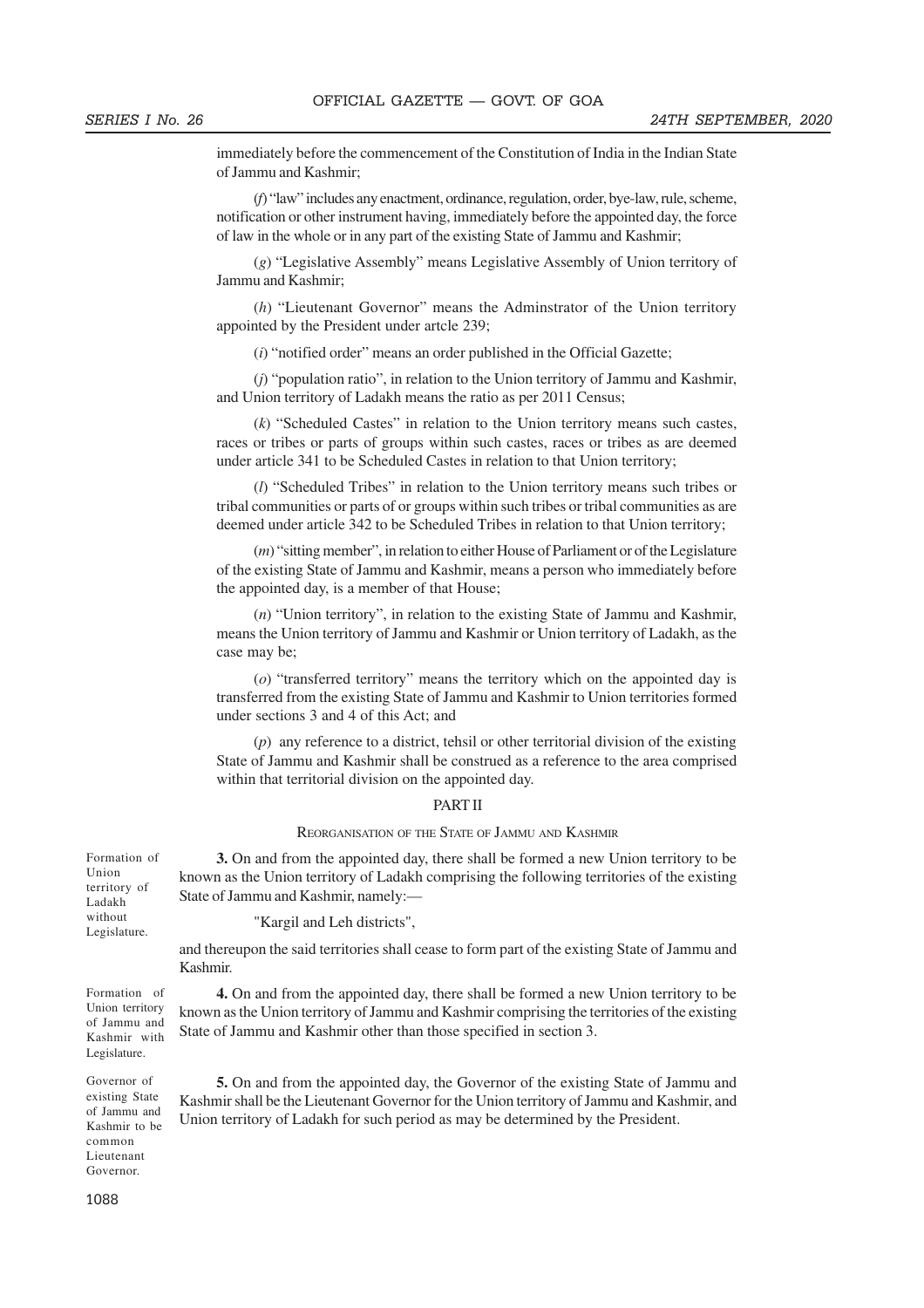SERIES I No. 26 24TH SEPTEMBER, 2020

the Constitution.

**6.** On and from the appointed day, in the First Schedule to the Constitution, under the heading—"I. THE STATES",— Amendment of First Schedule to

(*a*) entry 15 shall be deleted.

(*b*) entries from 16 to 29 shall be renumbered as 15 to 28.

(*c*) under the heading —"II. UNION TERRITORIES",—

after entry 7, the following entries shall be inserted, namely:—

 "8. Jammu and Kashmir: The territories specified in section 4 of the Jammu and Kashmir Reorganization Act, 2019".

 "9. Ladakh: The territories specified in section 3 of the Jammu and Kashmir Reorganization Act, 2019".

**7.** Nothing in the foregoing provisions of this Part shall be deemed to affect the power of the Government of successor Union territory of Jammu and Kashmir to alter, after the appointed day, the name, area or boundaries of any district or other territorial division in that Union territory.

Saving powers of the Government of Union territory of Jammu and Kashmir.

#### PART III

#### REPRESENTATION IN THE LEGISLATURES

#### *The Council of States*

**8.** On and from the appointed day, in the Fourth Schedule to the Constitution, in the Table,—

(*a*) entry 21 shall be deleted;

(*b*) entries 22 to 31 shall be renumbered as entries 21 to 30, respectively;

 $(c)$  after entry 30, the following entry shall be inserted, namely:—

"31. Jammu and Kashmir ……………………4"

**9.** (*1*) On and from the appointed day, four sitting members of the Council of States representing the existing State of Jammu and Kashmir shall be deemed to have been elected to fill the seats allotted to the Union territory of Jammu and Kashmir, as specified in the First Schedule to this Act. Allocation of sitting members.

(*2*) The term of office of such sitting members shall remain unaltered.

#### *The House of the People*

**10.** On and from the appointed day, there shall be allocated five seats to the successor Union territory of Jammu and Kashmir and one seat to Union territory of Ladakh, in the 43 of 1950. House of the People, and the First Schedule to the Representation of the People Act, 1950 the People. (43 of 1950) shall be deemed to be amended accordingly.

> **11.** (*1*) On and from the appointed day, the Delimitation of Parliamentary Constituencies Order, 1976 shall stand amended as directed in the Second Schedule of this Act.

(*2*) The Election Commission may conduct the elections to the House of the People for the Union territory of Jammu and Kashmir and Union territory of Ladakh as per the allocation of seats specified in the Delimitation of Parliamentary Constituencies Order, 1976 as amended by this Act.

**12.** (*1*) Every sitting member of the House of the People representing a constituency which, on the appointed day by virtue of the provisions of section 10, stands allotted, with or without alteration of boundaries, to the successor Union territory of Jammu and Kashmir or Union territory of Ladakh, as the case may be, shall be deemed to have been elected to the House of the People by that constituency as so allotted.

(*2*) The term of office of such sitting members shall remain unaltered.

Delimitation of Parliamentary Constituencies Order 1976.

Amendment of Fourth Schedule to Constitution

Representation in House of

Delimitation of Parliamentary Constituencies.

Provision as to sitting members.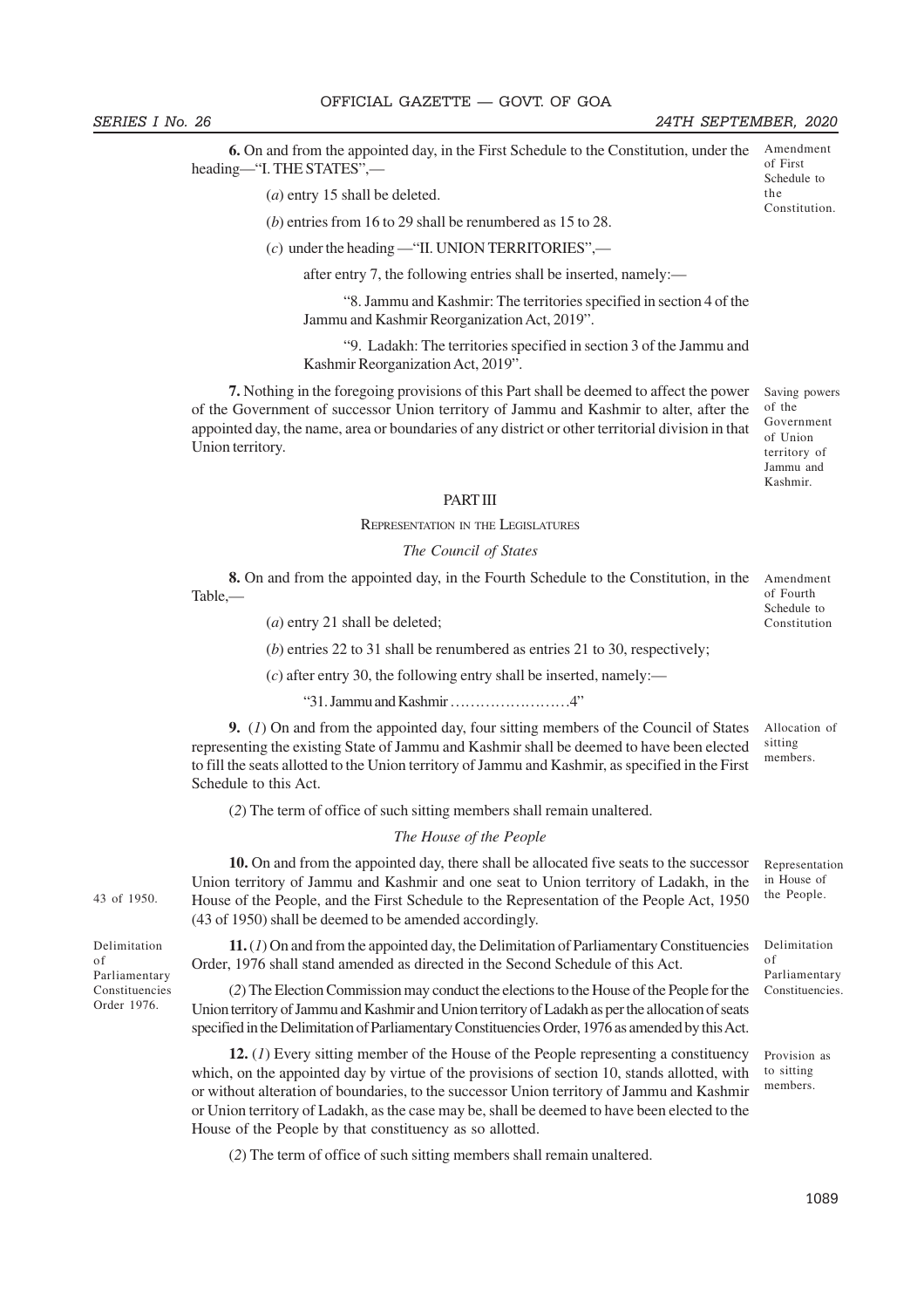*The Lieutenant Governor and The Legislative Assembly of Union territory of Jammu and Kashmir*

Applicability of article 239A of Constitution.

Legislative Assembly for the Union Territory of Jammu and Kashmir and its composition.

**13.** On and from the appointed day, the provisions contained in article 239A, which are applicable to "Union territory of Puducherry", shall also apply to the "Union territory of Jammu and Kashmir".

**14.** (*1*) There shall be an Administrator appointed under article 239 of the Constitution of India for the Union territory of Jammu and Kashmir and shall be designated as Lieutenant Governor of the said Union territory.

(*2*) There shall be a Legislative Assembly for the Union territory of Jammu and Kashmir.

(*3*) The total number of seats in the Legislative Assembly of the Union territory of Jammu and Kashmir to be filled by persons chosen by direct election shall be 107.

(*4*) Nowithstanding anything contained in sub-section (*3*), until the area of the Union territory of Jammu and Kashmir under the occupation of Pakistan ceases to be so occupied and the people residing in that area elect their representatives—

(*a*) twenty four seats in the Legislative Assembly of Union territory of Jammu and Kashmir shall remain vacant and shall not be taken into account for reckoning the total membership of the Assembly; and

(*b*) the said area and seats shall be excluded in delimiting the territorial constituencies as provided under PART V of this Act.

(*5*) On and from the appointed day, the Delimitation of Assembly Constituencies Order, 1995, as applicable to Union territory of Jammu and Kashmir, shall stand amended as directed in the Third Schedule of this act.

 (*6*) Seats shall be reserved for the Scheduled Castes and the Scheduled Tribes in the Legislative Assembly of the Union territory of Jammu and Kashmir.

(*7*) The number of seats reserved for the Scheduled Castes and the Scheduled Tribes in the Legislative Assembly of the Union territory of Jammu and Kashmir under sub-section (*6*) shall bear, as nearly as may be, the same proportion to the total number of seats in the Assembly as the population of the Scheduled Castes in the Union territory of Jammu and Kashmir or of the Scheduled Tribes in the Union territory of Jammu and Kashmir, in respect of which seats are so reserved, bears to the total population of the Union territory of Jammu and Kashmir.

*Explanation:* In this sub-section, the expression "population" means the population as ascertained at the last preceding census of which the relevant figures have been published:

Provided that the reference in this Explanation to the last preceding census of which the relevant figures have been published shall, until the relevant figures for the first census taken after the year 2026 have been published, be construed as a reference to the 2011 census.

(*8*) Notwithstanding anything in sub-section (*6*), the reservation of seats for the Scheduled Castes or Scheduled Tribes in the Legislative Assembly of the Union territory of Jammu and Kashmir shall cease to have effect on the same date on which the reservation of seats for the Scheduled Castes or the Scheduled Tribes in the House of the People shall cease to have effect under article 334 of the Constitution of India:

(*9*) In the Second Schedule to the Representation of the People Act, 1950, under the 43 of 1950.heading :—"I. THE STATES:"

"(*a*) entry 10 shall be deleted".

"(*b*) entries 11 to 29 shall be renumbered as 10 to 28".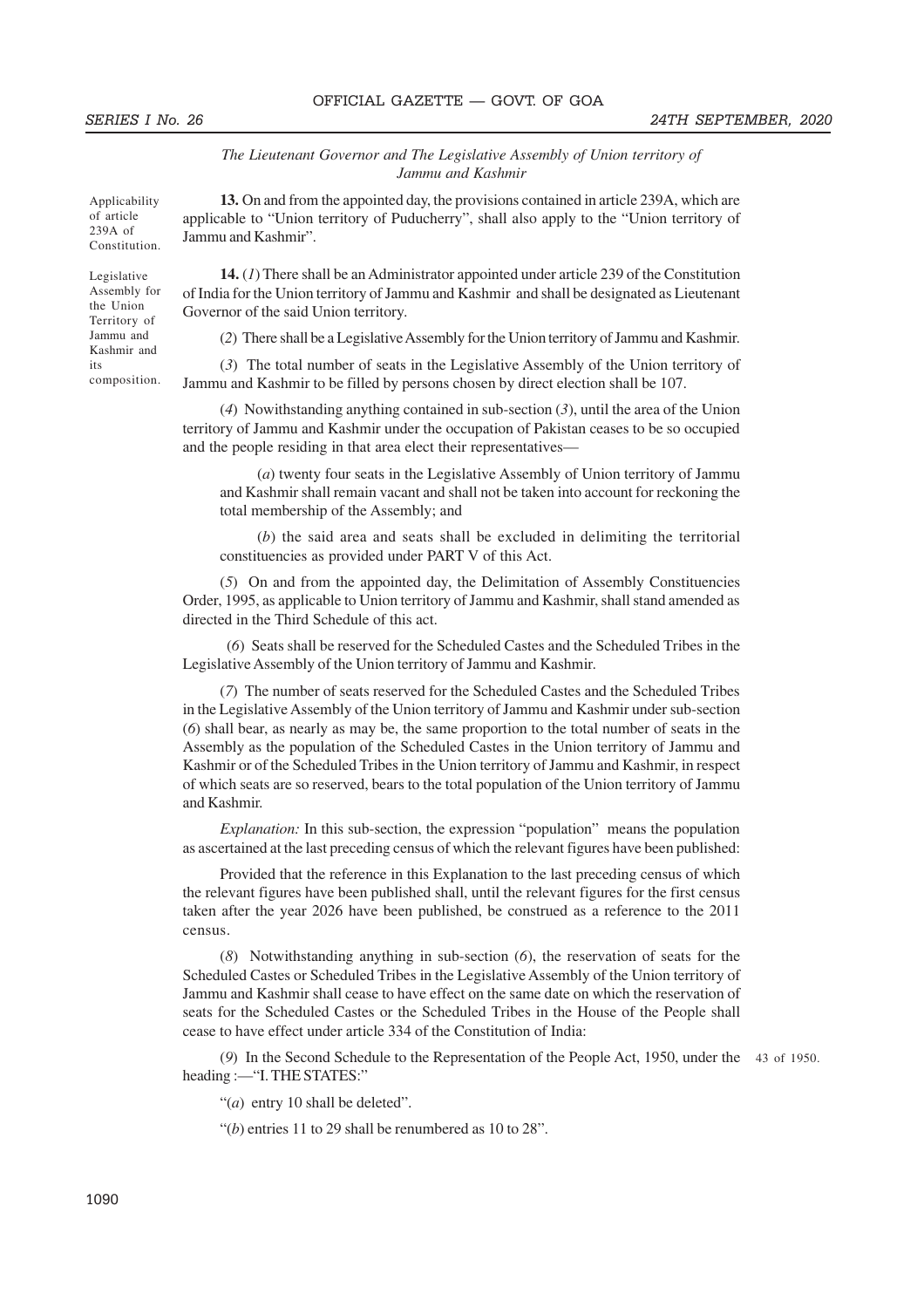43 of 1950.

(*10*) In the Second Schedule to the Representation of the People Act, 1950 , under the heading :—"II. Union Territories"

(*a*) after entry 4, the following entries shall be inserted, namely:—

| "5. Jammu and Kashmir" |  | $\cdots$ |  | . |
|------------------------|--|----------|--|---|

(*11*) The provisions of articles 324 to 327 and 329 of the Constitution of India, shall apply in relation to the Union territory of Jammu and Kashmir, the Legislative Assembly and the members thereof as they apply, in relation to a State, the Legislative Assembly of a State and the members thereof respectively; and any reference in articles 326 and 329 to "appropriate Legislature" shall be deemed to be a reference to Parliament.

**15.** Notwithstanding anything in sub-section (*3*) of section 14 the Lieutenant Governor of the successor Union territory of Jammu and Kashmir may nominate two members to the Legislative Assembly to give representation to women, if in his opinion, women are not adequately represented in the Legislative Assembly.

**16.** A person shall not be qualified to be chosen to fill a seat in the Legislative Assembly unless he—

Qualification for membership of Legislative Assembly.

dissolution.

Speaker and Deputy Speaker of Legislative Assembly.

Representation of women.

(*a*) is a citizen of India and makes and subscribes before some person authorised in that behalf by the Election Commission an oath or affirmation according to the form set out for the purpose in the Fourth Schedule of this Act;

(*b*) is not less than twenty-five years of age; and

(*c*) Possesses such other qualifications as may be prescribed in that behalf by or under any law made by the Parliament.

**17.** The Legislative Assembly, unless sooner dissolved, shall continue for five years from the date appointed for its first meeting and no longer, and the expiration of the said period of five years shall operate as a dissolution of the Legislative Assembly: Duration of Legislative Assembly.

Provided that the said period may, while a Proclamation of Emergency issued under clause (*1*) of article 352 is in operation, be extended by the President by order for a period not exceeding one year at a time and not extending in any case beyond a period of six months after the Proclamation has ceased to operate.

**18.** (*1*) The Lieutenant Governor shall, from time to time, summon the Legislative Assembly to meet at such time and place as he thinks fit, but six months shall not intervene between its last sitting in one session and the date appointed for its first sitting in the next session. Sessions of Legislative Assembly, prorogation and

(*2*) The Lieutenant Governor may, from time to time,—

(*a*) prorogue the House;

(*b*) dissolve the Legislative Assembly.

**19.** (*1*) Legislative Assembly shall, as soon as may be, choose two members of the Assembly to be respectively Speaker and Deputy Speaker thereof and, so often as the office of Speaker or Deputy Speaker becomes vacant, the Assembly shall choose another member to be Speaker or Deputy Speaker, as the case may be.

(*2*) A member holding office as Speaker or Deputy Speaker of the Assembly—

(*a*) shall vacate his office if he ceases to be a member of the Assembly;

(*b*) may at any time by writing under his hand addressed, if such member is the Speaker, to the Deputy Speaker, and if such member is the Deputy Speaker, to the Speaker, resign his office;

(*c*) may be removed from his office by a resolution of the Assembly passed by a majority of all the then members of the Assembly:

1091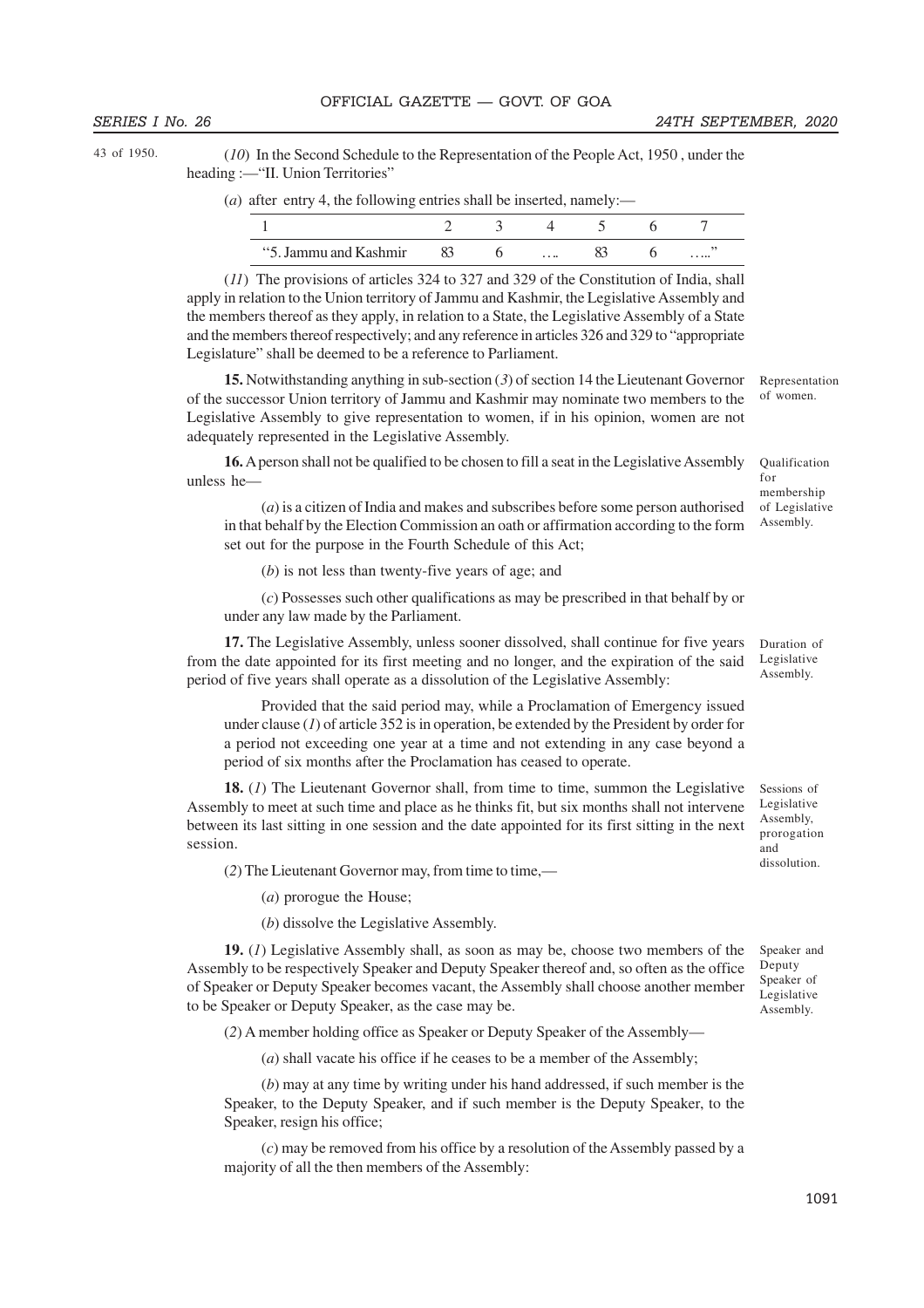Provided that no resolution for the purpose of clause (*c*) shall be moved unless at least fourteen days' notice has been given of the intention to move the resolution:

Provided further that, whenever the Assembly is dissolved, the Speaker shall not vacate his office until immediately before the first meeting of the Assembly after the dissolution.

(*3*) While the office of Speaker is vacant, the duties of the office shall be performed by the Deputy Speaker or, if the office of Deputy Speaker is also vacant, by such member of the Legislative Assembly as may be determined by the rules of procedure of the Assembly.

(*4*) During the absence of the Speaker from any sitting of the Legislative Assembly, the Deputy Speaker, or, if he is also absent, such person as may be determined by the rules of procedure of the Assembly, or, if no such person is present, such other person as may be determined by the Legislative Assembly, shall act as Speaker.

(*5*) There shall be paid to the Speaker and the Deputy Speaker of the Legislative Assembly, such salaries and allowances as may respectively be fixed by the Legislative Assembly of the Union territory of Jammu and Kashmir by law and, until provision in that behalf is so made, such salaries and allowances as the Lieutenant Governor may, by order determine.

**20.** (*1*) At any sitting of the Legislative Assembly, while any resolution for the removal of the Speaker from his office is under consideration, the Speaker, or while any resolution for the removal of the Deputy Speaker, from his office is under consideration, the Deputy Speaker, shall not, though he is present, preside, and the provisions of sub-section (*4*) of section 19 shall apply in relation to every such sitting as they apply in relation to a sitting from which the Speaker or, as the case may be, the Deputy Speaker, is absent.

(*2*) The Speaker shall have the right to speak in, and otherwise to take part in the proceedings of, the Legislative Assembly while any resolution for his removal from office is under consideration in the Assembly and shall, notwithstanding anything in section 25, be entitled to vote only in the first instance on such resolution or on any other matter during such proceedings but not in the case of an equality of votes.

**21.** (*1*) At the commencement of the first session after each general election to the Legislative Assembly and at the commencement of the first session of each year, the Lieutenant Governor shall address the Legislative Assembly, and shall inform the Legislative Assembly of the causes of its summons.

(*2*) Provision shall be made by the rules regulating the procedure of the Legislative Assembly for the allotment of time for the discussion of matters referred to in such address.

**22.** Every Minister and the Advocate-General for the Union territory of Jammu and Kashmir shall have the right to speak in, and otherwise to take part in the proceedings of, the Legislative Assembly, and to speak in, and otherwise to take part in the proceedings of, any committee of the Legislative Assembly of which he may be named a member, but shall not by virtue of this section be entitled to vote.

**23.** (*1*) The Lieutenant Governor may address the Legislative Assembly and may for that purpose require the attendance of members.

(*2*) The Lieutenant Governor may also send messages to the Legislative Assembly whether with respect to a Bill then pending in the Legislative Assembly or otherwise, and when a message so sent, the Legislative Assembly shall with all convenient despatch consider any matter required by the message to be taken into consideration.

Speaker or Deputy Speaker not to preside while a resolution for his removal from office is under consideration.

Special address by Lieutenant Governor to Legislative Assembly.

Rights of Ministers and Advocate General as respects Legislative Assembly.

Rights of Lieutenant Governor to address and send messages to the Legislative Assembly.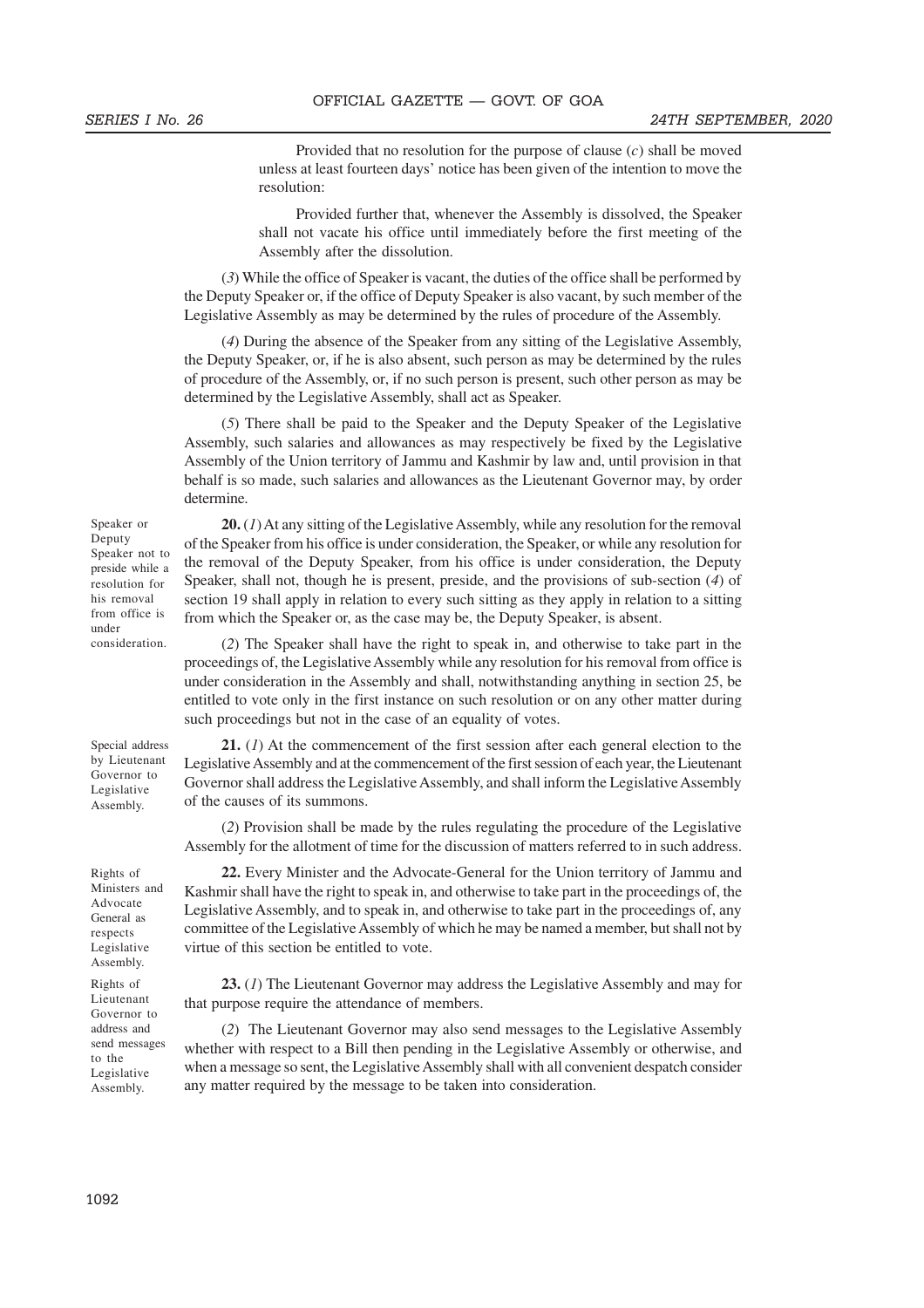**24.** Every member of the Legislative Assembly shall, before taking his seat, make and subscribe before the Lieutenant Governor of the said Union territory, or some person appointed in that behalf by him, an oath or affirmation according to the form set out for the purpose in the Fourth Schedule of this Act.

**25.** (*1*) Save as otherwise provided in this Act, all questions at any sitting of the Legislative Assembly shall be determined by a majority of votes of the members present and voting, other than the Speaker or person acting as such.

 (*2*) The Speaker, or person acting as such, shall not vote in the first instance, but shall have and exercise a casting vote in the case of an equality of votes.

 (*3*) The Legislative Assembly shall have power to act notwithstanding any vacancy in the membership thereof, and any proceedings in the Legislative Assembly shall be valid notwithstanding that it is discovered subsequently that some person who was not entitled so to do, sat or voted or otherwise took part in the proceedings.

 (*4*) The quorum to constitute a meeting of the Legislative Assembly shall be ten members or one- tenth of the total number of members of the Legislative Assembly, which ever is greater.

 (*5*) If at any time during a meeting of the Legislative Assembly there is no quorum, it shall be the duty of the Speaker, or person acting as such, either to adjourn the Legislative Assembly or to suspend the meeting until there is a quorum.

**26.** (*1*) No person shall be a member both of Parliament and of the Legislative Assembly, and if a person is chosen a member both of Parliament and of such Assembly, then, at the expiration of such period as may be specified in the rules made by the President, that person's seat in Parliament shall become vacant, unless he has previously resigned his seat in the Legislative Assembly of the said Union territory.

(*2*) If a member of the Legislative Assembly—

(*a*) becomes subject to any of disqualification mentioned in section 27 or section 28 for membership of the Legislative Assembly; or

(*b*) resigns his seat by writing under his hand addressed to the Speaker, and his resignation is accepted by the Speaker,

his seat shall thereupon become vacant.

(*3*) If for a period of sixty days a member of the Legislative Assembly is without permission of the Assembly absent from all meetings thereof, the Assembly may declare his seat vacant:

Provided that in computing the said period of sixty days, no account shall be taken of any period during which the Assembly is prorogued or is adjourned for more than four consecutive days.

**27.** (*1*) A person shall be disqualified for being chosen as, and for being, a member of the Legislative Assembly—

Disqualifications for membership.

(*a*) if he holds any office of profit under the Government of India or the Government of any State or the Government of Union territory of Jammu and Kashmir or the Government or administration of any other Union territory or other than an office declared by law made by Parliament or by the Legislative Assembly not to disqualify its holder; or

(*b*) if he is for the time being disqualified for being chosen as, and for being, a member of either House of Parliament under the provisions of sub-clause (*b*), subclause (*c*) or sub-clause (*d*) of clause (*1*) of article 102 or of any law made in pursuance of that article.

(*2*) For the purposes of this section, a person shall not be deemed to hold an office of profit under the Government of India or the Government of any State or the Government of

Oath or affirmation by members.

Voting in Assembly, power of Assembly to act notwithstanding vacancies and quorum.

Vacation of seats.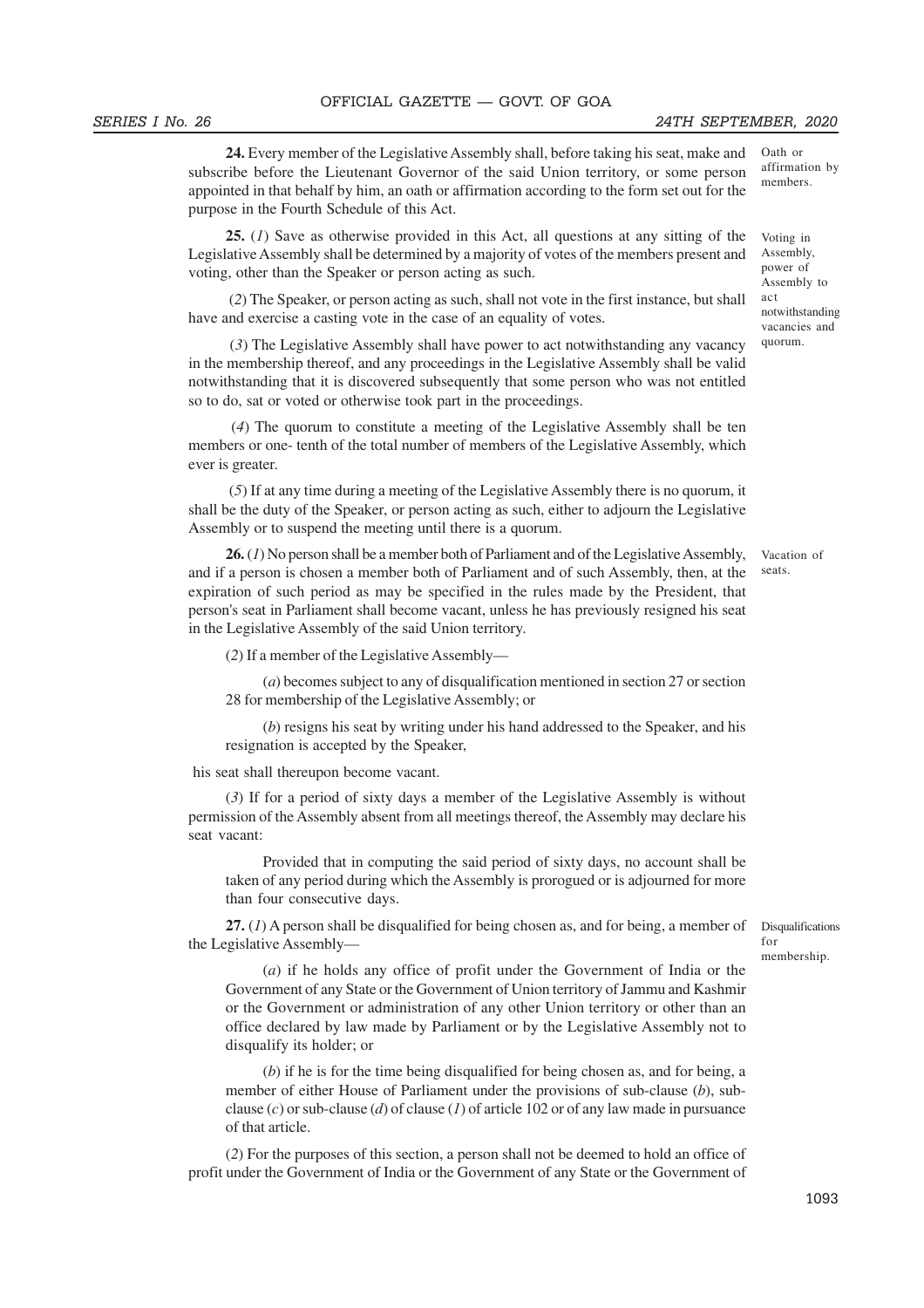Union Territory of Jammu and Kashmir or the Government of any other Union territory by reason only that he is a Minister either for the Union or for such State or Union territory.

(*3*) If any question arises as to whether a member of the Legislative Assembly becomes subject to any of disqualification under the provisions of sub-sections (*1*) and (*2*), the question shall be referred for the decision of the Lieutenant Governor and his decision shall be final.

(*4*) Before giving any decision on any such question, the Lieutenant Governor shall obtain the opinion of the Election Commission and shall act according to such opinion.

Disqualification on ground of defection for being a member.

Penalty for sitting and voting before making oath or affirmation or when not qualified or when disqualified. Powers, privileges, etc., of members.

**28.** The provisions of the Tenth Schedule to the Constitution shall, subject to the necessary modifications (including modifications for construing references therein to the Legislative Assembly of a State, article 188, article 194 and article 212 as references, respectively, to the Legislative Assembly of Union territory of Jammu and Kashmir, as the case may be, section 24, section 30 and section 50 of this Act), apply to and in relation to the members of the Legislative Assembly of Union territory of Jammu and Kashmir as they apply to and in relation to the members of the Legislative Assembly of a State, and accordingly,—

(*a*) the said Tenth Schedule as so modified shall be deemed to form part of this Act; and

(*b*) a person shall be disqualified for being a member of the Legislative Assembly if he is so disqualified under the said Tenth Schedule as so modified.

**29.** If a person sits or votes as a member of the Legislative Assembly before he has complied with the requirements of section 24 or when he knows that he is not qualified or that he is disqualified for membership thereof, or that he is prohibited from doing so by the provisions of any law made by Parliament or the Legislative Assembly of the Union territory of Jammu and Kashmir, he shall be liable in respect of each day on which he so sits or votes to a penalty of five hundred rupees to be recovered as a debt due to the said Union territory.

**30.** (*1*) Subject to the provisions of this Act and to the rules and standing orders regulating the procedure of the Legislative Assembly, there shall be freedom of speech in the Legislative Assembly.

(*2*) No member of the Legislative Assembly shall be liable to any proceedings in any court in respect of anything said or any vote given by him in the Assembly or any committee thereof, and no person shall be so liable in respect of the publication by or under the authority of such Assembly of any report, paper, votes or proceedings.

(*3*) In other respects, the powers, privileges and immunities of the Legislative Assembly and of the members and the committees thereof shall be such as are for the time being enjoyed by the House of the People and its members and committees.

(*4*) The provisions of sub-sections (*1*), (*2*) and (*3*) shall apply in relation to persons who by virtue of this Act have the right to speak in, and otherwise to take part in the proceedings of, the Legislative Assembly or any committee thereof as they apply in relation to members of the Legislative Assembly.

**31.** Members of the Legislative Assembly shall be entitled to receive such salaries and allowances as may from time to time be determined by the Legislative Assembly by law and, until provision in that behalf is so made, such salaries and allowances as the Lieutenant Governor may, by order determine.

Extent of legislative power.

**32.** (*1*) Subject to the provisions of this Act, the Legislative Assembly may make laws for the whole or any part of the Union territory of Jammu and Kashmir with respect to any of the matters enumerated in the State List except the subjects mentioned at entries 1 and 2, namely "Public Order" and "Police" respectively or the Concurrent List in the Seventh

Salaries and allowances of members.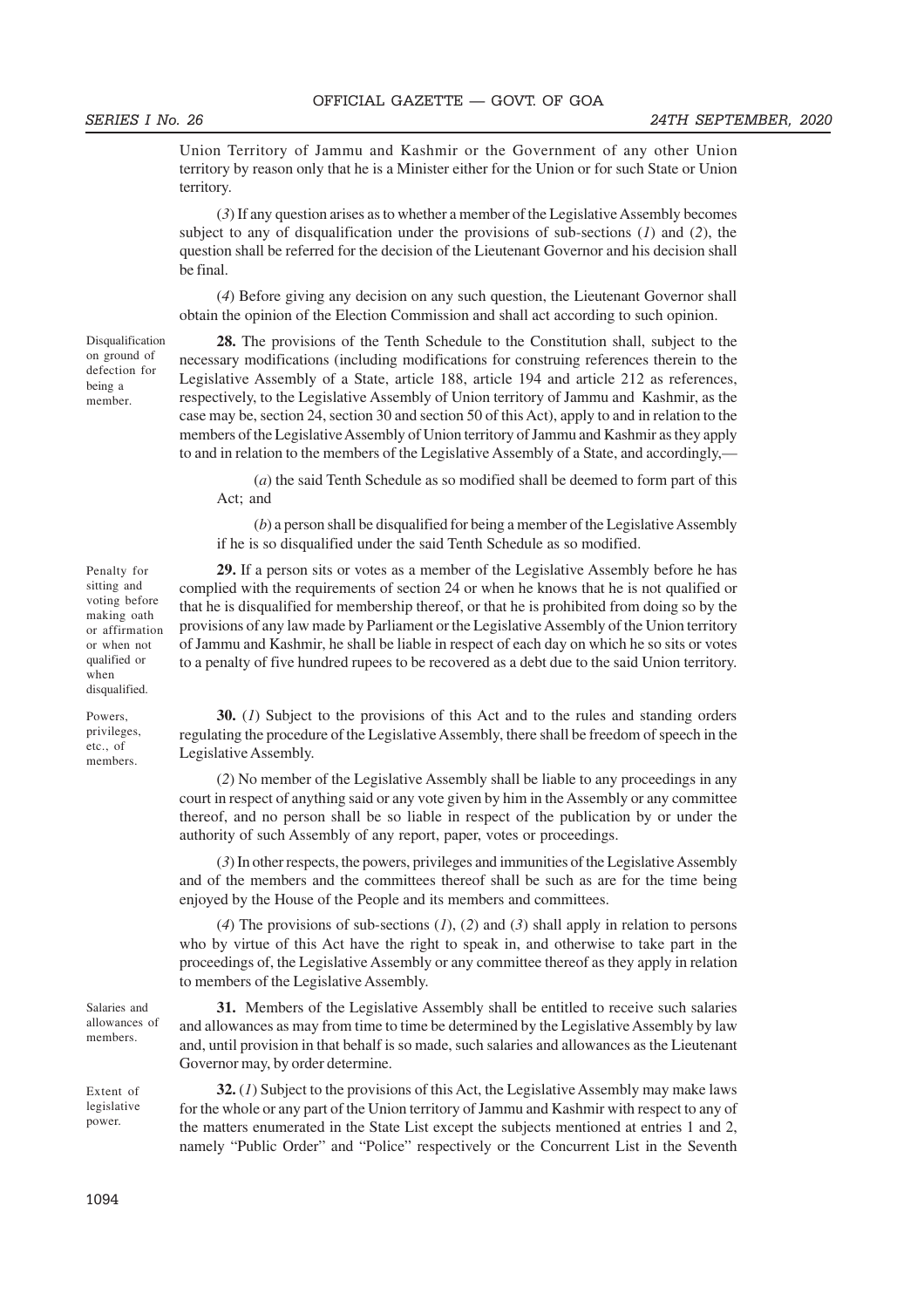Schedule to the Constitution of India in so far as any such matter is applicable in relation to the Union territories.

(*2*) Nothing in sub-section (*1*) shall derogate from the powers conferred on Parliament by the Constitution to make laws with respect to any matter for the Union territory of Jammu and Kashmir or any part thereof.

**33.** The property of the Union shall, save in so far as Parliament may by law otherwise provide, be exempted from all taxes imposed by or under any law made by the Legislative Assembly or by or under any other law in force in the Union territory of Jammu and Kashmir:

Provided that nothing in this section shall, until Parliament by law otherwise provides, prevent any authority within the Union territory of Jammu and Kashmir from levying any tax on any property of the Union to which such property was immediately before the commencement of the Constitution liable or treated as liable, so long as that tax continues to be levied in that Union territory.

**34.** (*1*) The provisions of article 286, article 287 and article 288 shall apply in relation to any law passed by the Legislative Assembly with respect to any of the matters referred to in those articles as they apply in relation to any law passed by the Legislature of a State with respect to those matters.

(*2*) The provisions of article 304 shall, with the necessary modifications, apply in relation to any law passed by the Legislative Assembly with respect to any of the matters referred to in that article as they apply in relation to any law passed by the Legislature of a State with respect to those matters.

**35.** If any provision of a law made by the Legislative Assembly with respect to matters enumerated in the State List, in the Seventh Schedule to the Constitution is repugnant to any provision of a law made by Parliament with respect to that matter, whether passed before or after the law made by the Legislative Assembly, or, if any provision of a law made by the Legislative Assembly with respect to any matter enumerated in the Concurrent List in the Seventh Schedule to the Constitution is repugnant to any provision of any earlier law, other than a law made by the Legislative Assembly, with respect to that matter, then, in either case, the law made by Parliament, or, as the case may be, such earlier law shall prevail and the law made by the Legislative Assembly of the Union territory shall, to the extent of the repugnancy, be void:

Provided that if such law made by the Legislative Assembly has been reserved for the consideration of the President and has received his assent, such law shall prevail in the Union territory of Jammu & Kashmir:

Provided further that nothing in this section shall prevent Parliament from enacting at any time any law with respect to the same matter including a law adding to, amending, varying or repealing the law so made by the Legislative Assembly.

**36.** (*1*) A Bill or amendment shall not be introduced into, or moved in, the Legislative Assembly except on the recommendation of the Lieutenant Governor, if such Bill or Amendment makes provision for any of the following matters, namely:—

(*a*) the imposition, abolition, remission, alteration or regulation of any tax;

(*b*) the amendment of the law with respect to any financial obligations undertaken or to be undertaken by the Government of the Union territory;

(*c*) the appropriation of moneys out of the Consolidated Fund of the Union territory;

(*d*) the declaring of any expenditure to be expenditure charged on the Consolidated Fund of the Union territory or the increasing of the amount of any such expenditure;

Exemption of property of the Union from taxation.

Restrictions on laws passed by Legislative Assembly with respect to certain matters.

Inconsistency between laws made by Parliament and laws made by Legislative Assembly.

Special provisions as to financial Bills.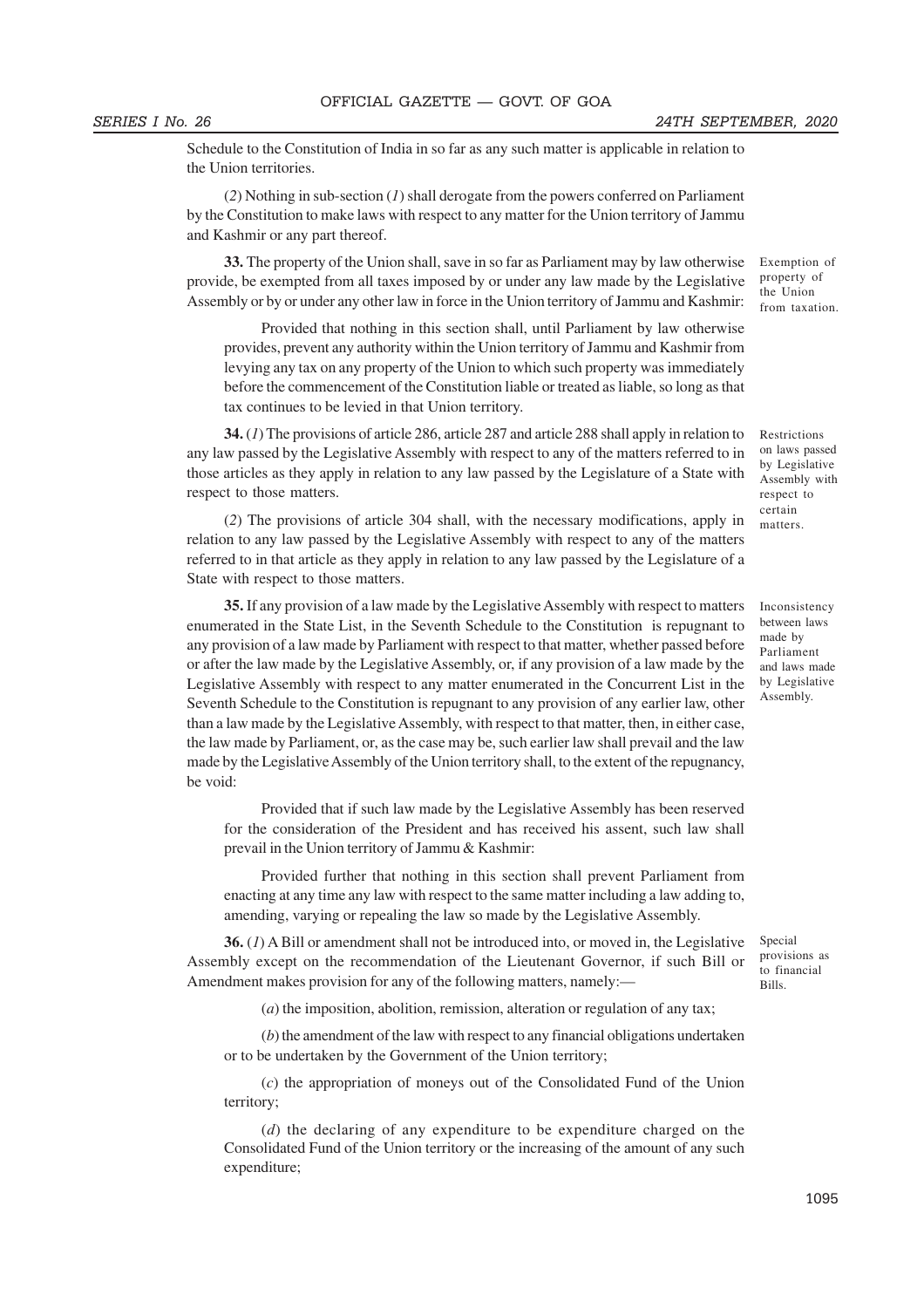(*e*) the receipt of money on account of the Consolidated Fund of the Union territory or the public account of the Union territory or the custody or issue of such money or the audit of the account of the Union territory:

Provided that no recommendation shall be required under this sub-section for the moving of an amendment making provision for the reduction or abolition of any tax.

(*2*) A Bill or Amendment shall not be deemed to make provision for any of the matters aforesaid by reason only that it provides for the imposition of fines or other pecuniary penalties, or for the demand or payment of fees for licences or fees for services rendered, or by reason that it provides for the imposition, abolition, remission, alteration or regulation of any tax by any local authority or body for local purposes.

(*3*) A Bill which, if enacted and brought into operation, would involve expenditure from the Consolidated Fund of Union territory shall not be passed by the Legislative Assembly of the Union territory unless the Lieutenant Governor has recommended to the Assembly, the consideration of the Bill.

**37.** (*1*) A Bill pending in the Legislative Assembly shall not lapse by reason of the prorogation of the Legislative Assembly.

(*2*) A Bill which is pending in the Legislative Assembly shall lapse on dissolution of the Legislative Assembly.

**38.** When a Bill has been passed by the Legislative Assembly, it shall be presented to the Lieutenant Governor and the Lieutenant Governor shall declare either that he assents to the Bill or that he withholds assent therefrom or that he reserves the Bill for the consideration of the President:

Provided that the Lieutenant Governor may, as soon as possible after the presentation of the Bill to him for assent, return the Bill if it is not a Money Bill together with a message requesting that the Assembly will reconsider the Bill or any specified provisions thereof, and, in particular, will consider the desirability of introducing any such amendments as he may recommend in his message and, when a Bill is so returned, the Assembly will reconsider the Bill accordingly, and if the Bill is passed again with or without amendment and presented to the Lieutenant Governor for assent, the Lieutenant Governor shall declare either that he assents to the Bill or that he reserves the Bill for the consideration of the President:

Provided further that the Lieutenant Governor shall not assent to, but shall reserve for the consideration of the President, any Bill which,—

(*a*) in the opinion of the Lieutenant Governor would, if it became law, so derogate from the powers of the High Court as to endanger the position which that Court is, by the Constitution, designed to fill; or

(*b*) relates to any of the matters specified in clause (*1*) of article 31A; or

(*c*) the President may, by order, direct to be reserved for his consideration.

*Explanation.—*For the purposes of this section and section 39, a Bill shall be deemed to be a Money Bill if it contains only provisions dealing with all or any of the matters specified in sub-section (*1*) of section 36 or any matter incidental to any of those matters and, in either case, there is endorsed thereon the certificate of the Speaker of the Legislative Assembly signed by him that it is a Money Bill.

**39.** When a Bill is reserved by Lieutenant Governor for the consideration of the President, the President shall declare either that he assents to the Bill or that he withholds assent therefrom: Bills reserved consideration.

> Provided that where the Bill is not a Money Bill, the President may direct the Lieutenant Governor to return the Bill to the Legislative Assembly together with such a message as is mentioned in the first proviso to section 38 and, when a Bill is so

Procedure as to lapsing of Bills.

Assent to Bills.

for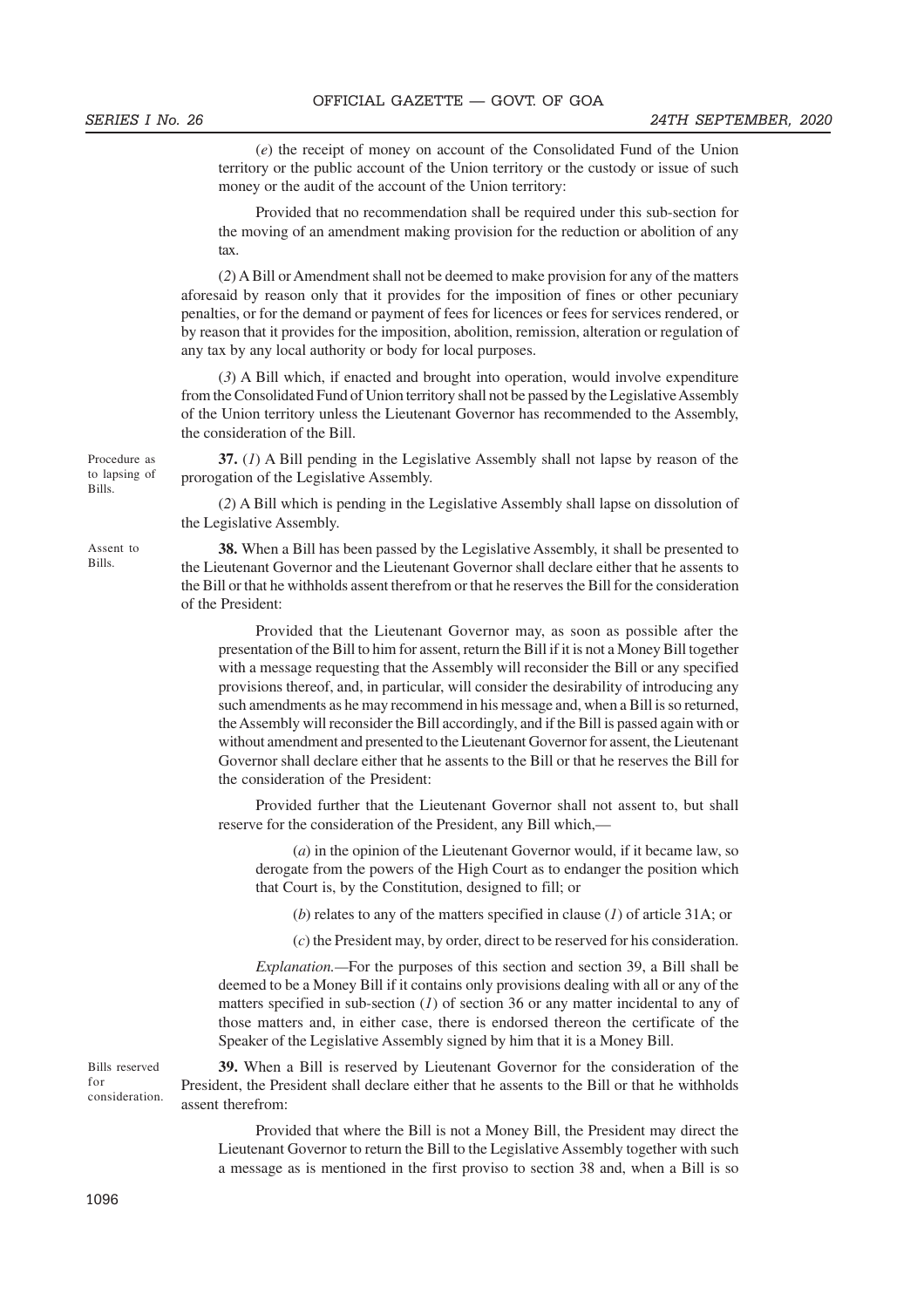#### SERIES I No. 26 24TH SEPTEMBER, 2020

returned, the Assembly shall reconsider it accordingly within a period of six months from the date of receipt of such message and, if it is again passed by the Assembly with or without amendment, it shall be presented again to the President for his consideration.

**40.** No Act of the Legislative Assembly and no provision in any such Act, shall be invalid by reason only that some previous sanction or recommendation required by this Act was not given, if assent to that Act was given by the Lieutenant Governor, or, on being reserved by the Lieutenant Governor for the consideration of the President, by the President.

**41.** (*1*) The Lieutenant Governor shall in respect of every financial year cause to be laid before the Legislative Assembly of the Union territory of Jammu and Kashmir, a statement of the estimated receipts and expenditure of the Union territory for that year, in this Part referred to as the "annual financial statement".

(*2*) The estimates of expenditure embodied in the annual financial statement shall show separately—

(*a*) the sums required to meet expenditure described by this Act as expenditure charged upon the Consolidated Fund of the Union territory of Jammu and Kashmir, and

(*b*) the sums required to meet other expenditure proposed to be made from the Consolidated Fund of the Union territory of Jammu and Kashmir; and shall distinguish expenditure on revenue account from other expenditure.

(*3*) The following expenditure shall be expenditure charged on the Consolidated Fund of the Union territory of Jammu and Kashmir:—

(*a*) the emoluments and allowances of the Lieutenant Governor and other expenditure relating to his office;

(*b*) the charges payable in respect of loans advanced to the Union territory of Jammu and Kashmir from the Consolidated Fund of India including interest, sinking fund charges and redemption charges, and other expenditure connected therewith;

(*c*) the salaries and allowances of the Speaker and the Deputy Speaker of the Legislative Assembly;

(*d*) expenditure in respect of the salaries and allowances of Judges of High Court of Jammu and Kashmir;

(*e*) any sums required to satisfy any judgment, decree or award of any court or arbitral tribunal;

(*f*) expenditure incurred by the Lieutenant Governor in the discharge of his special responsibility;

(*g*) any other expenditure declared by the Constitution or by law made by Parliament or by the Legislative Assembly of the Union territory of Jammu and Kashmir to be so charged.

**42.** (*1*) So much of the estimates as relates to expenditure charged upon the Consolidated Fund of Union territory of Jammu and Kashmir shall not be submitted to the vote of the Legislative Assembly, but nothing in this sub-section shall be construed as preventing the discussion in the Legislative Assembly of any of those estimates.

(*2*) So much of the said estimates as relates to other expenditure shall be submitted in the form of demands for grants to the Legislative Assembly, and the Legislative Assembly shall have power to assent, or to refuse to assent, to any demand, or to assent to any demand subject to a reduction of the amount specified therein.

Procedure in Legislative Assembly with respect to estimates.

and recommendations to be regarded as matters of procedure only.

Annual financial statement.

Requirements as to sanction

1097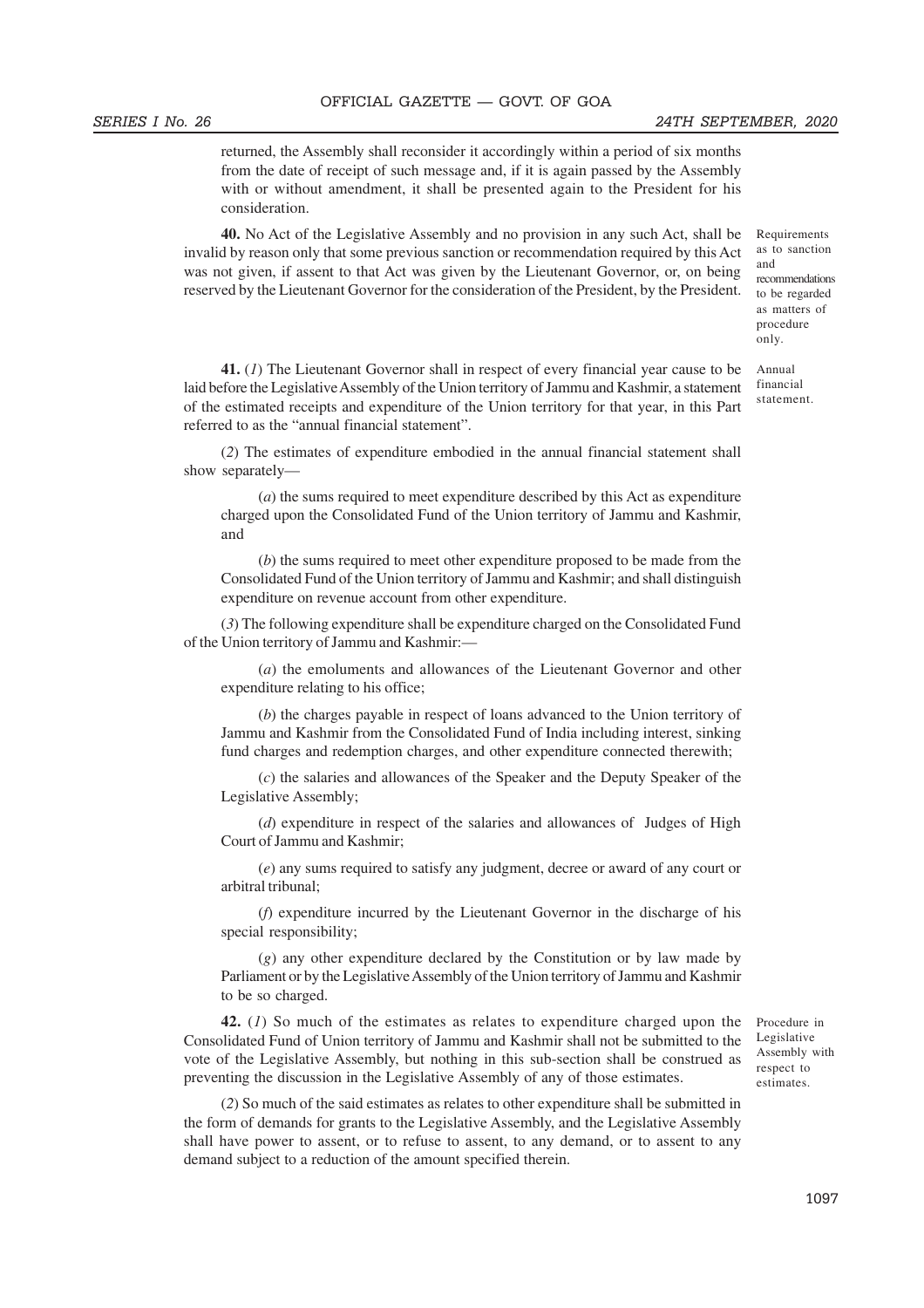(*3*) No demand for a grant shall be made except on the recommendation of the Lieutenant Governor.

Appropriation Bills.

**43.** (*1*) As soon as may be after the grants under section 42 have been made by the Legislative Assembly, there shall be introduced a Bill to provide for the appropriation out of the Consolidated Fund of the Union territory of all moneys required to meet—

(*a*) the grants so made by the Legislative Assembly, and

(*b*) the expenditure charged on the Consolidated Fund of the Union territory of Jammu and Kashmir but not exceeding in any case the amount shown in the statement previously laid before the Assembly.

(*2*) No amendment shall be proposed to any such Bill in the Legislative Assembly which will have the effect of varying the amount or altering the destination of any grant so made or of varying the amount of any expenditure charged on the Consolidated Fund of the Union territory of Jammu and Kashmir and the decision of the person presiding as to whether an amendment is inadmissible under this sub-section shall be final.

(*3*) Subject to the other provisions of this Act, no money shall be withdrawn from the Consolidated Fund of the Union territory except under appropriation made by law passed in accordance with the provisions of this section.

Supplementary, additional or excess grants.

**44.** (*1*) The Lieutenant Governor shall—

(*a*) if the amount authorised by any law made in accordance with the provisions of section 43 to be expended for a particular service for the current financial year is found to be insufficient for the purposes of that year or when a need has arisen during the current financial year for supplementary or additional expenditure upon some new service not contemplated in the annual financial statement for that year, or

(*b*) if any money has been spent on any service during a financial year in excess of the amount granted for that service and for that year,

cause to be laid before the Legislative Assembly, another statement showing the estimated amount of that expenditure or cause to be presented to the Legislative Assembly with such previous approval a demand for such excess, as the case may be.

(*2*) The provisions of sections 41, 42 and 43 shall have effect in relation to any such statement and expenditure or demand and also to any law to be made authorising the appropriation of moneys out of the Consolidated Fund of the Union territory of Jammu and Kashmir to meet such expenditure or the grant in respect of such demand as they have effect in relation to the annual financial statement and the expenditure mentioned therein or to a demand for a grant and the law to be made for the authorisation of appropriation of moneys out of the Consolidated Fund of the Union territory of Jammu and Kashmir to meet such expenditure or grant.

Votes on account.

**45.** (*1*) Notwithstanding anything in the foregoing provisions of this Part, the Legislative Assembly shall have power to make any grant in advance in respect of the estimated expenditure for a part of any financial year pending the completion of the procedure prescribed in section 42 for the voting of such grant and the passing of the law in accordance with the provisions of section 43 in relation to that expenditure and the Legislative Assembly shall have power to authorise by law the withdrawal of moneys from the Consolidated Fund of the Union territory of Jammu and Kashmir for the purposes for which the said grant is made.

(*2*) The provisions of sections 42 and 43 shall have effect in relation to the making of any grant under sub-section (*1*) or to any law to be made under that sub-section as they have effect in relation to the making of a grant with regard to any expenditure mentioned in the annual financial statement and the law to be made for the authorisation of appropriation of moneys out of the Consolidated Fund of the Union territory of Jammu and Kashmir to meet such expenditure.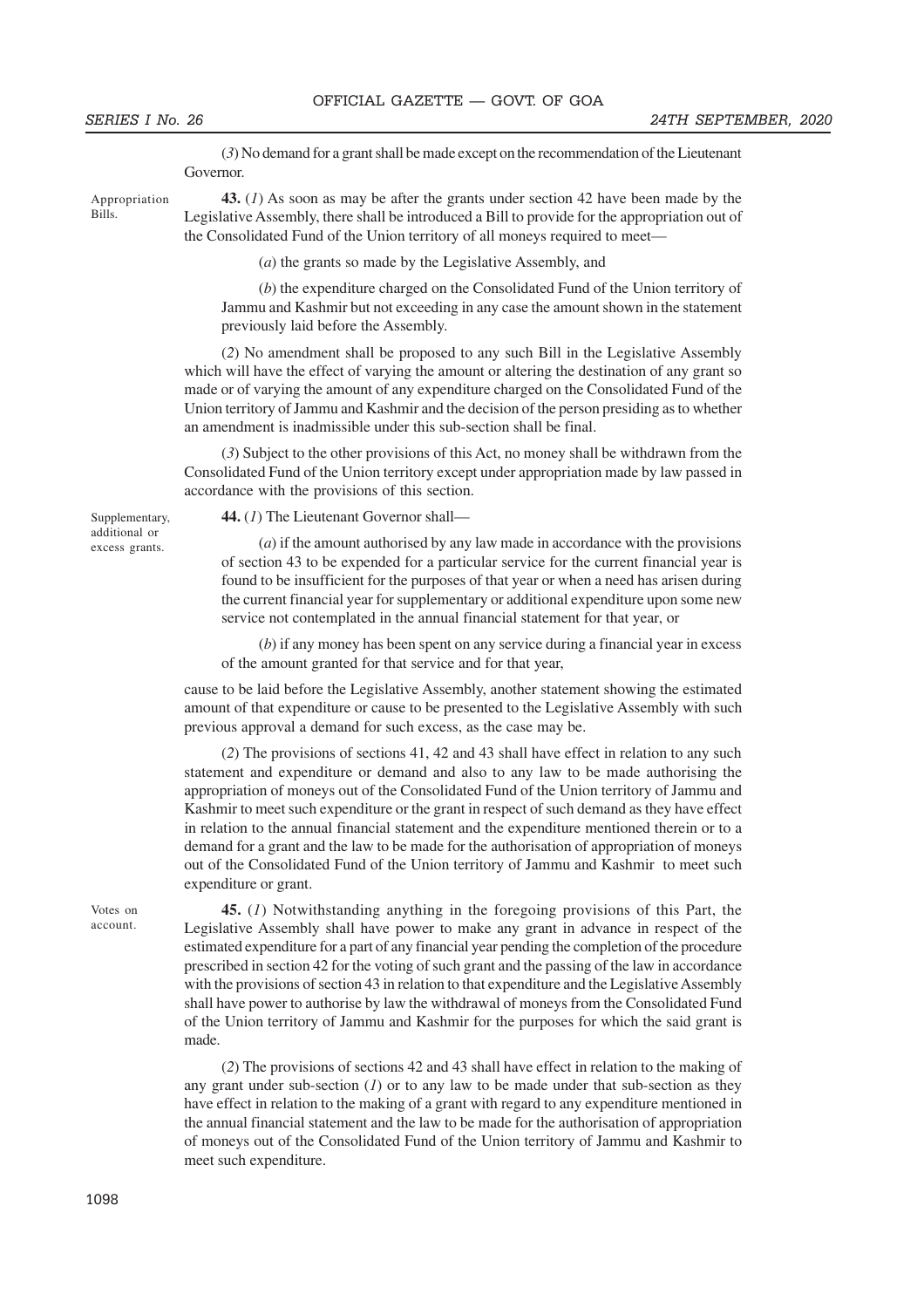**46.** (*1*) The Legislative Assembly may make rules for regulating, subject to the provisions of this Act, its procedure and the conduct of its business: Rules of procedure.

Provided that the Lieutenant Governor shall, after consultation with the Speaker of the Legislative Assembly, make rules—

(*a*) for securing the timely completion of financial business;

(*b*) for regulating the procedure of, and the conduct of business in, the Legislative Assembly in relation to any financial matter or to any Bill for the appropriation of moneys out of the Consolidated Fund of the Union territory of Jammu and Kashmir;

(*c*) for prohibiting the discussion of, or the asking of questions on, any matter which affects the discharge of the functions of the Lieutenant Governor in so far as he is required by this Act to act in his discretion.

(*2*) Until rules are made under sub-section (*1*), the rules of procedure and standing orders in force immediately before the commencement of this Act, with respect to the Legislative Assembly of the existing State of Jammu and Kashmir shall have effect in relation to the Legislative Assembly of the Union territory of Jammu and Kashmir subject to such modifications and adaptations as may be made therein by the Speaker of Legislative Assembly.

**47.** (*1*) The Legislative Assembly may by law adopt any one or more of the languages in use in the Union territory of Jammu and Kashmir or Hindi as the official language or languages to be used for all or any of the official purposes of the Union territory of Jammu and Kashmir.

 (*2*) The business in the Legislative Assembly of the Union territory of Jammu and Kashmir shall be transacted in the official language or languages of the Union territory of Jammu and Kashmir or in Hindi or in English:

Provided that the Speaker of the Legislative Assembly or person acting as such, as the case may be, may permit any member who cannot adequately express himself in any of the languages aforesaid to address the Legislative Assembly in his mothertongue.

**48.** Notwithstanding anything contained in section 47, until Parliament by law otherwise provides, the authoritative texts—

(*a*) of all Bills to be introduced or amendments thereto to be moved in the Legislative Assembly,

(*b*) of all Acts passed by the Legislative Assembly, and

(*c*) of all orders, rules, regulations and bye-laws issued under any law made by the Legislative Assembly of,

shall be in the English language:

Provided that where the Legislative Assembly has prescribed any language other than the English language for use in Bills introduced in, or Acts passed by, the Legislative Assembly or in any order, rule, regulation or bye-law issued under any law made by the Legislative Assembly of the Union territory of Jammu and Kashmir, a translation of the same in the English language published under the authority of the Lieutenant Governor in the Official Gazette shall be deemed to be the authoritative text thereof in the English language.

**49.** No discussion shall take place in the Legislative Assembly with respect to the conduct of any judge of the Supreme Court or of a High Court in the discharge of his duties.

Restriction on discussion in the Legislative Assembly.

Official language or languages of Union territory of Jammu and Kashmir and language or languages to be used in Legislative Assembly thereof.

Language to be used for Acts, Bills, etc.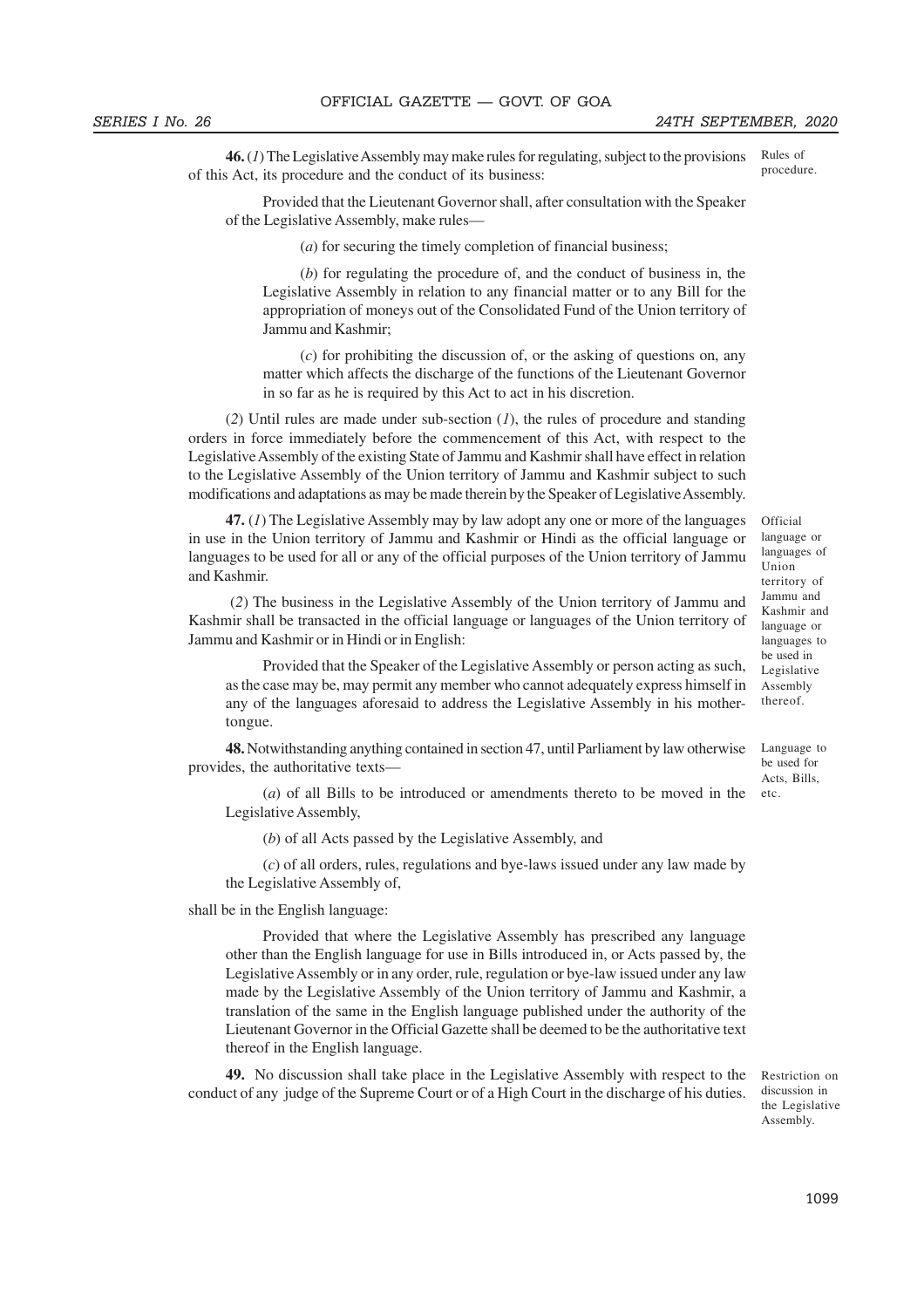Courts not to inquire into proceedings of **Legislative** Assembly.

Secretariat of the Legislative Assembly.

Power of Lieutenant Governor to promulgate **Ordinances** during recess of Legislative Assembly.

**50.** (*1*) The validity of any proceedings in the Legislative Assembly shall not be called in question on the ground of any alleged irregularity of procedure.

(*2*) No officer or member of the Legislative Assembly in whom powers are vested by or under this Act for regulating procedure or the conduct of business, or for maintaining order in the Legislative Assembly shall be subject to the jurisdiction of any court in respect of the exercise by him of those powers.

**51.** (*1*) Legislative Assembly shall have a separate secretariat staff.

 (*2*) The Legislative Assembly may by law regulate the recruitment, and the conditions of service of persons appointed, to the secretarial staff of the Legislative Assembly.

(*3*) Until provision is made by the Legislative Assembly under sub-section (*2*), the Lieutenant Governor may, after consultation with the Speaker of the Legislative Assembly make rules regulating the recruitment, and the conditions of service of persons appointed, to the secretarial staff of the Assembly and any rules so made shall have effect subject to the provisions of any law made under the said sub-section.

**52.** (*1*) If at any time, except when the Legislative Assembly is in session, the Lieutenant Governor thereof is satisfied that circumstances exist which render it necessary for him to take immediate action, he may promulgate such Ordinances as the circumstances appear to him to require:

Provided that the power of making an Ordinance under this section shall extend only to those matters with respect to which the Legislative Assembly has power to make laws.

(*2*) An Ordinance promulgated under this section shall have the same force and effect as an Act of the Legislative Assembly assented by the Lieutenant Governor but every such Ordinance—

(*a*) Shall be laid before the Legislative Assembly and shall cease to operate at the expiration of six weeks from the re-assembly of the Legislative Assembly, or if before the expiration of that period a resolution disapproving it is passed by the Legislative Assembly; and

(*b*) May be withdrawn at any time by the Lieutenant Governor.

*Council of Ministers for the Union territory of Jammu and Kashmir*

**53.** (*1*) There shall be a Council of Ministers consisting of not more than ten percent of the total number of members in the Legislative Assembly, with the Chief Minister at the head to aid and advise the Lieutenant Governor in the exercise of his functions in relation to matters with respect to which the Legislative Assembly has power to make laws except in so far as he is required by or under this Act to act in his discretion or by or under any law to exercise any judicial or quasi-judicial functions.

(*2*) The Lieutenant Governor shall, in the exercise of his functions, act in his discretion in a matter:

(*i*) which falls outside the purview of the powers conferred on the Legislative Assembly; or

(*ii*) in which he is required by or under any law to act in his discretion or to exercise any judicial functions.

(*iii*) related to All India Services and Anti Corruption Bureau:

Provided that if any question arises whether any matter is or is not a matter as respects which the Lieutenant Governor is by or under this Act required to act in his discretion, the decision of the Lieutenant Governor in his discretion shall be final, and the validity of anything done by the Lieutenant Governor shall not be called in question on the ground that he ought or ought not to have acted in his discretion.

Council of **Ministers**.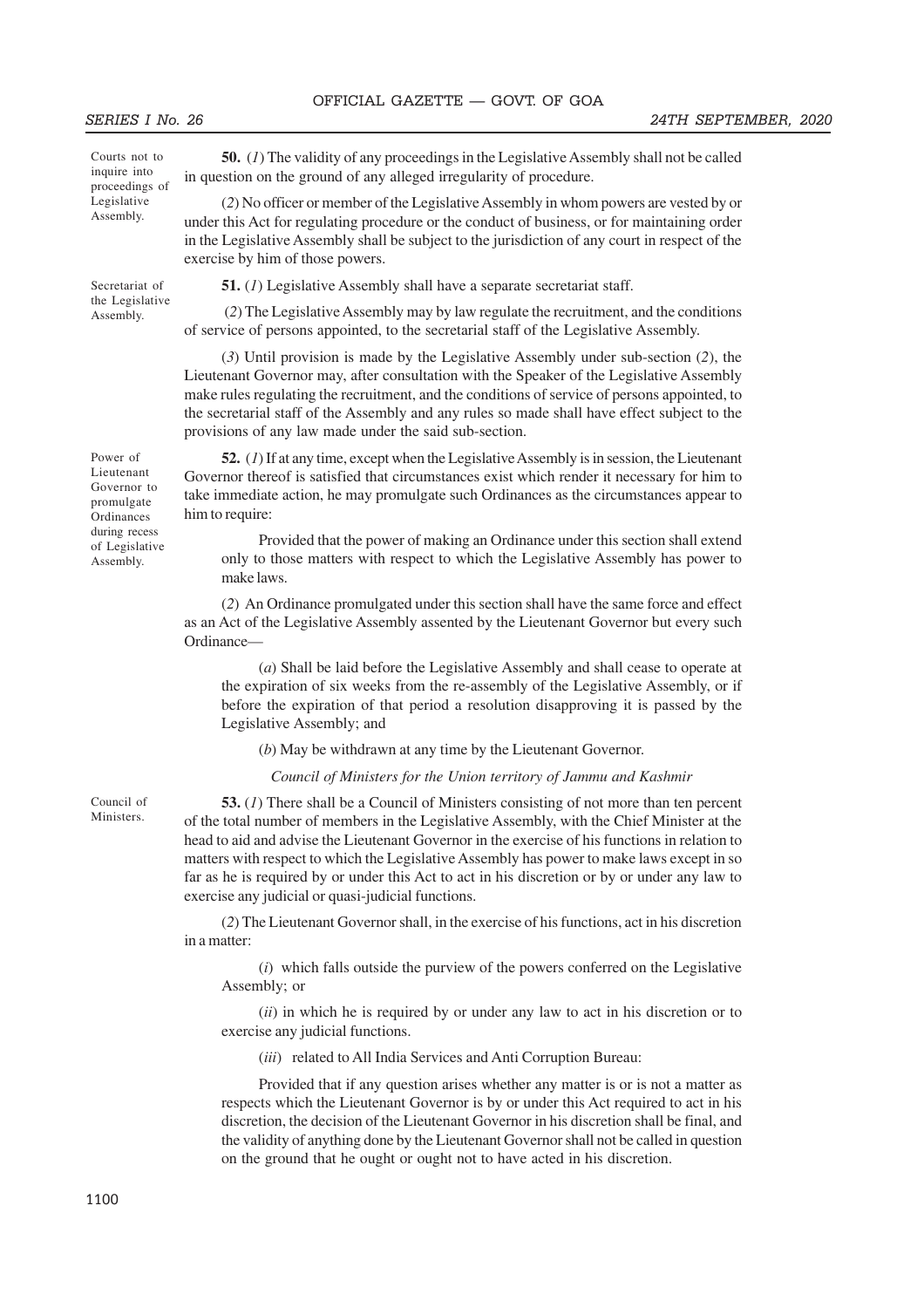(*3*) The question whether any, and if so what, advice was tendered by Ministers to the Lieutenant Governor shall not be inquired into in any court.

**54.** (*1*) The Chief Minister shall be appointed by the Lieutenant Governor and the other Ministers shall be appointed by the Lieutenant Governor on the advice of the Chief **Minister** Other provisions as to Ministers.

(*2*) The Ministers shall hold office during the pleasure of the Lieutenant Governor.

(*3*) The Council of Ministers shall be collectively responsible to the Legislative Assembly.

(*4*) Before a Minister enters upon his office, the Lieutenant Governor shall administer to him the oaths of office and of secrecy according to the forms set out for the purpose in the Fourth Schedule.

(*5*) A Minister who for any period of six consecutive months is not a member of the Legislative Assembly shall at the expiration of that period cease to be a Minister.

(*6*) The salaries and allowances of Ministers shall be such as the Legislative Assembly may from time to time by law determine, and until the Legislative Assembly so determines, shall be determined by the Lieutenant Governor.

**55.** (1) The Lieutenant Governor shall make rules on the advice of the Council of Conduct of Ministers business.

(*a*) for the allocation of business to the Ministers; and

(*b*) for the more convenient transaction of business with the Ministers including the procedure to be adopted in case of a difference of opinion between the Lieutenant Governor and the Council of Ministers or a Minister.

(*2*) Save as otherwise provided in this Act, all executive action of the Lieutenant Governor, whether taken on the advice of his Ministers or otherwise, shall be expressed to be taken in the name of the Lieutenant Governor.

(*3*) Orders and other instruments made and executed in the name of the Lieutenant Governor, shall be authenticated in such manner as may be specified in rules to be made by the Lieutenant Governor on the advice of council of ministers, and the validity of an order or instrument which is so authenticated shall not be called in question on the ground that it is not an order or instrument made or executed by the Lieutenant Governor.

**56.** It shall be the duty of the Chief Minister—

(*a*) to communicate to the Lieutenant Governor all decisions of the Council of Ministers relating to the administration of the affairs of the Union territory and proposals for legislation;

(*b*) to furnish such information relating to the administration of the affairs of the Union territory and proposals for legislation as Lieutenant Governor may call for.

#### *Legislative Council*

**57.** (*1*) Notwithstanding anything to the contrary contained in any law, document, judgment, ordinance, rule, regulation or notification, on and from the appointed day, the Legislative Council of the existing State of Jammu and Kashmir shall stand abolished.

(*2*) On the abolition of the Legislative Council, every member thereof shall ceased to be such member.

(*3*) All Bills pending in the Legislative Council immediately before the appointed day shall lapse on the abolition of the Council.

Duties of Chief Minister as respects the furnishing of information to the Lieutenant Governor, etc.

Abolition of Legislative Council of the State of Jammu and Kashmir.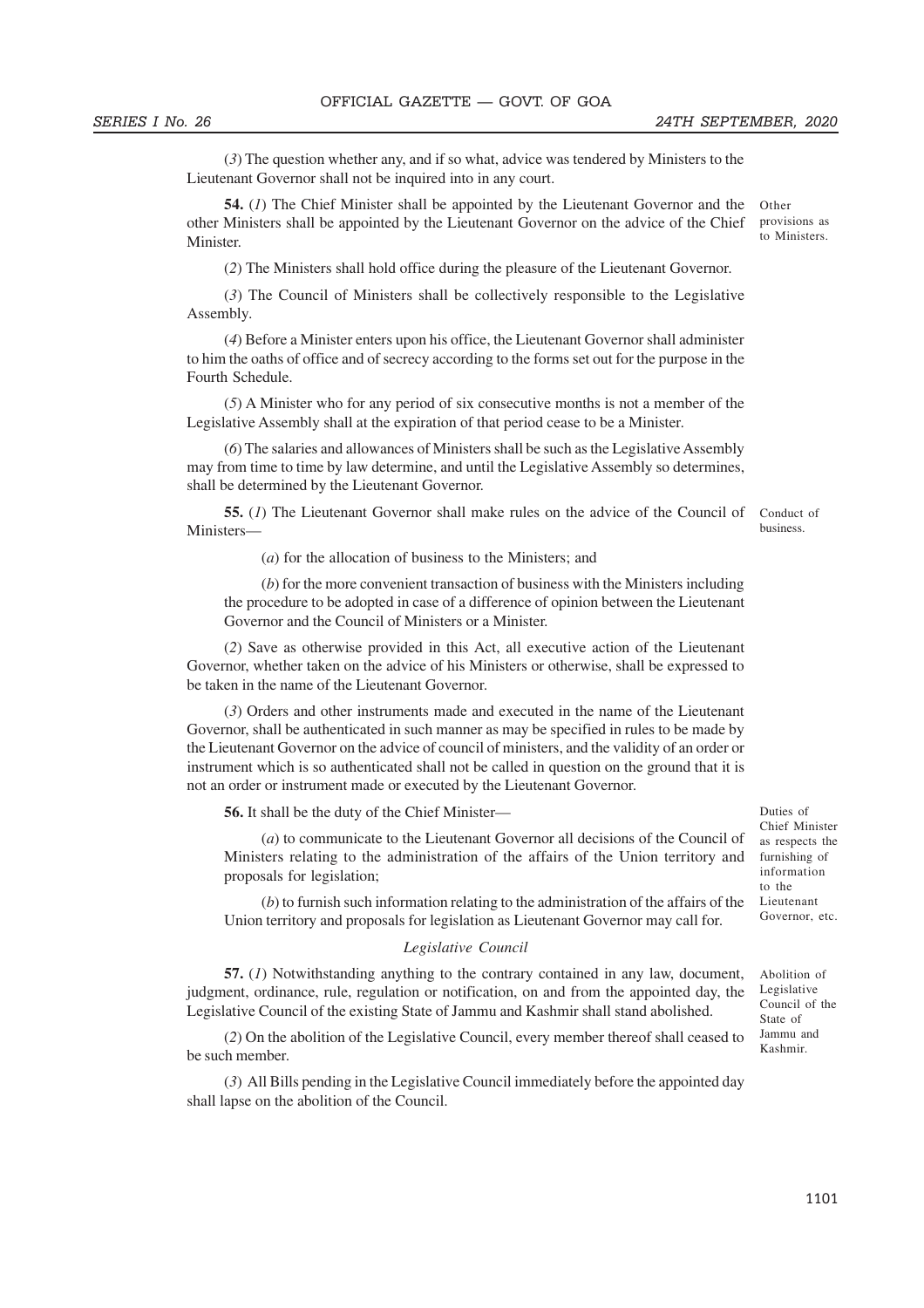#### **PART IV**

#### ADMINISTRATION OF UNION TERRITORY OF LADAKH

Appointment of Lieutenant Governor of Union territory of Ladakh.

**58.** (*1*) The Union territory of Ladakh will be administered by the President acting, to such extent as he thinks fit, through a Lieutenant Governor to be appointed by him under article 239.

(*2*) The President may make regulations for the peace, progress and good government of the Union territory of Ladakh under article 240 of the Constitution of India.

(*3*) Any regulation so made may repeal or amend any Act made by Parliament or any other law which is for the time being applicable to the Union territory of Ladakh and, when promulgated by the President, shall have the same force and effect as an Act of Parliament which applies to the Union territory of Ladakh.

(*4*) The Lieutenant Governor shall be assisted by advisor(s) to be appointed by the Central Government.

#### PART V

#### DELIMITATION OF CONSTITUENCIES

Definitions.

**59.** In this Part, unless the context otherwise requires,—

(*a*) "associate member" means a member associated with the Delimitation Commission under section 60;

(*b*) "Delimitation Commission" means the Delimitation Commission to be constituted under section 3 of the Delimitation Act, 2002; and thereafter by any law made by the Parliament.

33 of 2002. 2

(*c*) "Election Commission" means the Election Commission appointed by the President under article 324 of the Constitution of India;

(*d*) "latest census figures" mean the census figures ascertained at the latest census of which the finally published figures are available;

(*e*) "Parliamentary Constituency" means a constituency provided by law for the purpose of elections to the House of the People from Union territory of Jammu and Kashmir and Union territory of Ladakh.

(*f*) "Assembly Constituency" means a constituency provided by law for the purpose of elections to the Legislative Assembly.

**60.** (*1*) Without prejudice to sub-sections (*3*) of section 14 of this Act, the number of seats in the Legislative Assembly of Union territory of Jammu and Kashmir shall be increased from 107 to 114, and delimitation of the constituencies may be determined by the Election Commission in the manner hereinafter provided—

(*a*) the number of seats to be reserved for the Scheduled Castes and the Scheduled Tribes in the Legislative Assembly, having regard to the relevant provisions of the Constitution;

(*b*) the assembly constituencies into which the Union territory shall be divided, the extent of each of such constituencies and in which of them seats shall be reserved for the Scheduled Castes or for the Scheduled Tribes; and

(*c*) the adjustments in the boundaries and description of the extent of the parliamentary constituencies in each Union territory that may be necessary or expedient.

(*2*) In determining the matters referred to in clauses (*b*) and (*c*) of sub-section (*1*), the Election Commission shall have regard to the following provisions, namely:—

(*a*) all the constituencies shall be single-member constituencies;

(*b*) all constituencies shall, as far as practicable, be geographically compact areas, and in delimiting them, regard shall be had to physical features, existing

Delimitation of constituencies.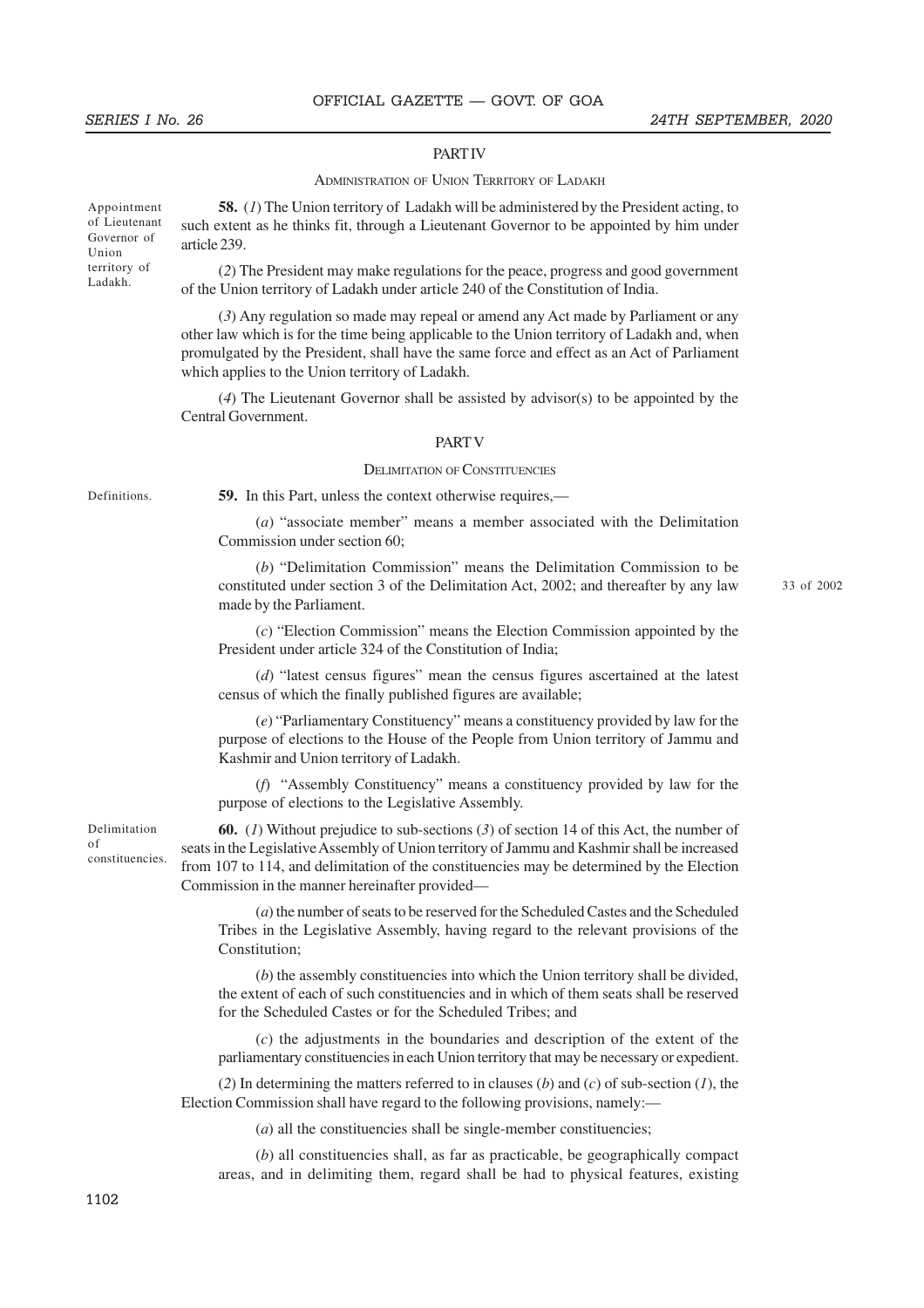33 of 2002.

boundaries of administrative units, facilities of communication and conveniences to the public; and

(*c*) constituencies in which seats are reserved for the Scheduled Castes and the Scheduled Tribes shall, as far as practicable, be located in areas where the proportion of their population to the total population is the largest.

(*3*) The Election Commission shall, for the purpose of assisting it in the performance of its functions under sub-section (*1*), associate with itself as associate members, four persons as the Central Government may by order specify, being persons who are the members of the Legislative Assembly of the Union territory of Jammu and Kashmir or four members of the House of the People representing the Union territory of Jammu and Kashmir:

Provided that none of the associate members shall have a right to vote or to sign any decision of the Election Commission.

(*4*) If, owing to death or resignation, the office of an associate member falls vacant, it shall be filled as far as practicable, in accordance with the provisions of sub-section (*3*).

(*5*) The Election Commission shall—

(*a*) publish its proposals for the delimitation of constituencies together with the dissenting proposals, if any, of any associate member who desires publication thereof in the Official Gazette and in such other manner as the Commission may consider fit, together with a notice inviting objections and suggestions in relation to the proposals and specifying a date on or after which the proposals will be further considered by it;

(*b*) consider all objections and suggestions which may have been received by it before the date so specified; and

(*c*) after considering all objections and suggestions which may have been received by it before the date so specified, determine by one or more orders the delimitation of constituencies and cause such order or orders to be published in the Official Gazette, and there upon such publication, the order or orders shall have the full force of law and shall not be called in question in any court.

(*6*) As soon as may be after such publication, every such order relating to assembly constituencies shall be laid before the Legislative Assembly of the Union territory of Jammu and Kashmir.

**61.** (*1*) The Election Commission may by notification in the Official Gazette,—

(*a*) correct any printing mistakes in any order made under section 60 or any error arising therein from inadvertent slip or omission; and

(*b*) where the boundaries or name of any territorial division mentioned in any such order or orders is or are altered, make such amendments as appear to it to be necessary or expedient for bringing such order up-to-date.

(*2*) Every notification under this section relating to an assembly constituency shall be laid, as soon as may be after it is issued, before the Legislative Assembly.

**62.** (*1*) On and from the appointed day, notwithstanding the publication of orders under sub-section (*1*) of section 10 of the Delimitation Act, 2002 or anything contained in sub-section (*2*) or sub-section (*4*) of the said section, the Delimitation Act, 2002 shall be deemed to have been amended as provided below:

(*a*) in section 2(*f*), the words "but does not include the State of Jammu and Kashmir" shall be omitted; and

(*b*) for the purpose of delimitation of Assembly and Parliamentary Constituencies, the words and figure "census held in the year 2001", wherever occurring, shall be construed as words and figure "census held in the year 2011".

Power of Election Commission to maintain Delimitation Orders up-to date.

Special provision as t o readjustment of Parliamentary and Assembly Constituencies on the basis of 2011 census.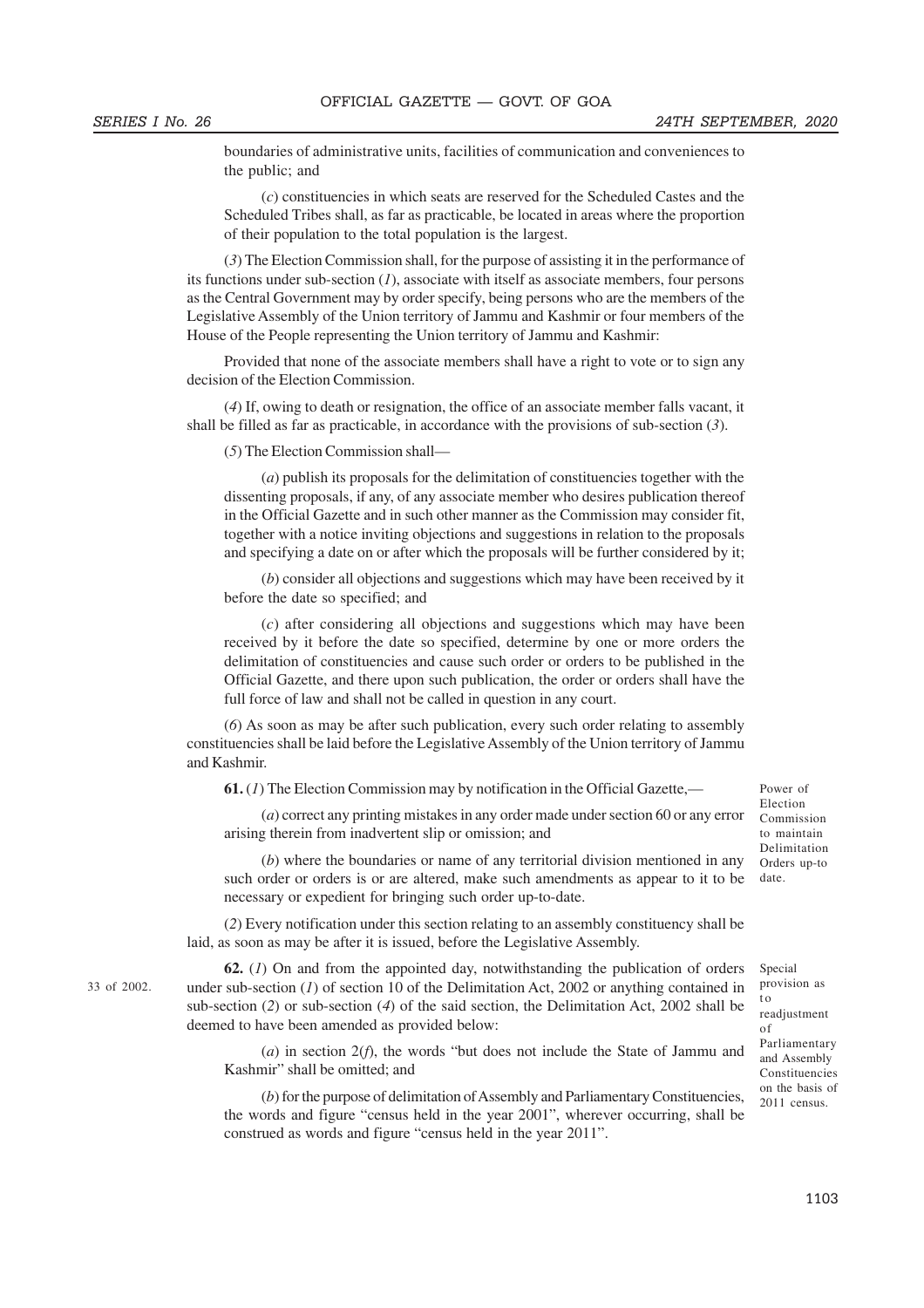#### SERIES I No. 26 24TH SEPTEMBER, 2020

Jammu and Kashmir

Jammu and Kashmir (Scheduled Tribes) TribesOrder, 1989.

(Scheduled Castes) Castes Order, 1956.

(*2*) Readjustment of the constituencies as provided under section 60 in the successor Union territory of Jammu and Kashmir into Assembly Constituencies, shall be carried by the Delimitation Commission, to be constituted under the Delimitation Act, 2002 as amended by this Act, and shall take effect from such date as the Central Government may, by order, published in the Official Gazette, specify.

(*3*) Readjustment of the constituencies as provided under section 11 in the successor Union territory of Jammu and Kashmir into Parliamentary Constituencies, shall be carried by the Delimitation Commission, to be constituted under the Delimitation Act, 2002 as amended by this Act, and shall take effect from such date as the Central Government may, by order, published in the Official Gazette, specify.

**63.** Notwithstanding anything contained in sections 59 to 61, until the relevant figures for the first census taken after the year 2026 have been published, it shall not be necessary to readjust the division of successor Union territory of Jammu and Kashmir into Assembly and Parliamentary Constituencies and any reference to the "latest census figures" in this Part shall be construed as a reference to the 2011 census figures.

**64.** The procedure as provided in the law made by Parliament, shall apply, in relation to the delimitation of Parliamentary and Assembly constituencies under this Part as they apply in relation to the delimitation of Parliamentary and Assembly constituencies under that law.

#### PART VI

#### SCHEDULED CASTES AND SCHEDULED TRIBES

**65.** On and from the appointed day, the Constitution Jammu and Kashmir (Scheduled Castes) Order, 1956, shall stand applied to the Union territory of Jammu and Kashmir and Union territory of Ladakh. Applicability of Scheduled

> **66.** On and from the appointed day, the Constitution Jammu and Kashmir (Scheduled Tribes) Order, 1989, shall stand applied to the Union territory of Jammu and Kashmir and Union territory of Ladakh.

#### PART VII

#### MISCELLANEOUS AND TRANSITIONAL PROVISIONS

**67.** (*1*) On and from the appointed day, all revenues received in the Union territory of Jammu and Kashmir by the Government of India or the Lieutenant Governor of the Union territory of Jammu and Kashmir in relation to any matter with respect to which the Legislative Assembly of the Union territory of Jammu and Kashmir has power to make laws, and all grants made and all loans advanced to the Union territory of Jammu and Kashmir from the Consolidated Fund of India and all loans raised by the Government of India or the Lieutenant Governor of the Union territory of Jammu and Kashmir upon the security of the Consolidated Fund of the Union territory of Jammu and Kashmir and all moneys received by the Union territory of Jammu and Kashmir in repayment of loans shall form one Consolidated Fund to be entitled "the Consolidated Fund of the Union territory of Jammu and Kashmir".

(*2*) No moneys out of such Consolidated Fund shall be appropriated except in accordance with, and for the purposes and in the manner provided in, this Act.

(*3*) The custody of such Consolidated Fund, the payment of moneys into such Funds, the withdrawal of moneys therefrom and all other matters connected with or ancillary to those matters shall be regulated by rules made by the Lieutenant Governor.

**68.** (*1*) On and from the appointed day, all other public moneys received by or on behalf of the Lieutenant Governor shall be credited to a Public Account entitled "the Public Account of the Union territory of Jammu and Kashmir".

(*2*) The custody of public moneys, other than those credited to the Consolidated Fund of the Union territory or the Contingency Fund of the Union territory of Jammu and Kashmir, received by or on behalf of the Lieutenant Governor, their payment into the Public

Special provisions as t o readjustment of Assembly and Parliamentary Constituencies.

Procedure as  $t<sub>0</sub>$ delimitation.

Castes Order. Applicability

of Scheduled Tribes Order.

Consolidated Fund of the Union territory of Jammu and Kashmir.

Public Account of the Union territory of Jammu and Kashmir and moneys credited to it.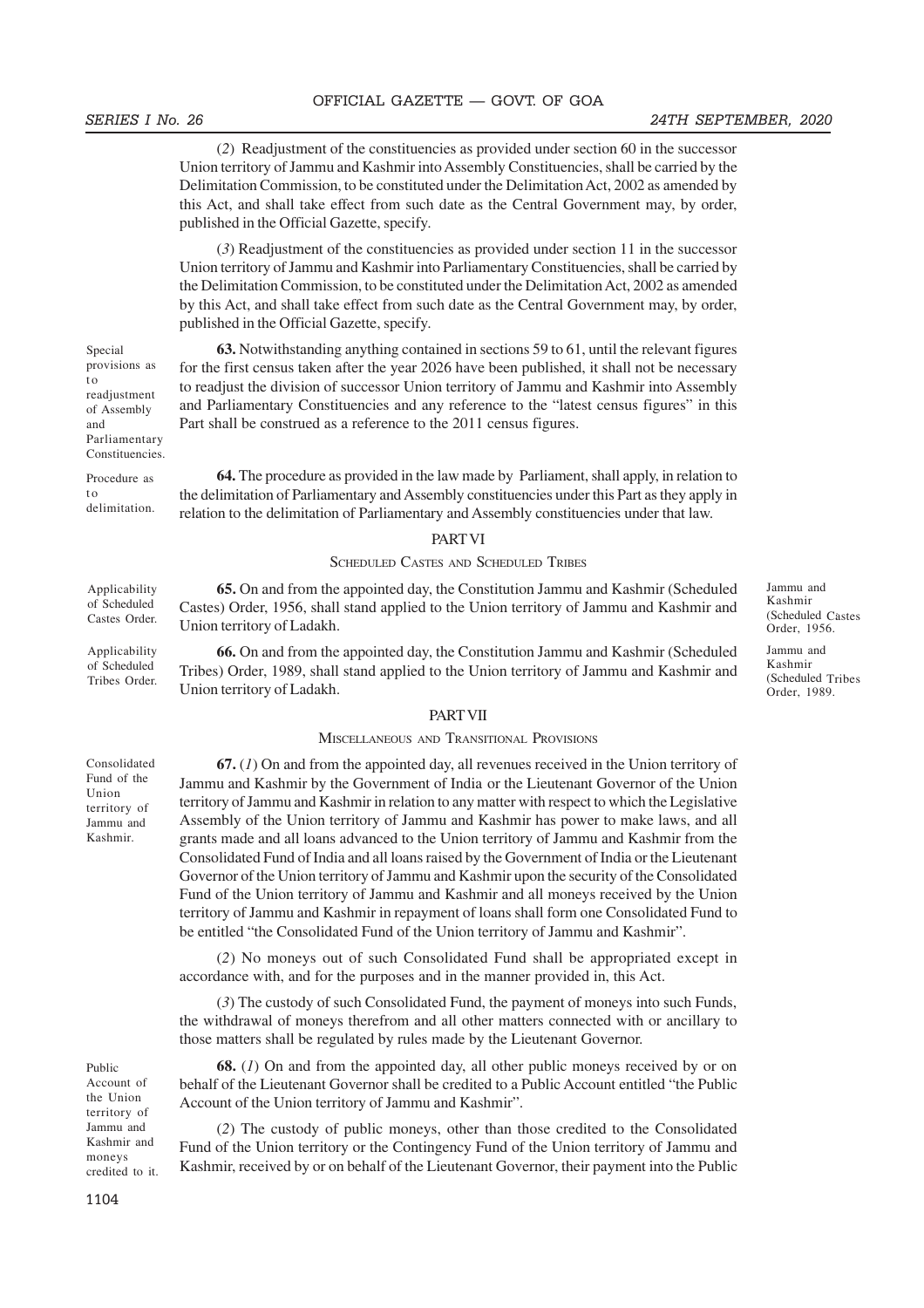Accounts of the Union territory of Jammu and Kashmir and the withdrawal of moneys from such account and all other matters connected with or ancillary to the aforesaid matters shall be regulated by rules made by the Lieutenant Governor on the advice of Council of Ministers.

**69.** (*1*) There shall be established a Contingency Fund in the nature of an imprest to be entitled "the Contingency Fund of the Union territory of Jammu and Kashmir", into which shall be paid from and out of the Consolidated Fund of the Union territory of Jammu and Kashmir such sums as may, from time to time, be determined by law made by the Legislative Assembly of the Union territory of Jammu and Kashmir; and the said Fund shall be held by the Lieutenant Governor to enable advances to be made by him out of such Fund.

(*2*) No advances shall be made out of the Contingency Fund of the Union territory of Jammu and Kashmir except for the purposes of meeting unforeseen expenditure pending authorisation of such expenditure by the Legislative Assembly under appropriations made by law.

(*3*) The Lieutenant Governor on the advice of the Council of Ministers may make rules regulating all matters connected with or ancillary to the custody of, the payment of moneys into, and the withdrawal of moneys from, the Contingency Fund of the Union territory of Jammu and Kashmir.

**70.** (*1*) The executive power of the Union territory extends to borrowing upon the security of the Consolidated Fund of the Union territory of Jammu and Kashmir within such limits, if any, as may, from time to time, be fixed by Legislative assembly by law and to the giving of guarantees within such limits, if any, as may be so fixed.

 (*2*) Any sums required for the purpose of invoking a guarantee shall be charged on the Consolidated Fund of the Union territory of Jammu and Kashmir.

**71.** The accounts of the Union territory of Jammu and Kashmir shall be kept in such form as the Lieutenant Governor may, after obtaining advice of the Comptroller and Auditor-General of India, prescribe by rules.

**72.** The reports of the Comptroller and Auditor-General of India relating to the accounts of Union territory of Jammu and Kashmir for any period subsequent to the date referred to in sub-section  $(1)$  of section 67 shall be submitted to the Lieutenant Governor who shall cause them to be laid before the Legislative Assembly.

**73.** If the President, on receipt of a report from the Lieutenant Governor of Union territory of Jammu and Kashmir, or otherwise, is satisfied,—

(*a*) that a situation has arisen in which the administration of the Union territory of Jammu and Kashmir cannot be carried on in accordance with the provisions of this Act, or

(*b*) that for the proper administration of Union territory of Jammu and Kashmir it is necessary or expedient so to do,

the President may, by order, suspend the operation of all or any of the provisions of this Act for such period as he thinks fit and make such incidental and consequential provisions as may appear to him to be necessary or expedient for administering the Union territory of Jammu and Kashmir in accordance with the provisions of this Act.

**74.** Where the Legislative Assembly is dissolved, or its functioning as such Assembly remains suspended, on account of an order under section 73, it shall be competent for the President to authorize, when the House of the People is not in session, expenditure from the Consolidated Fund of the Union territory of Jammu and Kashmir pending the sanction of such expenditure by Parliament.

Contingency Fund of Union territory of Jammu and Kashmir.

Borrowing upon the security of Consolidated Fund of Union territory of Jammu and Kashmir.

Form of accounts of the Union territory of Jammu and Kashmir.

Audit reports.

Provision in case of failure of constitutional machinery.

Authorisation of expenditure by President.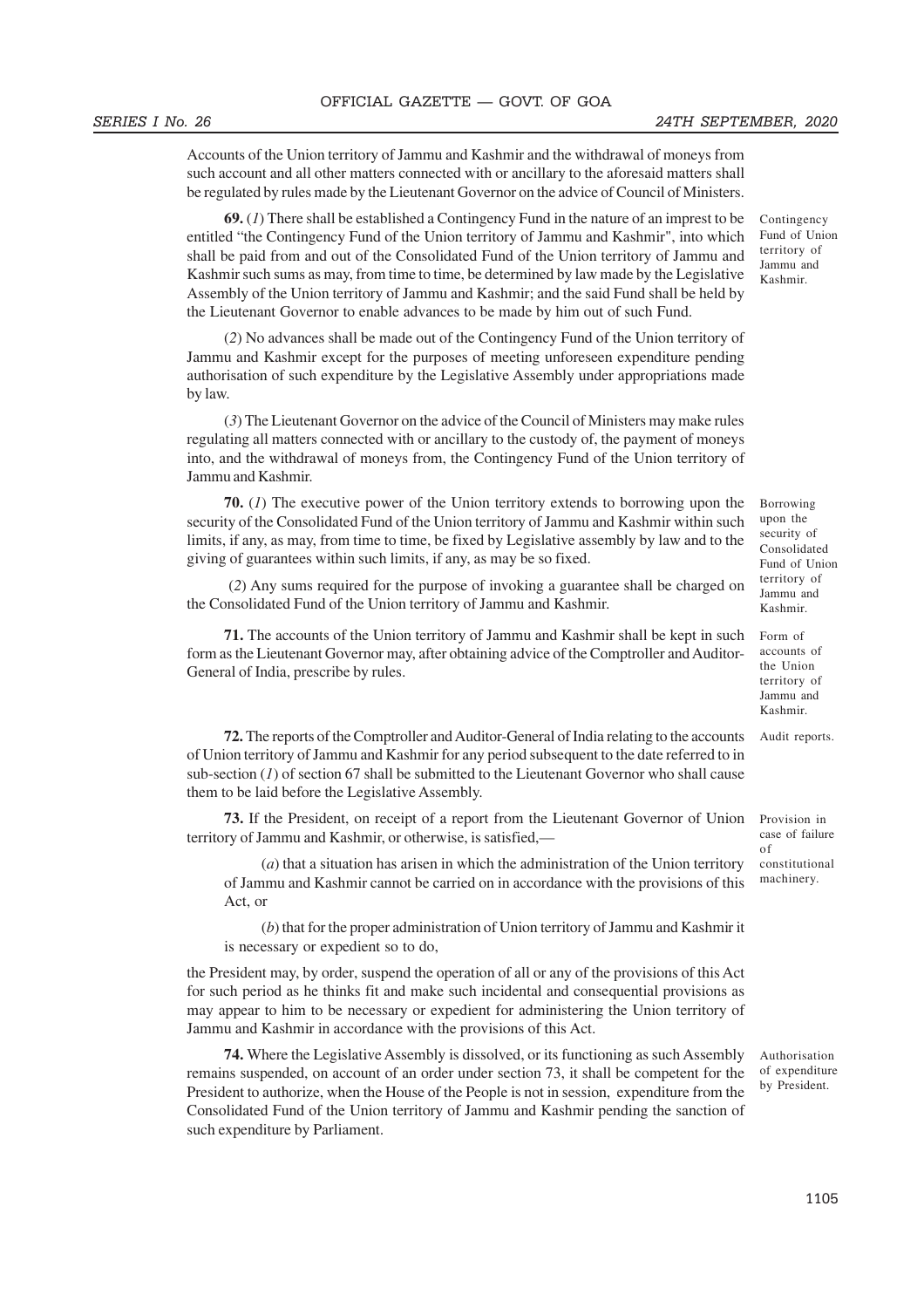High Court of Jammu and Kashmir to be common High Court.

#### SERIES I No. 26 24TH SEPTEMBER, 2020

#### **PART VIII**

#### **HIGH COURT**

**75.** (*1*) On and from the appointed day,—

(*a*) the High Court of Jammu and Kashmir shall be the common High Court for the Union territory of Jammu and Kashmir and Union territory of Ladakh;

(*b*) the Judges of the High Court of Jammu and Kashmir for the existing State of Jammu and Kashmir holding office immediately before the appointed day shall become on that day the Judges of the common High Court.

(*2*) The expenditure in respect of salaries and allowances of the Judges of the common High Court shall be allocated amongst the Union territory of Jammu and Kashmir and Union territory of Ladakh on the basis of population ratio.

**76.** (*1*) On and from the date referred to in sub-section (*1*) of section 75, in the Advocates Act, 1961, in section 3, in sub-section (*1*),—

25 of 1961.

(*a*) in clause (*a*), the words "Jammu and Kashmir" shall be deleted.

(*b*) after clause (*f*), the following clause shall be inserted, namely—

- (*g*) - for the Union territory of Jammu and Kashmir and Union territory of Ladakh, to be known as the Bar Council of Jammu and Kashmir; and Ladakh.

(*2*) Any person who immediately before the date referred to in sub-section (*1*) of section 75 is an advocate on the roll of the Bar Council of the existing State of Jammu and Kashmir and practising as an advocate in the High Court of Jammu and Kashmir, may continue to be members of the "Bar council of Jammu and Kashmir; and Ladakh'', notwithstanding anything contained in the Advocates Act, 1961 and the rules made thereunder.

(*3*) The persons other than the advocates who are entitled immediately before the date referred to in sub-section  $(1)$  of section 75, on and after that date, be recognised as such persons entitled also to practise in the common High Court of Jammu and Kashmir or any subordinate court thereof, as the case may be.

(*4*) The right of audience in the common High Court of Jammu and Kashmir shall be regulated in accordance with the like principles as immediately before the date referred to in sub-section (*1*) of section 75, are in force with respect to the right of audience in the High Court of Jammu and Kashmir.

**77.** Subject to the provisions of this Part, the law in force immediately before the date referred to in sub-section (*1*) of section 75 with respect to practice and procedure in the High Court of Jammu and Kashmir shall, with the necessary modifications, apply in relation to the common High Court of Jammu and Kashmir and accordingly, the common High Court of Jammu and Kashmir shall have all such powers to make rules and orders with respect to practice and procedure as are immediately before that date exercisable by the common High Court of Jammu and Kashmir:

Provided that any rules or orders which are in force immediately before the date referred to in sub-section (*1*) of section 75 with respect to practice and procedure in the High Court of Jammu and Kashmir shall, until varied or revoked by rules or orders made by the common High Court of Jammu and Kashmir, apply with the necessary modifications in relation to practice and procedure in the common High Court of Jammu and Kashmir as if made by that Court.

subject to any provision that may be made on or after the date referred to in sub-section (*1*) of section 75 with respect to the common High Court of Jammu and Kashmir by any Legislature

or other authority having power to make such provision.

**78.** Nothing in this Part shall affect the application to the common High Court of

Jammu and Kashmir of any provisions of the Constitution, and this Part shall have effect Savings.

Practice and procedure in common High Court of Jammu and Kashmir.

Special provision relating to Bar Council and advocates.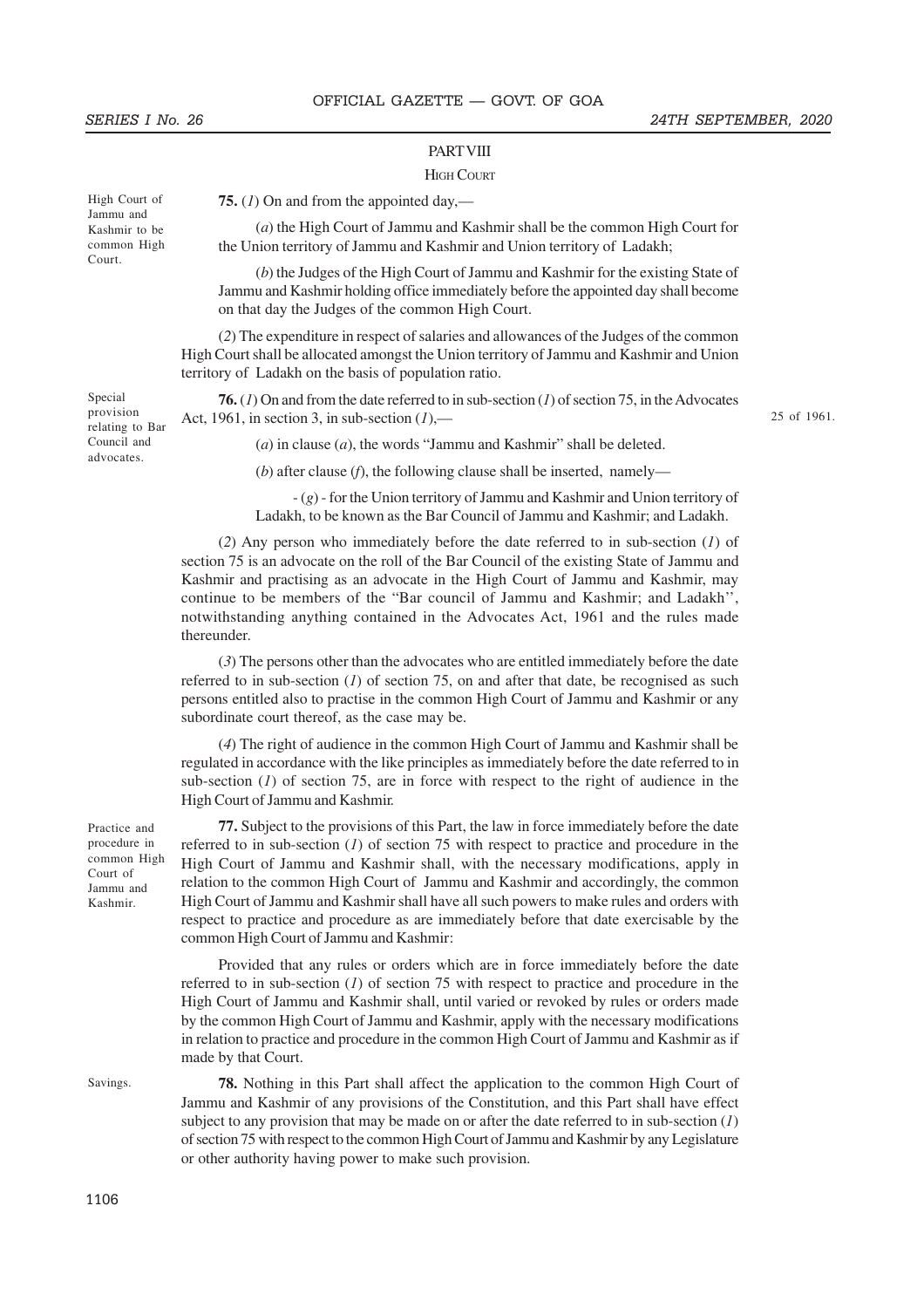#### PART IX

#### ADVOCATE-GENERAL OF UNION TERRITORY OF JAMMU AND KASHMIR

**79.** (*1*) The Lieutenant Governor shall appoint a person who is qualified to be appointed a Judge of the High Court, to be Advocate-General for the Union territory of Jammu and Kashmir.

(*2*) It shall be the duty of such Advocate - General to give advice to the Government of such Union territory upon such legal matters and to perform such other duties of a legal character, as may from time to time be referred or assigned to him by the said Government, and to discharge the functions conferred on him by or under the Constitution or any other law for the time being in force.

(*3*) In the performance of his duties, the Advocate-General shall have the right of audience in all courts in the Union territory of Jammu and Kashmir.

(*4*) The Advocate-General shall hold office during the pleasure of the Lieutenant Governor and receive such remuneration as the Lieutenant Governor may determine.

#### PART X

#### AUTHORISATION OF EXPENDITURE AND DISTRIBUTION OF REVENUES

**80.** The Governor of existing State of Jammu and Kashmir may, at any time before the appointed day, authorise such expenditure from the Consolidated Fund of the Union territory of Jammu and Kashmir as he deems necessary for any period not more than six months beginning with the appointed day pending the sanction of such expenditure by the Legislative Assembly of the Union territory of Jammu and Kashmir:

Provided that the Lieutenant Governor of Union territory of Jammu and Kashmir may, after the appointed day, authorise such further expenditure as he deems necessary from the Consolidated Fund of the Union territory of Jammu and Kashmir for any period not extending beyond the said period of six months.

**81.** The Governor of existing State of Jammu and Kashmir may, at any time before the appointed day, authorise such expenditure from the Consolidated Fund of Union territory of Jammu and Kashmir as he deems necessary for any period not more than six months beginning with the appointed day pending the sanction of such expenditure by the Parliament:

Provided that the President may, after the appointed day, authorise such further expenditure as he deems necessary from the Consolidated Fund of India for any period not extending beyond the said period of six months.

**82.** (*1*) The reports of the Comptroller and Auditor-General of India referred to in clause (*2*) of article 151 relating to the accounts of the existing State of Jammu and Kashmir in respect of any period prior to the appointed day shall be submitted to the Lieutenant Governors of the successor Union territory of Jammu and Kashmir, and Union territory of Ladakh.

(*2*) The Lieutenant Governor of Jammu and Kashmir, thereafter shall cause the reports to be laid before the Legislature of the Union territory of Jammu and Kashmir.

(*3*) The Lieutenant Governor of Jammu and Kashmir may by order—

(*a*) declare any expenditure incurred out of the Consolidated Fund of Jammu and Kashmir on any service in respect of any period prior to the appointed day during the financial year or in respect of any earlier financial year in excess of the amount granted for that service and for that year as disclosed in the reports referred to in sub-section (*1*) to have been duly authorised; and

(*b*) provide for any action to be taken on any matter arising out of the said reports.

Advocate General for Union territory of Jammu and Kashmir.

Authorisation of expenditure of Union territory of Jammu and Kashmir.

Authorisation of expenditure of Union territory of Ladakh.

Reports relating to accounts of Jammu and Kashmir State.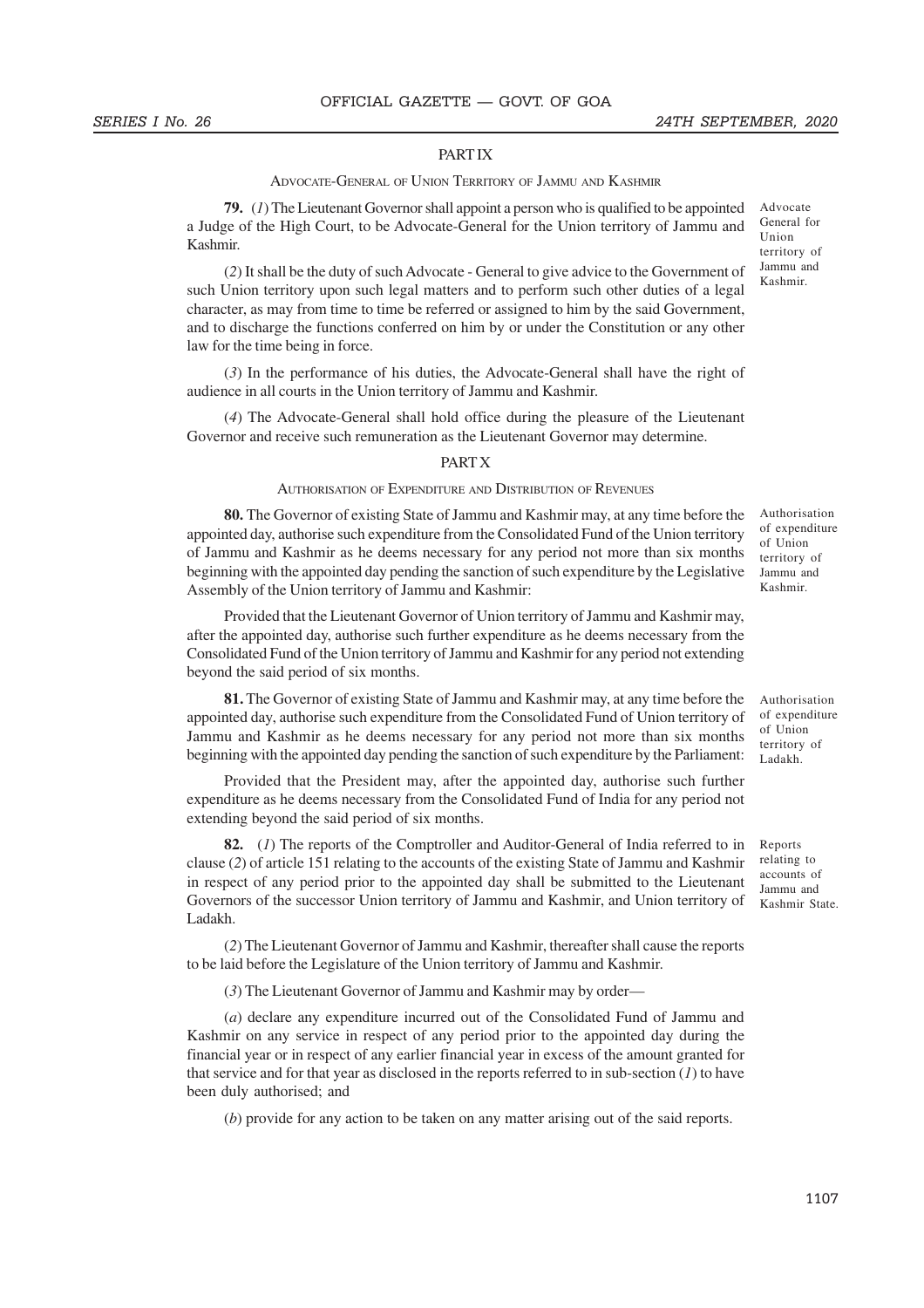Distribution of revenue.

**83.** (*1*) The award made by the Fourteenth Finance Commission to the existing State of Jammu and Kashmir shall be apportioned between the successor Union territory of Jammu and Kashmir; and Union territory of Ladakh by the Central Government on the basis of population ratio and other parameters:

Provided that on the appointed day, the President shall make a reference to the Union Tterritories Finance Commission to take into account the resources available to the successor Union territory of Ladakh and make separate award for the successor Union territory of Ladakh:

Provided that on the appointed day, the President shall make a reference to the Fifteenth Finance Commission to include Union territory of Jammu and Kashmir in its Terms of Reference and make award for the successor Union territory of Jammu and Kashmir.

(*2*) Notwithstanding anything in sub-section (*1*), the Central Government may, having regard to the resources available to the successor Union territory of Ladakh make appropriate grants and also ensure that adequate benefits and incentives in the form of special development package are given to the backward areas of this region.

#### PART XI

#### APPORTIONMENT OF ASSETS AND LIABILITIES

Application of this Part.

**84.** (*1*) The provisions of this Part shall apply in relation to the apportionment of the assets and liabilities of the existing State of Jammu and Kashmir immediately before the appointed day, between the successor Union territory of Jammu and Kashmir and successor Union territory of Ladakh.

(*2*) The apportionment of the assets and liabilities of the existing State of Jammu and Kashmir shall be subject to the recommendations of a committee constituted by the Central Government.

(*3*) The process of apportionment shall be completed within a period of twelve months from the appointed day.

#### PART XII

#### PROVISIONS AS TO CERTAIN CORPORATIONS AND ANY OTHER MATTERS

**85.** (*1*) The Central Government may by order, establish one or more Advisory Committees within a period of 90 days from the appointed day, for the purposes of : Advisory Committee(s).

> (*a*) apportionment of assets, rights and liabilities of the companies and corporations constituted for the existing State of Jammu and Kashmir between Union territory of Jammu and Kashmir and Union territory of Ladakh;

> (*b*) issues relating to Continuance of arrangements in regard to generation and supply of electric power and supply of water;

(*c*) issues related to Jammu and Kashmir State Financial Corporation;

(*d*) issues related to Companies constituted for the existing state of Jammu and Kashmir regarding the division of the interests and shares and reconstitution of Board of Directors;

(*e*) issues related to facilities in certain State Institutions; and

(*f*) issues related to any other matters not covered under this section.

(*2*) The committees so appointed under sub-section (*1*) of this section, shall submit their reports within six months to the Lieutenant Governor of Union territory of Jammu and Kashmir, who shall act on the recommendations of such committees within a period of 30 days from the date of receiving such reports.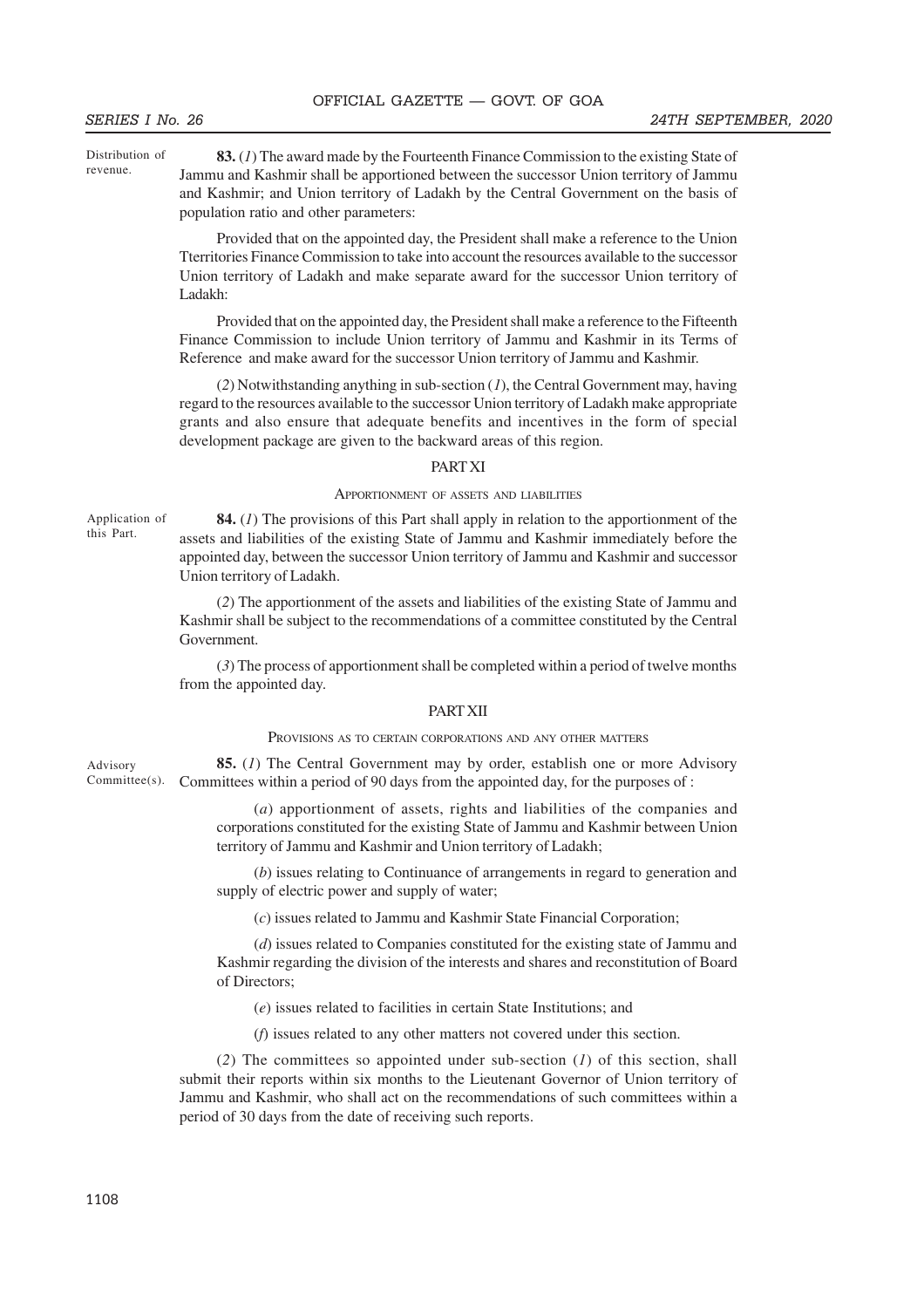#### SERIES I No. 26 24TH SEPTEMBER, 2020

t o continuance

Temporary provisions as

59 of 1988.

**86.** (*1*) Notwithstanding anything contained in section 88 of the Motor Vehicles Act, 1988, a permit granted by the State Transport Authority of the existing State of Jammu and Kashmir or any Regional Transport Authority in that State shall, if such permit was, immediately before the appointed day, valid and effective in any area in the transferred territory, be deemed to continue to be valid and effective in that area after that day till its period of validity subject to the provisions of that Act as for the time being in force in that area; and it shall not be necessary for any such permit to be countersigned by the Transport Authority of any of Union territory or any Regional Transport Authority therein for the purpose of validating it for use in such area:

of certain existing road transport permits.

Provided that the Lieutenant Governor may add to amend or vary the conditions attached to the permit by the Authority by which the permit was granted.

(*2*) No tolls, entrance fees or other charges of a like nature shall be levied after the appointed day in respect of any transport vehicle for its operations in any of the successor Union Territories under any such permit, if such vehicle was, immediately before that day, exempt from the payment of any such toll, entrance fees or other charges for its operations in the transferred territory:

Provided that the Central Government may, after consultation with the Government of Union territory of Jammu and Kashmir or the administration of Union territory of Ladakh, as the case may be, authorise the levy of any such toll, entrance fees or other charges, as the case may be:

Provided further that the provisions of this sub-section shall not be applicable where any such tolls, entrance fees or other charges of a like nature are leviable for the use of any road or bridge which is constructed or developed for commercial purpose by the State Government, an undertaking of the State Government, a joint undertaking in which the State Government is a shareholder or the private sector.

**87.** Where the assets, rights and liabilities of any body corporate carrying on business are, under the provisions of this Part, transferred to any other bodies corporate which after the transfer carry on the same business, the losses or profits or gains sustained by the body corporate first-mentioned which, but for such transfer, would have been allowed to be carried forward and set off in accordance with the provisions of Chapter VI of the Income-tax Act, 1961, shall be apportioned amongst the transferee bodies corporate in accordance with the rules to be made by the Central Government in this behalf and, upon such apportionment, the share of loss allotted to each transferee body corporate shall be dealt with in accordance with the provisions of Chapter VI of the said Act, as if the transferee body corporate had itself sustained such loss in a business carried on by it in the years in which those losses were sustained.

#### PART XIII

#### PROVISIONS AS TO SERVICES

**88.** (*1*) In this section, the expression "State cadre"— (*a*) in relation to the Indian Administrative Service, has the same meaning assigned to it in the Indian Administrative Service (Cadre) Rules, 1954; (*b*) in relation to the Indian Police Service, has the same meaning assigned to it in the Indian Police Service (Cadre) Rules, 1954; and (*c*) in relation to the Indian Forest Service, has the same meaning assigned to it in the Indian Forest Service (Cadre) Rules, 1966. (*2*) The members of the cadres of Indian Administrative Service, Indian Police Service and Indian Forest Service for the existing State of Jammu and Kashmir, on and from the appointed day, shall continue to function on the existing cadres. Provisions relating to All-India Services. IAS (Cadre) rules, 1954. IPS (Cadre) rules, 1954. IFS (Cadre) rules, 1966.

> (*3*) The provisional strength, composition and allocation of officers currently borne on the existing cadre of Jammu and Kashmir to the Union territory of Jammu and Kashmir

Special provision as to incometax.

43 of 1961.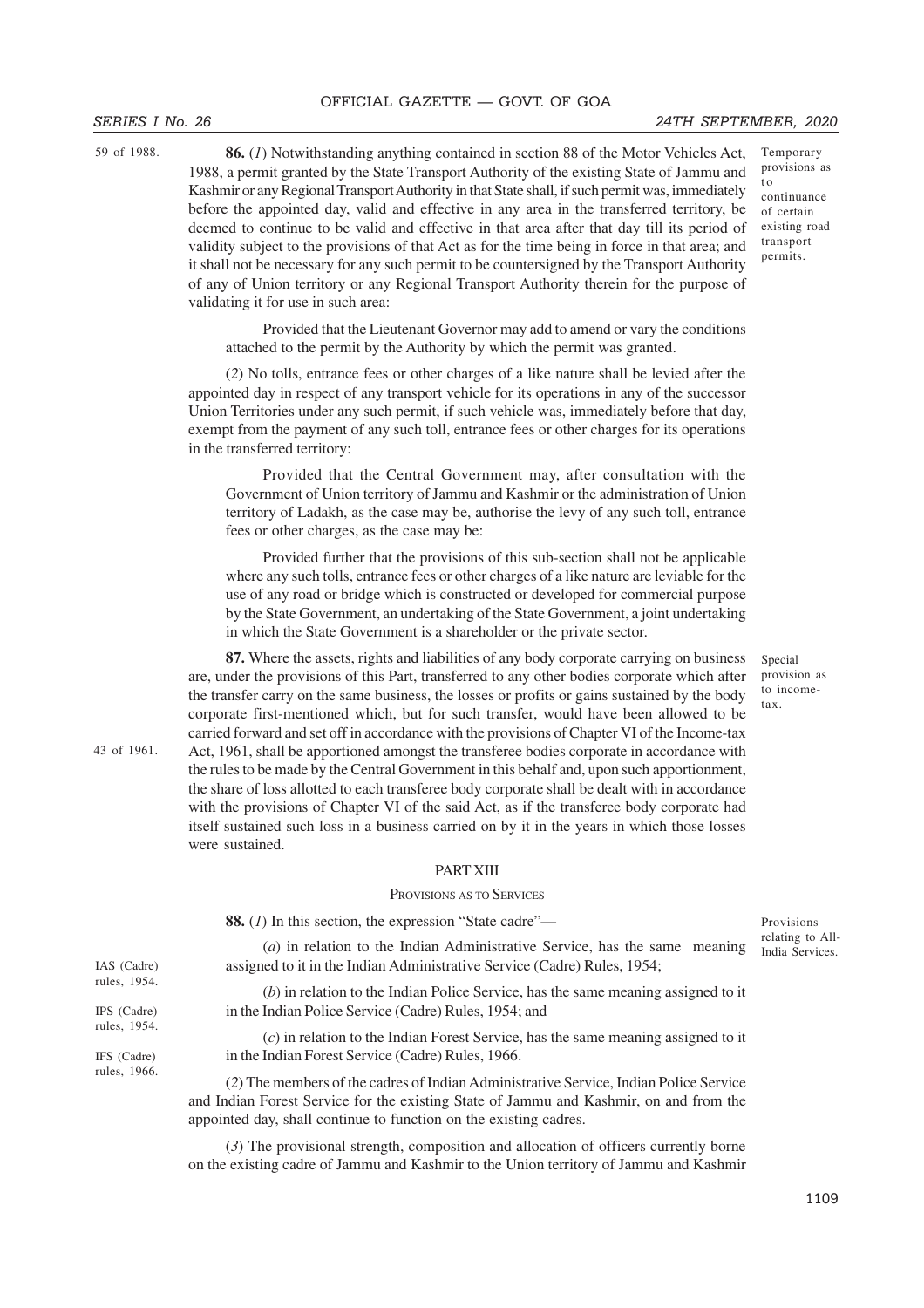and Union territory of Ladakh, as referred to in sub-section (*2*) shall be such as the Lieutenant Governor of Union territory of Jammu and Kashmir may, by order, determine on or after the appointed day.

(*4*) The members of each of the said services, currently borne on the Jammu and Kashmir cadre immediately before the appointed day shall be finally allocated between the successor Union territory of Jammu and Kashmir and Union territory of Ladakh, in such manner and with effect from such date or dates as the Central Government may, by order, specify on the recommendation of Lieutenant Governors of Union territory of Jammu and Kashmir; and Union territory of Ladakh.

(*5*) The Officers so allocated to both the Union Territories shall function within these Union Teritories, in accordance with the rules framed by the Central Government.

(*6*) In future, the All India Service officers to be posted to Union territory of Jammu and Kashmir or Union territory of Ladakh, as the case may be, shall be borne on the Arunachal Goa Mizoram Union Territory cadre, and necessary modifications in corresponding cadre allocations rules may be made accordingly, by the Central Government.

Provisions relating to other services.

**89.** (*1*) Every person who immediately before the appointed day is serving on substantive basis in connection with the affairs of the existing State of Jammu and Kashmir shall, on and from that day provisionally continue to serve in connection with the affairs of the Union territory of Jammu and Kashmir and Union territory of Ladakh, by general or special order of the Lieutenant Governor of Union territory of Jammu and Kashmir:

Provided that every direction under this sub-section issued after the expiry of a period of one year from the appointed day shall be issued with the consultation of the Government or Administartion of the successor Union Territories, as the case may be.

(*2*) As soon as may be after the appointed day, the Lieutenant Governor of Jammu and Kashmir shall, by general or special order, determine the successor Union territory to which every person referred to in sub-section (*1*) shall be finally allotted for service, after consideration of option received by seeking option from the employees, and the date with effect from which such allotment shall take effect or be deemed to have taken effect:

Provided that even after the allocation has been made, Lieutenant Governor of Union territory of Jammu and Kashmir may in order to meet any deficiency in the service, depute officers from one successor Union territory to the other Union territory.

(*3*) Every person who is finally allotted under the provisions of sub-section (*2*) to a successor Union territory shall, if he is not already serving therein, be made available for serving in the successor Union territory from such date as may be agreed upon between the Government of the successor Union territory of Jammu and Kashmir and Administration of Union territory of Ladakh, or, in default of such agreement, as may be determined by the Central Government:

Provided that the Central Government shall have the power to review any of its orders issued under this section.

**90.** (*1*) Nothing in this section or in section 89 shall be deemed to affect, on or after the appointed day, the operation of the provisions of Chapter I of Part XIV of the Constitution in relation to determination of the conditions of service of persons serving in connection with the affairs of the Union or any Union territory:

Provided that the conditions of service applicable immediately before the appointed day in the case of any person deemed to have been allocated to the Union territory of Jammu and Kashmir or Union territory of Ladakh under section 89 shall not be varied to his disadvantage except with the previous approval of the Lieutenant Governor.

(*2*) All services prior to the appointed day rendered by a person,—

(*a*) if he is deemed to have been allocated to any Union territory under section 89, shall be deemed to have been rendered in connection with the affairs of that Union territory;

Other provisions relating to services.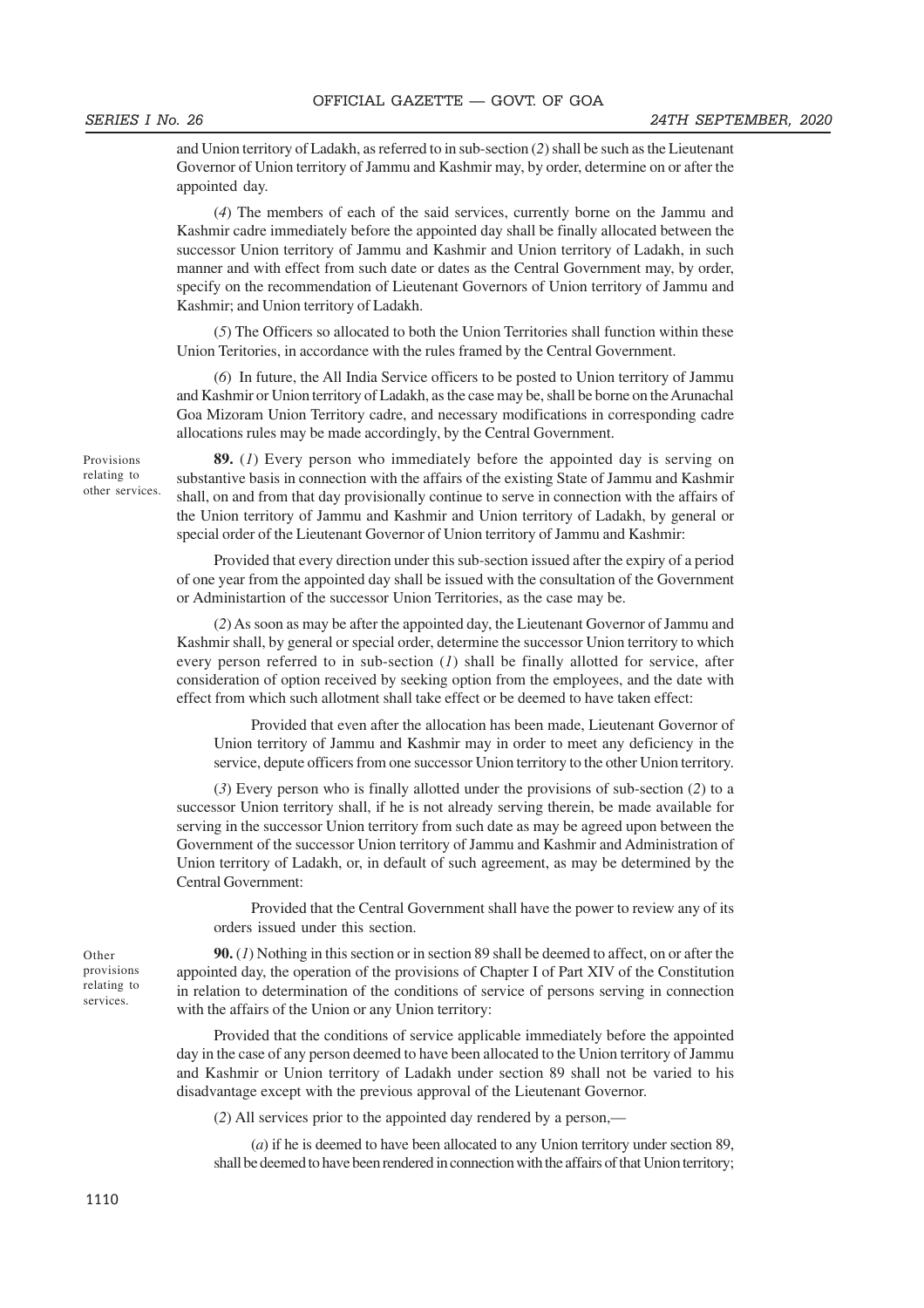(*b*) if he is deemed to have been allocated to the Union in connection with the administration of the successor Union territory, shall be deemed to have been rendered in connection with the affairs of the Union, for the purposes of the rules regulating his conditions of service.

(*3*) The provisions of section 89 shall not apply in relation to members of any All-India Service.

**91.** Every person who, immediately before the appointed day, is holding or discharging the duties of any post or office in connection with the affairs of the existing State of Jammu and Kashmir in any area which on that day falls within one of the successor Union territory shall continue to hold the same post or office in that successor Union territory, and shall be deemed, on and from that day, to have been duly appointed to the post or office by the Government of, or other appropriate authority in, that successor Union territory:

Provided that nothing in this section shall be deemed to prevent a competent authority, on and from the appointed day, from passing in relation to such person any order affecting the continuance in such post or office.

**92.** On and from the appointed day, the employees of State Public Sector Undertakings, corporations and other autonomous bodies shall continue to function in such undertaking, corporation or autonomous bodies for a period of one year and during this period the corporate body concerned shall determine the modalities for distributing the personnel between the successor Union Territories.

**93.** (*1*) The Public Service Commission for the existing State of Jammu and Kashmir shall, on and from the appointed day, be the Public Service Commission for the Union territory of Jammu and Kashmir.

(*2*) The Union Public Service Commission, with the approval of the President, shall serve the needs of the Union territory of Ladakh.

(*3*) The persons holding office immediately before the appointed day as the Chairman or other member of the Public Service Commission for the existing State of Jammu and Kashmir shall, as from the appointed day, be the Chairman or, as the case may be, the other member of the Public Service Commission for the Union territory of Jammu and Kashmir.

(*4*) Every person who becomes the Chairman or other member of the Public Service Commission for the Union territory of Jammu and Kashmir on the appointed day under subsection (*3*) shall be entitled to receive from the Government of the Union territory of Jammu and Kashmir, conditions of service not less favourable than those to which he was entitled under the provisions applicable to him.

(*5*) The report of the Jammu and Kashmir Public Service Commission as to the work done by the Commission in respect of any period prior to the appointed day shall be presented to the Lieutenant Governor of the State of Jammu and Kashmir, and the Lieutenant Governor of the Union territory of Jammu and Kashmir shall, on receipt of such report, cause a copy thereof together with a memorandum explaining as far as possible, as respects the cases, if any, where the advice of the Commission was not accepted, the reasons for such nonacceptance to be laid before the Legislature of the Union territory of Jammu and Kashmir.

#### PART XIV

#### LEGAL AND MISCELLANEOUS PROVISIONS

**94.** On and from the appointed day, in section 15 of the States Reorganisation Act, 1956, in clause (*a*), for the words "Jammu and Kashmir" the words "Union territory of Jammu and Kashmir and Union territory of Ladakh" shall be substituted.

**95.** (*1*) All Central laws in Table -1 of the Fifth Schedule to this Act, on and from the appointed day, shall apply in the manner as provided therein, to the Union territory of Jammu and Kashmir and Union territory of Ladakh.

Provisions as t o continuance of officers in same post.

Provision for employees of Public Sector Undertakings, etc.

Provisions as to State Public Service Commission.

Amendment of section 15 of Act 37 of 1956.

Territorial extent of laws.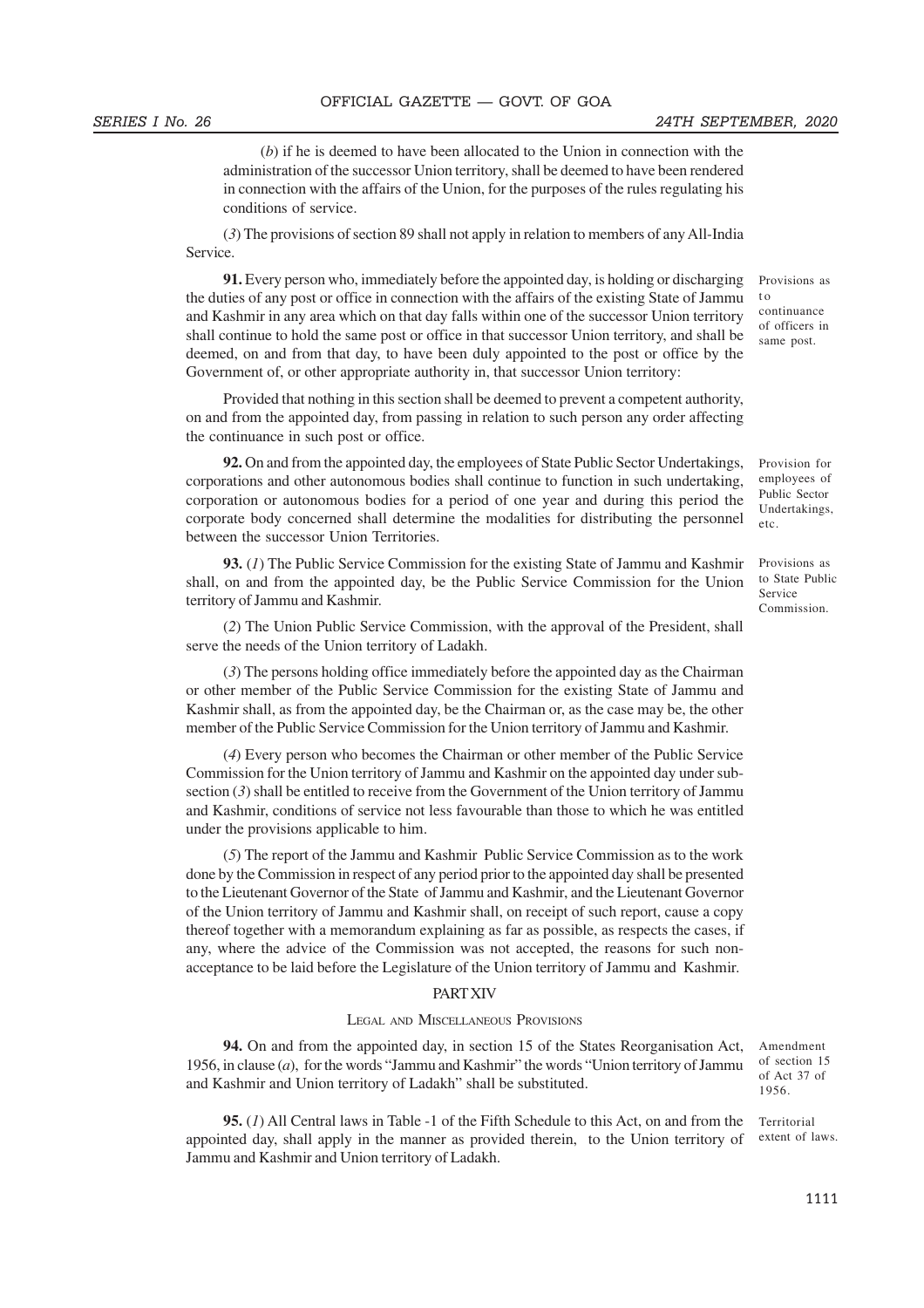(*2*) All other laws in Fifth Schedule, applicable to existing State of Jammu and Kashmir immediately before the appointed day, shall apply in the manner as provided therein, to the Union territory of Jammu and Kashmir and Union territory of Ladakh. **96.** For the purpose of facilitating the application in relation to the successor Union Territories, of any law made before the appointed day, as detailed in Fifth Schedule, the Central Government may, before the expiration of one year from that day, by order, make such adaptations and modifications of the law, whether by way of repeal or amendment, as may be necessary or expedient, and thereupon every such law shall have effect subject to the adaptations and modifications so made until altered, repealed or amended by a competent Legislature or other competent authority. **97.** Notwithstanding that no provision or insufficient provision has been made under section 96 for the adaptation of a law made before the appointed day, any court, tribunal or authority, required or empowered to enforce such law may, for the purpose of facilitating its application in relation to the Union territory of Jammu and Kashmir or Union territory of Ladakh, construe the law in such manner, without affecting the substance, as may be necessary or proper in regard to the matter before the court, tribunal or authority. **98.** The Lieutenant Governor, as respects the concerned territory may, by notification in the Official Gazette, specify the authority, officer or person who, on or after the appointed day, shall be competent to exercise such functions exercisable under any law in force on that day as may be mentioned in that notification and such law shall have effect accordingly. **99.** Where, immediately before the appointed day, the existing State of Jammu and Kashmir is a party to any legal proceedings with respect to any property, rights or liabilities subject to apportionment among the successor Union Territories under this Act, the Union territory of Jammu and Kashmir or the Union territory of Ladakh which succeeds to, or acquires a share in, that property or those rights or liabilities by virtue of any provision of this Act shall be deemed to be substituted for the existing State of Jammu and Kashmir or added as a party to those proceedings, and the proceedings may continue accordingly. **100.** (*1*) Every proceeding pending immediately before the appointed day before a court (other than High Court), tribunal, authority or officer in any area which on that day falls within the State of Jammu and Kashmir shall, if it is a proceeding relating exclusively to the territory, which as from that day are the territories of any Union territory, stand transferred to the corresponding court, tribunal, authority or officer of that Union territory. (*2*) If any question arises as to whether any proceeding should stand transferred under sub-section (*1*), it shall be referred to the common High Court of Jammu and Kashmir and the decision of that High Court shall be final. Power to adapt laws. Power to construe laws. Power to name authorities, etc., for exercising statutory functions. Legal proceedings. Transfer of pending proceedings.

(*3*) In this section—

(*a*) proceeding includes any suit, case or appeal; and

(*b*) corresponding court, tribunal authority or officer in any of Union territory means—

(*i*) the court, tribunal, authority or officer in which, or before whom, the proceeding would have laid if it had been instituted after the appointed day; or

(*ii*) in case of doubt, such court, tribunal, authority, or officer in that Union territory, as may be determined after the appointed day by the Government or administration of that Union territory, or the Central Government, as the case may be, or before the appointed day by the Government of the existing State of Jammu and Kashmir to be the corresponding court, tribunal, authority or officer.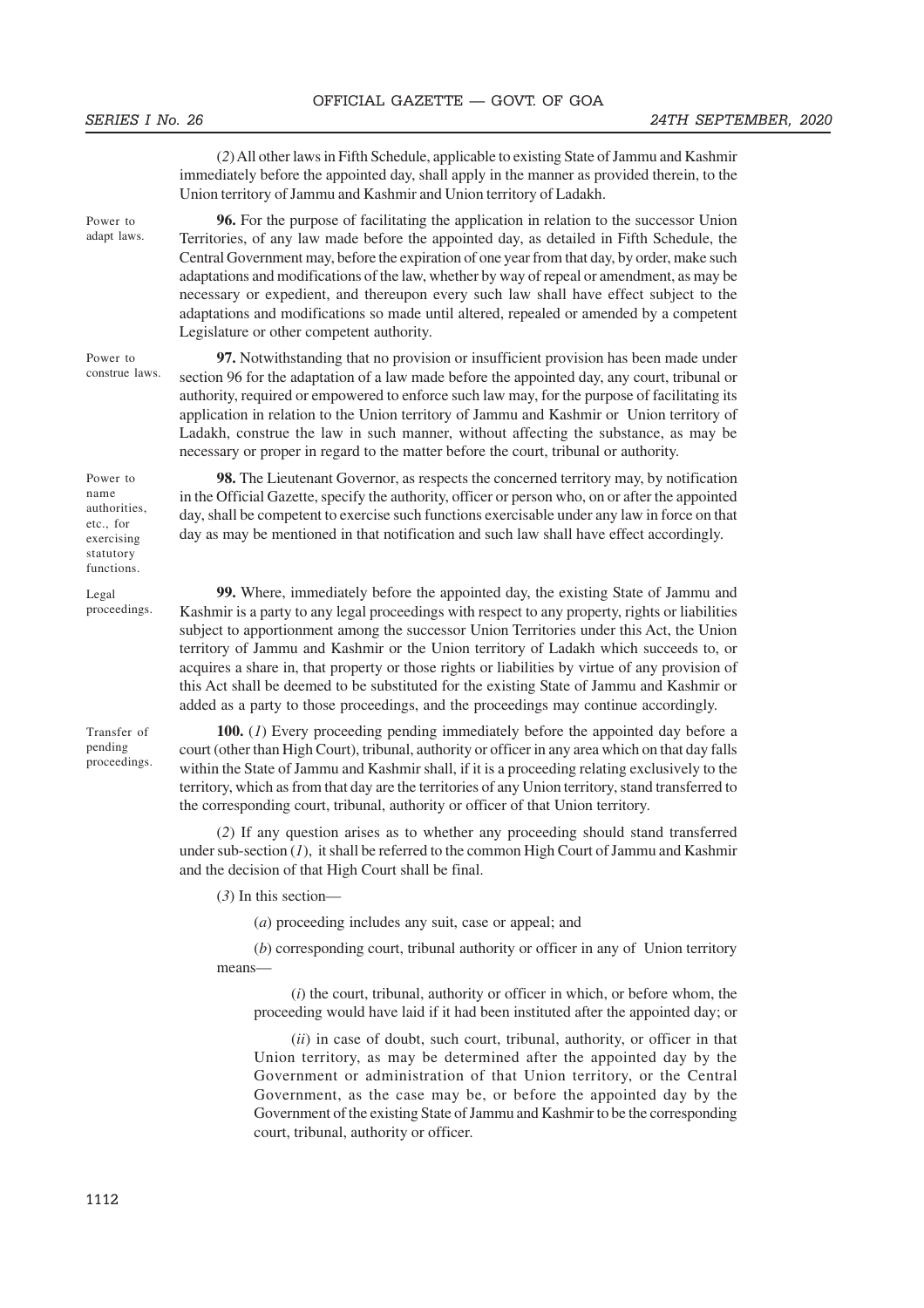#### SERIES I No. 26 24TH SEPTEMBER, 2020

Right of pleaders to practise in certain cases.

**101.** Any person who, immediately before the appointed day, is enrolled as a pleader entitled to practise in any subordinate court in the existing State of Jammu and Kashmir shall, for a period of one year from that day, continue to be entitled to practise in those courts, notwithstanding that the whole or any part of the territories within the jurisdiction of those courts has been transferred to any of the Union Territories.

**102.** The provisions of this Act shall have effect notwithstanding anything inconsistent therewith contained in any other law.

Effect of provisions of the Act inconsistent with other laws.

**103.** (*1*) If any difficulty arises in giving effect to the provisions of this Act, the President may, by order do anything not inconsistent with such provisions which appears to him to be necessary or expedient for the purpose of removing the difficulty: Power to remove difficulties.

Provided that no such order shall be made after the expiry of a period of five years from the appointed day.

(*2*) Every order made under this section shall be laid before each House of Parliament.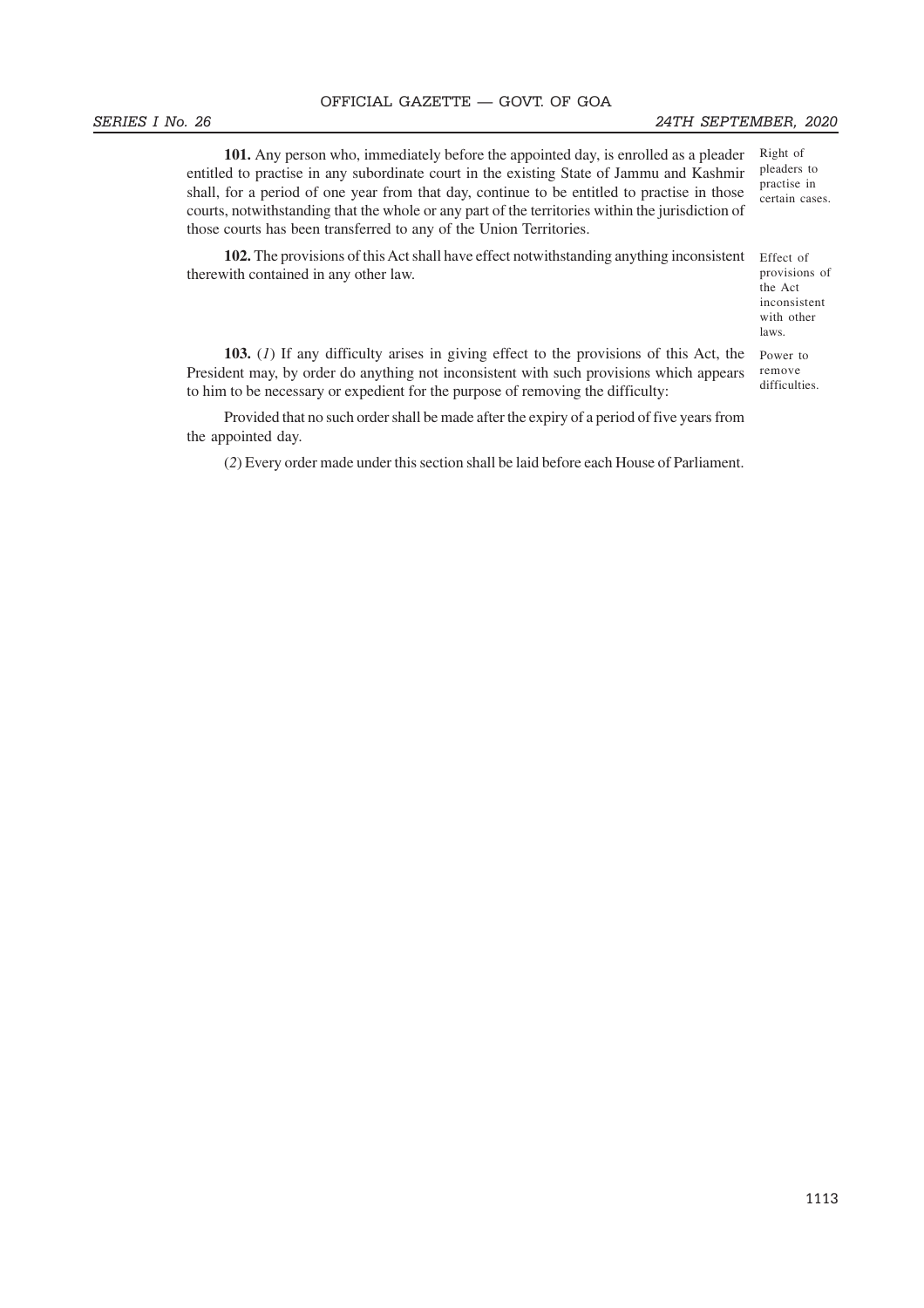#### **The First Schedule**

### **(***See* **Section 9)**

### **Union territory of Jammu and Kashmir**

### **Members of Council of State**

| S.No. | Name of the sitting Member | <b>Term</b>              |
|-------|----------------------------|--------------------------|
|       | Fayaz Mir Mohammad         | 11/02/2015 to 10/02/2021 |
| 2.    | Laway Shri Nazir Ahmed     | 16/02/2015 to 15/02/2021 |
|       | Manhas Shri Shamsher Singh | 11/02/2015 to 10/02/2021 |
|       | Ghulam Nabi Azad           | 16/02/2015 to 15/02/2021 |
|       |                            |                          |

# **The Second Schedule**

### **[***See* **Section 11(1)]**

Amendments to the Delimitation of Parliamentary Constituencies Order, 1976

#### **Union territory of Jammu and Kashmir**

### **Parliamentary Constituencies**

| S.No. | <b>Name of the Constituency</b> | <b>Extent of Constituency</b>       |
|-------|---------------------------------|-------------------------------------|
| ı.    | <b>Baramulla</b>                | Baramulla District                  |
| 2.    | Srinagar                        | Srinagar District                   |
| 3.    | Anantnag                        | Anantnag District                   |
| 4.    | Udhampur                        | Udhampur, Doda and Kathua Districts |
| 5.    | Jammu                           | Jammu, Rajouri and Poonch Districts |

#### **Union territory of Ladakh**

#### **Parliamentary Constituency**

| S.No. | Name of the Constituency | <b>Extent of Constituency</b> |
|-------|--------------------------|-------------------------------|
|       | Ladakh                   | Ladakh District               |

Note.— (i) Any reference in this Schedule to a district shall be taken to mean the area comprised within that district on the 1st day of August, 1975.

(ii) As per details included in Delimitation of Parliamentary and Assembly Constituencies Order, 1976 under Articles 81 & 82 of the Constitution of India as applied to the State of Jammu and Kashmir by the Constitution (Application to J&K) Order, 1954 (C.O. 48).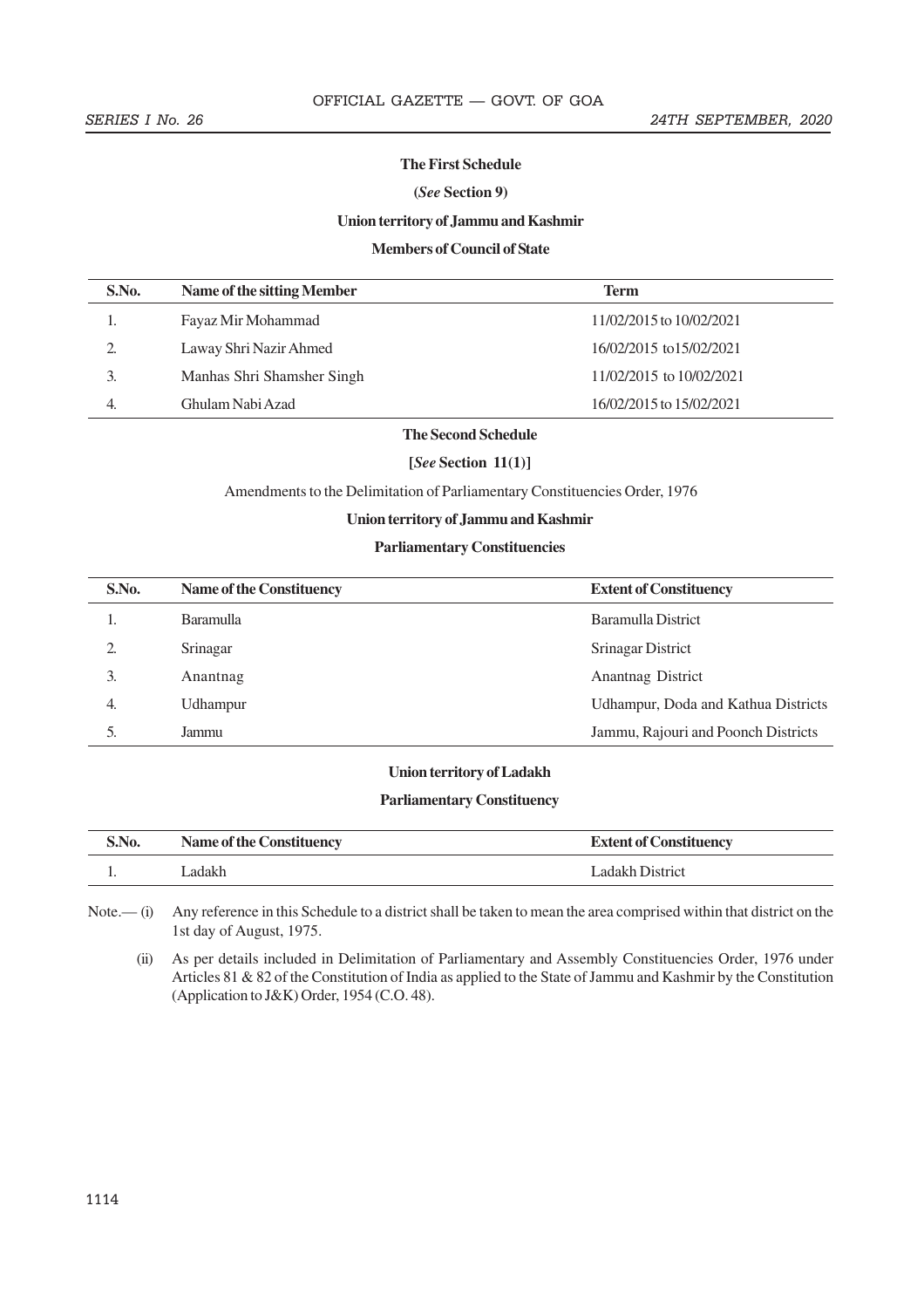#### **The Third Schedule**

### **[***See* **Section 14(5)]**

# Amendments to the Delimitation of Assembly Constituencies Order, 1995

# **Union territory of Jammu and Kashmir**

# **Assembly Constituencies**

| S.<br>No.    | Name of the Assembly<br>Constituency | <b>Extent</b>                                                                                                                                                                                                                                                                                                                                                                                                                                                             |
|--------------|--------------------------------------|---------------------------------------------------------------------------------------------------------------------------------------------------------------------------------------------------------------------------------------------------------------------------------------------------------------------------------------------------------------------------------------------------------------------------------------------------------------------------|
| $\mathbf{1}$ | 2                                    | $\mathbf{3}$                                                                                                                                                                                                                                                                                                                                                                                                                                                              |
|              |                                      | <b>KUPWARA DISTRICT</b>                                                                                                                                                                                                                                                                                                                                                                                                                                                   |
| 1.           | Karnah                               | All PCs of Tehsil Karnah; PC Keran of Tehsil Kupwara.                                                                                                                                                                                                                                                                                                                                                                                                                     |
| 2.           | Kupwara                              | PCs 18-Sulakot, 20-Radabug, 22-Bumhama, 23-Drugmulla, 25-Gushi, 26-Batergam,<br>27-Dadikoot, 30-Gulgam, 31-Harrai, 32-Hayan, 33-Trehgam, 34-Guglose, 35-Kralpora,<br>36-Guzeryal, 37-Gundizona-Reshi, 38-Panzgam, 39-Meelyal, 40-Shooloora,<br>41-Dardihairi-Kharagund, 42-Kupwara and P.C. 55-Manzgam in Tehsil Handwara.                                                                                                                                                |
| 3.           | Lolab                                | PCs 1-Harduring, 2-Chontiwari, 3-Machil, 4-Kalaroch, 5-Khumrayal, 6-Kanthpora,<br>7-Wawoora, 8-Maidanpora, 9-Khurhama, 10-Warnow, 11-Krusan, 12-Sogam,<br>13-Darapora, 14-Lalpora, 15-Chandigam, 16-Tekipora, 17-Dewar Inderbug,<br>19-Manigah, 29-Haihama, 45-Dardapora in Kupwara Tehsil.                                                                                                                                                                               |
| 4.           | Handwara                             | PCs 8-Maidan Chogal, 28-Taratpora, 29-Wilgam, 30-Lilam, 31-Dulipora, 32-Opzawani,<br>33-Shogapora, 34-Neelipora, 35-Magam, 36-Jagarpora, 39-Behnipora, 40-Rajpora,<br>41-Zachaldara, 42-Wadder, 43-Turkapora, 44-Chanjimulla, 45-Wadipora, 46-Bhaki<br>Akhar, 47-Batakoot, 48-Braripora, 49-Waripora Gonipora, 50-Nutanoosa,<br>51-Kandikhas, 52-Handwara; 53- Dhama, 54-Panchakoot in Tehsil Handwara; and<br>21-Kegam, 28-Nagrimalpora, 24-Najatpora in Tehsil Kupwara. |
| 5.           | Langate                              | PCs 1- Langate, 2-Unusu, 3-Pohrupeth, 4-Glura, 5- Martgam, 6-Hanga, 7-Shanoo,<br>9-Nowgam, 10-Mawar, 11- Qalamchakla, 12-Adura, 13-Haril, 14-Drangsoo-Shah-<br>Nagri, 15-Udipora, 16-Kralagund, 17-Lokipora, 18-Kichlo Qazipora, 19-Khaipora,<br>20-Panditpora, 21-Super-Nagam, 22-Ashapora, 23-Safalpora, 24-Kralpora,<br>25-Deedarpora, 26-Shathgund-Balla, 27-Rawalpora, 37-Wasiakawnar, 38-Lachampora<br>in Tehsil Handwara.                                          |
|              |                                      | <b>BARAMULLA DISTRICT</b>                                                                                                                                                                                                                                                                                                                                                                                                                                                 |
| 6.           | Uri                                  | All PCs in Tehsil Uri.                                                                                                                                                                                                                                                                                                                                                                                                                                                    |
| 7.           | Rafiabad                             | PCs 11-Chakloo, 12- Nadihal, 13-Shitloo, 15-Biner Kahdoora in Tehsil Baramulla;<br>and                                                                                                                                                                                                                                                                                                                                                                                    |
|              |                                      | PCs 5-Nowpora Kalan, 8-Watergam, 9-Fidarpora, 10-Handipora, 11-Yarbug,<br>12-Riban-Ramhama, 13-Ladora, 14-Rehama, 15-Chijahama, 16-Wanpora, 17-Panzalla-<br>Gundabal, 18- Sailkoot, 19-Balhama-Thakanpora, 20-Chatoosa, 21-Dangiwacha,<br>22-Rawacha, 23-Harduchanam, 24-Bakshipora-Batapora, 25-Zithan, 36-Behrampora,<br>37-Chitlora, 38- Achabal in Tehsil Sopore.                                                                                                     |
| 8.           | Sopore                               | PCs 1-Sopore with NAC, 2- Warapora, 3- Arampora, 4- Dangerpora, 6- Watalab,<br>32- Seeloo, 33- Botingoo, 34- Mundji, 35- Duroo, 39- Hardu-Shiva, 41- Aadipora-<br>Bomai, 42-Wadoora, 40-Tujar-Pahlihar, 43- Harwan, 44- Zaloora in Tehsil Sopore.                                                                                                                                                                                                                         |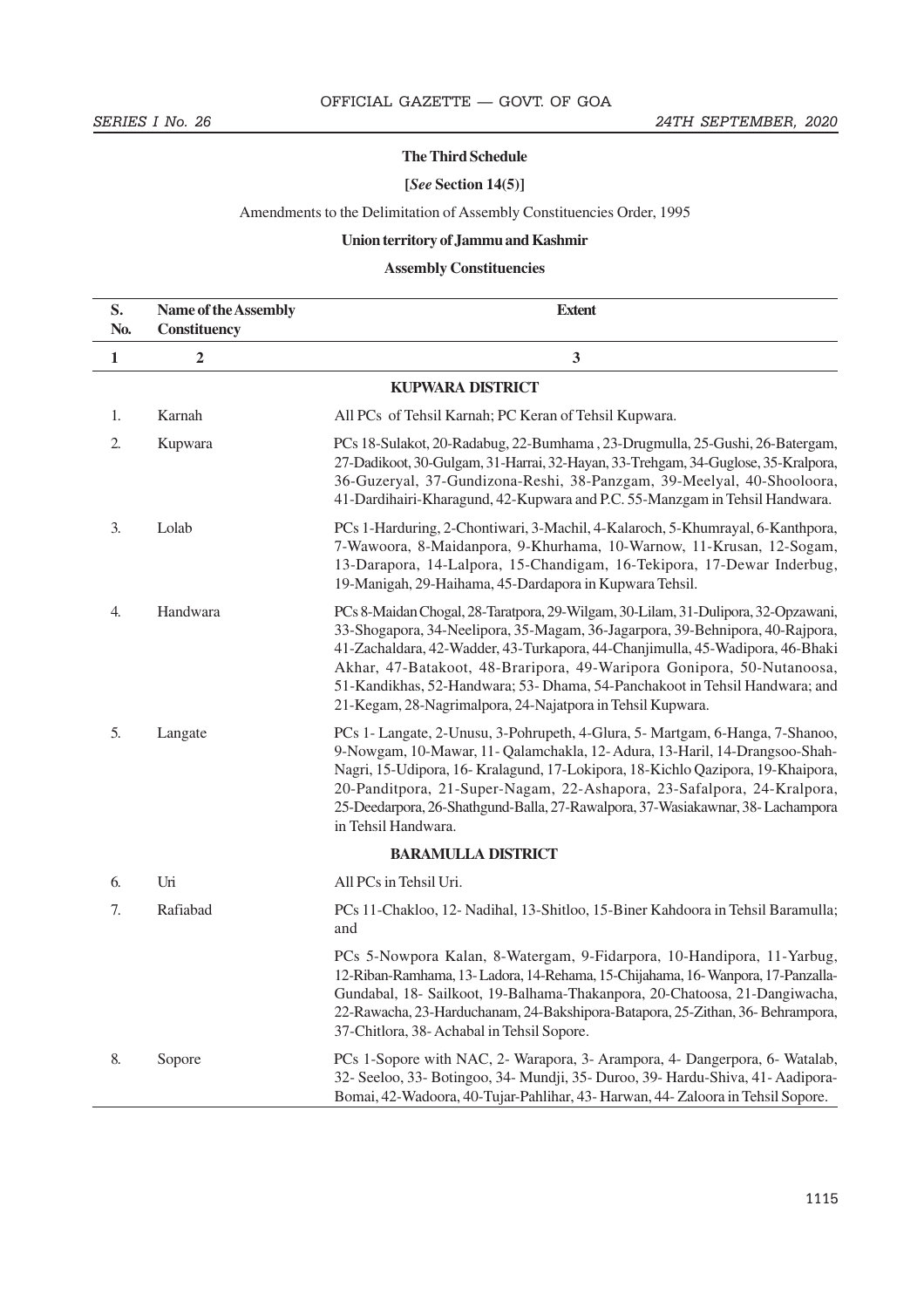# OFFICIAL GAZETTE — GOVT. OF GOA 30 THE GAZETTE OF INDIA EXTRAORDINARY [PART II—

| $\mathbf{1}$ | $\overline{2}$ | $\mathbf{3}$                                                                                                                                                                                                                                                                                                                                |
|--------------|----------------|---------------------------------------------------------------------------------------------------------------------------------------------------------------------------------------------------------------------------------------------------------------------------------------------------------------------------------------------|
| 9.           | Gurez          | All PCs in Tehsil Gurez.                                                                                                                                                                                                                                                                                                                    |
| 10.          | Bandipora      | All PCs in Tehsil Bandipora; and PC 1-Ajas of Tehsil Sonawari.                                                                                                                                                                                                                                                                              |
| 11.          | Sonawari       | All PCs in Tehsil Sonawari excluding PC 1-Ajas.                                                                                                                                                                                                                                                                                             |
| 12.          | Sangrama       | PCs 16-Kreeri, 17-Wizar, 18-Authora, 19-Shalakawara, 20-Nowpora-Jagir,<br>21-Wagoora, 22-Kachumuqam, 24-Manigam, 25-Kalantara-Balla, 26 - Dandmoh,<br>27- Sultanpora-Kandi in Tehsil Baramulla; and 7-Tarzoo, 26-Hygam, 27-Seer-Jagir,<br>28-Bulagam, 29-Sangrama, 30-Krank-Shivan, 31-Wagub in Tehsil Sopore.                              |
| 13.          | Baramulla      | PCs 1- Laridora, 2- Heewan, 30 Malapora, 4-Kich-Hama, 50-Ushkara, 6-Khanpora<br>with NAC, 7-Khaja-Bagh, 8-Taki-Sultan, 9-Khaitangan, 10-Delina, 14-Kansipora,<br>23- Chandoosa in Tehsil Baramulla.                                                                                                                                         |
| 14.          | Gulmarg        | All PCs in Teshil Gulmarg; and 2-Wailoo Kralpora, 8-Sriwarpora, 9-Chokar,<br>10- Waripora-Bangil, 12- Malmoh, 13- Nowlari, 16-Yal in Tehsil Pattan.                                                                                                                                                                                         |
| 15.          | Pattan         | Tehsil Pattan excluding 2-Wailoo-Kralpora, 8-Sriwarapora, 9-Chokar, 10-Waripora<br>Bangil, 12-Malmoh, 13-Nowlari and 16-Yal.                                                                                                                                                                                                                |
|              |                | <b>SRINAGAR DISTRICT</b>                                                                                                                                                                                                                                                                                                                    |
| 16.          | Kangan         | All PCs of Tehsil Kangan; and PCs -Manigam, 2-Wailoo, 3-Nunar in Tehsil Ganderwal.                                                                                                                                                                                                                                                          |
| 17.          | Ganderbal      | Tehsil Ganderbal excluding 1-Manigam, 2-Wailoo, 3-Nunar and P.C. Haran in Srinagar<br>Tehsil.                                                                                                                                                                                                                                               |
| 18.          | Hazratbal      | Ward 16 in Srinagar Municipality (excluding Municipal areas not falling in Srinagar<br>Tehsil but falling in Ganderbal Tehsil) and PC 9-Bachpora in Tehsil Ganderbal and<br>Wards 17 and 12 except the following Mohallas of Ward 12; Mugal Mohalla,<br>Surateng, Khawjapora, Kocha Nidan, Zindashah and boat population of these<br>wards. |
| 19.          | Zadibal        | Wards 14 and 15 in Srinagar Municipality and boat population of Anchar and of the<br>ghats of these wards.                                                                                                                                                                                                                                  |
| 20.          | Idgah          | Wards 8 and 11 in Srinagar Municipality and P.C. 38-Palpora and 41-Sangam in<br>Srinagar Tehsil.                                                                                                                                                                                                                                            |
| 21.          | Khanyar        | Wards 10-13 of Srinagar Municipality and the following mohallas of Ward<br>12-Mugal Mohalla, Surateng, Khawjapora, Zindshah and Kocha Nidan and boat<br>population of these wards.                                                                                                                                                          |
| 22.          | Habbakadal     | Wards 7 and 9 in Srinagar Municipality and boat population of Wards 6, 7 and 9.                                                                                                                                                                                                                                                             |
| 23.          | Amirakadal     | Wards 3 and 4 in Srinagar Municipality excluding (i) Natipora (rural), (ii) Rawalpora<br>(rural), (iii) Hyderpora (rural);                                                                                                                                                                                                                  |
|              |                | and excluding Aramwari, Gund Chandal, Stingoo, Sutho Kirther Bagh in Tehsil<br>Chadoora and Watdoor, Galwanpora Laloo and Shesgam Bagh in Tehsil Badgam<br>and boat population of these wards and of Ward 5.                                                                                                                                |
| 24.          | Sonawar        | Wards 1 and 2 in Srinagar Municipality and Badamibagh Cantonment and P.C.<br>21-Chitrahama, 19-Dara, 29-Khunmu, 30-Balhama, 31-Zewan in Tehsil Sringar and<br>boat population of ghats in these wards.                                                                                                                                      |
| 25.          | Batamaloo      | Wards 5 and 6 in Srinagar Municipality; and PCs 6-Mujgund, 42-Bachipora Tengpora<br>in Srinagar Tehsil.                                                                                                                                                                                                                                     |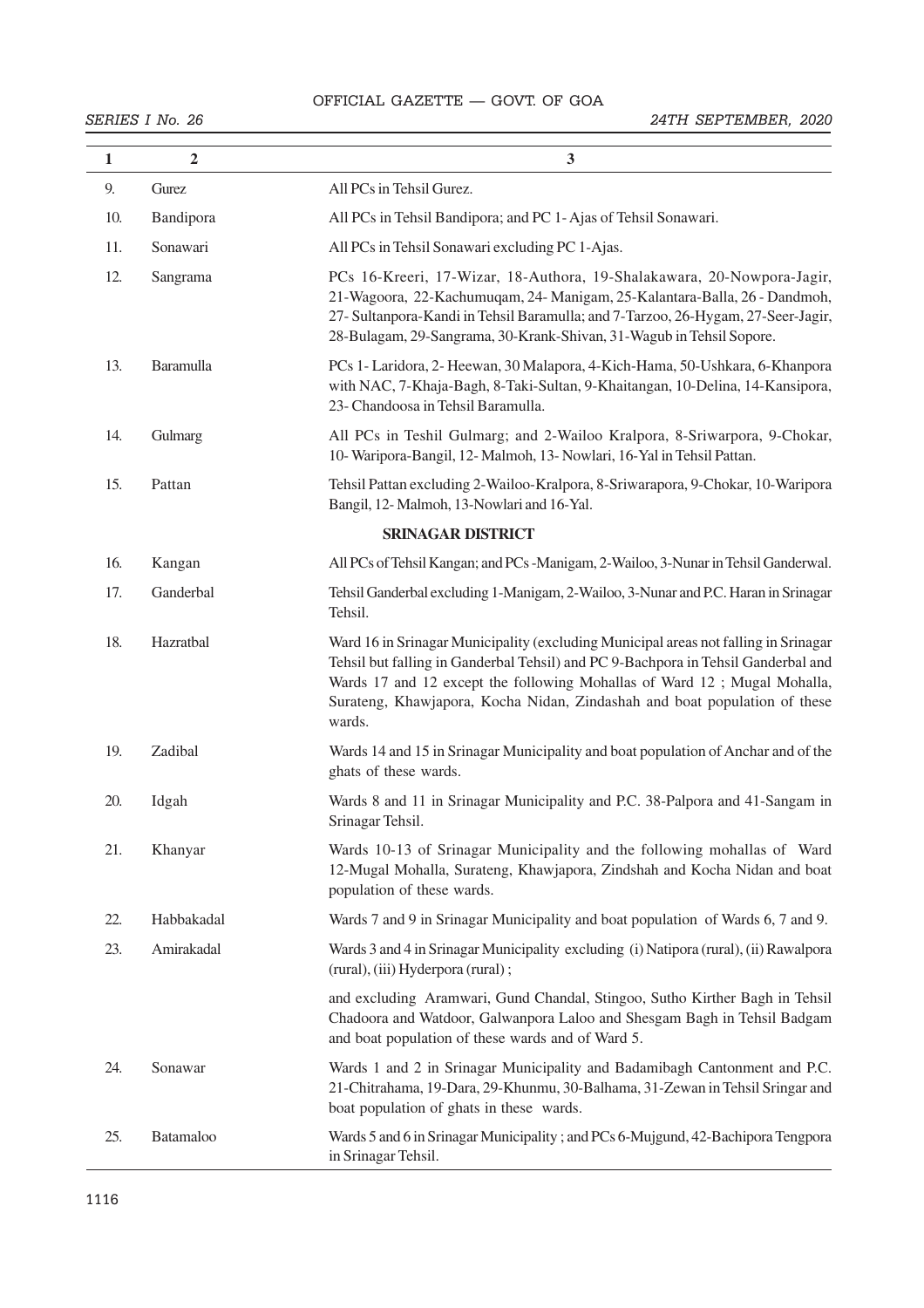| $\mathbf{1}$ | $\overline{2}$  | $\mathbf{3}$                                                                                                                                                                                                                                                                                                                                                                                                                                 |
|--------------|-----------------|----------------------------------------------------------------------------------------------------------------------------------------------------------------------------------------------------------------------------------------------------------------------------------------------------------------------------------------------------------------------------------------------------------------------------------------------|
|              |                 | <b>BUDGAM DISTRICT</b>                                                                                                                                                                                                                                                                                                                                                                                                                       |
| 26.          | Chadoora        | The following Patwar Circles of Tehsil Chadoora, 16-Chadoora, 24-Chattergam,<br>25-Wagora, 26-Wathura, 27-Khanda, 28-Bugam Batapora, 29-Kralpora, 30-Hayatpora,<br>31-Pohroo, 32-Rakh Shalina, 33-Bagati Kanipora, 34-Nowgam, 35-Kanihama,<br>36-Daulatpora, 38-Natipora rural area outside Srinagar Municipal limits in ward<br>4 and 39-Lasjan and Aramwari, Gund, Chandal Stengoo, Suthoo, Kirtherbagh and<br>40-Kursu Padshahibagh.      |
| 27.          | Badgam          | PCs 1-Soibugh, 2-Dhrmana, 3-Wahabpora, 4-Arth, 5-Wadwan, 6-Bemina, 7-Pallar,<br>8-Garriend Kalan, 9-Sholipra, 10-Nassar-ullah-Pora, 11-Jahama, 12-Water-Wani,<br>28-Chune, 29-Badgam, 30-Ompora 31-Narkara, 32-Humhama, 35-Karewa Damodar,<br>36-Gund-Sathu, 37-Ichakoot, 38-Ichgam, 33-Rawalpora (rural), 34-Hyderpora (rural)<br>in Badgam Tehsil.                                                                                         |
| 28.          | Beerwah         | PCs 1-Suzeth-Gooripora, 2-Kawoosa Khalisa, 3-Kawoosa Jagir, 4-Batapora<br>Kahihama, 5-Sanoor-Kalipora, 6-Hardu Malpora, 7-Bandagam, 8-Utligam, 9-Mula-<br>Shulla, 10-Sonapah, 12-Gondipora, 21-Shanglipora, 22-Khag, 23-Malpora Khag,<br>24-Himchipora, 25-Lalpora, 26-Beerwah, 27-Chewdara, 28-Peth Mukahama,<br>29-Rathusun, 30-Bona Makhama, 31-Nagam, 32-Iskanderpora, 33-Aripanthan,<br>34-Palpora, 36-Hardua-Shorsh in Tehsil Beerwah. |
| 29.          | Khansahib       | PCs 1-Hokhalatri, 13-Phartahn, 14-Kandoora, 15-Drahg, 16-Sitaharan, 17-Zogikharian,<br>18-Arizal, 19-Qamroo, 20-Rawalpora-Beerwah; and PC 35-Sail in Tehsil Berwah;<br>and PCs 13-Waterhail, 14-Jawalapora, 15-Sondipora, 16-Dalipora, 17-Yari Khah,<br>18-Talapora, 19-Parnawah, 20-Drayagram, 21-Frestwar Khasipora, 22-Arigam,<br>23-Khan Sahib, 24-Raithan, 25-Kachwari, 26-Gurwait Kalan, 27-Falchall in Tehsil<br>Budgam.              |
| 30.          | Chrar-i-Sharief | PCs 1-Gogji Pathari, 2-Brinjan, 3-Hafroo Batapora, 4-Branawar, 5-Surasyar, 6-Dada-<br>Ompara, 7-Hanjura, 8-Nowpora, 9-Pakharpora, 10-Hardu Dalwan Futlipora,<br>11-Teelsarah, 12-Chrar-i-Sharief, 13-Watkaloo, 14-Darawan Nowgam, 15-Chtsesn,<br>17-Nagam, 18-Badipora, 19-Yarikalan, 20-Ropora Namtihal, 21-Kanir, 22-Ranger,<br>23-Sogam, 37-Nowhar in Tehsil Chadoora.                                                                    |
|              |                 | <b>PULWAMA DISTRICT</b>                                                                                                                                                                                                                                                                                                                                                                                                                      |
| 31.          | Tral            | All PCs in Tehsil Tral.                                                                                                                                                                                                                                                                                                                                                                                                                      |
| 32.          | Pampore         | All PCs in Tehsil Pampore and Patwar Circles 26-Awantipora, 27-Padgampora,<br>29-Lilhar, 46-Nihama, 47-Kakapora in Tehsil Pulwama.                                                                                                                                                                                                                                                                                                           |
| 33.          | Pulwama         | PCs 1-Inder, 2-Gangoo, 5-Pulwama with NAC, 9-Ratnipora, 10-Pahoo, 11-Trich,<br>12-Koil, 13-Pinglina, 14-Narwa, 17-Litter-Shistar, 18-Nayina, 19-Panzgam,<br>20-Dogripora, 21-Rishipora, 22-Laderpur, 23-Nownagri, 24-Tokna, 25-Malangpora,<br>28-Lajoora, 40-Palapora, 45-Newa, 48-Jagir Parigam, 49-Tumchi Nowpora,<br>50-Hakripora in Tehsil Pulwama.                                                                                      |
| 34.          | Rajpora         | PCs 3-Karimabad, 4-Moran, 6-Kangan, 7-Wahibugh, 8-Gosoo, 15-Bonarah,<br>16-Trichal, 30-Ramoo, 31-Billowdergund, 32-Qasbayar, 33-Drubgam, 34-Mitrigam,<br>35-Abhama, 36-Trujan, 37-Khaigam, 38-Noorpora Payeen, 39-Arihal, 41-Tahab-<br>Shadipora, 42-Achan, 43-Chandigam, 44-Rajpora in Tehsil Pulwama.                                                                                                                                      |
| 35.          | Wachi           | PCs 8-Kalroo Malikgund, 9-Nadigam, 11-Dangerpora, 12-Turka Wangam,<br>13-Urapora, 14-Hardu-Handow, 15-Harmain, 16-Chak-Chowand, 17-Kapran,<br>19-Dangam, 20-Chakora, 21-Pratabpora, 24-Kanji-Ullar, 25-Chitragam,, 26-Darikalpora,<br>27-Hef, 28-Sugan, 29-Awnera, 30-Wachi, 31-Aglar, 32-Zainapora, and 39-Allowpora-<br>Sheikhpora in Tehsil Shopian.                                                                                      |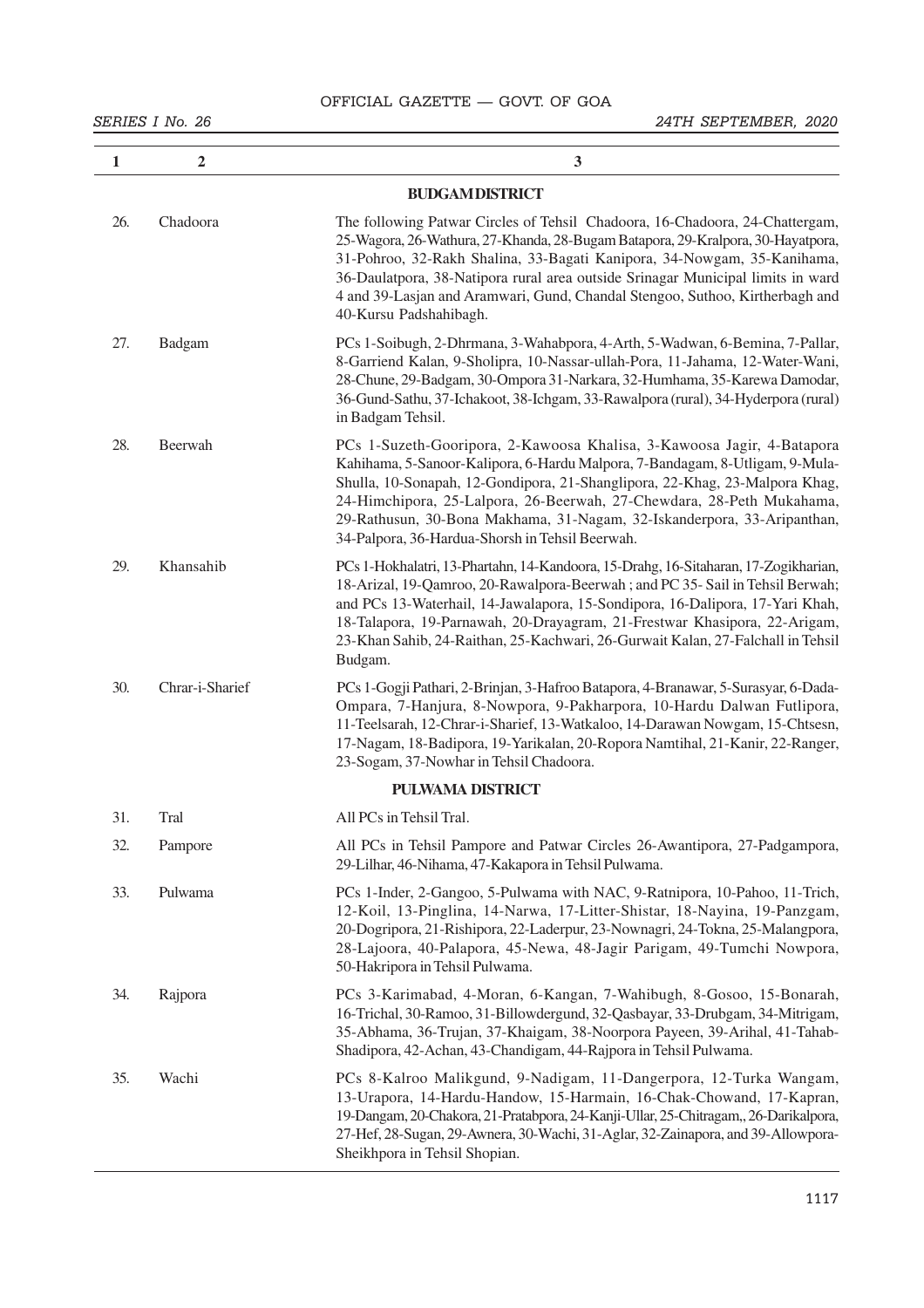OFFICIAL GAZETTE — GOVT. OF GOA

| $\mathbf{1}$ | $\overline{2}$ | 3                                                                                                                                                                                                                                                                                                                                                                       |
|--------------|----------------|-------------------------------------------------------------------------------------------------------------------------------------------------------------------------------------------------------------------------------------------------------------------------------------------------------------------------------------------------------------------------|
| 36.          | Shopian        | PCs 1-Saidapora, 2-Meemandar, 3-Arhama, 4-Pinjoora, 5-Ganowpora Arish,<br>6-Bemnipora, 7-Harapora, 10-Trenz, 18-Vehilchal-Awatoo, 22-Sedew, 23-Ram Nagri,<br>33-Diyaroo, 34-Barthipora, 35-Daramdoora, 36-Zoora-Baderhama, 37-Narapora,<br>38-Keegam, 40-Keller Mastpora, 41-Pahlipora, 42-Sindhu-Shrimal, 43-Shopian,<br>44-Devipora (forest block) in Tehsil Shopian. |
|              |                | <b>ANANTNAG DISTRICT</b>                                                                                                                                                                                                                                                                                                                                                |
| 37.          | Noorabad.      | PCs 5-Malwan, 6- Pahloo, 7-Akhal, 23- Gudder, 34-Brinal Lamber, 46-Damhal-<br>Hanjipora, 47- Ahmada-Abad, 48- Yaroo, 49 - Hardu-Mandagori, 51- Manzgam,<br>52-Asnoor, 53-Wattoo, 54-Avil, 55-Khuri-Batapora, 56-Nagam, 57-Danow-Kandimarg,<br>58-Bdi-Jehalan, 59-Chimar, 60-Qasba Khul, 61-Nandimarg in Tehsil Kulgam.                                                  |
| 38.          | Kulgam         | PCs 1-Kulgam with NAC, 2-Hanad-Chawalgam, 3-Amnoo, 4-Chamabagund,<br>11-Ashmuji, 19-Mirhama, 20-Akey, 21-Pariwan, 22-Chehla, 24-Areh, 25-Bihibagh,<br>26-Gopalpora, 38-Bugam, 39-Tarigam-Devsar, 43-Yamroch, 44-Munand-Guffan,<br>45-Katersoo, 50-Largurhama in Tehsil Kulgam.                                                                                          |
| 39.          | Home-Shalibugh | PCs 8-Uranhal, 9-Tuli-Nowpora, 10-Kujar, 12-Redwani, 13-Arwani, 14-Frisal,<br>15-Jablipora, 16-Wanpora, 17-Hassanpora Tavela, 18-Khandi-Phari, 40-Tarigam-<br>Devibugh, 41-Matibugh, 42-Homshalibugh in Tehsil Kulgam.                                                                                                                                                  |
| 40.          | Anantnag       | PCs 1-Qasba Bhagat, 2-Khanabal, 3-Roohoo, 4-Kamar, 5-Anchidoora, 6-Hardu-<br>Chichan, 10-Ranbirpora in Tehsil Anantnag.                                                                                                                                                                                                                                                 |
| 41.          | Devsar         | PCs 27-Devsar, 28-Bona Devsar, 29-Kilam-Buzgam, 30-Hablishi, 31-Nipora, 32-Laram-<br>Ganipora, 33-Chowgam, 35-Razloo, 36-Waitengu, 37-Sopat Tengpora, 62-Oral in<br>Tehsil Kulgam; and                                                                                                                                                                                  |
|              |                | PCs 18-Vesoo, 19-Nasoo-Badargund, 20-Panzeth, 21-Kurigam, 23- Qazigund with<br>NAC in Doru Tehsil.                                                                                                                                                                                                                                                                      |
| 42.          | Doru           | PCs 1- Doru, 2-Bragam, 3-Oibamdooth, 4-Mantpora, 5-Larkipora, 6-Hakura, -<br>Badasgam, 7-Batgund, 8-Verinag, 9-Sadiwara, 10-Mundah, 11-Hiller, 12-Nowgam<br>Shahabad, 13-Rain-Chowgund, 14-Thamankoot, 15-Qamar, 16-Halsidar, 17-Kapron,<br>22- Wangund in Tehsil Doru.                                                                                                 |
| 43.          | Kokernag       | PCs 28-Saagam, 29-Bider-Hayatpora, 30-Bhai, 31-Akingam, 32-Nagam, 33-Soof-Shali,<br>34-Panzgam, 35-Bindo-Zulangam, 36-Devalgam, 37-Nalla-Sund-Brari, 38-Lohar-Sanzi,<br>39-Ahlan-Gadol, 40-Kharatti, 41-Desoo, 42-Kharapora, 43-Qasba-Nowbugh, 44-Mati<br>Hundoo, 45-Larnoo, 46-Kokernag NAC, 47-Achabal NAC in Tehsil Anantnag.                                        |
| 44.          | Shangus        | PCs 13-Sahibabad, 14-Nowgam, 15-Imoh, 16-Brakapora, 17-Shangus, 18-Uttarsoo,<br>19-Kreri, 20-Chatergul, 21-Ghikalpora, 22-Ranipora, 23-Detho-Nagnarian,<br>24-Gopalpora, 25-Telwani, 26-Kwarigam, 27-Ahupaisan in Tehsil Anantnag.                                                                                                                                      |
| 45.          | Bijbehara      | All PCs in Tehsil Bijbehara and PCs 7-Macha Bawan, 11-Nanilang, 12-Akora in<br>Tehsil Anantnag.                                                                                                                                                                                                                                                                         |
| 46.          | Pahalgam       | All PCs in Tehsil Pahalgam and PCs 8-Seer-Kanligund, 9-Salia in Tehsil Anantnag.                                                                                                                                                                                                                                                                                        |
|              |                | <b>DODA DISTRICT</b>                                                                                                                                                                                                                                                                                                                                                    |
| 47.          | Kishtwar       | PCs 1-Marghi, 2-Inshan, 3-Yerudu, 4-Renai, 5-Nowpachi, 6-Chanjer, 7-Qaderana,<br>8-Deharana, 9-Lopara, 10-Loharna, 11-Soundhar, 19-Palmar, 30-Trigam, 31-Kishtwar,<br>32-Matta, 33-Poochal, 34-Dool, 35-Bhagnah, 36-Galarbahta, 37-Atholi, 38-Sohal,<br>39-Ishtiari, 40-Gulabgarh, 41-Massu, 42-Kishtwar NAC, 43-Forest Block in Tehsil<br>Kishtwar.                    |
| 48.          | Inderwal       | PCs 12-Chingam, 13-Inderwal, 14-Chatroo, 15-Sigdi, 16-Moolchhiter, 17-Drubeel,<br>18-Kochal, 20-Filler, 21-Pakhalan, 22-Keshwan, 23-Shandri, 24-Sangna, 25-Patnazi,                                                                                                                                                                                                     |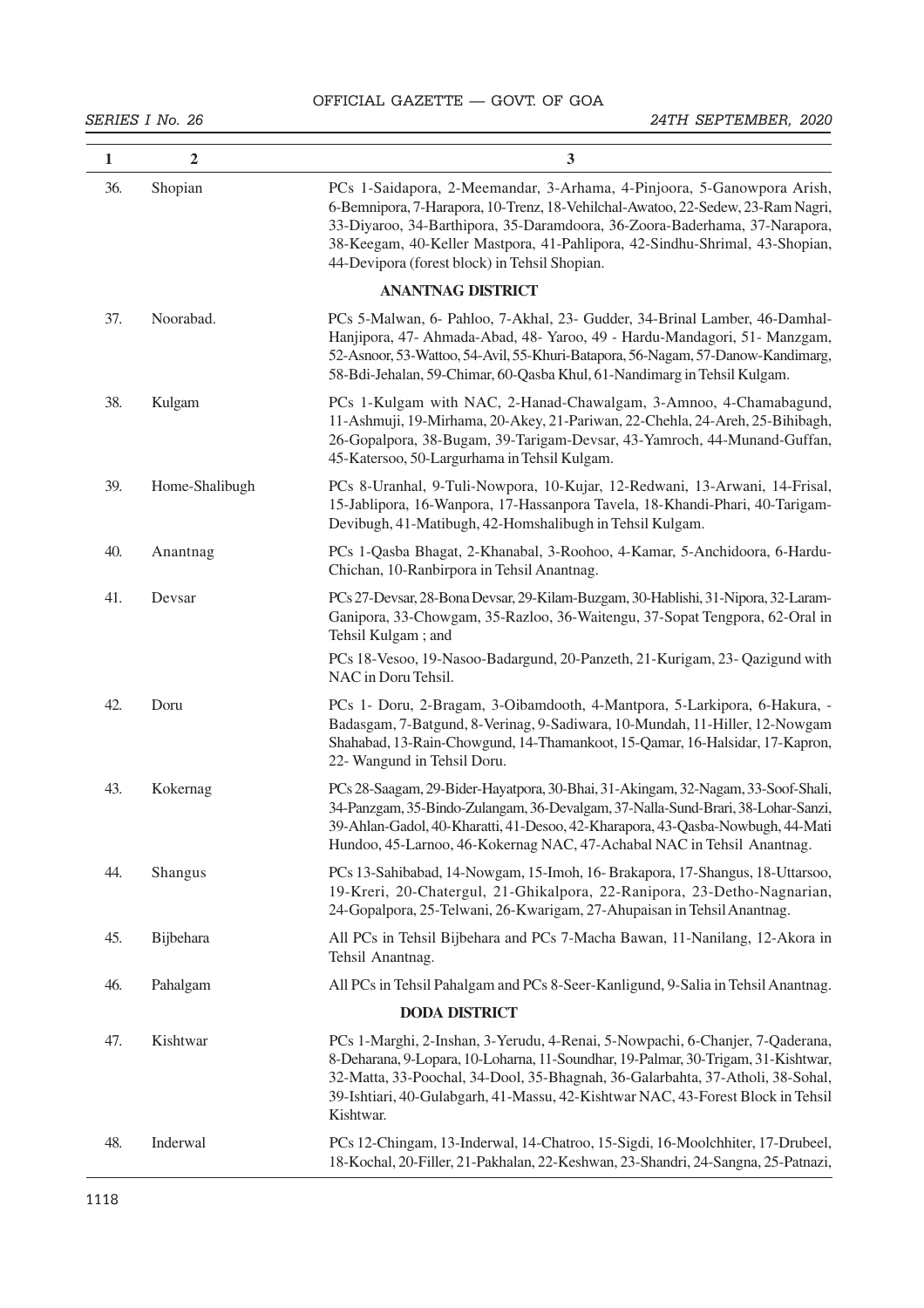# OFFICIAL GAZETTE - GOVT. OF GOA

| 1   | $\overline{2}$ | 3                                                                                                                                                                                                                                                                                                                                                                                                |
|-----|----------------|--------------------------------------------------------------------------------------------------------------------------------------------------------------------------------------------------------------------------------------------------------------------------------------------------------------------------------------------------------------------------------------------------|
|     |                | 26-Jawalapur, 27-Loundri, 28-Badhat and 29-Karool in Tehsil Kishtwar; PCs<br>1-Jakyas in Tehsil Bhalesa (Gandoh) and following PCs of Tehsil Thathri:--                                                                                                                                                                                                                                          |
|     |                | 1-Jangalwar, 3-Malanoo, 4-Kansu, 10-Kandote.                                                                                                                                                                                                                                                                                                                                                     |
| 49. | Doda           | All PCs of Tehsil Doda except 8-Dessa, 9-Dhandal, 10-Kastigarh, 11-Shamti,<br>12-Chaka Kundi, 13-Assar, 14-Charrota.                                                                                                                                                                                                                                                                             |
| 50. | Bhaderwah      | All PCs of Tehsil Bhaderwah and PCs 2-Budhli, 3-Chilli, 4-Drawani, 5-Kahal Jugasar,<br>6-Budwar, 7-Chanisar, 8-Kilotran, 9-Kharangal, 10-Gandoh in Tehsil Bhalesa; and                                                                                                                                                                                                                           |
|     |                | PCs 2-Jora, 5-Bhaja, 6-Bhalla, 7-Jagiti, 8-Bhallari, 9-Rokali, 11-Pamshayee in Tehsil<br>Thathri.                                                                                                                                                                                                                                                                                                |
| 51. | Ramban (SC)    | All PCs of Tehsil Ramban except 5-Sarbagni and PCs of 8-Dessa, 9-Dhandhal,<br>10-Kastigarh, 11-Shamti, 12-Chaka, 13-Assar, 14-Charrota of Tehsil Doda.                                                                                                                                                                                                                                           |
| 52. | Banihal        | All PCs of Tehsil Banihal and 5-Sarbagni in Tehsil Ramban.                                                                                                                                                                                                                                                                                                                                       |
|     |                | <b>UDHAMPUR DISTRICT</b>                                                                                                                                                                                                                                                                                                                                                                         |
| 53. | Gulabgarh      | PCs 2-Mahore, 2-Sarh, 3-Dewal, 4-Gulabgarh, 5-Chasote, 6-Bagankote, 7-Shergarhi,<br>8-Shikari, 9-Kanthi, 10-Tulibana, 13-Shajroo in Tehsil Gulabgarh and PC 16-Jij in<br>Tehsil Reasi.                                                                                                                                                                                                           |
| 54. | Reasi          | Tehsil Reasi except following PCs:-                                                                                                                                                                                                                                                                                                                                                              |
|     |                | 1. Salal, 15-Chinkah, 16-Jij, 17-Thakrakote and following PCs of Tehsil Udhampur:—                                                                                                                                                                                                                                                                                                               |
|     |                | 13-Panjar, 14-Lali, 15-Ladah, 17-Dhandu, 18-Jhandawa, 32-Badhota and 19-Suhal.                                                                                                                                                                                                                                                                                                                   |
| 55. | Gool Arnas     | Following PCs of Tehsil Gool Gulabgarh:-                                                                                                                                                                                                                                                                                                                                                         |
|     |                | 11-Thuru, 12-Bhudhan, 14-Kanthan, 15-Judda, 16-Dhanow, 17-Kali Masta, 18-Gool,<br>19-Thatharka, 20-Sangaldan, 21-Forest Block; and 1-Salal, 15-Chinkah, 17-Thakrakote<br>in Tehsil Reasi.                                                                                                                                                                                                        |
| 56. | Udhampur       | All PCs of Tehsil Udhampur except the following PCs :-                                                                                                                                                                                                                                                                                                                                           |
|     |                | 13-Panjar, 14-Lali, 15-Ladha, 17-Dhandu, 18-Jhandawa, 19-Suhal, 20-Ludha, 21-Balian,<br>27-Sunal, 29-Meer, 30-Kathi, 32-Badhota.                                                                                                                                                                                                                                                                 |
| 57. | Chenani (SC)   | All PCs of Tehsil Chenani and following PCs of Tehsil Udhampur :-                                                                                                                                                                                                                                                                                                                                |
|     |                | 20-Ladha, 21-Balian, 27-Sunal, 29-Meer, 30-Kathi and following PCs of Tehsil<br>Ramnagar.                                                                                                                                                                                                                                                                                                        |
|     |                | 10-Dudu, 11-Latti, 31-Ghordi, 33-Hartarian, 34-Dandal, 35-Barmeen, 36-Nalla Ghoran.                                                                                                                                                                                                                                                                                                              |
| 58. | Ramnagar       | All PCs of Tehsil Ramnagar except the following :-                                                                                                                                                                                                                                                                                                                                               |
|     |                | 10-Dudu, 11-Latti, 31-Ghordi, 33-Hartarian, 34-Dhandal, 35-Barmeen, 36-Nala Ghoran.                                                                                                                                                                                                                                                                                                              |
|     |                | <b>KATHUA DISTRICT</b>                                                                                                                                                                                                                                                                                                                                                                           |
| 59. | Bani           | PCs 14-Bani, 15-Banjal, 16-Fatehpur, 17-Sandroon, 18-Rolka, 19-Buggah, 20-Lowang,<br>21-Kanthal, 22-Surjan, 23-Dhanggar, 24-Koti, 25-Forest Block in Tehsil Basohli and<br>9-Godu Flal, 10-Bdnota, 11-Machadi, 20-Malhar in Tehsil Billawar.                                                                                                                                                     |
| 60. | Basohli        | PCs 1-Thein, 2-Basantpur, 3-Lakhanpur, 4-Hatli, 7-Tridwan, 36-Lakhanpur NAC,<br>29-Berthian and 30-Sorlian in Tehsil Kathua and PCs 1-Basohli, 1-a-Basohli NAC,<br>2-Sandhar, 3-Hutt, 4-Bhoond, 5-Saman, 6-Dhar Jankar, 7-Dhar Mahanpur, 8-Plahi,<br>9-Prita, 10- Saber, 11-Patti, 12-Athalith, 13-Mahanpur in Tehsil Basohli and PCs<br>21-Dhar Digno, 22-Huttar, 23-Dambra in Tehsil Billawar. |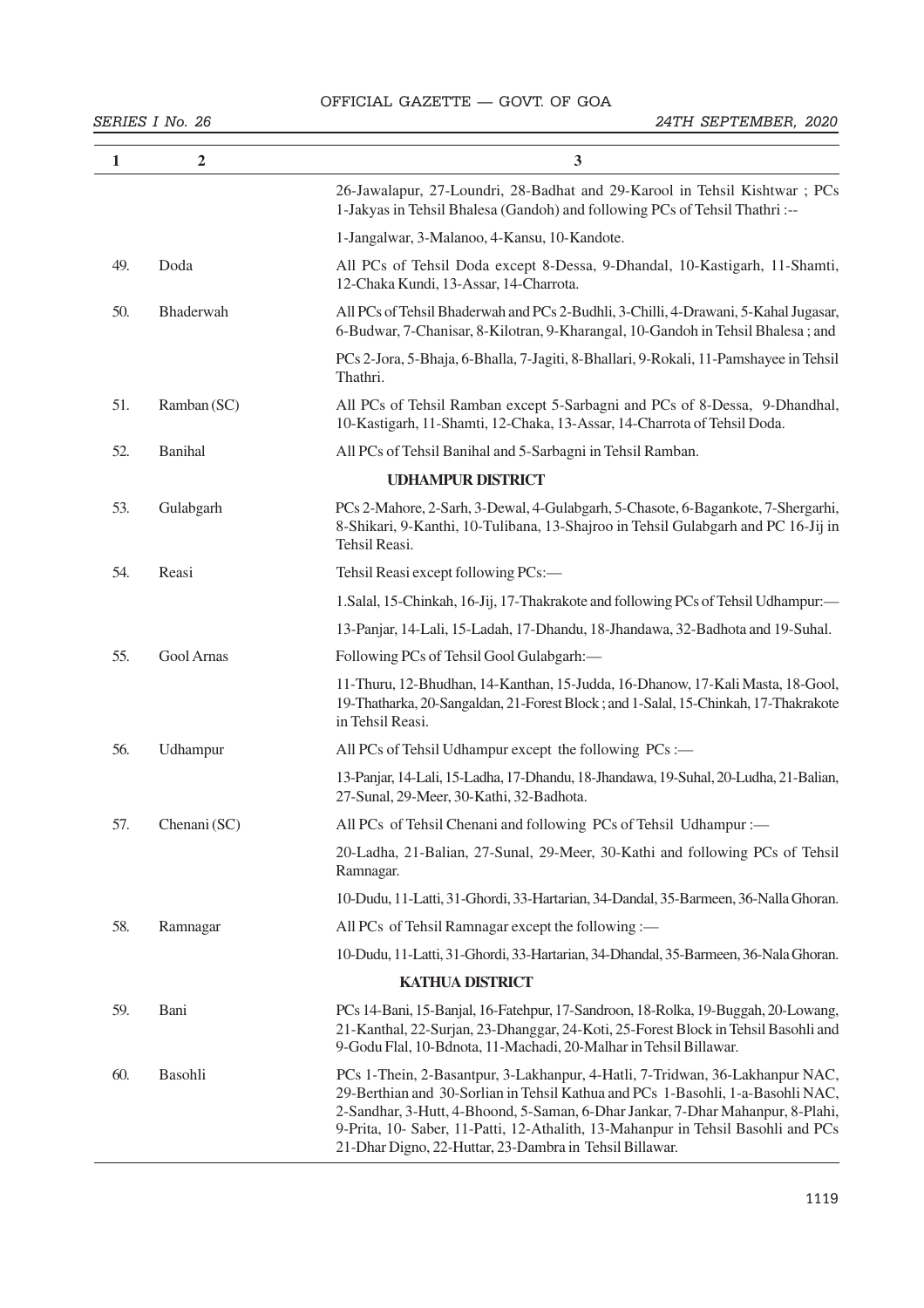| 1   | $\overline{2}$  | $\mathbf{3}$                                                                                                                                                                                                                                                                                                                                                                                                                                                            |
|-----|-----------------|-------------------------------------------------------------------------------------------------------------------------------------------------------------------------------------------------------------------------------------------------------------------------------------------------------------------------------------------------------------------------------------------------------------------------------------------------------------------------|
| 61. | Kathua          | PCs 5-Dilwan, 6-Maha, 8-Kharote, 9-Taraf Manjili, 10-Taraf Tajwal, 11-Karian,<br>12-Taraf Bajwal, 13-Changran, 14-Govindsar, 15-Chak Soon Noopa, 16-Khakhyal,<br>17-Mirpur Ram, 18-Taraf Balla, 20-Katharian, 21-Janglote, 22-Loagate, 23-Jakhbar,<br>24-Airwan, 26-Chak Sakta, 27-Budhi, 28-Nanan, 31-Barwal, 32-Jherhere, 33-Kathua<br>Forest Block, 34-Kathua NAC, 35-Perlain and 25-Folote in Tehsil Kathua.                                                        |
| 62. | Billawar        | PCs 11-Katli, 17-Bhaya, 21-Denga Amb, 23-Dhamal, 25-Mangloor, 26-Chelakh,<br>27-Salain in Tehsil Hiranagar and PCs 1-Ramkot, 2-Makwal, 3-Salora, 4-Rajwlta,<br>5-Danjisdhar, 6-Thara Kalwal, 7-Kalyal, 8-Thanthoo, 12-Kohag, 13-Malti, 14-Durang,<br>15-Dharan Kote, 16-Bhaddu, 17-Billawar, 18-Billawar NAC, 19-Buggan, 24-Parnala,<br>25-Pallan in Tehsil Billawar and PC 19-Juthana in Tehsil Kathua.                                                                |
| 63. | Hiranagar (SC)  | 1-Jatwal, 2-Nonath, 3-Ghagwal, 4-Sarath, 5-Bhatyari Kotlan, 6-Sanoora, 7-Mawa,<br>8-Nohran, 9-Chachwal, 10-Sarti Kalan, 12-Chak Dulma, 13-Jondi, 14-Londi, 15-Rajpura,<br>16-Kootah, 18-Gurah Mathian, 19-Bavia, 20-Katal Brahmana, 24-Hamirpur, 28-Chhan<br>Rorian, 29-Marheen, 22-Saiswan, 30-Khanpur, 31-Hiranagar, 32-Hiranagar NAC,<br>33-Pansar, 34-Kore Punu, 35-Chak Deva, 36-Chak Bhagwana, 37-Chak Kahna,<br>38-Chadwal, 39-Forest Block in Tehsil Hiranagar. |
|     |                 | <b>JAMMU DISTRICT</b>                                                                                                                                                                                                                                                                                                                                                                                                                                                   |
| 64. | Samba (SC)      | PCs 1-NAC Samba, 2-Samba Khas, 3-Taloor, 4-Amli, 5-Durin, 6-Katli, 7-Ram Nagar,<br>8-Pingdore, 11-Sunian, 10-Sarna, 12-Bhartgarh, 13-Suran, 14-Goran, 15-Balhter,<br>17-Katwalta, 18-Kharah Madena, 21-Baghore, 22-Purmandal, 24-Mohar Garh,<br>25-Badhari, 26-Kard in Tehsil Samba and PC 28-Chaudi in Jammu Tehsil.                                                                                                                                                   |
| 65. | Vijaypur        | PCs 9-Khanpur, 20-Vijaypur, 23-Gurah Salathian, 28-Harmander, 29-Chak Salarian,<br>30-Nanga, 31-Logwal, 32-Keso Manhasan, 33-Ramgarh, 34-Gho-Brahmana, 35 Chak<br>Chataka, 36-Chann Fatwal, 37-Abtal, 38-Swankha, 39-Mahal Shan, 40-Rari,<br>41-Smailpur, 27-Birpur, 42-Tarore, 43-Bagla, 44-Gandwal in Tehsil Samba.                                                                                                                                                   |
| 66. | Nagrota         | PCs 39-Ranjan, 40-Sarote, 41-Jandial, 42-Gorda, 44-Nagrota, 45-Dansal, 46-Jhajar<br>Kotli, 47-Thara, 48-Bamyal, 49-Katal Batal, 50-Shiba, 51-Jagti, 52-Jindrah, 53-Kanyala,<br>54-Kothar, 55-Kharte, 56-Dhan, 57-Songoon, 58-Ponthal, 59-Surinsar in Tehsil Jammu<br>and PCs 16-Bain Bajalta, 19-Aitham in Tehsil Samba.                                                                                                                                                |
| 67. | Gandhinagar     | Ward-16 (Gandhinagar), Ward-17 (Naibasti), Ward-22 (Chhani Rama), Ward-23<br>(Bahu), 24-Digiana, 26-Bahu, 27-Sunjwan, 29-Gadigarh, 30-Satwari in Tehsil Jammu.                                                                                                                                                                                                                                                                                                          |
| 68. | Jammu East      | Wards 1 to 6, 9, 10, 12 and 15.                                                                                                                                                                                                                                                                                                                                                                                                                                         |
| 69. | Jammu West      | Wards 7, 8, 11, 13, 14, 18, 19, 20 and 21.                                                                                                                                                                                                                                                                                                                                                                                                                              |
| 70. | <b>Bishnah</b>  | All PCs in Tehsil Bishnah and 25-Naugran in Tehsil Jammu.                                                                                                                                                                                                                                                                                                                                                                                                               |
| 71. | R. S. Pura (SC) | PCs 1-Salhar, 2-Rathana, 3-Kandlihar, 4-Khour, 5-Kalyana, 14-R. S. Pura with NAC,<br>15-Khas Gigian, 16-Chohalla, 19-Kirpind, 20-Kotli Shah Dula, 25-Marlia, 24-Darsopur,<br>35-Gondla in Tehsil R. S. Pura.                                                                                                                                                                                                                                                            |
| 72. | Suchetgarh      | PCs 6-Dablihar, 7-Magowali, 8-Parlah, 9-Chak Baza, 10-Nekowal, 11-Jevroh, 12-Saie<br>Kalan, 13-Chak Mulo, 17-Badyal Brahmana, 18-Jssore, 21-Chak Agra, 22-Fatehpur<br>Brahmana, 25-Samka, 26-Baspur, 27-Rangpur Malana, 28-Suchetgarh, 29-Chandu<br>Chak, 30-Satowali, 31-Grarana, 32-Badyal Qazian, 33-Abdal, 34-Chakroi in Tehsil<br>R. S. Pura.                                                                                                                      |
| 73. | Marh            | PCs 60-Prahaladpur, 61-Mandal, 62-Sum, 65-Gho Manhasan, 66-Sohanjana, 67-Thub,<br>68-Sahran, 69-Rathua, 70-Chanore, 71-Makwal, 72-Gool, 74-Gajansoo, 75-Kalyanpur,<br>76-Kahnachak, 77-Marh, 78-Gangoo Chak, 79-Kalrup, 80-Dhateryal, 31-Flora<br>Nagbani in Tehsil Jammu.                                                                                                                                                                                              |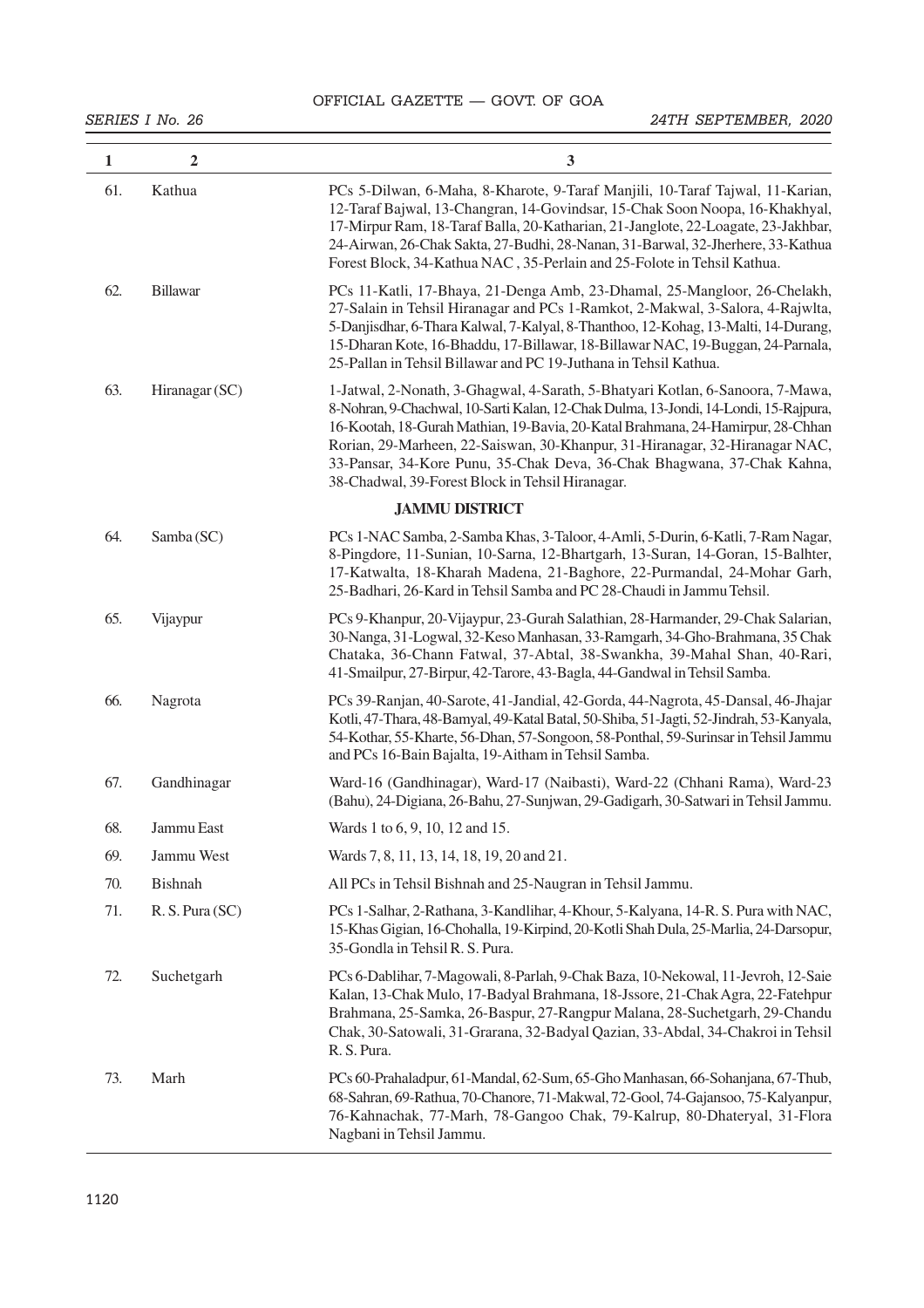# OFFICIAL GAZETTE — GOVT. OF GOA

| $\mathbf{1}$ | $\overline{2}$     | 3                                                                                                                                                                                                                                                                                                        |  |  |  |
|--------------|--------------------|----------------------------------------------------------------------------------------------------------------------------------------------------------------------------------------------------------------------------------------------------------------------------------------------------------|--|--|--|
| 74.          | Raipur Domana (SC) | PCs 31-Paloura, 32-Muthi, 33-Barn, 34-Siri Panditan, 35-Gharota, 36-Raipur Domana,<br>37-Kot Bhalwal, 38-Amb, 43-Kaink, 63-Hakkal, 64-Khandwal, 73-Bhadora, 82-Panjore<br>in Tehsil Jammu.                                                                                                               |  |  |  |
| 75.          | Akhnoor            | PCs 1-Chowki, 2-Choura, 3-Kathar, 4-Mandarian, 8-Narri, 6-Ambaran, 7-Barui,<br>9-Ganderwan, 10-Manda, 11-Akhnoor Khas, 12-Sungal, 13-Pangairi, 14-Devipur,<br>15-Chak Kirpalpur, 16-Jadh, 17-Muthi Maira, 18-Rakh Dhoke, 19-Saliote, 20-Ghar<br>Majoor, 21-Mawa Brahmana, 22-Leherian in Tehsil Akhnoor. |  |  |  |
| 76.          | Chhamb (SC)        | PCs 8-Mattoo, 24-Gurah Manhasan, 25-Sarwal, 23-Pargwal, 26-Bhalwal Malu,<br>27-Hamirpur, 28-Bakore, 29-Chak Malal, 30-Derian, 31-Sainth, 32-Gigarial, 33-Khour,<br>34-Kot Mera, 35-Palanwala, 36-Kharah, 37-Nathal, 38- Doori, 39-Chhani Dewanoo,<br>40-Samuan, 41-Chakla in Tehsil Akhnoor.             |  |  |  |
|              |                    | <b>RAJOURI DISTRICT</b>                                                                                                                                                                                                                                                                                  |  |  |  |
| 77.          | <b>Nowshera</b>    | All PCs of Tehsil Nowshara except 11-Narian and all PCs of Tehsil Sunderbani.                                                                                                                                                                                                                            |  |  |  |
| 78.          | Darhal             | All PCs of Tehsil Budhal except 3-Khawas, 6-Kote Chalwal and following PCs of<br>Tehsil Thanamandi:-                                                                                                                                                                                                     |  |  |  |
|              |                    | 5-Darhal, 6-Chowdian, 7-Nadian, 8-Ujhan; and PC 4-Nagrota in Tehsil Rajouri.                                                                                                                                                                                                                             |  |  |  |
| 79.          | Rajouri            | Following PCs of Tehsil Rajouri :-                                                                                                                                                                                                                                                                       |  |  |  |
|              |                    | 1-Gambir Muglan, 2-Dani-Dhar, 7-Bathooni, 8-Sarola, 9-Sohana, 10-Doongi<br>Brahmana, 11-Katarmal, 12-Deri Delote, 13-Panj Grain, 14-Galhoti, 15-Fatehpur,<br>17-Bagla, 19-Rampur with NAC Rajouri with following PCs of Thanamandi Tehsil:-                                                              |  |  |  |
|              |                    | 1-Dodasan Balla, 2-Saaj, 3-Shahdara Sharief, 4-Hosplote, 10-Thanamandi with NAC<br>and 9-Bharote.                                                                                                                                                                                                        |  |  |  |
| 80.          | Kalakote           | All PCs of Tehsil Kalakote and following PCs of Tehsil Rajouri :-                                                                                                                                                                                                                                        |  |  |  |
|              |                    | 2-Dalhari, 3-Dhangri, 6-Potha Grlana, 16-Khanpur Chingus, 18-Bhadoon and PC<br>11-Narian of Tehsil Nowshera; and                                                                                                                                                                                         |  |  |  |
|              |                    | 3-Khaskote Chalwal of Budhal Tehsil.                                                                                                                                                                                                                                                                     |  |  |  |
|              | POONCH DISTRICT    |                                                                                                                                                                                                                                                                                                          |  |  |  |
| 81.          | Surankote          | All PCs in Surankote Tehsil and PCs 12-Rajpur, 21-Shindra, 22-Seri-Khawja in Poonch<br>Tehsil.                                                                                                                                                                                                           |  |  |  |
| 82.          | Mendhar            | All PCs of Tehsil Mendhar.                                                                                                                                                                                                                                                                               |  |  |  |
| 83.          | Poonch Haveli      | All PCs of Tehsil Poonch except 12-Rajpur, 21-Shindra, 22-Sheri Khawja.                                                                                                                                                                                                                                  |  |  |  |

*Note*.—Any reference in this table to a Tehsil, Patwar Circle (P.C.), Ward or N.A.C. (Notified Area Committee) shall be taken to mean the area comprised within that Tehsil, Patwar Circle, Notified Area Committee or Ward as on 1-4-1995.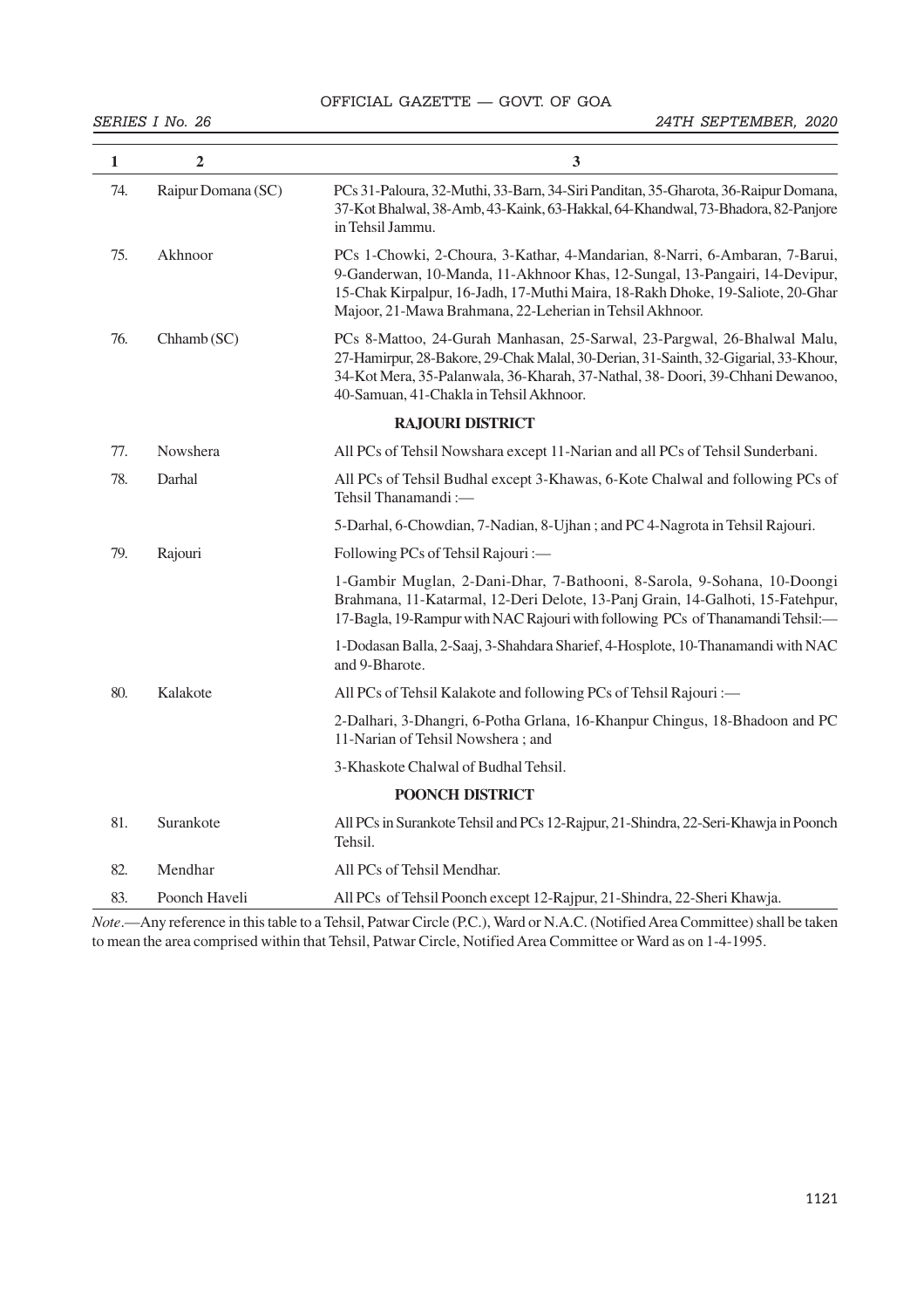#### **The Fourth Schedule**

#### **(***See* **Sections 16, 24 and 54)**

#### **FORMS OF OATHS OR AFFIRMATIONS**

I

### FORM OF OATH OR AFFIRMATION TO BE MADE BY A CANDIDATE FOR ELECTION TO THE LEGISLATIVE ASSEMBLY OF THE UNION TERRITORY OF JAMMU AND KASHMIR

"I, A.B., having been nominated as a candidate to fill a seat in the Legislative Assembly of \_\_\_\_\_\_\_\_\_\_\_\_\_\_\_\_\_do swear in the name of God/ solemnly affirm that I will bear true faith and allegiance to the Constitution of India as by law established and that I will uphold the sovereignty and integrity of India."

II

#### FORM OF OATH OR AFFIRMATION TO BE MADE BY A MEMBER OF THE LEGISLATIVE ASSEMBLY OF THE UNION TERRITORY OF JAMMU AND KASHMIR

"I, A.B., having been elected (or nominated) a member of the Legislative Assembly of \_\_\_\_\_\_\_\_\_\_\_\_\_\_ do swear in the name of God/ solemnly affirm that I will bear true faith and allegiance to the Constitution of India as by law established, that I will uphold the sovereignty and integrity of India and that I will faithfully discharge the duty upon which I am about to enter."

#### III

#### FORM OF OATH OF OFFICE FOR A MEMBER OF THE COUNCIL OF MINISTERS OF THE UNION TERRITORY OF JAMMU AND KASHMIR

"I, A.B., \_\_\_\_\_\_\_\_\_\_\_\_\_\_ do swear in the name of God/ solemnly affirm that I will bear true faith and allegiance to the Constitution of India as by law established, that I will uphold the sovereignty and integrity of India, that I will faithfully and conscientiously discharge my duties as a Minister for the Union territory of \_\_\_\_\_\_\_\_\_\_\_\_\_\_, and that I will do right to all manner of people in accordance with the Constitution and the law without fear and favour, affection or ill-will."

#### IV

### FORM OF OATH OF SECRECY FOR A MEMBER OF THE COUNCIL OF MINISTERS OF THE UNION TERRITORY OF JAMMU AND KASHMIR

"I, A.B., \_\_\_\_\_\_\_\_\_\_\_\_\_\_ do swear in the name of God/ solemnly affirm that I will not directly or indirectly communicate or reveal to any person or persons any matter which shall be brought under my consideration or shall become known to me as a Minister for the Union territory of \_\_\_\_\_\_\_\_\_, except as may be required for the due discharge of my duties as such Minister."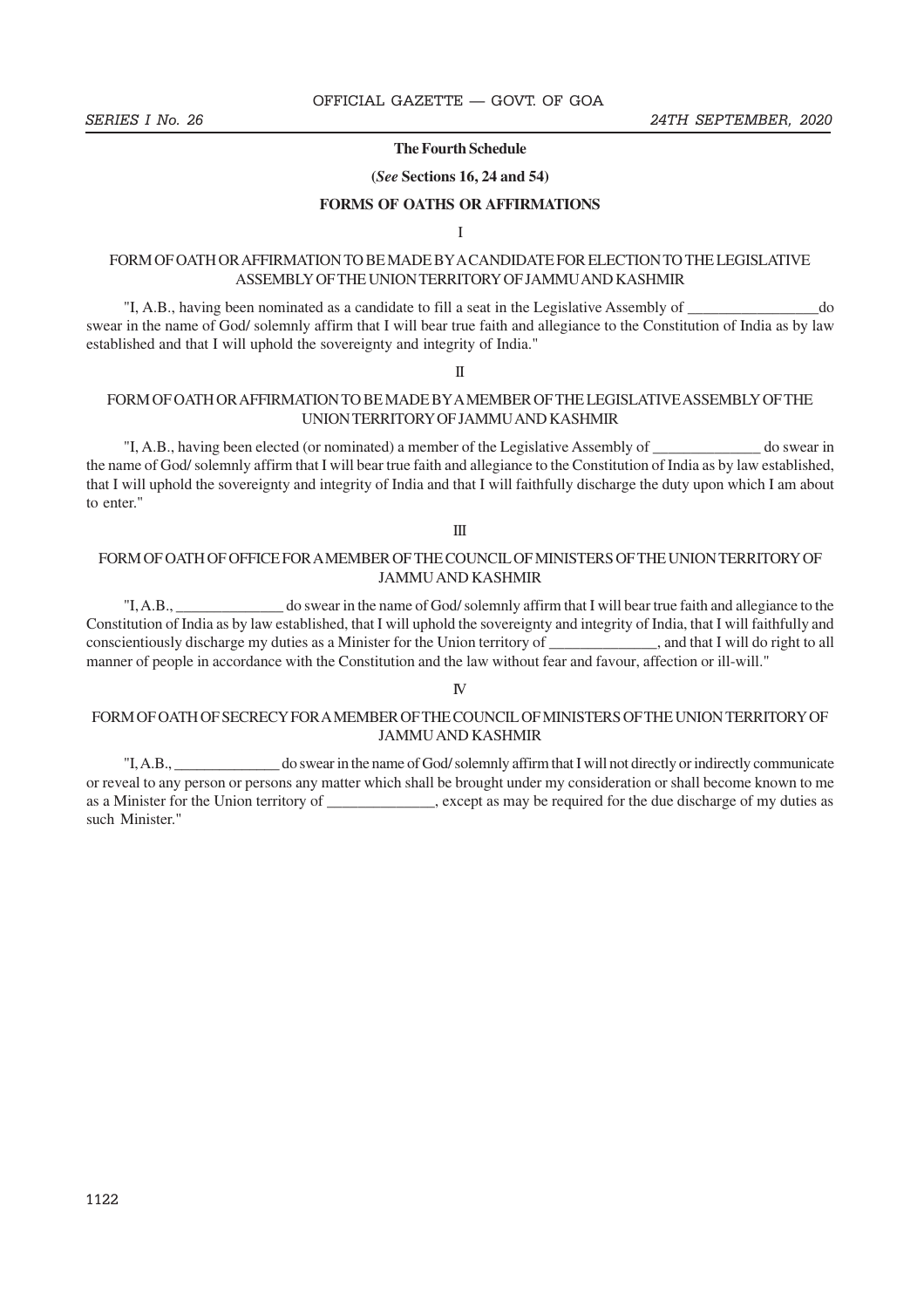#### **The Fifth Schedule**

#### **(***See* **Sections 95 and 96)**

### **TABLE - 1**

### **CENTRAL LAWS MADE APPLICABLE TO THE UNION TERRITORY OF JAMMU AND KASHMIR; AND UNION TERRITORY OF LADAKH**

| S.No. | Name of the Act                                                                                         | <b>Section/Amendments</b>                                                                                                                             |
|-------|---------------------------------------------------------------------------------------------------------|-------------------------------------------------------------------------------------------------------------------------------------------------------|
| 1.    | The Aadhar (Targeted Delivery of<br>Financial and other subsidies, benefits<br>and services) Act, 2016. | In sub-section $(2)$ of section 1, words, "except the State"<br>of Jammu and Kashmir" shall be omitted.                                               |
| 2.    | The Administrative Tribunal Act, 1985.                                                                  | Clause (b) of sub-section (2) of section 1 shall be omitted.                                                                                          |
| 3.    | The Anand Marriage Act, 1951.                                                                           | In sub-section (2) of section 1, words, "except the State"<br>of Jammu and Kashmir" shall be omitted.                                                 |
| 4.    | The Arbitration and Conciliation Act, 1996.                                                             | Proviso to sub-section (2) of section 1 shall be omitted.                                                                                             |
| 5.    | The Benami Transactions (Prohibition) Act, 1988.                                                        | In sub-section (2) of section 1, words, "except the State"<br>of Jammu and Kashmir" shall be omitted.                                                 |
| 6.    | The Charitable Endowment Act, 1890.                                                                     | In sub-section $(2)$ of section 1, words, "except the State"<br>of Jammu and Kashmir" shall be omitted.                                               |
| 7.    | The Chit Funds Act, 1982.                                                                               | In sub-section (2) of section 1, words, "except the State"<br>of Jammu and Kashmir" shall be omitted.                                                 |
| 8.    | The Code of Civil Procedure, 1908.                                                                      | Clause (a) of sub-section (3) of section 1 shall be omitted.                                                                                          |
| 9.    | The Code of Criminal Procedure, 1973.                                                                   | In sub-section (2) of section 1, words, "except the State"<br>of Jammu and Kashmir" shall be omitted.                                                 |
| 10.   | The Commercial Courts Act, 2015.                                                                        | In sub-section $(2)$ of section 1, words, "except the State"<br>of Jammu and Kashmir" shall be omitted.                                               |
| 11.   | The Commission for Protection of<br>Child's Rights Act, 2006.                                           | In sub-section (2) of section 1, words, "except the State"<br>of Jammu and Kashmir" shall be omitted.                                                 |
| 12.   | The Commission of Inquiry Act, 1952.                                                                    | Proviso to sub-section (2) of section 1 shall be omitted.                                                                                             |
| 13.   | The Consumer Protection Act, 1986.                                                                      | In sub-section (2) of section 1, words, "except the State"<br>of Jammu and Kashmir" shall be omitted.                                                 |
| 14.   | The Contempt of Courts Act, 1971.                                                                       | Proviso to sub-section (2) of section 1 shall be omitted.                                                                                             |
| 15.   | The Delimitation Act, 2002.                                                                             | Section 2(f) shall be omitted.                                                                                                                        |
| 16.   | The Dissolution of Muslim Marriage Act, 1939.                                                           | In sub-section (2) of section 1, words, "except the State"<br>of Jammu and Kashmir" shall be omitted.                                                 |
| 17.   |                                                                                                         | The Disturbed Areas (Special Courts) Act, 1976. In sub-section (2) of section 1, words, "except the State"<br>of Jammu and Kashmir" shall be omitted. |
| 18.   | The Dowry Prohibition Act, 1961.                                                                        | In sub-section $(2)$ of section 1, words, "except the State"<br>of Jammu and Kashmir" shall be omitted.                                               |
| 19.   | The Drugs and Magic Remedies (Objectionable<br>Advertisement) Act, 1954.                                | In sub-section (2) of section 1, words, "except the State<br>of Jammu and Kashmir" shall be omitted.                                                  |
| 20.   | The Easements Act, 1891.                                                                                | Extended as whole.                                                                                                                                    |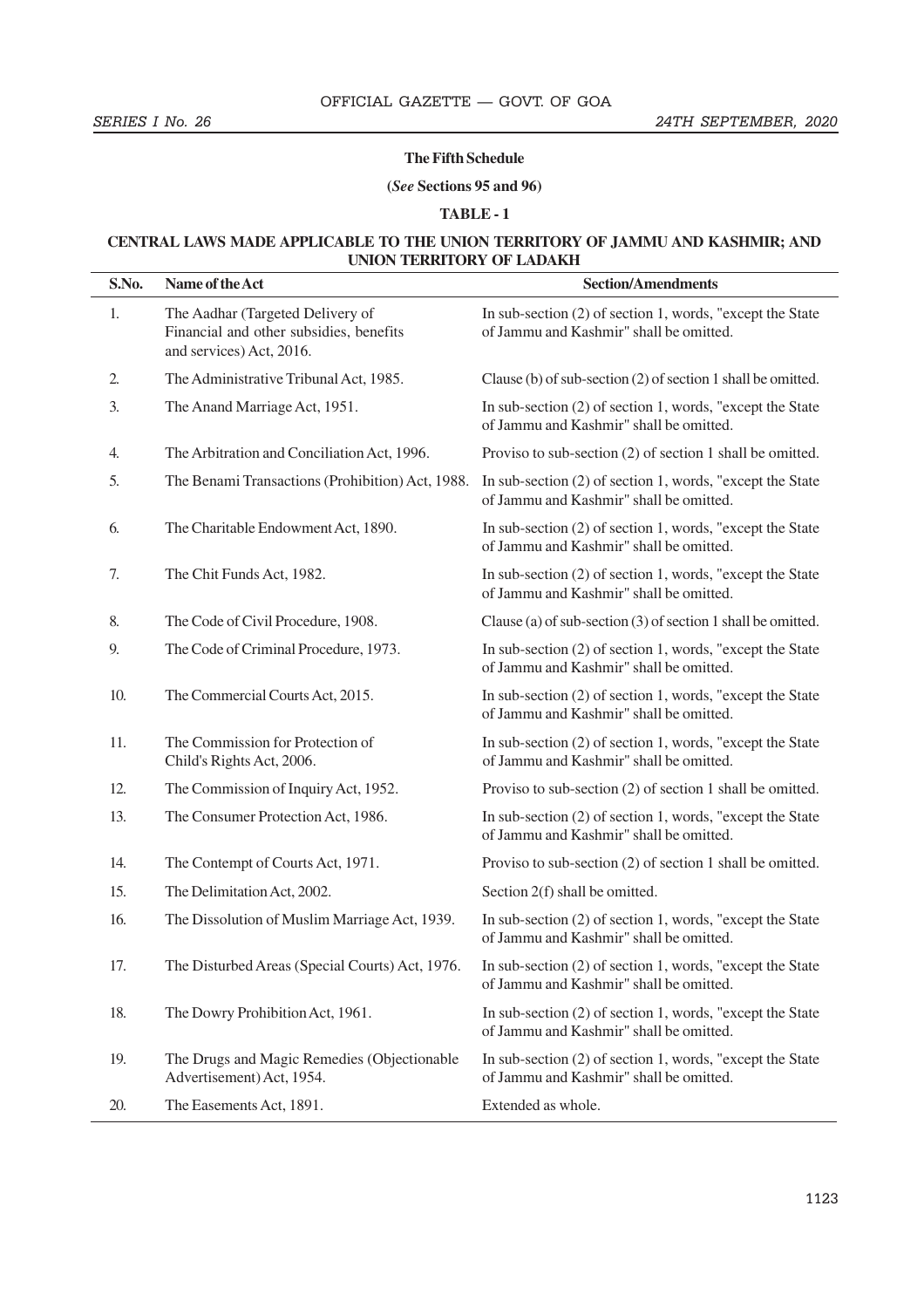# OFFICIAL GAZETTE — GOVT. OF GOA 38 THE GAZETTE OF INDIA EXTRAORDINARY [PART II—

| S.No. | Name of the Act                                                                                     | <b>Section/Amendments</b>                                                                               |
|-------|-----------------------------------------------------------------------------------------------------|---------------------------------------------------------------------------------------------------------|
| 21.   | The Electricity Act, 2003.                                                                          | In sub-section (2) of section 1, words, "except the State"<br>of Jammu and Kashmir" shall be omitted.   |
| 22.   | The Employees Provident Funds and<br>Miscellaneous Provisions Act, 1952.                            | In sub-section $(2)$ of section 1, words, "except the State"<br>of Jammu and Kashmir" shall be omitted. |
| 23.   | The Employment of Manual Scavengers and<br>Construction of Dry Latrines (Prohibition)<br>Act, 1993. | Extended as whole.                                                                                      |
| 24.   | The Enemy Property Act, 1968.                                                                       | In sub-section $(2)$ of section 1, words, "except the State"<br>of Jammu and Kashmir" shall be omitted. |
| 25.   | The Energy Conservation Act, 2001.                                                                  | In sub-section (2) of section 1, words, "except the State<br>of Jammu and Kashmir" shall be omitted.    |
| 26.   | The Family Courts Act, 1984.                                                                        | In sub-section (2) of section 1, words, "except the State<br>of Jammu and Kashmir" shall be omitted.    |
| 27.   | The Fatal Accidents Act, 1855.                                                                      | In sub-section (2) of section 1, words, "except the State<br>of Jammu and Kashmir" shall be omitted.    |
| 28.   | The Forest (Conservation) Act, 1980.                                                                | In sub-section $(2)$ of section 1, words, "except the State"<br>of Jammu and Kashmir" shall be omitted. |
| 29.   | The General Clauses Act, 1897.                                                                      | Extended as whole.                                                                                      |
| 30.   | The Governors (Emoluments, Allowances &<br>Privileges) Act, 1982.                                   | In sub-section (2) of section 1, words, "except the State"<br>of Jammu and Kashmir" shall be omitted.   |
| 31.   | The Gram Nyayalayas Act, 2009.                                                                      | In sub-section $(2)$ of section 1, words, "except the State"<br>of Jammu and Kashmir" shall be omitted. |
| 32.   | The Guardian & Wards Act, 1890.                                                                     | In sub-section (2) of section 1, words, "except the State"<br>of Jammu and Kashmir" shall be omitted.   |
| 33.   | The Hindu Adoptions and Maintenance<br>Act, 1956.                                                   | In sub-section $(2)$ of section 1, words, "except the State"<br>of Jammu and Kashmir" shall be omitted. |
| 34.   | The Hindu Disposition of Property Act, 1960.                                                        | In sub-section (2) of section 1, words, "except the State"<br>of Jammu and Kashmir" shall be omitted.   |
| 35.   | The Hindu Marriage Act, 1955.                                                                       | In sub-section (2) of section 1, words, "except the State"<br>of Jammu and Kashmir" shall be omitted.   |
| 36.   | The Hindu Minority & Guardianship Act, 1956.                                                        | In sub-section (2) of section 1, words, "except the State"<br>of Jammu and Kashmir" shall be omitted.   |
| 37.   | The Hindu Succession Act, 1956.                                                                     | In sub-section $(2)$ of section 1, words, "except the State"<br>of Jammu and Kashmir" shall be omitted. |
| 38.   | The Identification of Prisoners Act, 1920.                                                          | Extended as whole.                                                                                      |
| 39.   | The Indecent Representation of Women<br>(Prohibition) Act, 1986.                                    | In sub-section (2) of section 1, words, "except the State"<br>of Jammu and Kashmir" shall be omitted.   |
| 40.   | The Indian Boilers Act, 1923.                                                                       | In sub-section (2) of section 1, words, "except the State"<br>of Jammu and Kashmir" shall be omitted.   |
| 41.   | The Indian Christian Marriage Act, 1872.                                                            | In sub-section $(2)$ of section 1, words, "except the State"<br>of Jammu and Kashmir" shall be omitted. |
| 42.   | The Indian Contract Act, 1872.                                                                      | In sub-section (2) of section 1, words, "except the State"<br>of Jammu and Kashmir" shall be omitted.   |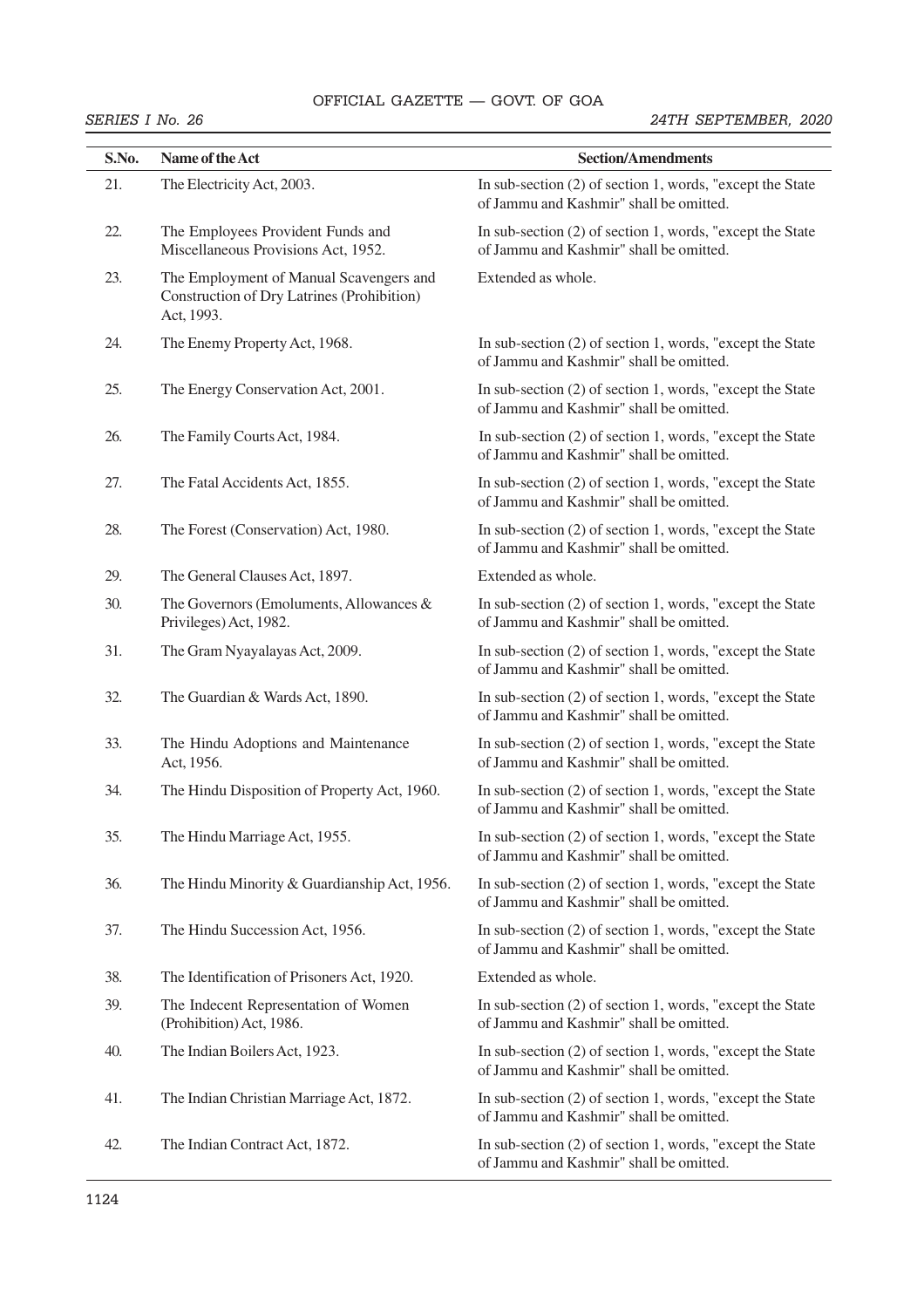# OFFICIAL GAZETTE — GOVT. OF GOA

| S.No. | Name of the Act                                                           | <b>Section/Amendments</b>                                                                               |
|-------|---------------------------------------------------------------------------|---------------------------------------------------------------------------------------------------------|
| 43.   | The Indian Easements Act, 1882.                                           | Extended as whole.                                                                                      |
| 44.   | The Indian Evidence Act, 1872.                                            | In sub-section $(2)$ of section 1, words, "except the State"<br>of Jammu and Kashmir" shall be omitted. |
| 45.   | The Indian Forest Act, 1927.                                              | Extended as whole.                                                                                      |
| 46.   | The Indian Nursing Council Act, 1947.                                     | In sub-section (2) of section 1, words, "except the State<br>of Jammu and Kashmir" shall be omitted.    |
| 47.   | The Indian Partnership Act, 1932.                                         | In sub-section (2) of section 1, words, "except the State<br>of Jammu and Kashmir" shall be omitted.    |
| 48.   | The Indian Penal Code, 1860.                                              | In section 1, words, "except the State of Jammu and<br>Kashmir" shall be omitted.                       |
| 49.   | The Indian Stamp Act, 1899.                                               | In sub-section (2) of section 1, words, "except the State<br>of Jammu and Kashmir" shall be omitted.    |
| 50.   | The Indian Succession Act, 1925.                                          | Extended as whole.                                                                                      |
| 51.   | The Indian Trust Act, 1882.                                               | In section 1, words, "except the State of Jammu and<br>Kashmir" shall be omitted.                       |
| 52.   | The Indian Veterinary Council Act, 1984.                                  | In sub-section (2) of section 1, words, "except the State<br>of Jammu and Kashmir" shall be omitted.    |
| 53.   | The Judges (Protection) Act, 1985.                                        | In sub-section $(2)$ of section 1, words, "except the State"<br>of Jammu and Kashmir" shall be omitted. |
| 54.   | The Judicial Officers (Protection) Act, 1850.                             | In sub-section (2) of section 1, words, "except the State"<br>of Jammu and Kashmir" shall be omitted.   |
| 55.   | The Juvenile Justice (Care & Protection of<br>Children) Act, 2015.        | In sub-section (2) of section 1, words, "except the State<br>of Jammu and Kashmir" shall be omitted.    |
| 56.   | The Legal Services Authorities Act, 1987.                                 | In sub-section (2) of section 1, words, "except the State<br>of Jammu and Kashmir" shall be omitted.    |
| 57.   | The Limitation Act, 1963.                                                 | In sub-section $(2)$ of section 1, words, "except the State"<br>of Jammu and Kashmir" shall be omitted. |
| 58.   | The Maintenance and Welfare of Parents and<br>Senior Citizens Act, 2007.  | In sub-section (2) of section 1, words, "except the State"<br>of Jammu and Kashmir" shall be omitted.   |
| 59.   | The Majority Act, 1875.                                                   | In sub-section (2) of section 1, words, "except the State"<br>of Jammu and Kashmir" shall be omitted.   |
| 60.   | The Medical Termination of Pregnancy<br>Act, 1971.                        | In sub-section (2) of section 1, words, "except the State<br>of Jammu and Kashmir" shall be omitted.    |
| 61.   | The Muslim Personal Law (Shariet) Application<br>Act, 1937.               | In sub-section (2) of section 1, words, "except the State"<br>of Jammu and Kashmir" shall be omitted.   |
| 62.   | The Muslim Women (Protection of Rights on<br>Divorce) Act, 1986.          | In sub-section (2) of section 1, words, "except the State"<br>of Jammu and Kashmir" shall be omitted.   |
| 63.   | The National Commission for Minorities Act, 1992.                         | In sub-section (2) of section 1, words, "except the State<br>of Jammu and Kashmir" shall be omitted.    |
| 64.   | The National Commission for Minority<br>Educational Institutes Act, 2005. | In sub-section (2) of section 1, words, "except the State"<br>of Jammu and Kashmir" shall be omitted.   |
| 65.   | The National Commission for Safaikaramcharis<br>Act, 1993.                | In sub-section $(2)$ of section 1, words, "except the State"<br>of Jammu and Kashmir" shall be omitted. |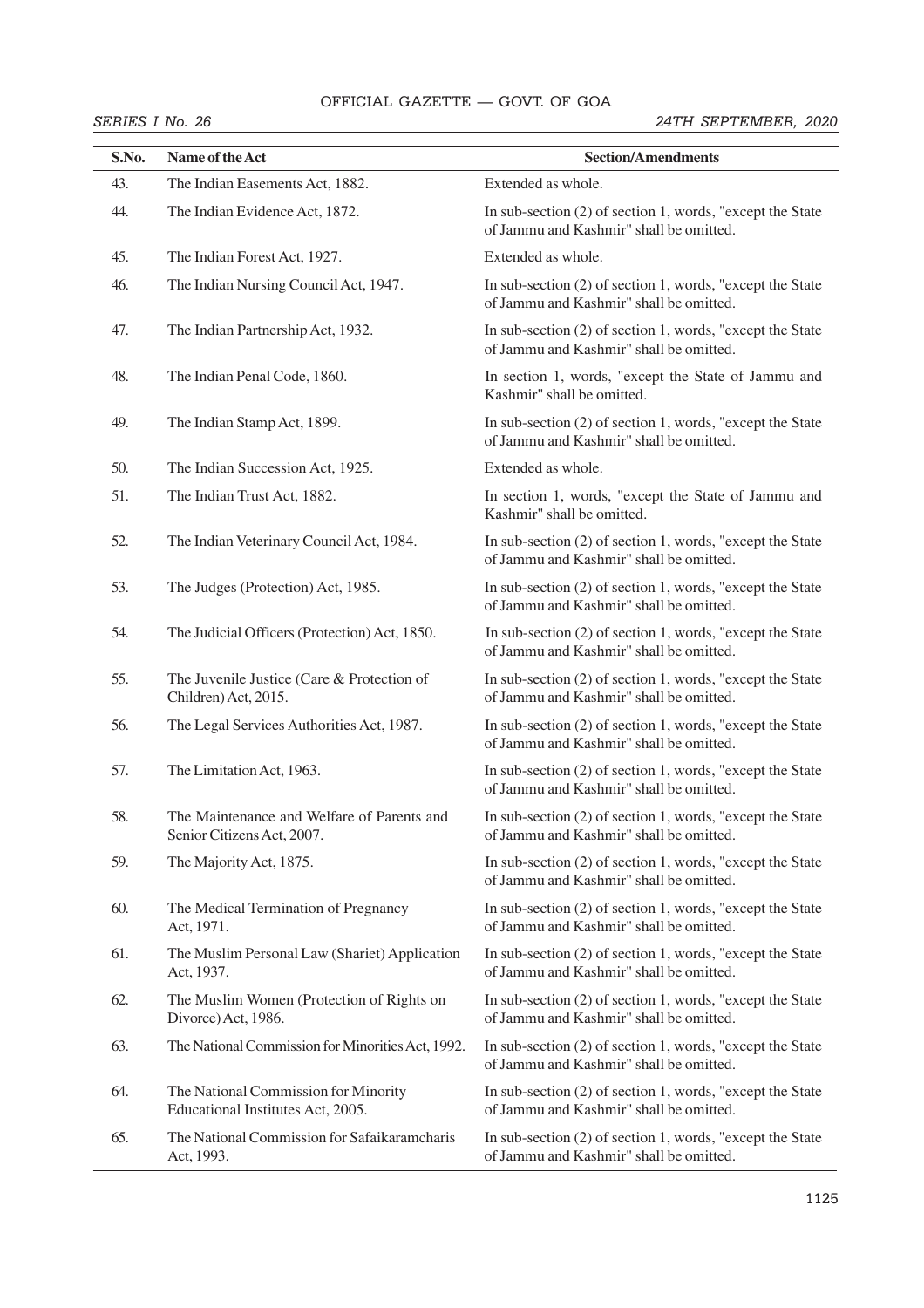# OFFICIAL GAZETTE — GOVT. OF GOA 40 THE GAZETTE OF INDIA EXTRAORDINARY [PART II—

| SERIES I No. 26 |                                                                                                                                      | 24TH SEPTEMBER, 2020                                                                                    |  |
|-----------------|--------------------------------------------------------------------------------------------------------------------------------------|---------------------------------------------------------------------------------------------------------|--|
| S.No.           | Name of the Act                                                                                                                      | <b>Section/Amendments</b>                                                                               |  |
| 66.             | The National Commission for Women Act, 1990.                                                                                         | In sub-section $(2)$ of section 1, words, "except the State"<br>of Jammu and Kashmir" shall be omitted. |  |
| 67.             | The National Council for Teacher Education<br>Act, 1993.                                                                             | In sub-section (2) of section 1, words, "except the State"<br>of Jammu and Kashmir" shall be omitted.   |  |
| $67-A$          | National Security Act, 1980                                                                                                          | In sub-section (2) of section 1, words, "except the State<br>of Jammu and Kashmir" shall be omitted.    |  |
| 68.             | The National Trust for Welfare of Persons with<br>Autism, Cerebral Palsy, Mental Retardation and<br>Multiple Disabilities Act, 1999. | In sub-section (2) of section 1, words, "except the State"<br>of Jammu and Kashmir" shall be omitted.   |  |
| 69.             | The Oaths Act, 1969.                                                                                                                 | In sub-section (2) of section 1, words, "except the State"<br>of Jammu and Kashmir" shall be omitted.   |  |
| 70.             | The Partition Act, 1893.                                                                                                             | In sub-section (2) of section 1, words, "except the State"<br>of Jammu and Kashmir" shall be omitted.   |  |
| 71.             | The Pharmacy Act, 1948.                                                                                                              | In sub-section $(2)$ of section 1, words, "except the State"<br>of Jammu and Kashmir" shall be omitted. |  |
| 72.             | The Powers of Attorney Act, 1882.                                                                                                    | In section 1, words, "except the State of Jammu and<br>Kashmir" shall be omitted.                       |  |
| 73.             | The Preconception and Pre-natal Diagnostic<br>Techniques (Prohibition of Sex Selection)<br>Act, 1994.                                | In sub-section $(2)$ of section 1, words, "except the State"<br>of Jammu and Kashmir" shall be omitted. |  |
| 74.             | The Prevention of Blackmarketing &<br>Maintenance of Supplies of Essential<br>Commodities Act, 1980.                                 | In sub-section $(2)$ of section 1, words, "except the State"<br>of Jammu and Kashmir" shall be omitted. |  |
| 75.             | The Prevention of Corruption Act, 1988.                                                                                              | In sub-section $(2)$ of section 1, words, "except the State"<br>of Jammu and Kashmir" shall be omitted. |  |
| 76.             | The Prevention of cruelty to animals Act, 1960.                                                                                      | In sub-section $(2)$ of section 1, words, "except the State"<br>of Jammu and Kashmir" shall be omitted. |  |
| 77.             | The Prevention of Damage to Public Property<br>Act, 1984.                                                                            | In sub-section (2) of section 1, words, "except the State<br>of Jammu and Kashmir" shall be omitted.    |  |
| 78.             | The Prisoners Act, 1900.                                                                                                             | Extended as whole.                                                                                      |  |
| 79.             | The Prisons Act, 1894.                                                                                                               | Extended as whole.                                                                                      |  |
| 80.             | The Private Security Agencies (Regulation)<br>Act, 2005.                                                                             | In sub-section $(2)$ of section 1, words, "except the State"<br>of Jammu and Kashmir" shall be omitted. |  |
| 81.             | The Prize Chits and Money Circulation Scheme<br>(Banning) Act, 1978.                                                                 | In sub-section (2) of section 1, words, "except the State"<br>of Jammu and Kashmir" shall be omitted.   |  |
| 82.             | The Probation of Offenders Act, 1958.                                                                                                | In sub-section $(2)$ of section 1, words, "except the State"<br>of Jammu and Kashmir" shall be omitted. |  |
| 83.             | The Prohibition of Child Marriage Act, 2007.                                                                                         | In sub-section (2) of section 1, words, "except the State"<br>of Jammu and Kashmir" shall be omitted.   |  |
| 84.             | The Prohibition of Employment as Manual<br>Scavengers and their Rehabilitation Act, 2013.                                            | In sub-section $(2)$ of section 1, words, "except the State"<br>of Jammu and Kashmir" shall be omitted. |  |
| 85.             | The Protection of Children From Sexual Offences<br>Act, 2012.                                                                        | In sub-section (2) of section 1, words, "except the State"<br>of Jammu and Kashmir" shall be omitted.   |  |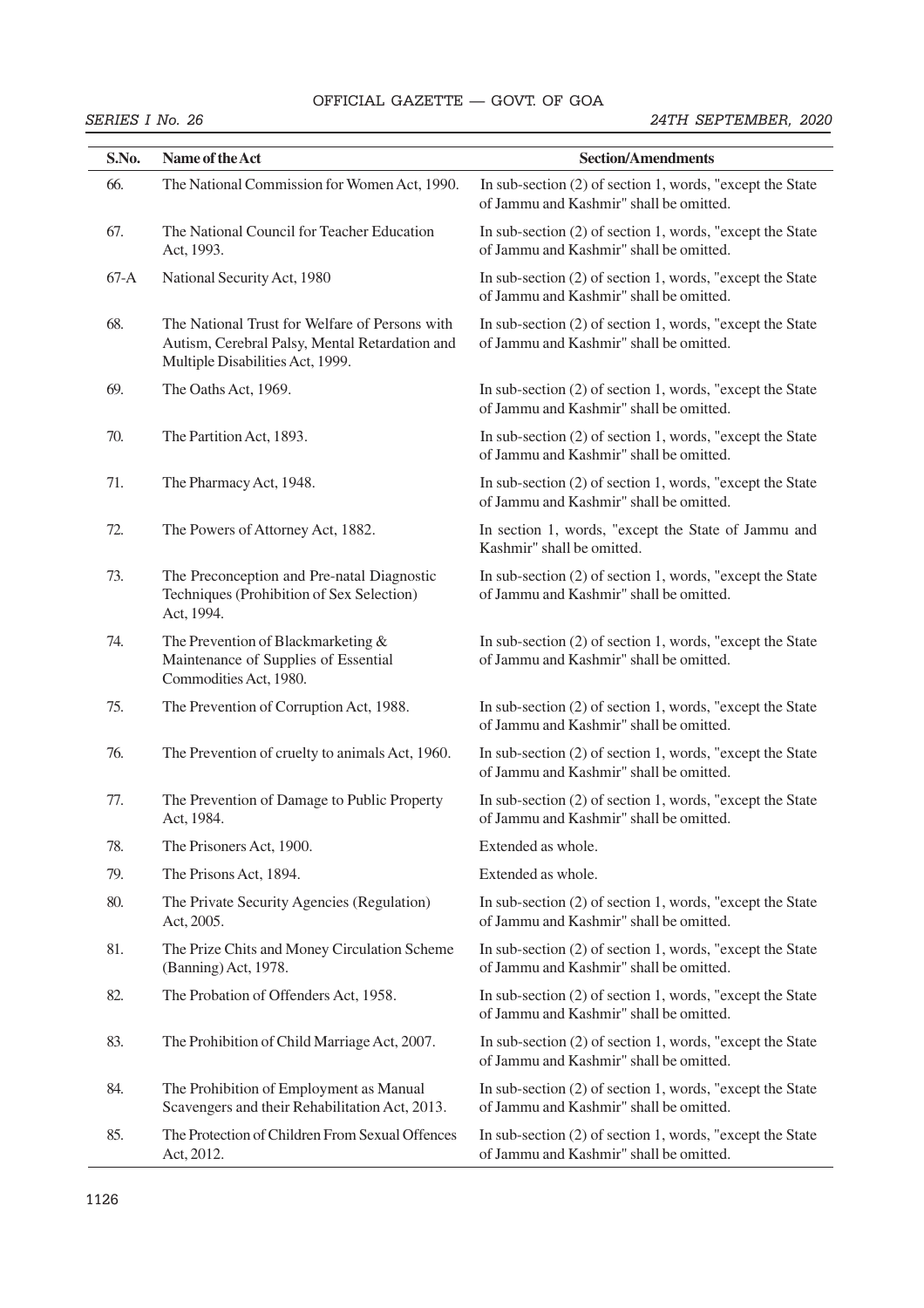# OFFICIAL GAZETTE — GOVT. OF GOA **SECTRAORDINARY 61999**

| S.No. | Name of the Act                                                                                                       | <b>Section/Amendments</b>                                                                                                                                        |
|-------|-----------------------------------------------------------------------------------------------------------------------|------------------------------------------------------------------------------------------------------------------------------------------------------------------|
| 86.   | The Protection of Human Rights Act, 1994.                                                                             | Proviso to sub-section (2) of section 1 shall be omitted.                                                                                                        |
| 87.   | The Protection of Women from Domestic<br>Violence Act, 2005.                                                          | In sub-section $(2)$ of section 1, words, "except the State"<br>of Jammu and Kashmir" shall be omitted.                                                          |
| 88.   | The Public Gambling Act, 1867.                                                                                        | Extended as whole.                                                                                                                                               |
| 89.   | The Public Records Act, 1993.                                                                                         | Extended as whole.                                                                                                                                               |
| 90.   | The Registration Act, 1908.                                                                                           | In sub-section (2) of section 1, words, "except the State"<br>of Jammu and Kashmir" shall be omitted.                                                            |
| 91.   | The Religious Endowments Act, 1863.                                                                                   | Extended as whole.                                                                                                                                               |
| 92.   | The Religious Institutions (Prevention of<br>Misuse) Act, 1988.                                                       | In sub-section (2) of section 1, words, "except the State"<br>of Jammu and Kashmir" shall be omitted.                                                            |
| 93.   | The Right of Children to Free and Compulsory<br>Education Act, 2009.                                                  | In sub-section $(2)$ of section 1, words, "except the State"<br>of Jammu and Kashmir" shall be omitted.                                                          |
| 94.   | The Right to Fair Compensation and<br>Transparency in Land Acquisition,<br>Rehabilitation and Resettlement Act, 2013. | In sub-section (2) of section 1, words, "except the State"<br>of Jammu and Kashmir" shall be omitted.                                                            |
| 94A.  | The Representation of People Act, 1951.                                                                               | In Section $(2)$ ,                                                                                                                                               |
|       |                                                                                                                       | $(i)$ In sub-section $(1)$ Clause $(d)$ the words "other than<br>the State of Jammu and Kashmir" shall be omitted; and<br>(ii) Sub-section (5) shall be omitted. |
| 95.   | The Right to Information Act, 2005.                                                                                   | In sub-section (2) of section 1, words, "except the State"<br>of Jammu and Kashmir" shall be omitted.                                                            |
| 96.   | The Sale of Goods Act, 1930.                                                                                          | In sub-section $(2)$ of section 1, words, "except the State"<br>of Jammu and Kashmir" shall be omitted.                                                          |
| 97.   | The Scheduled Tribes and Other Traditional<br>Forest Dwellers (Recognition of Forests Rights)<br>Act, 2007.           | In sub-section (2) of section 1, words, "except the State"<br>of Jammu and Kashmir" shall be omitted.                                                            |
| 98.   | The Scheduled Caste and the Scheduled Tribes<br>(Prevention of Atrocities) Act, 1989.                                 | In sub-section (2) of section 1, words, "except the State<br>of Jammu and Kashmir" shall be omitted.                                                             |
| 99.   | The Special Marriage Act, 1954.                                                                                       | In sub-section (2) of section 1, words, "except the State"<br>of Jammu and Kashmir" shall be omitted.                                                            |
| 100.  | The Specific Relief Act, 1963.                                                                                        | In sub-section $(2)$ of section 1, words, "except the State"<br>of Jammu and Kashmir" shall be omitted.                                                          |
| 101.  | The Suits Valuation Act, 1887.                                                                                        | Extended as whole.                                                                                                                                               |
| 102.  | The Transfer of Property Act, 1882.                                                                                   | Extended as whole.                                                                                                                                               |
| 103.  | The Transplantation of Human Organs and<br>Tissues Act, 1994.                                                         | Extended as whole.                                                                                                                                               |
| 104.  | The Wakf Act, 1995.                                                                                                   | In sub-section (2) of section 1, words, "except the State"<br>of Jammu and Kashmir" shall be omitted.                                                            |
| 105.  | The Whistle Blowers Protection Act, 2014.                                                                             | In sub-section (2) of section 1, words, "except the State"<br>of Jammu and Kashmir" shall be omitted.                                                            |
| 106.  | The Wild Life (Protection) Act, 1972.                                                                                 | In sub-section $(2)$ of section 1, words, "except the State"<br>of Jammu and Kashmir" shall be omitted.                                                          |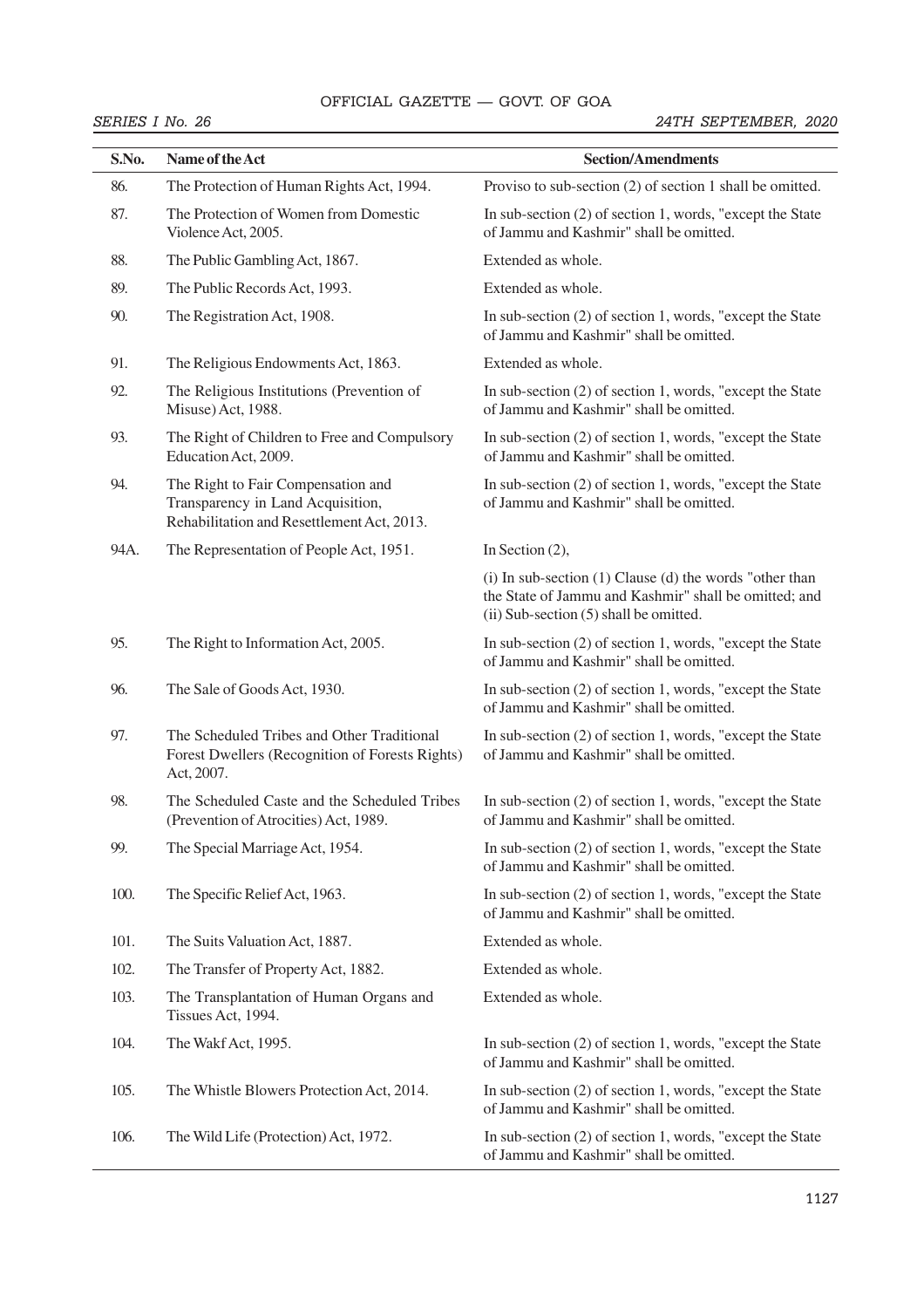#### **TABLE - 2**

### **STATE LAWS WHICH SHALL BE APPLICABLE TO THE UNION TERRITORY OF JAMMU AND KASHMIR AND UNION TERRITORY OF LADAKH WITH AMENDMENTS**

| S.No.        | Year                 | No.          | <b>Short title</b>                                               | <b>Amendments</b>                                                                                                                                                                                                                                                                                                                                                                      |  |
|--------------|----------------------|--------------|------------------------------------------------------------------|----------------------------------------------------------------------------------------------------------------------------------------------------------------------------------------------------------------------------------------------------------------------------------------------------------------------------------------------------------------------------------------|--|
| $\mathbf{1}$ | $\overline{2}$       | $\mathbf{3}$ | 4                                                                | 5                                                                                                                                                                                                                                                                                                                                                                                      |  |
| 1.           | Svt 1977<br>(1920AD) | <b>XLII</b>  | The Transfer of Property Act                                     | Section 139 and section 140 shall be omitted.                                                                                                                                                                                                                                                                                                                                          |  |
| 2.           | Svt 1995<br>(1938AD) | V            | The Jammu and Kashmir<br>Alienation of Land Act                  | Section 4 and section 4-A shall be omitted;                                                                                                                                                                                                                                                                                                                                            |  |
| 3.           | Svt 2007<br>(1950AD) | XVII         | The Jammu and Kashmir Big<br><b>Landed Estates Abolition Act</b> | Section 20-A shall be omitted.                                                                                                                                                                                                                                                                                                                                                         |  |
| 4.           | 1960                 |              | XXXVIII The Jammu and Kashmir Land<br><b>Grants Act</b>          | A. Provisos to sub-section 1 of section 4 shall be<br>omitted; and<br>B. Clause (i) of sub-section 2 of section 4 shall be<br>omitted.                                                                                                                                                                                                                                                 |  |
| 5.           | 1976                 | <b>XVII</b>  | The Jammu and Kashmir<br>Agrarian Reforms Act                    | Section 17 shall be omitted.                                                                                                                                                                                                                                                                                                                                                           |  |
| 6.           | 1989                 | X            | The Jammu and Kashmir<br>Cooperative Societies Act               | Sub-Clause (ii) of clause (a) of sub-section (1) of<br>section 17 shall be omitted.                                                                                                                                                                                                                                                                                                    |  |
| 7.           | 2004                 | XIV          | The Jammu and Kashmir<br>Reservation Act                         | A. In section 2 after clause (g), the following clause<br>shall be inserted namely:-<br>"(ga) "economically weaker sections" means such<br>categories as may be notified by the Government<br>from time to time, on the basis of family income and<br>other indicators of economic disadvantage, other<br>than the classes or categories defined in clauses (m),<br>$(n)$ and $(o)$ "; |  |
|              |                      |              |                                                                  | B. In section 3, in sub-section $(1)$ ,—                                                                                                                                                                                                                                                                                                                                               |  |
|              |                      |              |                                                                  | (i) in clause (a), the word "and" occurring at the<br>end shall be omitted;                                                                                                                                                                                                                                                                                                            |  |
|              |                      |              |                                                                  | (ii) in clause (b), for the words "backward classes:",<br>the words "backward classes; and" shall be<br>substituted;                                                                                                                                                                                                                                                                   |  |
|              |                      |              |                                                                  | (iii) after clause (b), the following clause shall be<br>inserted, namely:-                                                                                                                                                                                                                                                                                                            |  |
|              |                      |              |                                                                  | "(c) economically weaker sections:";                                                                                                                                                                                                                                                                                                                                                   |  |
|              |                      |              |                                                                  | (iv) in the first proviso, for the words "the total<br>percentage of reservation", the words, brackets and<br>letters "the total percentage of reservation provided<br>in clauses (a) and (b)" shall be substituted;                                                                                                                                                                   |  |
|              |                      |              |                                                                  | (v) in the second proviso, for the words "Provided<br>further that", the following shall be substituted,<br>namely:                                                                                                                                                                                                                                                                    |  |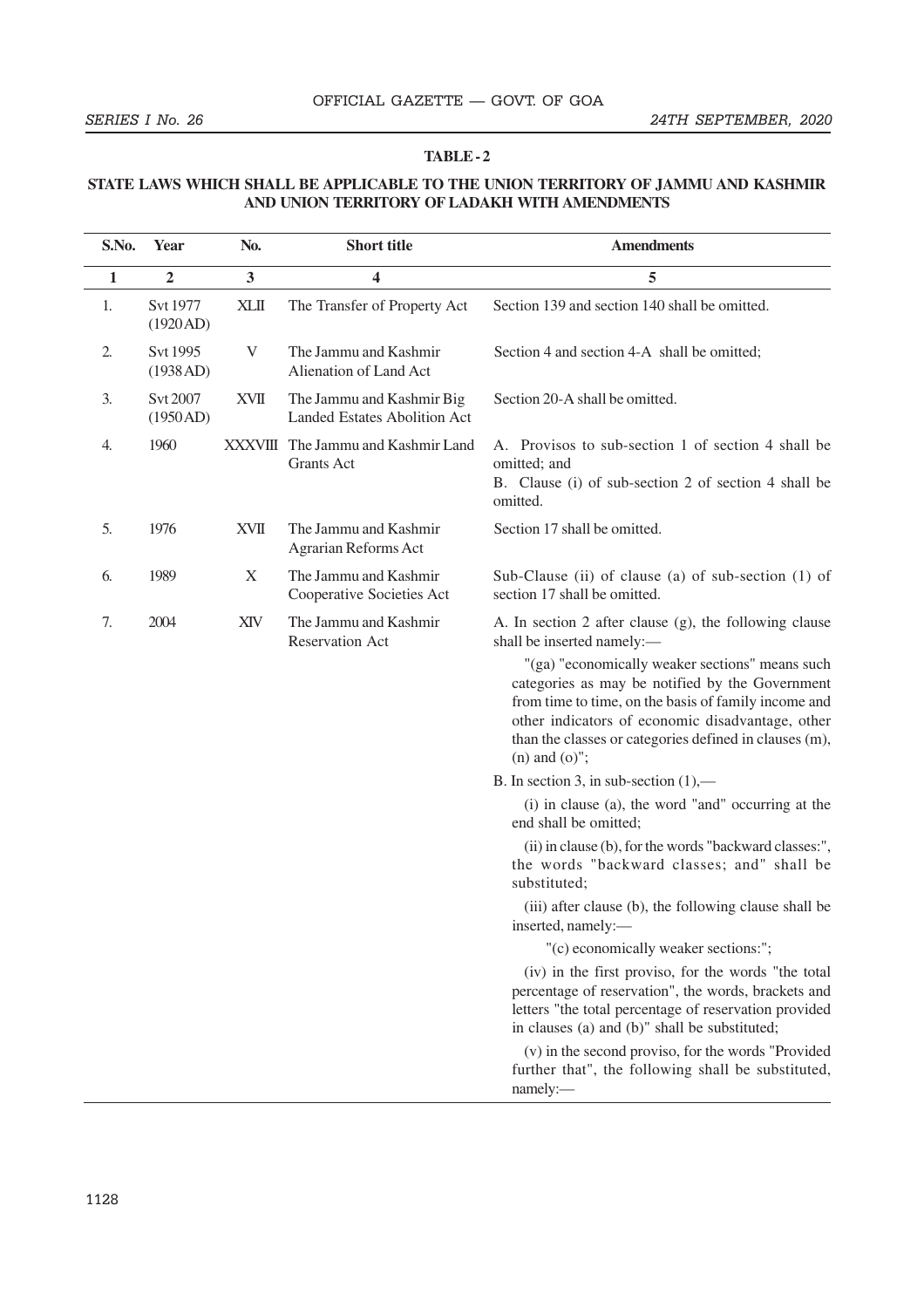# OFFICIAL GAZETTE - GOVT. OF GOA

| 1 | $\overline{2}$ | 3 | 4 | 5                                                                                                                                                                                                                                                                                                                                 |
|---|----------------|---|---|-----------------------------------------------------------------------------------------------------------------------------------------------------------------------------------------------------------------------------------------------------------------------------------------------------------------------------------|
|   |                |   |   | "Provided further that the reservation in<br>appointments in favour of the persons belonging to<br>economically weaker sections shall be in addition to<br>the existing reservation as provided in this sub-<br>section and shall be subject to a maximum of ten per<br>cent. of the posts in each category:                      |
|   |                |   |   | Provided also that".                                                                                                                                                                                                                                                                                                              |
|   |                |   |   | C. In section 9, in sub-section $(1)$ ,—                                                                                                                                                                                                                                                                                          |
|   |                |   |   | (i) for the portion beginning with "shall reserve"<br>and ending with "from time to time;", the following<br>shall be substituted, namely:-                                                                                                                                                                                       |
|   |                |   |   | "shall reserve seats in the Professional Institutions<br>for candidates belonging to,—                                                                                                                                                                                                                                            |
|   |                |   |   | (a) reserved categories and such other<br>classes or categories as may be notified from<br>time to time; and                                                                                                                                                                                                                      |
|   |                |   |   | (b) economically weaker sections:";                                                                                                                                                                                                                                                                                               |
|   |                |   |   | (ii) in the proviso, for the words "the total<br>percentage of reservation", the words, brackets and<br>letter "the total percentage of reservation provided<br>in clause (a)" shall be substituted;                                                                                                                              |
|   |                |   |   | (iii) after the proviso, the following proviso shall<br>be inserted, namely:-                                                                                                                                                                                                                                                     |
|   |                |   |   | "Provided further that the reservation in the<br>Professional Institutions in favour of the<br>persons belonging to economically weaker<br>sections shall be in addition to the existing<br>reservation as provided in this sub-section and<br>shall be subject to a maximum of ten per cent.<br>of the seats in each category.". |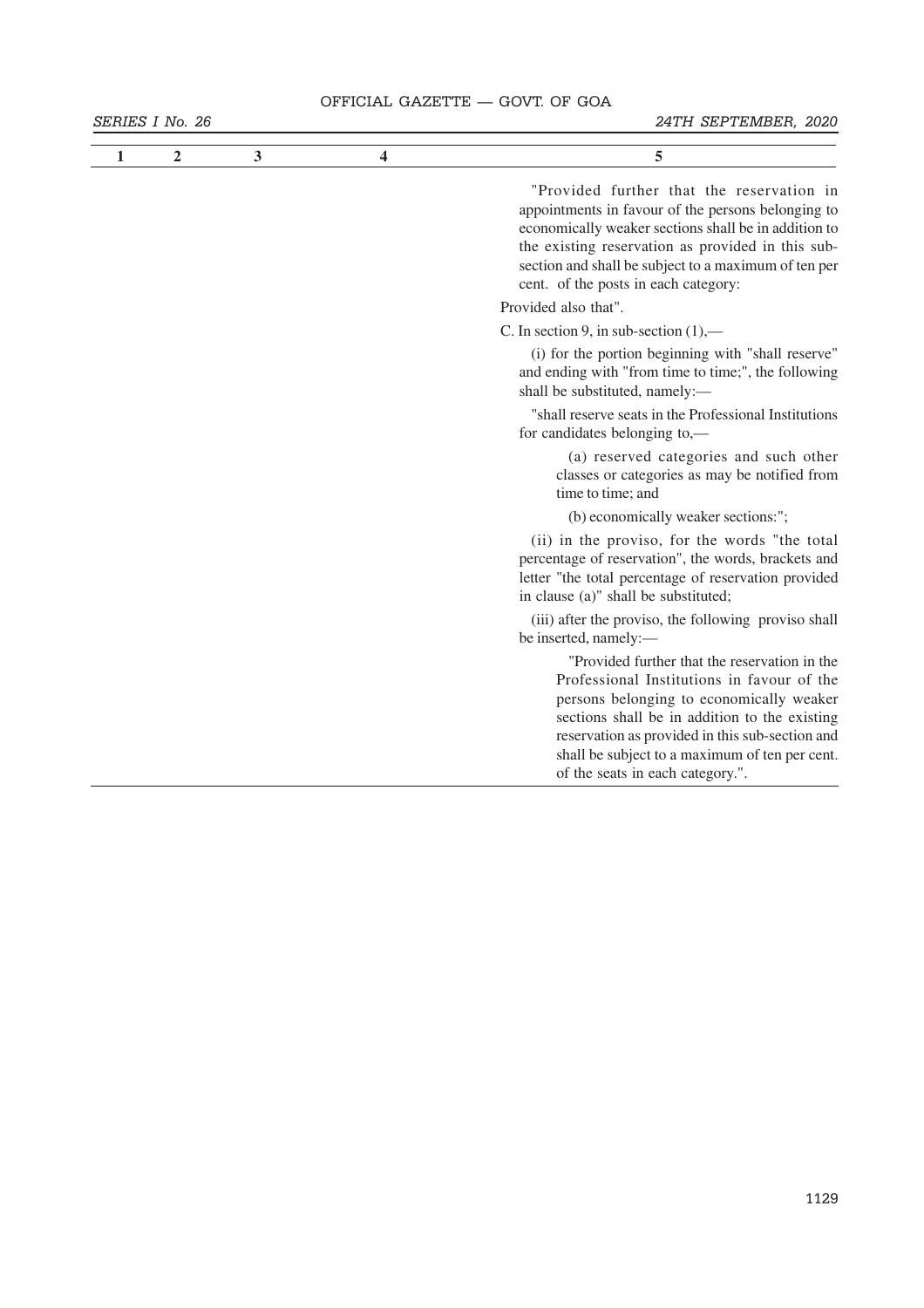### **TABLE - 3**

# **STATE LAWS INCLUDING GOVERNOR'S ACTS WHICH ARE REPEALED IN UNION TERRITORY OF JAMMU AND KASHMIR; AND UNION TERRITORY OF LADAKH**

| S.No. | Name of the Act                                                                       | Act/Ordinance No.     |
|-------|---------------------------------------------------------------------------------------|-----------------------|
| 1.    | The Jammu and Kashmir Accountability Commission Act, 2002.                            | XXXVIII of 2002       |
| 2.    | The Jammu and Kashmir Advocates Welfare Fund Act, 1997.                               | XXVI of 1997          |
| 3.    | The Jammu and Kashmir Agricultural Income Tax Act, 1962.                              | XXI of 1962           |
| 4.    | The Jammu and Kashmir [State] Agricultural Produce Marketing Regulation<br>Act, 1997. | XXXVI of 1997         |
| 5.    | The Jammu and Kashmir Anand Marriage Act, 1954.                                       | IX of 2011            |
| 6.    | The Jammu and Kashmir Animal Diseases (Control) Act, 1949.                            | XV of 2006            |
| 7.    | The Jammu and Kashmir Apartment Ownership Act, 1989.                                  | I of 1989             |
| 8.    | The Jammu and Kashmir Arbitration and Conciliation Act, 1997.                         | XXXV of 1997          |
| 9.    | The Jammu and Kashmir Arya Samajist Marriages (Validation) Act, 1942.                 | III of Svt. 1999      |
| 10.   | The Jammu and Kashmir Ayurvedic and Unani Practitioners Act, 1959.                    | XXVI of 1959          |
| 11.   | The Jammu and Kashmir Banker's Books Evidence Act, 1920.                              | VI of 1977            |
| 12.   | The Jammu and Kashmir Benami Transactions (Prohibition) Act, 2010.                    | V of 2010             |
| 13.   | The Jammu and Kashmir Boilers Act, Samvat, 1991.                                      | <b>IV</b> of Svt.1991 |
| 14.   | Buddhists Polyandrous Marriages Prohibition Act, 1941.                                | II of 1998            |
| 15.   | The Jammu and Kashmir Cattle Trespass Act, 1920.                                      | VII of 1977           |
| 16.   | The Jammu and Kashmir Charitable Endowments Act, 1989.                                | XIV of 1989           |
| 17.   | The Jammu and Kashmir Chit Funds Act, 2016.                                           | XI of 2016            |
| 18.   | The Jammu and Kashmir Christian Marriage and Divorce Act, 1957.                       | III of 1957           |
| 19.   | The Jammu and Kashmir Cinematograph Act, 1933.                                        | XXIV of 1989          |
| 20.   | Code of Civil Procedure, Samvat 1977.                                                 | X of Svt. 1977        |
| 21.   | Code of Criminal Procedure, Samvat 1989.                                              | XXIII of Svt. 1989    |
| 22.   | The Jammu and Kashmir Collection of Statistics Act, 2010.                             | XVIII of 2010         |
| 23.   | The Jammu and Kashmir [State] Commission for Women Act, 1999.                         | V of 1999             |
| 24.   | The Jammu and Kashmir Commission of Inquiry Act, 1962.                                | XXXII of 1962         |
| 25.   | The Jammu and Kashmir Consumer Protection Act, 1987.                                  | XIVI of 1987          |
| 26.   | The Jammu and Kashmir Contempt of Courts Act, 1997.                                   | XXV of 1997           |
| 27.   | The Jammu and Kashmir Contingency Fund Act, 1957.                                     | XXIV of 1957          |
| 28.   | The Jammu and Kashmir Contract Act, Samvat 1977.                                      | IX of Svt.1977        |
| 29.   | The Jammu and Kashmir Court Fees Act, Samvat 1977.                                    | VII of Svt. 1977      |
| 30.   | The Jammu and Kashmir Court of Wards Act, Samvat 1977.                                | LII of Svt. 1977      |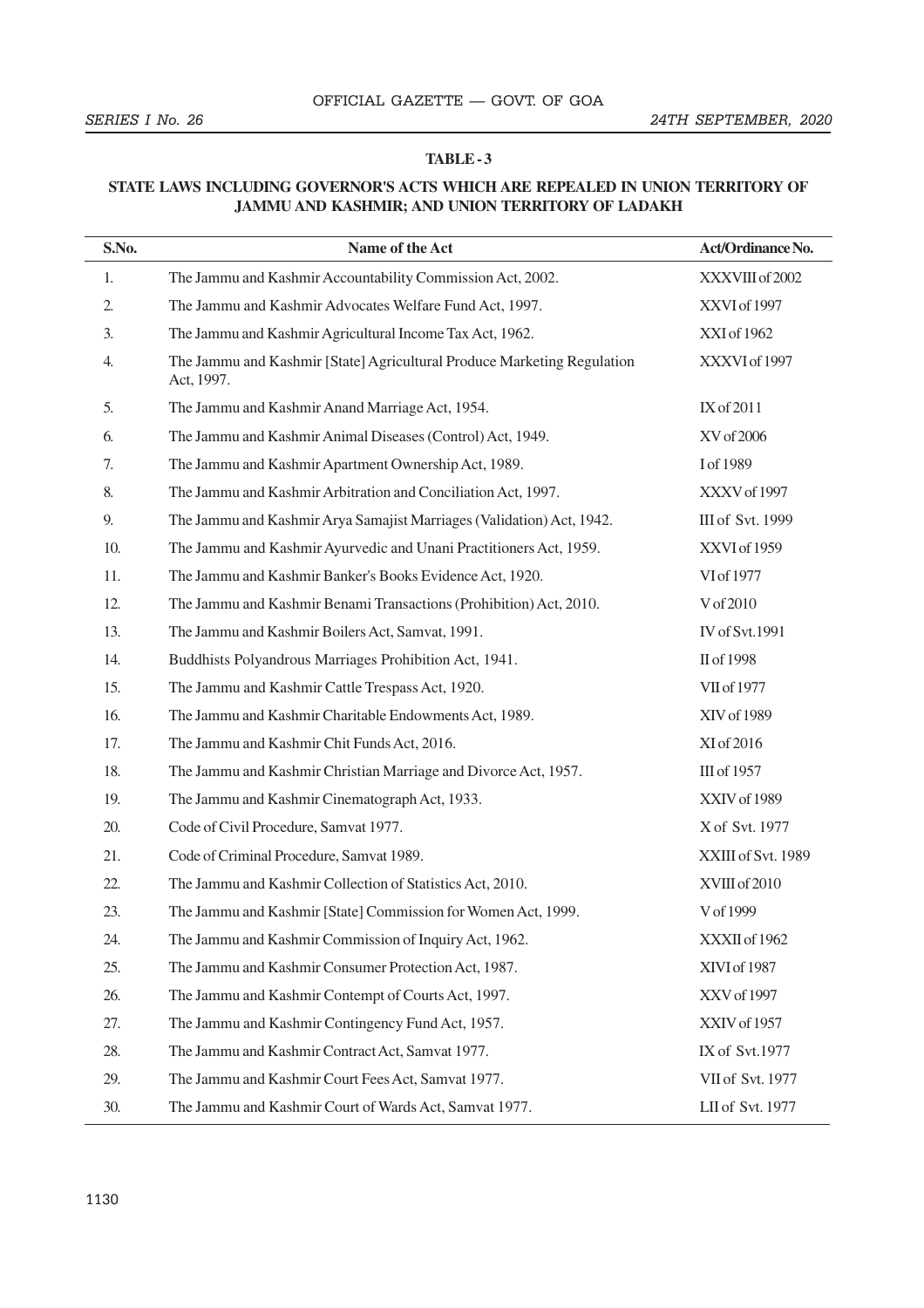### OFFICIAL GAZETTE — GOVT. OF GOA

| S.No. | Name of the Act                                                                                                    | Act/Ordinance No.      |
|-------|--------------------------------------------------------------------------------------------------------------------|------------------------|
| 31.   | The Jammu and Kashmir Criminal Law Amendment Act, Svt 1993.                                                        | I of Svt. 1993         |
| 32.   | The Jammu and Kashmir Criminal Law Amendment Act, 1958.                                                            | III of 1958            |
| 33.   | The Jammu and Kashmir Criminal Law Amendment Act, 1983.                                                            | X of 1983              |
| 34.   | The Jammu and Kashmir Customs Act, Svt 1958.                                                                       | VIII of Svt.1958       |
| 35.   | The Jammu and Kashmir Dehi Adalats Act, 2013.                                                                      | XV of 2013             |
| 36.   | The Jammu and Kashmir Destruction of Records Act, 1920.                                                            | XII of 1977            |
| 37.   | The Jammu and Kashmir Displaced Persons (Permanent Settlement) Act, 1971.                                          | X of 1971              |
| 38.   | The Jammu and Kashmir Dissolution of Muslim Marriages Act, 1942.                                                   | X of Svt.1999          |
| 39.   | The Jammu and Kashmir Dowry Restraint Act, 1960.                                                                   | XXXVI of 1960          |
| 40.   | The Jammu and Kashmir Easements Act, 1920.                                                                         | XIV of Svt.1977        |
| 41.   | The Jammu and Kashmir Electricity Act, 2010.                                                                       | XIII of 2010           |
| 42.   | The Jammu and Kashmir Electricity (Duty) Act, 1963.                                                                | XI of 1963             |
| 43.   | The Jammu and Kashmir Employees Provident Funds (And) Miscellaneous<br>Provisions Act, 1961.                       | XV of 1961             |
| 44.   | The Jammu and Kashmir Employment of Manual Scavengers and Construction of<br>Dry Latrines (Prohibition) Act, 2010. | XIX of 2010            |
| 45.   | The Jammu and Kashmir Energy Conservation Act, 2011.                                                               | XIV of 2011            |
| 46.   | The Jammu and Kashmir Epidemic Diseases Act, 1920.                                                                 | XVI of 1977            |
| 47.   | (State) Evacuees (Administration of Property) (Validation of Orders, Proceedings<br>and Acts) Act, 1958.           | IV of 1958             |
| 48.   | The Jammu and Kashmir Evidence Act, Samvat 1977 (1920 A.D).                                                        | XIII of Svt.1977       |
| 49.   | The Jammu and Kashmir Fatal Accidents Act, Samvat 1977.                                                            | XVII of Svt.1977       |
| 50.   | The Jammu and Kashmir Forest Act, Samvat 1987.                                                                     | II of Svt.1987         |
| 51.   | The Jammu and Kashmir Forest (Conservation) Act, 1997.                                                             | XXX of 1997            |
| 52.   | The Jammu and Kashmir Forest (Sale of Timber) Act, Samvat 1987.                                                    | <b>III</b> of Svt.1987 |
| 53.   | The Jammu and Kashmir General Clauses Act, Samvat 1977.                                                            | XX of Svt. 1977        |
| 54.   | The Jammu and Kashmir Good Conduct Prisoners (Temporary Release) Act, 1978.                                        | VII of 1978            |
| 55.   | Government Servants (Held in Detention) Act, 1956.                                                                 | XV of 1956             |
| 56.   | The Jammu and Kashmir Grant of Permit for Resettlement in (or Permanent<br>Return to) the State Act, 1982.         | X of 1982              |
| 57.   | The Jammu and Kashmir Guardians and Wards Act, Samvat 1977.                                                        | XIX of Svt.1977        |
| 58.   | The Jammu and Kashmir Hindu Adoptions and Maintenance Act, 1960.                                                   | II of 1960             |
| 59.   | The Jammu and Kashmir Hindu Disposition of Property Act, Samvat 1997.                                              | XVI of Svt. 1997       |
| 60.   | The Jammu and Kashmir Hindu Inheritance (Removal of Disabilities) Act,<br>Samvat 1997.                             | XVIII of Svt. 1997     |
| 61.   | The Jammu and Kashmir Hindu Marriage Act, 1980.                                                                    | IV of 1980             |
| 62.   | The Jammu and Kashmir Hindu Marriage (Validation of Proceedings) Act, 1963.                                        | XVI of 1963            |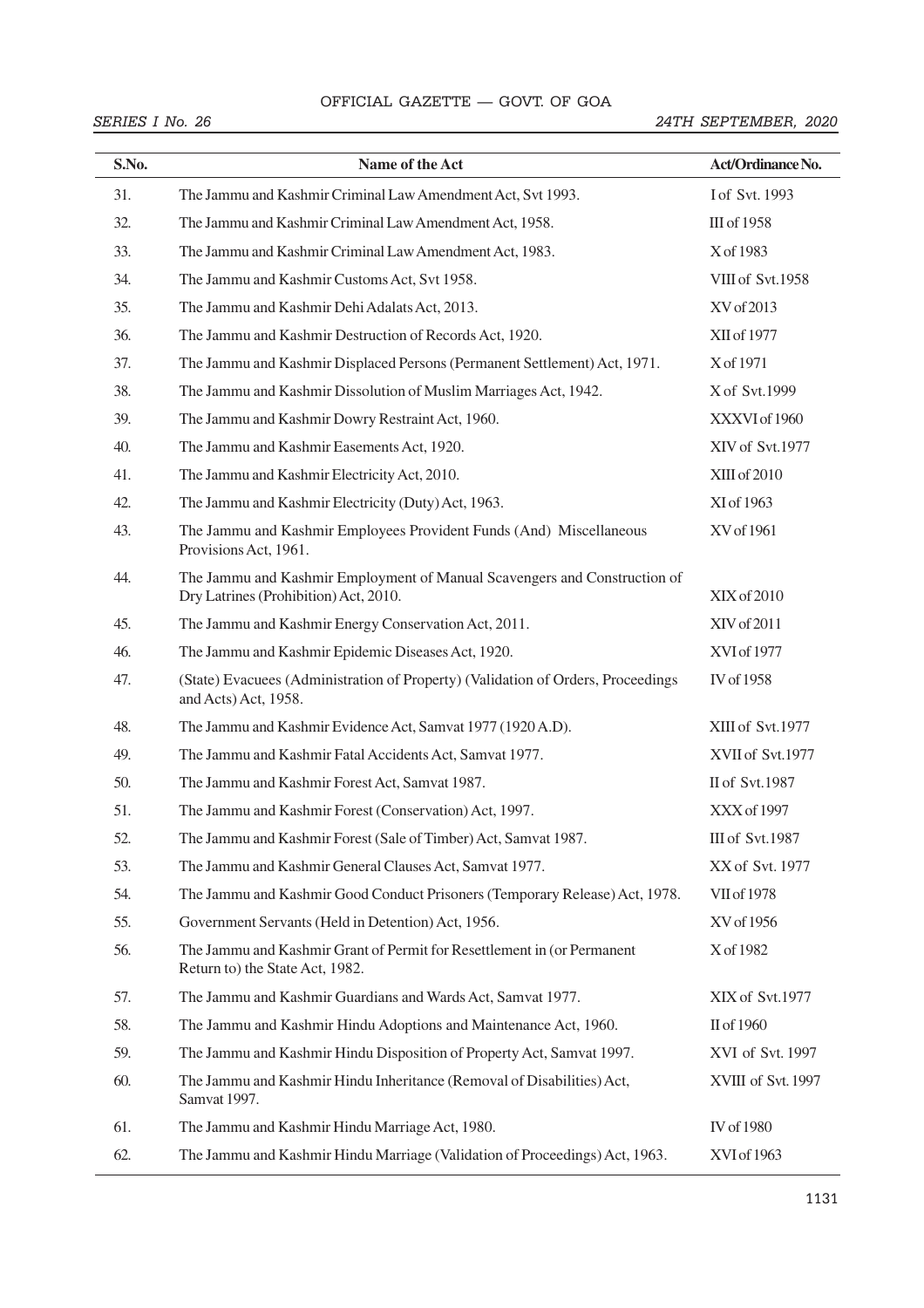### OFFICIAL GAZETTE — GOVT. OF GOA

# SITTEME STALL THE GOVIET OF SOIT AND ARRIES I NO. 26 24 TH SEPTEMBER, 2020

| S.No. | Name of the Act                                                                                                        | Act/Ordinance No.  |
|-------|------------------------------------------------------------------------------------------------------------------------|--------------------|
| 63.   | The Jammu and Kashmir Hindu Minority and Guardianship Act, 1957.                                                       | VII of 1957        |
| 64.   | The Jammu and Kashmir Hindu Succession Act, 1956.                                                                      | XXXVIII of 1956    |
| 65.   | The Jammu and Kashmir Hindu Widows Remarriage and Property Act, Samvat 1989.                                           | XXIX of Svt. 1989  |
| 66.   | The Jammu and Kashmir Homeopathic Practitioner Act, 2003.                                                              | VIII of 2003       |
| 67.   | The Jammu and Kashmir Identification of Prisoners Act, Samvat 1994.                                                    | IV of Svt. 1994    |
| 68.   | The Jammu and Kashmir Infant Marriages Prevention Act, Samvat 1985.                                                    | I of Svt. 1985     |
| 69.   | Instruments (Control of Noises) Act, 1959.                                                                             | VII of 1959        |
| 70.   | Judicial Officers Protection Act, 1971.                                                                                |                    |
| 71.   | The Jammu and Kashmir Juvenile Justice (Care and Protection of Children) Act, 2013.                                    | VII of 2013        |
| 72.   | The Jammu and Kashmir Juvenile Smoking Act, Samvat 1986.                                                               | II of Svt. 1986    |
| 73.   | Land Acquisition Act, Samvat 1990.                                                                                     | X of Svt. 1990     |
| 74.   | Legal Practitioners (Fees) Act, Samvat 1988.                                                                           | VII of Svt. 1988   |
| 75.   | The Jammu and Kashmir Legal Representatives Suits Act, Samvat 1977.                                                    | XXII of Svt. 1977  |
| 76.   | The Jammu and Kashmir Legal Services Authorities Act, 1997.                                                            | XXXIII of 1997     |
| 77.   | The Jammu and Kashmir Limitation Act, Samvat 1995.                                                                     | IX of Svt. 1995    |
| 78.   | The Jammu and Kashmir Livestock Improvement Act, Samvat 1996.                                                          | XXIII of Svt.1996  |
| 79.   | The Jammu and Kashmir Local Authorities Loans Act, Samvat 1997.                                                        | VI of Svt. 1997    |
| 80.   | The Jammu and Kashmir Lunacy Act, Samvat 1977.                                                                         | XXV of Svt. 1997   |
| 81.   | The Jammu and Kashmir Maintenance and Welfare of Parents and<br>Senior Citizens Act, 2014.                             | XVI of 2014        |
| 82.   | The Jammu and Kashmir Majority Act, Samvat 1977.                                                                       | XXVI of Svt. 1977  |
| 83.   | The Jammu and Kashmir Medical Registration Act, Samvat 1998.                                                           | IV of Svt. 1998    |
| 84.   | The Jammu and Kashmir Medical Termination of Pregnancy Act, 1974.                                                      | XXIII of 1974      |
| 85.   | The Jammu and Kashmir Muslim Dower Act, Samvat 1977.                                                                   | XLIV of Svt. 1977  |
| 86.   | The Jammu and Kashmir Muslim Personal Law (Shariat) Application Act, 2007.                                             | IV of 2007         |
| 87.   | The Jammu and Kashmir Muslim Specified Wakafs and Specified Wakaf<br>Properties (Management and Regulation) Act, 2004. | VIII of 2004       |
| 88.   | The Jammu and Kashmir Nationalization of Forest Working Act, 1987.                                                     | VII of 1987        |
| 89.   | (State) Newspapers (Incitements to Offences) Act, Svt 1971.                                                            | VIV of Svt. 1971   |
| 90.   | The Jammu and Kashmir Nursing Council Act, 2012.                                                                       | IV of 2012         |
| 91.   | The Jammu and Kashmir Nursing Homes and Clinical Establishments<br>(Registration and Licensing) Act, 1963.             | XXXIX of 1963      |
| 92.   | Official Secrets Act, Samvat 1977.                                                                                     | XLIII of Svt.1977  |
| 93.   | Opium Smoking Act, Samvat 2011.                                                                                        | XXXII of Svt. 2011 |
| 94.   | Essential Services (Maintenance) Ordinance, Samvat 2001.                                                               | IX of Svt. 2001    |
| 95.   | Hoarding and Profiteering Prevention Ordinance, Samvat 2000.                                                           | XIX of Svt. 2000   |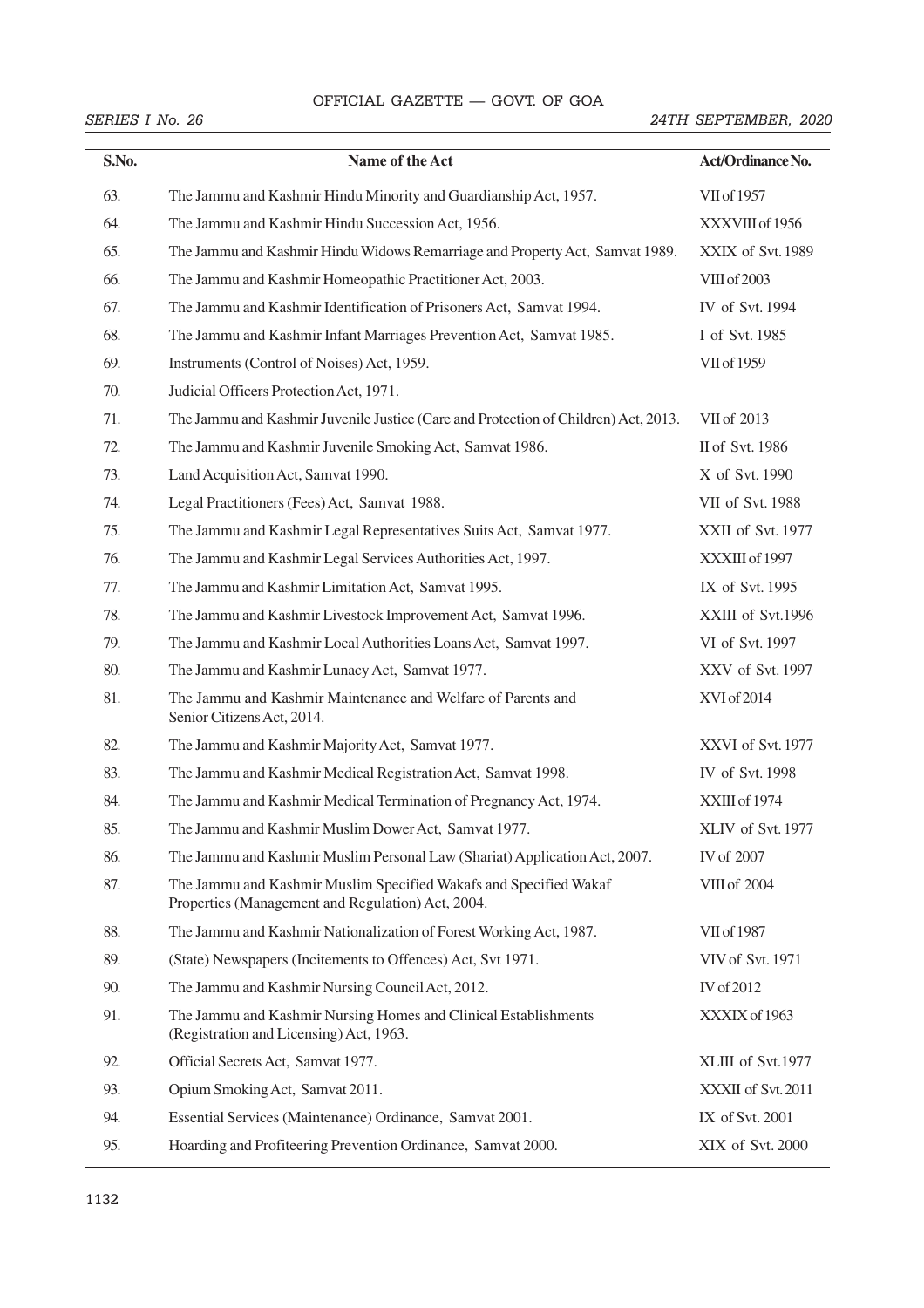# OFFICIAL GAZETTE - GOVT. OF GOA

|       | SERIES I No. 26                                                                                                        | 24TH SEPTEMBER, 2020 |  |  |
|-------|------------------------------------------------------------------------------------------------------------------------|----------------------|--|--|
| S.No. | Name of the Act                                                                                                        | Act/Ordinance No.    |  |  |
| 96.   | Police Enhanced Penalties Ordinance, Samvat 2005.                                                                      | III of Svt. 2005     |  |  |
| 97.   | Prevention of Corruption Ordinance, 2001.                                                                              | IV of Svt. 2001      |  |  |
| 98.   | The Jammu and Kashmir Public Servants Transfer of Immovable Property<br>(Restriction) Ordinance, 2004.                 | XXX of Svt.2004      |  |  |
| 99.   | The Jammu and Kashmir Partition Act, Samvat 1977.                                                                      | XXX of Svt. 1977     |  |  |
| 100.  | The Jammu and Kashmir Partnership Act, Samvat 1996.                                                                    | V of Svt. 1996       |  |  |
| 101.  | The Jammu and Kashmir Permanent Residents Certificate (Procedure) Act, 1963.                                           | XIII of 1963         |  |  |
| 102.  | The Jammu and Kashmir Pharmacy Act, Samvat 2011.                                                                       | LIII of Svt. 2011    |  |  |
| 103.  | The Jammu and Kashmir Poisons Act, Samvat 1977.                                                                        | XXXIV of Svt. 1977   |  |  |
| 104.  | The Jammu and Kashmir Preconception and Prenatal Sex Selection<br>(Prohibition and Regulation) Act, 2002.              | XXXI of 2002         |  |  |
| 105.  | (State) Press and Publications Act, Svt 1989.                                                                          | I of Svt. 1989       |  |  |
| 106.  | The Jammu and Kashmir Prevention of Black Marketing and Maintenance<br>of Supplies of Essential Commodities Act, 1988. | XXV of 1988          |  |  |
| 107.  | The Jammu and Kashmir Prevention of Corruption Act, Samvat 2006.                                                       | XIII of Svt. 2006    |  |  |
| 108.  | The Jammu and Kashmir Prevention of Cruelty to Animals Act, Samvat 1990.                                               | XIII of Svt. 1990    |  |  |
| 109.  | The Jammu and Kashmir Prevention of Defacement of Property Act, 1985.                                                  | XIX of 1985          |  |  |
| 110.  | The Jammu and Kashmir Prevention of Illicit Traffic in Narcotic Drugs and<br>Psychotropic Substances Act, 1988.        | XXIII of 1988        |  |  |
| 111.  | The Jammu and Kashmir Prevention of Insult to State Honour Act, 1979.                                                  | X of 1979            |  |  |
| 112.  | The Jammu and Kashmir Prisoners Act, Svt 1977.                                                                         | XXXIII of Svt. 1977  |  |  |
| 113.  | The Jammu and Kashmir Prisons Act, Svt 1977.                                                                           | XXXI of Svt. 1977    |  |  |
| 114.  | The Jammu and Kashmir Private Security Agencies (Regulation) Act, 2015.                                                | IX of 2015           |  |  |
| 115.  | The Jammu and Kashmir Prize Competition Act, 1956.                                                                     | XII of 1956          |  |  |
| 116.  | The Jammu and Kashmir Probation of Offenders Act, 1966.                                                                | XXXVII of 1966       |  |  |
| 117.  | The Jammu and Kashmir Protection of Human Rights Act, 1997.                                                            | XV of 1997           |  |  |
| 118.  | The Jammu and Kashmir Protection of Women from Domestic Violence Act, 2010.                                            | XI of 2010           |  |  |
| 119.  | The Jammu and Kashmir Provident Funds Act, Svt 1998.                                                                   | XXII of Svt. 1998    |  |  |
| 120.  | The Jammu and Kashmir Public Gambling Act, Svt 1977.                                                                   | XVIII of Svt. 1977   |  |  |
| 121.  | The Jammu and Kashmir Public Property (Prevention of Damage) Act, 1985.                                                | XX of 1985           |  |  |
| 122.  | The Jammu and Kashmir Public Servants (Inquiries) Act, Svt 1977.                                                       | XXVIII of Svt. 1977  |  |  |
| 123.  | (State) Ranbir Penal Code, Samvat 1989.                                                                                | XII of Svt. 1989     |  |  |
| 124.  | The Jammu and Kashmir Registration Act, Svt. 1977.                                                                     | XXXV of Svt. 1977    |  |  |
| 125.  | The Jammu and Kashmir Registration (Amendment and Validation of<br>Transfers of property) Act, 1955.                   | VI of 1955           |  |  |
| 126.  | Registration of Deeds (Validating) Act, Samvat 2008.                                                                   | VI of Svt. 2008      |  |  |
| 127.  | Registration of Deeds (Validation) Act, 1956.                                                                          | XXI of 1956          |  |  |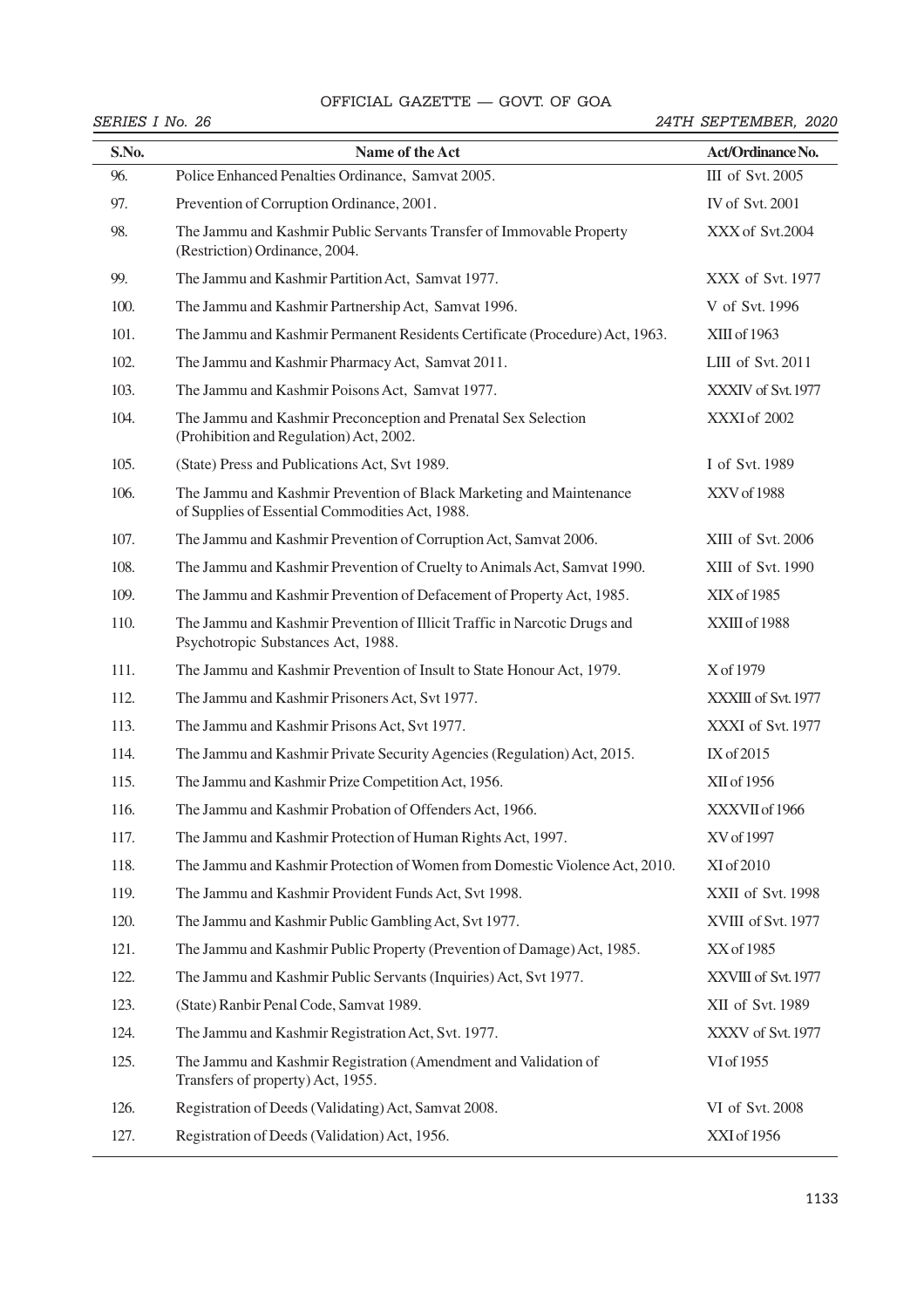# OFFICIAL GAZETTE — GOVT. OF GOA 48 THE GAZETTE OF INDIA EXTRAORDINARY [PART II—

| S.No. | Name of the Act                                                                          | Act/Ordinance No.    |
|-------|------------------------------------------------------------------------------------------|----------------------|
| 128.  | Registration of Deeds (Validating) Act, 1968.                                            | XXXIII of 1968       |
| 129.  | Registration of Deeds (Validation) Act, 1976.                                            | I of 1976            |
| 130.  | Registration of Deeds (Validation) Act, 1985.                                            | IX of 1985           |
| 131.  | The Jammu and Kashmir Religious Endowments Act, Svt 1977.                                | L of Svt.1977        |
| 132.  | The Jammu and Kashmir Representation of the People Act, 1957.                            | IV of 1957           |
| 133.  | The Jammu and Kashmir Requisitioning and Acquisition of Immovable<br>Property Act, 1968. | XXXV of 1968         |
| 134.  | The Jammu and Kashmir Right to Information Act, 2009.                                    | VIII of 2009         |
| 135.  | The Jammu and Kashmir Sale of Goods Act, Svt 1996.                                       | II of 1996           |
| 136.  | Separation of Judicial and Executive Functions Act, 1966.                                | XL of 1966           |
| 137.  | The Jammu and Kashmir Small Causes Court Act, Svt 1968.                                  |                      |
| 138.  | Societies Registration Act, Svt 1998.                                                    | VI of Svt. 1998      |
| 139.  | The Jammu and Kashmir Specific Relief Act, Svt 1977.                                     | XXXVIII of Svt. 1977 |
| 140.  | The Jammu and Kashmir Standards of Weights and Measures (Enforcement)<br>Act, 1997.      | XXXVII of 1997       |
| 141.  | The Jammu and Kashmir Succession Certificate Act, Svt 1977.                              | XXXIX of Svt. 1977   |
| 142.  | Succession (Property Protection) Act, Svt 1977.                                          | XXXVI of Svt. 1977   |
| 143.  | The Jammu and Kashmir Suits Valuation Act, Svt 1977.                                     | XXXVII of Svt. 1977  |
| 144.  | The Jammu and Kashmir Suppression of Indecent Advertisements Act, Svt 2003.              | IX of Svt. 2003      |
| 145.  | The Jammu and Kashmir Transfer of Property Act, Svt 1977.                                | XLII of Svt. 1977    |
| 146.  | The Jammu and Kashmir Transplantation of Human Organs Act, 1997.                         | III of 1997          |
| 147.  | The Jammu and Kashmir Trusts Act, Svt 1977.                                              | XLI of Svt. 1977     |
| 148.  | The Jammu and Kashmir Venereal Diseases Act, Svt 2000.                                   | XXI of Svt. 2000     |
| 149.  | Veterinary Council Act, 2001.                                                            | XXI of 2001          |
| 150.  | The Jammu and Kashmir [State] Village and Town Patrol Act, 1959.                         | XXIV of 1959         |
| 151.  | The Jammu and Kashmir Village Sanitation Act, Svt. 1990.                                 | V of Svt. 1990       |
| 152.  | The Jammu and Kashmir Wakafs Act, 2001.                                                  | III of 2001          |
| 153.  | The Jammu and Kashmir Wildlife (Protection) Act, 1978.                                   | <b>VIII of 1978</b>  |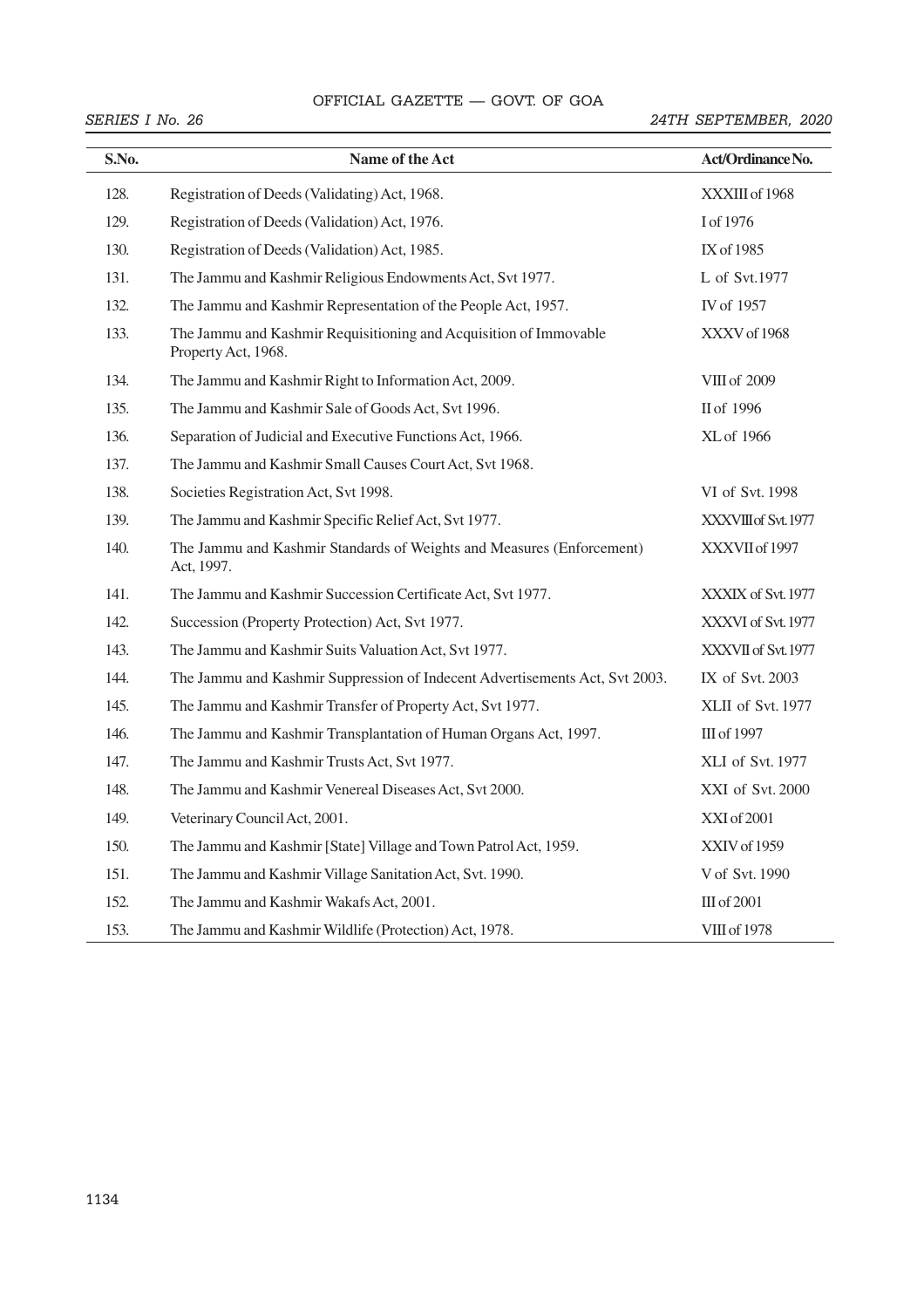# OFFICIAL GAZETTE — GOVT. OF GOA

| S.No.            | Name of the Governor's Act                                                                                                                      | Governor's Act No. |  |  |
|------------------|-------------------------------------------------------------------------------------------------------------------------------------------------|--------------------|--|--|
| 1.               | The Jammu and Kashmir State Trust for Welfare of Persons with Autism Cerebral<br>Palsy, Mental Retardation and Multiple Disabilities Act, 2018. | VI of 2018         |  |  |
| 2.               | The Jammu and Kashmir Drugs and Magic Remedies (Objectionable<br>Advertisements) Act, 2018.                                                     | VIII of 2018       |  |  |
| 3.               | The Jammu and Kashmir Single Window (Industrial Investment and<br>Business Facilitation) Act, 2018.                                             | X of 2018          |  |  |
| $\overline{4}$ . | The Jammu and Kashmir Commercial Courts Act, 2018.                                                                                              | $XIII$ of $2018$   |  |  |
| 5.               | The Jammu and Kashmir Family Courts Act, 2018.                                                                                                  | XXIV of 2018       |  |  |
| 6.               | The Jammu and Kashmir Aadhar (Targeted Delivery of Financial and other<br>Subsidies, Benefits and Services) Act, 2018.                          | XXXIV of 2018      |  |  |
| 7.               | The Jammu and Kashmir Protection of Children From Sexual Violence Act, 2018.                                                                    | II of 2018         |  |  |
| 8.               | The Jammu and Kashmir Rights of Persons with Disabilities Act, 2018.                                                                            | XL of 2018         |  |  |
| 9.               | The Jammu and Kashmir Prohibition of Benami Property Transactions Act, 2018.                                                                    | XLIII of 2018      |  |  |
| 10.              | The Jammu and Kashmir State Commission for Protection of Women and<br>Child Rights Act, 2018.                                                   | XLVI of 2018       |  |  |
| 11.              | The Jammu and Kashmir Real Estate (Regulation and Development) Act, 2018.                                                                       | $LIII$ of $2018$   |  |  |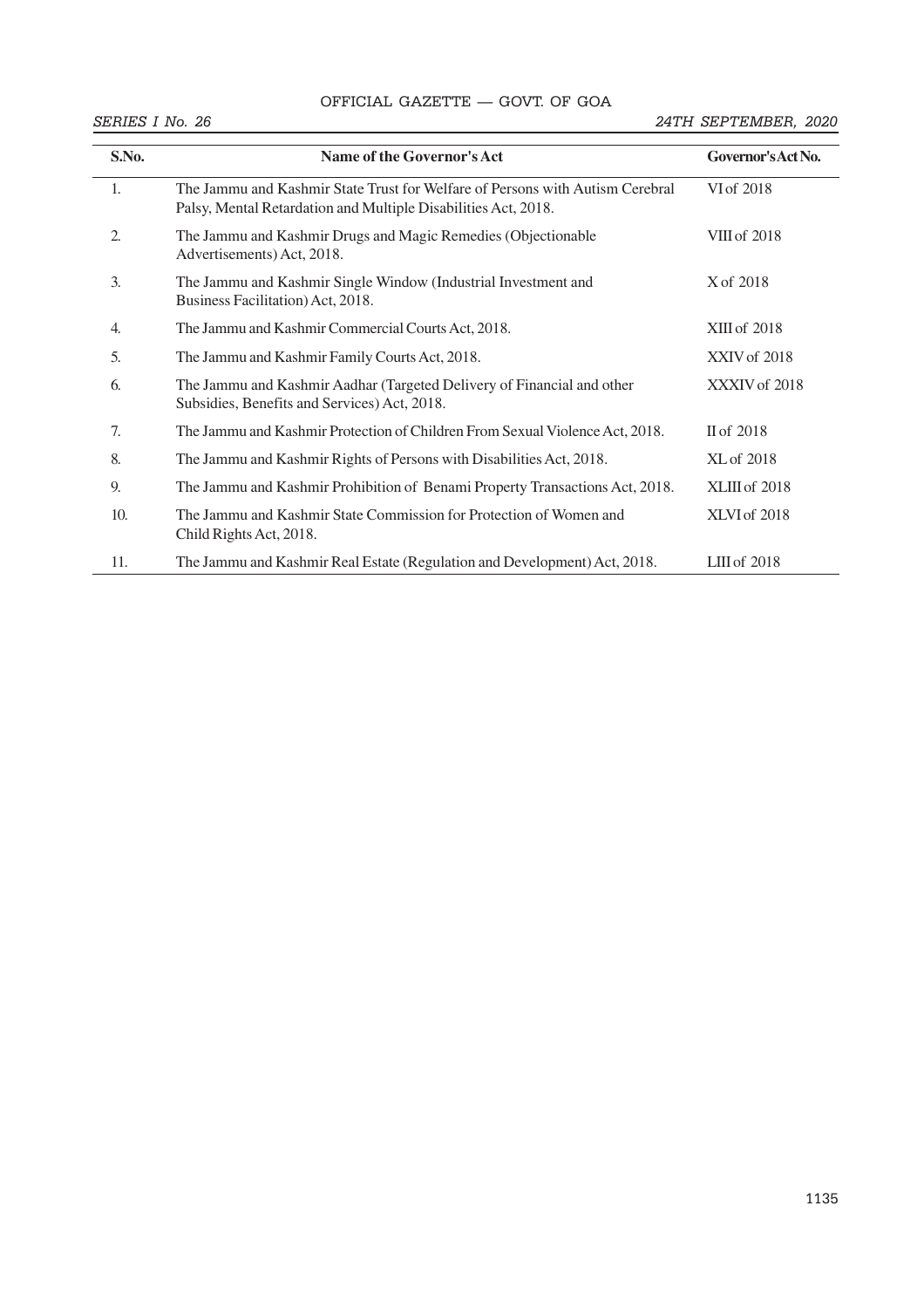#### **TABLE - 4**

### **STATE ACTS INCLUDING GOVERNOR'S ACTS THAT SHALL REMAIN IN FORCE IN UNION TERRITORY OF JAMMU AND KASHMIR; AND UNION TERRITORY OF LADAKH**

| S.No. | Name of the Act                                                                               | Act/Ordinance No. |  |
|-------|-----------------------------------------------------------------------------------------------|-------------------|--|
| 1.    | The Jammu and Kashmir Aerial Ropeways Act, 2002                                               | XII of 2002       |  |
| 2.    | The Jammu and Kashmir Agrarian Reforms Act, 1976                                              | XVII of 1976      |  |
| 3.    | Agriculturists' Relief Act, Svt. 1983                                                         | I of Svt. 1983    |  |
| 4.    | The Jammu and Kashmir Government Aid to Agriculturists and Land Improvement<br>Act, Svt. 1993 | VII of Svt. 1993  |  |
| 5.    | The Jammu and Kashmir State Aid to Industries Act 1961                                        | XXII of 1961      |  |
| 6.    | The Jammu and Kashmir Alienation of Land Act, Svt. 1995                                       | V of Svt. 1995    |  |
| 7.    | The Jammu and Kashmir Anatomy Act, 1959                                                       | XXII of 1959      |  |
| 8.    | The Jammu and Kashmir Ancient Monuments Preservation Act, Svt. 1977                           | V of Svt 1977     |  |
| 9.    | The Jammu and Kashmir Baba Ghulam Shah Badshah University Act, 2002                           | XVI of 2002       |  |
| 10.   | The Jammu and Kashmir Big Landed Estates Abolition Act, Svt. 2007                             | XVII of Svt. 2007 |  |
| 11.   | The Jammu and Kashmir Board of Professional Entrance Examination Act, 2002                    | XXV of 2002       |  |
| 12.   | The Jammu and Kashmir Board of School Education Act, 1975                                     | XXVIII of 1975    |  |
| 13.   | The Jammu and Kashmir State Board of Technical Education Act, 2002                            | XXIV of 2002      |  |
| 14.   | The Jammu and Kashmir Brick Kilns (Regulation) Act, 2010                                      | XVII of 2010      |  |
| 15.   | Camping and Mooring Sites Act, Svt. 2004                                                      | XII of Svt.2004   |  |
| 16.   | The Jammu and Kashmir Chowkidari Act, 1956                                                    | XXXVII of 1956    |  |
| 17.   | The Jammu and Kashmir Civic Laws (Special Provisions) Act, 2014                               | III of 2014       |  |
| 18.   | The Jammu and Kashmir Civil Courts Act, Svt. 1977                                             | XLVI of Svt.1977  |  |
| 19.   | The Jammu and Kashmir Civil Services (Decentralization and Recruitment) Act, 2010             | XVI of 2010       |  |
| 20.   | The Jammu and Kashmir Civil Services (Special Provisions) Act, 2010                           | XIV of 2010       |  |
| 21.   | The Srinagar and Jammu Cluster Universities Act, 2016.                                        | III of 2016       |  |
| 22.   | The Jammu and Kashmir State Commission for Backward Classes Act, 1997                         | XII of 1997       |  |
| 23.   | The Jammu and Kashmir Common Lands (Regulation) Act, 1956                                     | XXIV of 1956      |  |
| 24.   | The Jammu and Kashmir Consolidation of Holdings Act, 1962                                     | V of 1962         |  |
| 25.   | The Jammu and Kashmir Control of Building Operations Act, 1988                                | XV of 1988        |  |
| 26.   | The Jammu and Kashmir Cooperative Societies Act, 1989.                                        | X of 1989         |  |
| 27.   | The Jammu and Kashmir Debtors Relief Act, 1976                                                | XV of 1976        |  |
| 28.   | The Jammu and Kashmir Delivery of Books and Newspapers (Public Libraries)<br>Act, 1961        | XIII of 1961      |  |
| 29.   | The Jammu and Kashmir Deputy Ministers' Salaries and Allowances Act, 1957                     | VI of 1957        |  |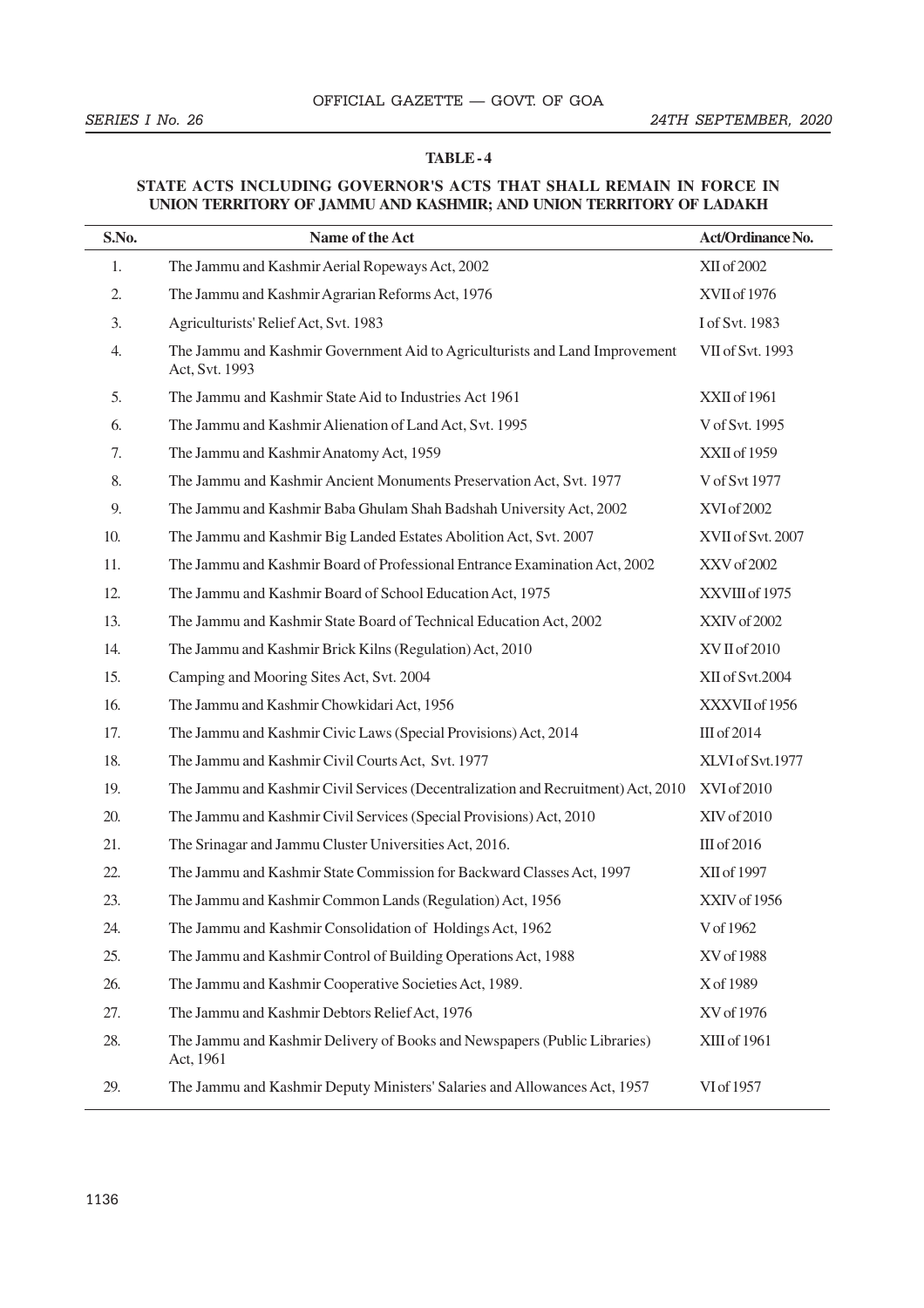# OFFICIAL GAZETTE — GOVT. OF GOA SEC. 1] THE GAZETTE OF INDIA EXTRAORDINARY 51

| S.No. | Name of the Act                                                                                   | Act/Ordinance No.                |  |  |
|-------|---------------------------------------------------------------------------------------------------|----------------------------------|--|--|
| 30.   | The Jammu and Kashmir Deputy Speaker's and Deputy Chairman's (Emoluments)<br>Act, 1956            | XXII of 1956                     |  |  |
| 31.   | The Jammu and Kashmir Development Act, 1970                                                       | XIX of 1970                      |  |  |
| 32.   | The Jammu and Kashmir Egress and Internal Movement (Control) Ordinance,<br>Svt.2005.              | V of Svt.2005                    |  |  |
| 33.   | The Jammu and Kashmir Enemy Agents Ordinance, Svt.2005.                                           | VIII of Svt.2005                 |  |  |
| 34.   | The Jammu and Kashmir State Emergency Relief Fund Act, 1960                                       | XIII of 1960                     |  |  |
| 35.   | The Jammu and Kashmir Excise Act, Samvat 1958                                                     |                                  |  |  |
| 36.   | The Jammu and Kashmir Extraction of Resin Act, 1988.                                              | IX of 1988                       |  |  |
| 37.   | The Jammu and Kashmir State Evacuees (Administration of Property) Act,<br>Samvat 2006 (1949 A.D). | VI of Svt. 2006                  |  |  |
| 38.   | The Jammu and Kashmir Ferry Boats Control Act, 1971.                                              | XVIII of 1971                    |  |  |
| 39.   | The Jammu and Kashmir State Finance Commission Act, 2006                                          | XVIII of 2006                    |  |  |
| 40.   | The Jammu and Kashmir Finance Commission for Panchayats and Municipalities<br>Act, 2011           | XVI of 2011                      |  |  |
| 41.   | The Jammu and Kashmir Fire Force Act, 1967.                                                       | XXII of 1967                     |  |  |
| 42.   | The Jammu and Kashmir Fiscal Responsibility and Budget Management Act, 2006.                      | XII of 2006                      |  |  |
| 43.   | The Jammu and Kashmir Fisheries Act, 2018.                                                        | XVI of 2018                      |  |  |
| 44.   | The Jammu and Kashmir Flood Plain Zones (Regulation and Development) Act, 2005. XVII of 2005      |                                  |  |  |
| 45.   | The Jammu and Kashmir State Forest Corporation Act, 1978.                                         | XII of 1978                      |  |  |
| 46.   | The Jammu and Kashmir Forest (Protection) Force Act, 2001.                                        | VI of 2001                       |  |  |
| 47.   | The Jammu and Kashmir Fruit Nurseries (Licensing) Act, 1987.                                      | XXII of 1987                     |  |  |
| 48.   | The Jammu and Kashmir Gift Goods (Unlawful Possession) Act, 1963.                                 | XL of 1963                       |  |  |
| 49.   | The Jammu and Kashmir Golf Development and Management Authority Act, 2013.                        | VIII of 2013                     |  |  |
| 50.   | The Jammu and Kashmir Goods and Services Tax Act, 2017.                                           | V of 2017                        |  |  |
| 51.   | The Jammu and Kashmir Government Gazette Act, Svt. 1945.                                          | XII of Svt. 1945                 |  |  |
| 52.   | The Jammu and Kashmir Governor's Special Security Force Act, 2018                                 | Governors Act<br>No.XLII of 2018 |  |  |
| 53.   | The Jammu and Kashmir Habitual Offenders (Control and Reform) Act, 1956.                          | XI of 1956                       |  |  |
| 54.   | The Jammu and Kashmir Handicrafts (Quality Control) Act, 1978.                                    | IV of 1978                       |  |  |
| 55.   | The Jammu and Kashmir Heritage Conservation and Preservation Act, 2010.                           | XV of 2010                       |  |  |
| 56.   | The Jammu and Kashmir Highways Act, Svt. 2007.                                                    | XXVII of Svt. 2007               |  |  |
| 57.   | The Jammu and Kashmir Home Guards Act, Svt. 2006.                                                 | III of Svt. 2006                 |  |  |
| 58.   | The Jammu and Kashmir Housing Board Act, 1976.                                                    | VII of 1976                      |  |  |
| 59.   | The Jammu and Kashmir Industrial Establishments (National and Festival)<br>Holidays Act, 1974.    | XIII of 1974                     |  |  |
| 60.   | The Jammu and Kashmir Inspector General of Prisons (Change in Designation)<br>Act, 2001.          | XIII of 2001                     |  |  |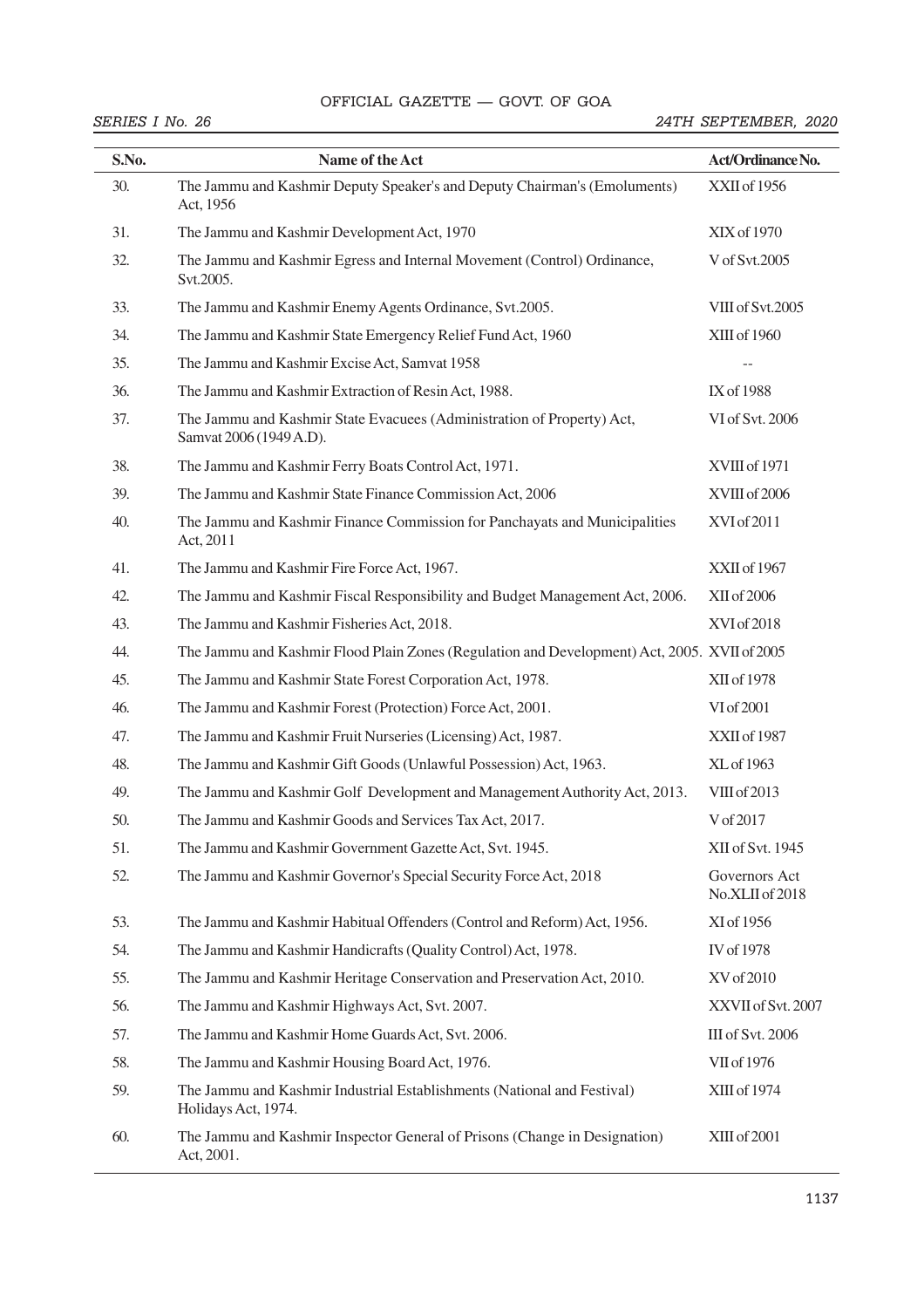## OFFICIAL GAZETTE — GOVT. OF GOA

| S.No. | Name of the Act                                                                                                           | Act/Ordinance No.  |  |  |
|-------|---------------------------------------------------------------------------------------------------------------------------|--------------------|--|--|
| 61.   | The Jammu and Kashmir Islamic University of Science and Technology Kashmir<br>Act, 2005.                                  | XVIII of 2005      |  |  |
| 62.   | The Jammu and Kashmir Kahcharai Act, Svt. 2011.                                                                           | XVIII of Svt. 2011 |  |  |
| 63.   | Kashmir and Jammu Universities Act, 1969.                                                                                 | XXIV of 1969       |  |  |
| 64.   | Kashmir Silk Protection Act, 1964.                                                                                        |                    |  |  |
| 65.   | The Jammu and Kashmir Khadi and Village Industries Board Act, 1965.                                                       | XVI of 1965        |  |  |
| 66.   | Ladakh Autonomous Hill Development Council Act, 1997.                                                                     | XXXI of 1997       |  |  |
| 67.   | Ladakh Budhists Succession to Property Act, Svt. 2000.                                                                    | XVIII of Svt. 2000 |  |  |
| 68.   | The Jammu and Kashmir Lambardari Act, 1972.                                                                               | X of 1972          |  |  |
| 69.   | The Jammu and Kashmir Land Grants Act, 1960.                                                                              | XXXVIII of 1960    |  |  |
| 70.   | The Jammu and Kashmir Land Improvement Schemes Act, 1972.                                                                 | XXIV of 1972       |  |  |
| 71.   | The Jammu and Kashmir Land Revenue Act, Svt. 1996.                                                                        | XII of Svt. 1996   |  |  |
| 72.   | The Jammu and Kashmir Legislative Assembly Speaker's Emoluments Act, 1956.                                                | IV of 1956         |  |  |
| 73.   | The Jammu and Kashmir Legislative Council Chairman's (Emoluments) Act, 1962.                                              | XXVIII of 1962     |  |  |
| 74.   | The Jammu and Kashmir State Legislature Members' Pension Act, 1984.                                                       | II of 1984         |  |  |
| 75.   | The Jammu and Kashmir Legislature (Prevention of Disqualification) Act, 1962.                                             | XVI of 1962        |  |  |
| 76.   | The Jammu and Kashmir State Legislature Proceedings (Protection of Publication)<br>Act, 1960.                             | XXXVII of 1960     |  |  |
| 77.   | Levy of Tolls Act, Svt.1995.                                                                                              | VIII of Svt. 1995  |  |  |
| 78.   | The Jammu and Kashmir Migrant Immovable Property (Preservation, Protection<br>and Restraint on Distress Sales) Act, 1997. | XVI of 1997        |  |  |
| 79.   | The Jammu and Kashmir Migrants (Stay of Proceedings) Act, 1997.                                                           | XVII of 1997       |  |  |
| 80.   | The Jammu and Kashmir Ministers and Ministers of State Salaries Act, 1956.                                                | VI of 1956         |  |  |
| 81.   | The Jammu and Kashmir Ministers and Presiding Officers Medical Facilities<br>Act, 1975.                                   | XXII of 1975       |  |  |
| 82.   | The Jammu and Kashmir Money Lenders and Accredited Loan Providers Act, 2010.                                              | XXIII of 2010      |  |  |
| 83.   | The Jammu and Kashmir Motor Spirit and Diesel Oil (Taxation of Sales) Act, Svt. 2005.                                     | V of Svt. 2005     |  |  |
| 84.   | The Jammu and Kashmir Motor Vehicles Taxation Act, 1957.                                                                  | XXVI of 1957       |  |  |
| 85.   | The Jammu and Kashmir Mulberry Protection Act, Svt. 2006.                                                                 | X of Svt. 2006     |  |  |
| 86.   | The Jammu and Kashmir Municipal Act, 2000.                                                                                | XX of 2000         |  |  |
| 87.   | The Jammu and Kashmir Municipal Corporation Act, 2000.                                                                    | XXI of 2000        |  |  |
| 88.   | The Jammu and Kashmir Municipal Ombudsman Act, 2010.                                                                      | XX of 2010         |  |  |
| 89.   | The Jammu and Kashmir Municipalities Public Disclosure Act, 2010.                                                         | XXIV of 2010       |  |  |
| 90.   | The Jammu and Kashmir Muslim Marriages Registration Act, 1981.                                                            | XXII of 1981       |  |  |
| 91.   | The Jammu and Kashmir Namdha Quality Control Act, Svt. 2010.                                                              | VI of Svt. 2010    |  |  |
| 92.   | National Defence Fund Donation of Immovable Property (Exemption from<br>Stamp Duty and Registration) Act, 1963.           | V of 1963          |  |  |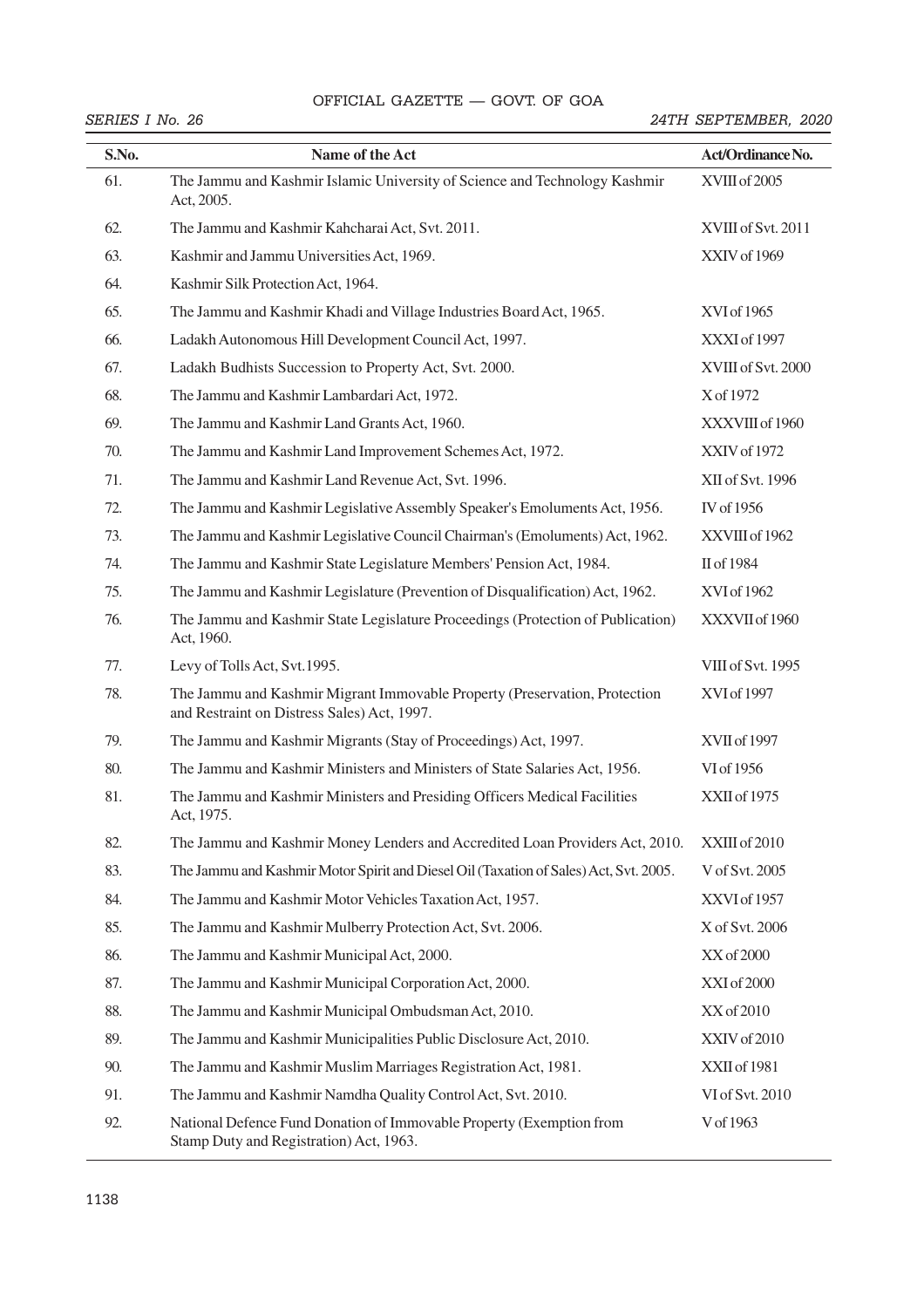# OFFICIAL GAZETTE — GOVT. OF GOA SEC. 1] THE GAZETTE OF INDIA EXTRAORDINARY 53

| S.No. | Name of the Act                                                                                                         | Act/Ordinance No.   |  |  |
|-------|-------------------------------------------------------------------------------------------------------------------------|---------------------|--|--|
| 93.   | The Jammu and Kashmir Natural Calamities Destroyed Areas Improvement Act,<br>Svt. 2011.                                 | XXXVIII of Svt.2011 |  |  |
| 94.   | The Jammu and Kashmir Non-Biodegradable Material (Management) Handling<br>and Disposal Act, 2007.                       | XII of 2007         |  |  |
| 95.   | The Jammu and Kashmir Obsolete Laws (Repeal) Act, 2010.                                                                 | XXVII of 2010       |  |  |
| 96.   | The Jammu and Kashmir Ombudsman for Panchayats Act, 2014.                                                               | V of 2014           |  |  |
| 97.   | The Jammu and Kashmir Panchayati Raj Act, 1989.                                                                         | IX of 1989          |  |  |
| 98.   | The Jammu and Kashmir Paramedical Council Act, 2014.                                                                    | VII of 2014         |  |  |
| 99.   | The Jammu and Kashmir Passengers Taxation Act, 1963.                                                                    | XII of 1963         |  |  |
| 100.  | The Jammu and Kashmir Plant Disease and Pests Act, 1973.                                                                | XIV of 1973         |  |  |
| 101.  | Plyboard Industries (Acquisition of Shares and of the Industrial Undertakings)<br>Act, 1987.                            | VI of 1987          |  |  |
| 102.  | Police Act, Svt. 1983.                                                                                                  | II of Svt. 1983     |  |  |
| 103.  | The Jammu and Kashmir Preservation of Specified Trees Act, 1969                                                         | V of 1969           |  |  |
| 104.  | The Jammu and Kashmir Prevention of Beggary Act, 1960.                                                                  | XL of 1960          |  |  |
| 105.  | The Jammu and Kashmir Prevention of Fragmentation of Agricultural Holdings<br>Act, 1960.                                | XXV of 1960         |  |  |
| 106.  | Prevention of Ribbon Development Act, Svt. 2007.                                                                        | XXVI of Svt. 2007   |  |  |
| 107.  | Prevention of Rum Rasum Act, Svt. 1997.                                                                                 | I of Svt. 1997      |  |  |
| 108.  | The Jammu and Kashmir Prevention and Suppression of Sabotages Activities<br>Act, 1965.                                  | XXII of 1965        |  |  |
| 109.  | The Jammu and Kashmir Prevention of Unfair Means Examination Act, 1987.                                                 | XX of 1987          |  |  |
| 110.  | The Jammu and Kashmir Private Colleges (Regulation and Control) Act, 2002                                               | XXII of 2002        |  |  |
| 111.  | Probate and Administration Act, Svt. 1977.                                                                              | XXIX of Svt. 1977   |  |  |
| 112.  | The Jammu and Kashmir Professions, Trades, Callings and Employment Tax<br>Act, 2005.                                    | IX of 2005          |  |  |
| 113.  | The Jammu and Kashmir Prohibition on Conversion of Land and Alienation of<br>Orchards Act, 1975.                        | VIII of 1975        |  |  |
| 114.  | The Jammu and Kashmir Prohibition on Manufacture of Specified Copper<br>Utensils (By Machine) Act, 2006.                | XIII of 2006        |  |  |
| 115.  | The Jammu and Kashmir Prohibition of Ragging Act, 2011.                                                                 | VI of 2011          |  |  |
| 116.  | The Jammu and Kashmir State Prohibition of Smoking (Cinema and<br>Theatre Halls) Act, Svt. 2009.                        | XVIII of Svt.2009   |  |  |
| 117.  | The Jammu and Kashmir Prohibition of Smoking and Non-Smokers Health<br>Protection in Public Service Vehicles Act, 1997. | XX of 1997          |  |  |
| 118.  | The Jammu and Kashmir Property Rights to Slum Dwellers Act, 2012.                                                       | XI of 2012          |  |  |
| 119.  | The Jammu and Kashmir Property Tax Board Act, 2013.                                                                     | XI of 2013          |  |  |
| 120.  | The Jammu and Kashmir Protection of Interest of Depositors (in Financial<br>Establishments) Act, 2018.                  | XIII of 2018        |  |  |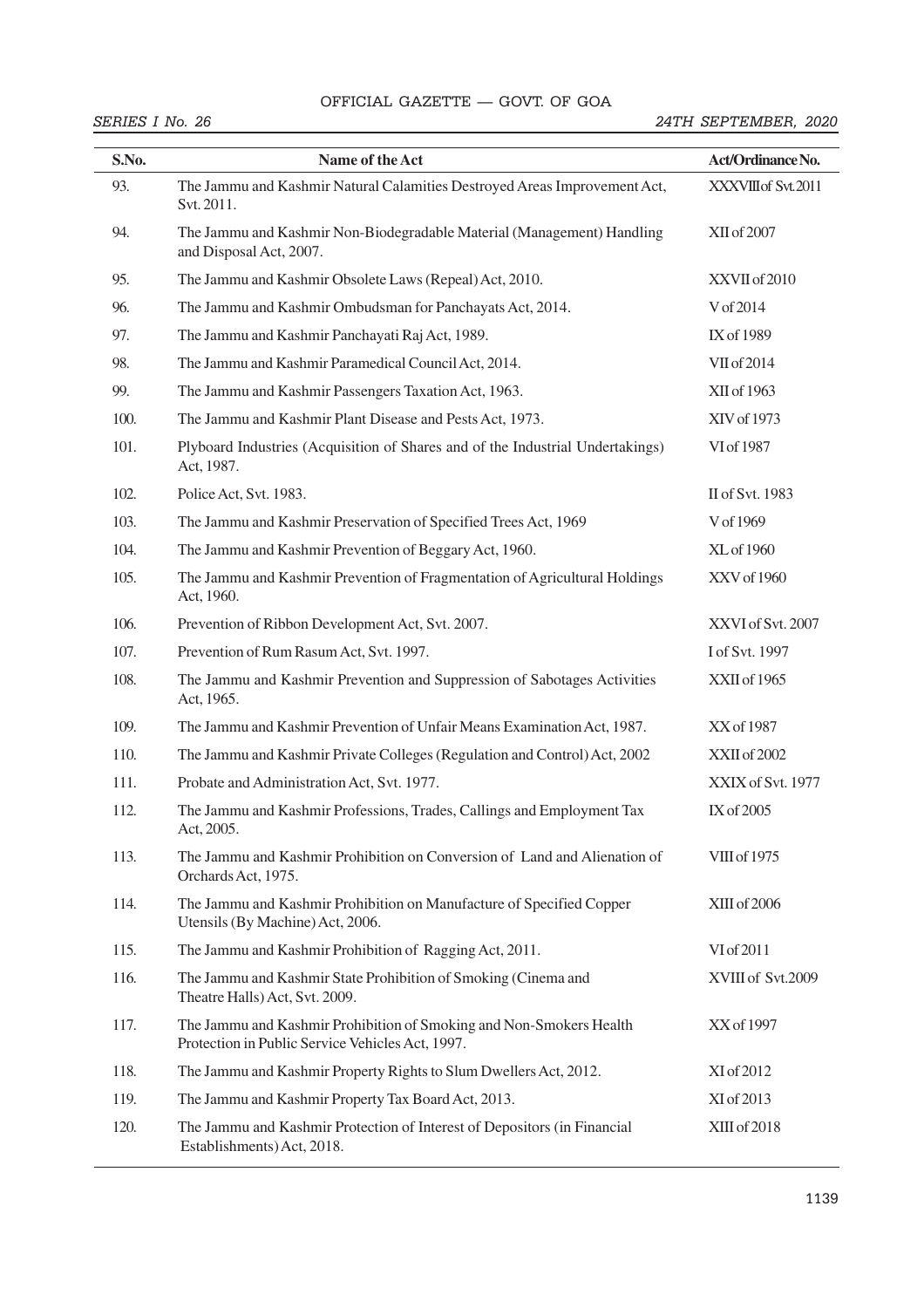# OFFICIAL GAZETTE — GOVT. OF GOA 54 THE GAZETTE OF INDIA EXTRAORDINARY [PART II—

| S.No. | Name of the Act                                                                                               | Act/Ordinance No. |  |  |
|-------|---------------------------------------------------------------------------------------------------------------|-------------------|--|--|
| 121.  | The Jammu and Kashmir Public Men and Public Servants Declaration of<br>Assets and Other Provisions Act, 1983. | V of 1983         |  |  |
| 122.  | The Jammu and Kashmir Public Premises (Eviction of Un-authorised<br>Occupants) Act, 1988.                     | XVII of 1988      |  |  |
| 123.  | The Jammu and Kashmir Public Safety Act, 1978.                                                                | VI of 1978        |  |  |
| 124.  | The Jammu and Kashmir Public Services Guarantee Act, 2011.                                                    | IX of 2011        |  |  |
| 125.  | The Jammu and Kashmir Registration of Contractors Act, 1956.                                                  | XVI of 1956       |  |  |
| 126.  | The Jammu and Kashmir Registration of Tourist Trade Act, 1978.                                                | IX of 1978        |  |  |
| 127.  | The Jammu and Kashmir Regulation of Accounts Act, Svt. 2001.                                                  | XIV of Svt. 2001  |  |  |
| 128.  | The Jammu and Kashmir Reservation Act, 2004.                                                                  | XIV of 2004       |  |  |
| 129.  | The Jammu and Kashmir Residential and Commercial Tenancy Act, 2012.                                           | V of 2012         |  |  |
| 130.  | The Jammu and Kashmir Restitution of Mortgaged Properties Act, 1976.                                          | XIV of 1976       |  |  |
| 131.  | The Jammu and Kashmir Right of Prior Purchase Act, Svt. 1993.                                                 | II of Svt. 1993   |  |  |
| 132.  | The Jammu and Kashmir Road Safety Council Act, 2018.                                                          | V of 2018         |  |  |
| 133.  | The Jammu and Kashmir Saffron Act, 2007.                                                                      | V of 2007         |  |  |
| 134.  | Salaries and Allowances of Members of Jammu and Kashmir State Legislature<br>Act, 1960.                       | XIX of 1960       |  |  |
| 135.  | Salaries and Allowances of Leader of Opposition in the State Legislature Act, 1985.                           | XVI of 1985       |  |  |
| 136.  | The Sapphire Act, Svt. 1989.                                                                                  | XVI of Svt. 1989  |  |  |
| 137.  | The Jammu and Kashmir School Education Act, 2002.                                                             | XXI of 2002       |  |  |
| 138.  | The Jammu and Kashmir Self-Reliant Cooperatives Act, 1999.                                                    | X of 1999         |  |  |
| 139.  | The Jammu and Kashmir State Sheep and Sheep Products Development Board<br>Act, 1979.                          | IX of 1979        |  |  |
| 140.  | Sher-i-Kashmir University of Agricultural Sciences and Technology Act, 1982.                                  | VII of 1982       |  |  |
| 141.  | Sher-i-Kashmir Institute of Medical Sciences (Grant of Degrees) Act, 1983.                                    | XII of 1983       |  |  |
| 142.  | The Jammu and Kashmir Shri Amarnath Ji Shrine Act, 2000.                                                      | XVIII of 2000     |  |  |
| 143.  | The Jammu and Kashmir Shri Mata Sukhrala Devi Ji and Shri Mata Bala Sundari<br>Shrine Act, 2013.              | III of 2013       |  |  |
| 144.  | The Jammu and Kashmir Shri Mata Vaishno Devi Shrine Act, 1988.                                                | XVI of 1988       |  |  |
| 145.  | The Jammu and Kashmir Shri Mata Vaishno Devi University Act, 1999.                                            | XII of 1999       |  |  |
| 146.  | The Jammu and Kashmir Shri Shiv Khori Shrine Act, 2008.                                                       | IV of 2008        |  |  |
| 147.  | The Jammu and Kashmir Sikh Gurdwaras and Religious Endowments Act, 1973.                                      | XV of 1973        |  |  |
| 148.  | The Jammu and Kashmir Silk (Development and Protection) Act, 1988.                                            | XXVIII of 1988    |  |  |
| 149.  | The Jammu and Kashmir Special Security Group Act, 2000.                                                       | VI of 2000        |  |  |
| 150.  | The Jammu and Kashmir Special Tribunal Act, 1988.                                                             | XIX of 1988       |  |  |
| 151.  | Stamp Act, Svt. 1977.                                                                                         | XL of Svt. 1977   |  |  |
| 152.  | The Jammu and Kashmir Tenancy Act, Svt. 1980.                                                                 | II of Svt. 1980   |  |  |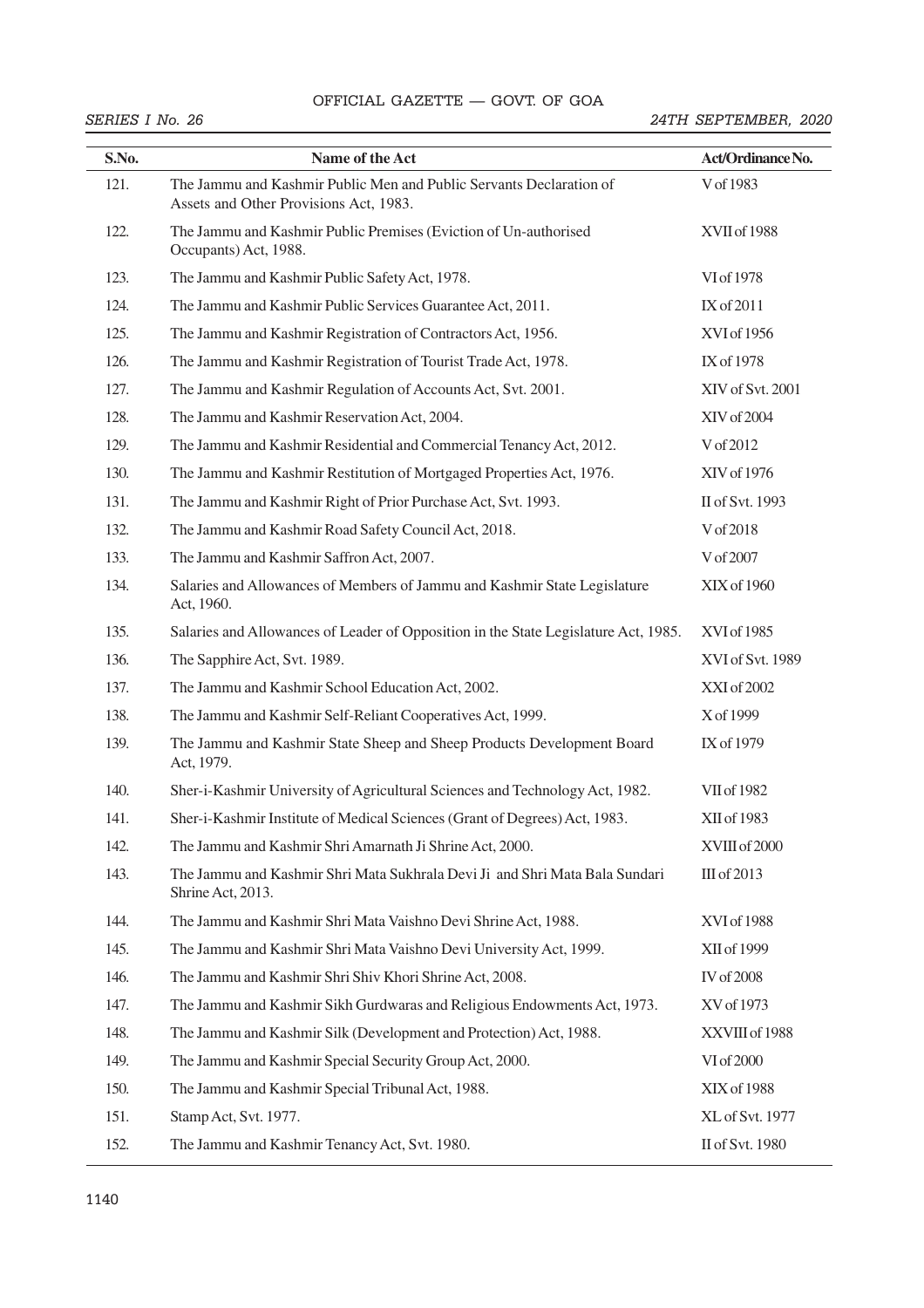#### OFFICIAL GAZETTE — GOVT. OF GOA SECTION OF THE GAZETTE OF THE GAZETTE OF THE GAZETTE OF THE GAZETTE OF THE GAZETTE OF THE GAZETTE OF THE GAZET

#### SERIES I No. 26 24TH SEPTEMBER, 2020

| S.No. | Name of the Act                                                                                          | <b>Act/Ordinance No.</b>          |
|-------|----------------------------------------------------------------------------------------------------------|-----------------------------------|
| 153.  | The Jammu and Kashmir Tenancy (Stay of Ejectment Proceedings) Act, 1966.                                 | XXXIII of 1966                    |
| 154.  | The Jammu and Kashmir State Town Planning Act, 1963.                                                     | XX of 1963                        |
| 155.  | The Jammu and Kashmir Treasure Trove Act, Svt. 1954.                                                     | ---                               |
| 156.  | The Jammu and Kashmir Underground Public Utilities (Acquisition of Rights of<br>User in Land) Act, 2014. | IV of 2014                        |
| 157.  | Urban Immovable Property Tax (Repeal and Saving) Act, 2002.                                              | XXVIII of 2002                    |
| 158.  | The University of Ladakh Act, 2018.                                                                      | Governor's Act No.<br>LVI of 2018 |
| 159.  | The Jammu and Kashmir Urban Property (Ceiling) Act, 1971.                                                | XII of 1971                       |
| 160.  | Usurious Loans Act, Svt. 1977.                                                                           | XLVII of Svt. 1977                |
| 161.  | The Jammu and Kashmir Utilization of Lands Act, Svt. 2010.                                               | IX of Svt. 2010                   |
| 162.  | The Jammu and Kashmir Vaccination Act, 1967.                                                             | XXI of 1967                       |
| 163.  | The Jammu and Kashmir Vegetable Seeds Act, Svt. 2009.                                                    | XII of Svt. 2009                  |
| 164.  | The Jammu and Kashmir State Vigilance Commission Act, 2011.                                              | I of 2011                         |
| 165.  | The Jammu and Kashmir Water Resources (Regulation and Management) Act, 2010.                             | XXI of 2010                       |
| 166.  | The Jammu and Kashmir Willow (Prohibition on Export and Movement) Act, 2000.                             | XVI of 2000                       |

———ttt———

# Department of Personnel  $\overline{a}$

#### Notification

#### 1/11/2017-PER

In exercise of the powers conferred by the proviso to Article 309 of the Constitution of India and in supersession of the existing Recruitment Rules for the post of Veterinary Officer, notified vide Government Notification No. 1-19-78-Div. I, dated 16-08-1979, published in the Official Gazette, Series I No. 25, dated 20-09-1979, the Governor of Goa hereby makes the following rules to regulate the recruitment to the Goa General Service, Group 'B', Gazetted, Non-Ministerial post, in the Office of the Principal Chief Conservator of Forests, Government of Goa, namely:—

 $\mathit{comment}$   $\mathit{(-1)}$  These rules may be a marriage with any person, shall be 1. Short title, application and called the Government of Goa, Principal Chief Conservator of Forests, Goa General Service, Group 'B', Gazetted, Non-Ministerial post, Recruitment Rules, 2020.

(2) They shall apply to the post specified in column (1) of the Schedule to these rules (hereinafter called as the "said Schedule").

(3) They shall come into force on the date of their publication in the Official Gazette.

———— of the said post and the level in the pay matrix 2. Number, classification and level in the pay matrix.— The number of posts, classification attached thereto shall be as specified in columns (2) to (4) of the said Schedule.

Provided that the Government may vary the *Secretary to the Govt. of India.* number of posts as specified in column (2) of the said Schedule from time to time subject to exigencies of work.

3. Method of recruitment, age limit and other qualifications.— The method of recruitment to the said post, age limit, qualifications and other matters connected therewith shall be as specified in columns (5) to (13) of the said Schedule.

- (1) These rules may be a marriage with any person, shall be eligible 4. Disqualification.— No person who has entered into or contracted a marriage with a person having a spouse living or who, having a spouse living, has entered into or contracted for appointment to the service:

> Provided that the Government may, if satisfied that such marriage is permissible under the personal law applicable to such person and the other party to the marriage and that there are other grounds for so doing, exempt any person from the operation of this rule.

> 5. Power to relax.— Where, the Government is of the opinion that it is necessary or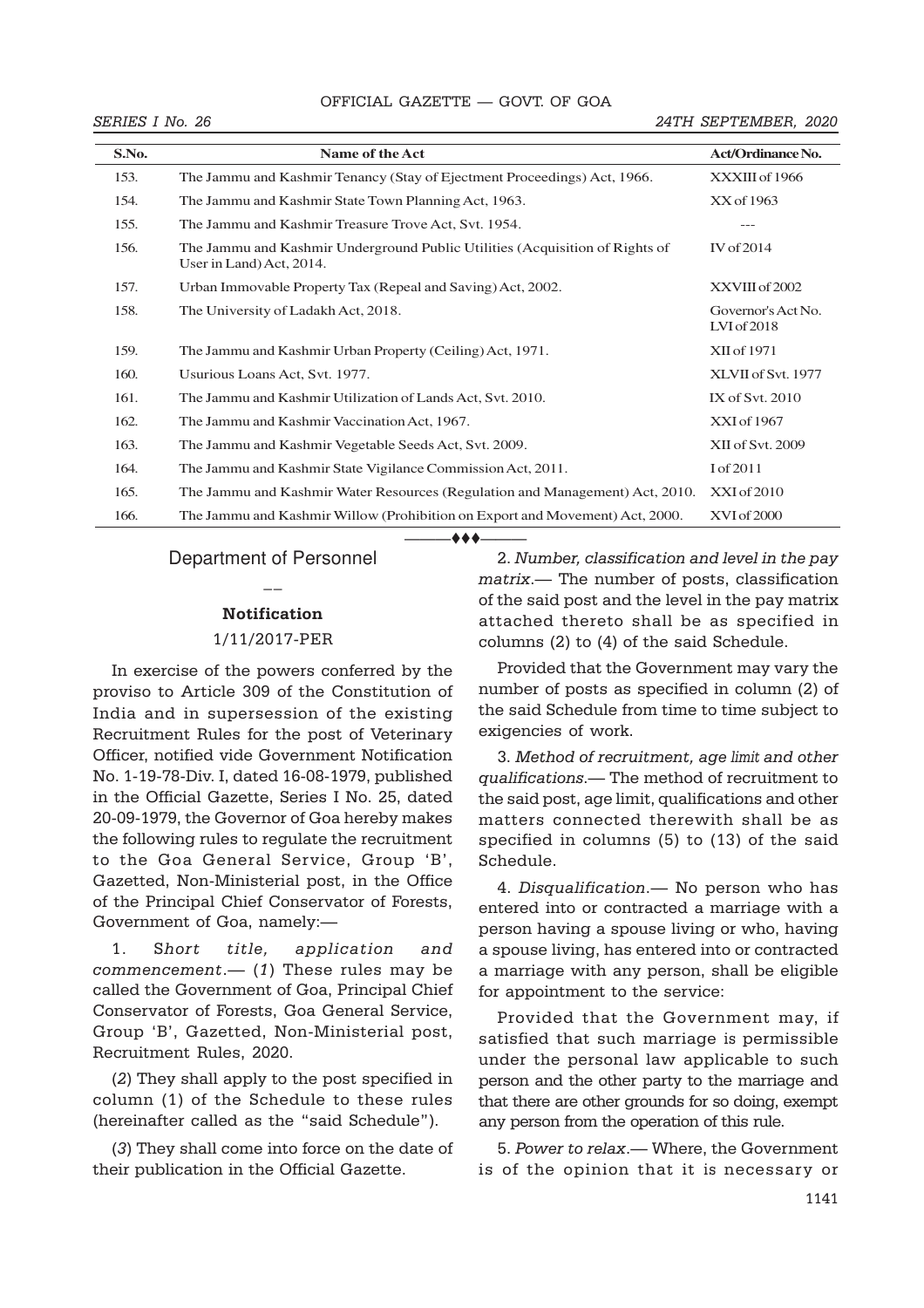|                                                                                                                                                                                                                                                                                                                                                                                                             |                                                                                                                               |                                                                                 |  |                                                    | <b>SCHEDULE</b>                 | Circumstances in which<br>the Goa Public Service<br>Commission is to be<br>consulted in making<br>recruitment                                                                                                           | 3                   | Consultation with the<br>appointing an officer<br>any of the provisions<br>amending/relaxing<br>Goa Public Service<br>deputation and for<br>necessary while<br>Commission is<br>on transfer on<br>of these rules                   |                                                                                     |  |  |  |  |                               |   |       |  |  |  |  |                                                                                                 |   |                                                                        |    |                 |  |  |  |  |  |  |  |                               |   |      |
|-------------------------------------------------------------------------------------------------------------------------------------------------------------------------------------------------------------------------------------------------------------------------------------------------------------------------------------------------------------------------------------------------------------|-------------------------------------------------------------------------------------------------------------------------------|---------------------------------------------------------------------------------|--|----------------------------------------------------|---------------------------------|-------------------------------------------------------------------------------------------------------------------------------------------------------------------------------------------------------------------------|---------------------|------------------------------------------------------------------------------------------------------------------------------------------------------------------------------------------------------------------------------------|-------------------------------------------------------------------------------------|--|--|--|--|-------------------------------|---|-------|--|--|--|--|-------------------------------------------------------------------------------------------------|---|------------------------------------------------------------------------|----|-----------------|--|--|--|--|--|--|--|-------------------------------|---|------|
| 6. Saving.— Nothing in these rules shall affect reservations, relaxation of age limit and other concessions required to be provided<br>for Scheduled Castes, Scheduled Tribes, Other Backward Classes, Ex-servicemen and other special categories of persons in<br>expedient so to do, it may, by order, for reasons to be recorded in writing, and in consultation with the Goa Public Service Commission, | These rules are issued in consultation with the Goa Public Service Commission conveyed vide their letter No. COM/II/13/22(1)/ |                                                                                 |  | Shashank V. Thakur, Under Secretary (Personnel-I). |                                 | what is its composition<br>If a D.P.C. exists,                                                                                                                                                                          | $\overline{2}$      | Secretary/Head of the<br>(i) Chairman/Member<br>(ii) Chief Secretary or<br>his nominee-Member<br>Department-Member.<br>D.P.C. consisting of:<br>Goa Public Service<br>(iii) Administrative<br>Commission-<br>Chairman<br>Group 'B' |                                                                                     |  |  |  |  |                               |   |       |  |  |  |  |                                                                                                 |   |                                                                        |    |                 |  |  |  |  |  |  |  |                               |   |      |
|                                                                                                                                                                                                                                                                                                                                                                                                             |                                                                                                                               |                                                                                 |  |                                                    |                                 | promotion/<br>/deputation/<br>/deputation/<br>promotion<br>from which<br>/transfer is<br>to be made<br>In case of<br>/transfer,<br>ment by<br>recruit-<br>grades                                                        | $\Xi$               | Government.<br>posts under<br>Transfer on<br>deputation:<br>analogous<br>Officers<br>Central/<br>holding<br>State                                                                                                                  |                                                                                     |  |  |  |  |                               |   |       |  |  |  |  |                                                                                                 |   |                                                                        |    |                 |  |  |  |  |  |  |  |                               |   |      |
| relax any of the provisions of these rules with respect to any class or category of persons                                                                                                                                                                                                                                                                                                                 | accordance with the orders issued by the Government from time to time in that regard                                          |                                                                                 |  |                                                    |                                 | recruitment or<br>by promotion<br>to be filled by<br>contract and<br>recruitment,<br>whether by<br>deputation/<br>percentage<br>Method of<br>vacancies<br>/transfer/<br>methods<br>various<br>of the<br>direct<br>or by | $\Omega$            | By transfer on<br>deputation.                                                                                                                                                                                                      |                                                                                     |  |  |  |  |                               |   |       |  |  |  |  |                                                                                                 |   |                                                                        |    |                 |  |  |  |  |  |  |  |                               |   |      |
|                                                                                                                                                                                                                                                                                                                                                                                                             |                                                                                                                               |                                                                                 |  |                                                    |                                 | sequence of<br>Period of<br>Period ion, if<br>any<br>any                                                                                                                                                                | တ                   | N.A.                                                                                                                                                                                                                               |                                                                                     |  |  |  |  |                               |   |       |  |  |  |  |                                                                                                 |   |                                                                        |    |                 |  |  |  |  |  |  |  |                               |   |      |
|                                                                                                                                                                                                                                                                                                                                                                                                             |                                                                                                                               |                                                                                 |  |                                                    |                                 | recruits will apply in the<br>direct<br>qualifications prescribed for the<br>Whether age<br>equestional<br>$\mathcal{R}$                                                                                                | $\infty$            | N.A.                                                                                                                                                                                                                               |                                                                                     |  |  |  |  |                               |   |       |  |  |  |  |                                                                                                 |   |                                                                        |    |                 |  |  |  |  |  |  |  |                               |   |      |
|                                                                                                                                                                                                                                                                                                                                                                                                             |                                                                                                                               |                                                                                 |  |                                                    |                                 |                                                                                                                                                                                                                         |                     |                                                                                                                                                                                                                                    |                                                                                     |  |  |  |  |                               |   |       |  |  |  |  | qualifica-<br>required<br>recruits<br>Educa-<br>direct<br>other<br>tional<br>tion<br>for<br>and | L | N.A.                                                                   |    |                 |  |  |  |  |  |  |  |                               |   |      |
|                                                                                                                                                                                                                                                                                                                                                                                                             |                                                                                                                               | By order and in the name of the Governor of Goa.<br>2020/2223 dated 18-08-2020. |  |                                                    |                                 |                                                                                                                                                                                                                         |                     |                                                                                                                                                                                                                                    |                                                                                     |  |  |  |  |                               |   |       |  |  |  |  |                                                                                                 |   |                                                                        |    |                 |  |  |  |  |  |  |  | Age<br>limit<br>for<br>direct | ဖ | N.A. |
|                                                                                                                                                                                                                                                                                                                                                                                                             |                                                                                                                               |                                                                                 |  |                                                    | Porvorim, 17th September, 2020. |                                                                                                                                                                                                                         |                     |                                                                                                                                                                                                                                    |                                                                                     |  |  |  |  |                               |   |       |  |  |  |  |                                                                                                 |   | -selection recruits<br>selection<br>Whether<br>post or<br>non-<br>post | LO | Selec-<br>tion. |  |  |  |  |  |  |  |                               |   |      |
|                                                                                                                                                                                                                                                                                                                                                                                                             |                                                                                                                               |                                                                                 |  |                                                    |                                 |                                                                                                                                                                                                                         |                     |                                                                                                                                                                                                                                    |                                                                                     |  |  |  |  | Level in<br>the pay<br>matrix | 4 | $L-7$ |  |  |  |  |                                                                                                 |   |                                                                        |    |                 |  |  |  |  |  |  |  |                               |   |      |
|                                                                                                                                                                                                                                                                                                                                                                                                             |                                                                                                                               |                                                                                 |  |                                                    |                                 |                                                                                                                                                                                                                         | Classifi-<br>cation | က                                                                                                                                                                                                                                  | Gazetted,<br>-Ministe-<br>General<br>Service<br>Group<br>Non-<br>Goa<br>rial.<br>ë, |  |  |  |  |                               |   |       |  |  |  |  |                                                                                                 |   |                                                                        |    |                 |  |  |  |  |  |  |  |                               |   |      |
|                                                                                                                                                                                                                                                                                                                                                                                                             |                                                                                                                               |                                                                                 |  |                                                    |                                 | Number<br>posts<br>$\circ$ f                                                                                                                                                                                            | N                   | 01 (2020)<br>variation<br>(Subject<br>dent on<br>depen-<br>load).<br>work<br>$\overline{c}$                                                                                                                                        |                                                                                     |  |  |  |  |                               |   |       |  |  |  |  |                                                                                                 |   |                                                                        |    |                 |  |  |  |  |  |  |  |                               |   |      |
|                                                                                                                                                                                                                                                                                                                                                                                                             |                                                                                                                               |                                                                                 |  |                                                    |                                 | nation of<br>Name/<br>/desig-<br>post                                                                                                                                                                                   | ſ                   | Veterinary<br>Officer.                                                                                                                                                                                                             |                                                                                     |  |  |  |  |                               |   |       |  |  |  |  |                                                                                                 |   |                                                                        |    |                 |  |  |  |  |  |  |  |                               |   |      |
| 1142                                                                                                                                                                                                                                                                                                                                                                                                        |                                                                                                                               |                                                                                 |  |                                                    |                                 |                                                                                                                                                                                                                         |                     |                                                                                                                                                                                                                                    |                                                                                     |  |  |  |  |                               |   |       |  |  |  |  |                                                                                                 |   |                                                                        |    |                 |  |  |  |  |  |  |  |                               |   |      |

# OFFICIAL GAZETTE — GOVT. OF GOA